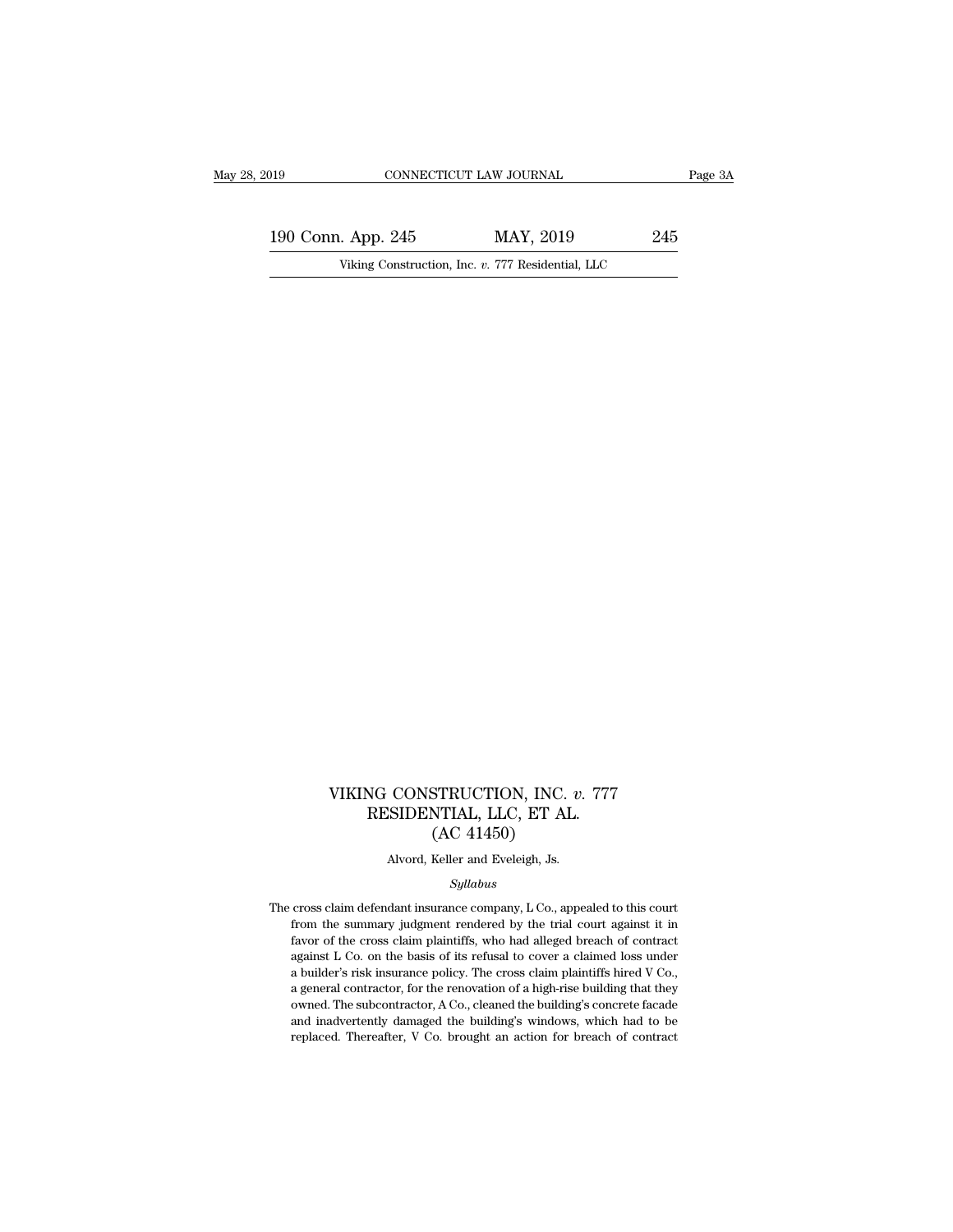# EXECUTE CONNECTICUT LAW JOURNAL May 28, 2019<br>246 MAY, 2019 190 Conn. App. 245<br>216 Viking Construction, Inc. v. 777 Residential, LLC CONNECTICUT LAW JOURNAL May 28, 2019<br>
MAY, 2019 190 Conn. App. 245<br>
Viking Construction, Inc. *v.* 777 Residential, LLC<br>
against the cross claim plaintiffs, which in turn filed their cross claim

3<br>
MAY, 2019 190 Conn. App. 245<br>
Viking Construction, Inc. v. 777 Residential, LLC<br>
against the cross claim plaintiffs, which in turn filed their cross claim<br>
after L Co. denied their claim for coverage of the loss under t MAY, 2019 190 Conn. App. 245<br>Viking Construction, Inc. v. 777 Residential, LLC<br>against the cross claim plaintiffs, which in turn filed their cross claim<br>after L Co. denied their claim for coverage of the loss under the pol  $MAY$ ,  $2019$  190 Conn. App. 245<br>Viking Construction, Inc. v. 777 Residential, LLC<br>against the cross claim plaintiffs, which in turn filed their cross claim<br>after L Co. denied their claim for coverage of the loss under the Viking Construction, Inc. v. 777 Residential, LLC<br>against the cross claim plaintiffs, which in turn filed their cross claim<br>after L Co. denied their claim for coverage of the loss under the policy.<br>L Co. filed a motion for Viking Construction, Inc. v. 777 Residential, LLC<br>against the cross claim plaintiffs, which in turn filed their cross claim<br>after L Co. denied their claim for coverage of the loss under the policy.<br>L Co. filed a motion for against the cross claim plaintiffs, which in turn filed their cross claim<br>after L Co. denied their claim for coverage of the loss under the policy.<br>L Co. filed a motion for summary judgment on the cross claim, which<br>the tr exter L Co. denied their claim for coverage of the loss under the policy.<br>L Co. denied their claim for coverage of the loss under the policy.<br>L Co. filed a motion for summary judgment on the cross claim, which<br>the trial co L. Co. filed a motion for summary judgment on the cross claim, which the trial court denied, explaining that its conclusion was based on a reading of the policy's defects, errors, and omissions exclusion in conjunction wit The trial court denied, explaining that its conclusion was based on a reading of the policy's defects, errors, and omissions exclusion in conjunction with the resulting loss clause in the policy, which was an exception to reading of the policy's defects, errors, and omissions exclusion in conjunction with the resulting loss clause in the policy, which was an exception to that exclusion. The cross claim plaintiffs then filed a motion for sum Function with the resulting loss clause in the policy, which was an exception to that exclusion. The cross claim plaintiffs then filed a motion for summary judgment on their cross claim, which the court granted. On appeal, exception to that exclusion. The cross claim plaintiffs then filed a motion for summary judgment on their cross claim, which the court granted. On appeal, L Co. claimed that because the policy's defects, errors, and omiss for summary judgment on their cross claim, which the court granted.<br>
On appeal, L Co. claimed that because the policy's defects, errors, and<br>
omissions exclusion barred coverage and the resulting loss clause did<br>
not reins on approximate and the resulting loss clause did<br>omissions exclusion barred coverage and the resulting loss clause did<br>not reinstate coverage, the trial court erred in granting the motion for<br>summary judgment filed by the

- not reinstate coverage, the trial court erred in granting to be caused and not reinstate coverage, the trial court erred in granting the motion for summary judgment. *Held*: Co.'s motion for summary judgment. *Held*: the t summary judgment filed by the cross claim plaintiffs and in denying L<br>Co.'s motion for summary judgment. *Held*:<br>he trial court erred in rendering summary judgment in favor of the cross<br>claim plaintiffs on their cross clai Co.'s motion for summary judgment. *Held*:<br>Co.'s motion for summary judgment. *Held*:<br>he trial court erred in rendering summary judgment in favor of the cross<br>claim plaintiffs on their cross claim because the defects, erro the trial court erred in rendering summary judgment in favor of the cross<br>claim plaintiffs on their cross claim because the defects, errors and<br>omissions exclusion of the policy unambiguously barred coverage:<br>although the claim plaintiffs on their cross claim because the defects, errors and omissions exclusion of the policy unambiguously barred coverage: although the cross claim plaintiffs claimed that the defects, errors and omissions excl caused by an act, defect, error, or omissions factors and omissions exclusion of the policy unambiguously barred coverage: although the cross claim plaintiffs claimed that the defects, errors and omissions exclusion did no although the cross claim plaintiffs claimed that the defects, errors and omissions exclusion did not bar recovery because the windows were not part of the renovation, the plain meaning of the policy's exclusion, which prov omissions exclusion did not bar recovery because the windows were<br>not part of the renovation, the plain meaning of the policy's exclusion,<br>which provided, inter alia, that L Co. would not pay for loss or damage<br>caused by a not part of the renovation, the plain meaning of the policy's exclusion, which provided, inter alia, that L Co. would not pay for loss or damage caused by an act, defect, error, or omission relating to renovation, indicate which provided, inter alia, that L Co. would not pay for loss or damage caused by an act, defect, error, or omission relating to renovation, indicated that the cleaning of the building's facade was part of the renovation a caused by an act, defect, error, or omission relating to renovation, indicated that the cleaning of the building's facade was part of the renovation and, thus, the damage to the windows, which was a direct result of that c endicated that the cleaning of the building's facade was part of the renovation and, thus, the damage to the windows, which was a direct result of that cleaning, was related to the renovation, and that conclusion was furth renovation and, thus, the damage to the windows, which was a direct result of that cleaning, was related to the renovation, and that conclusion was further supported by the fact that A Co.'s contractual obligations in the presult of that cleaning, was related to the renovation, and that conclusion was further supported by the fact that A Co.'s contractual obligations in the performance of its renovation work included avoiding harm to the wi reading of the exclusion work included avoiding harm to was further supported by the fact that A Co.'s contractual obligations in the performance of its renovation work included avoiding harm to the windows; moreover, the In the performance of its renovation work included avoiding harm to the windows; moreover, the claim of the cross claim plaintiffs that the defects, errors and omissions exclusion applied only to the finished product, not the windows; moreover, the claim of the cross claim plaintiffs that the defects, errors and omissions exclusion applied only to the finished product, not to the process implemented by A Co., was unavailing, as that reading defects, errors and omissions exclusion applied only to the finished product, not to the process implemented by A Co., was unavailing, as that reading of the exclusion would have rendered most of the exclusion's language s product, not to the process implemented by A Co., was unavailing, as that reading of the exclusion would have rendered most of the exclusion's language superfluous by giving effect only to the portion of the exclusion that reading of the exclusion would have rendered most of the exclusion's language superfluous by giving effect only to the portion of the exclusion that addressed the quality of the finished product and by ignoring certain oth Framing and policial policial policial policial policial policial policial policial policial policial policial policial policial policial policial policial policial policial policial other language in the exclusion; furthe that addressed the quality of the finished product and by ignoring certain<br>that addressed the quality of the finished product and by ignoring certain<br>other language in the exclusion; furthermore, there was no merit to the<br> other language in the exclusion; furthermore, there was no merit to the claim of the cross claim plaintiffs that the renovation endorsement would have been rendered meaningless if the exclusion applied, as the main policy elaim of the cross claim plaintiffs that the renovation endorsement<br>would have been rendered meaningless if the exclusion applied, as the<br>main policy form expressly limited coverage to new construction and,<br>therefore, if t would have been rendered meaningless if the exclusion applied, as the main policy form expressly limited coverage to new construction and, therefore, if the cross claim plaintiffs failed to purchase the endorsement, they w main policy form expressly limited coverage to new construction and, therefore, if the cross claim plaintiffs failed to purchase the endorsement, they would have been unable to recover for damage caused by a covered peril therefore, if the cross claim plaintiffs failed to purchase the endorsement, they would have been unable to recover for damage caused by a covered peril to the existing building they were renovating, and because the renova they would have been unable to recover for damage caused by a covered<br>peril to the existing building they were renovating, and because the<br>renovation endorsement was incorporated by reference into the main<br>policy, all of t
- need to the existing building they were renovating, and because the renovation endorsement was incorporated by reference into the main policy, all of the provisions of the main policy applied with equal effect. The trial c pear a consider the main such the main policy, all of the provisions of the main policy, all of the provisions of the main policy applied with equal effect.<br>The trial court incorrectly interpreted the resulting loss clause coloring and of the provisions of the main policy applied with equal effect.<br>he trial court incorrectly interpreted the resulting loss clause as entitling<br>the cross claim plaintiffs to coverage: on the basis of the plain l by an act during a renovation was covered the act caused a crecisting the cross claim plaintiffs to coverage: on the basis of the plain language of the resulting loss clause, which provided that, if an act, defect, error,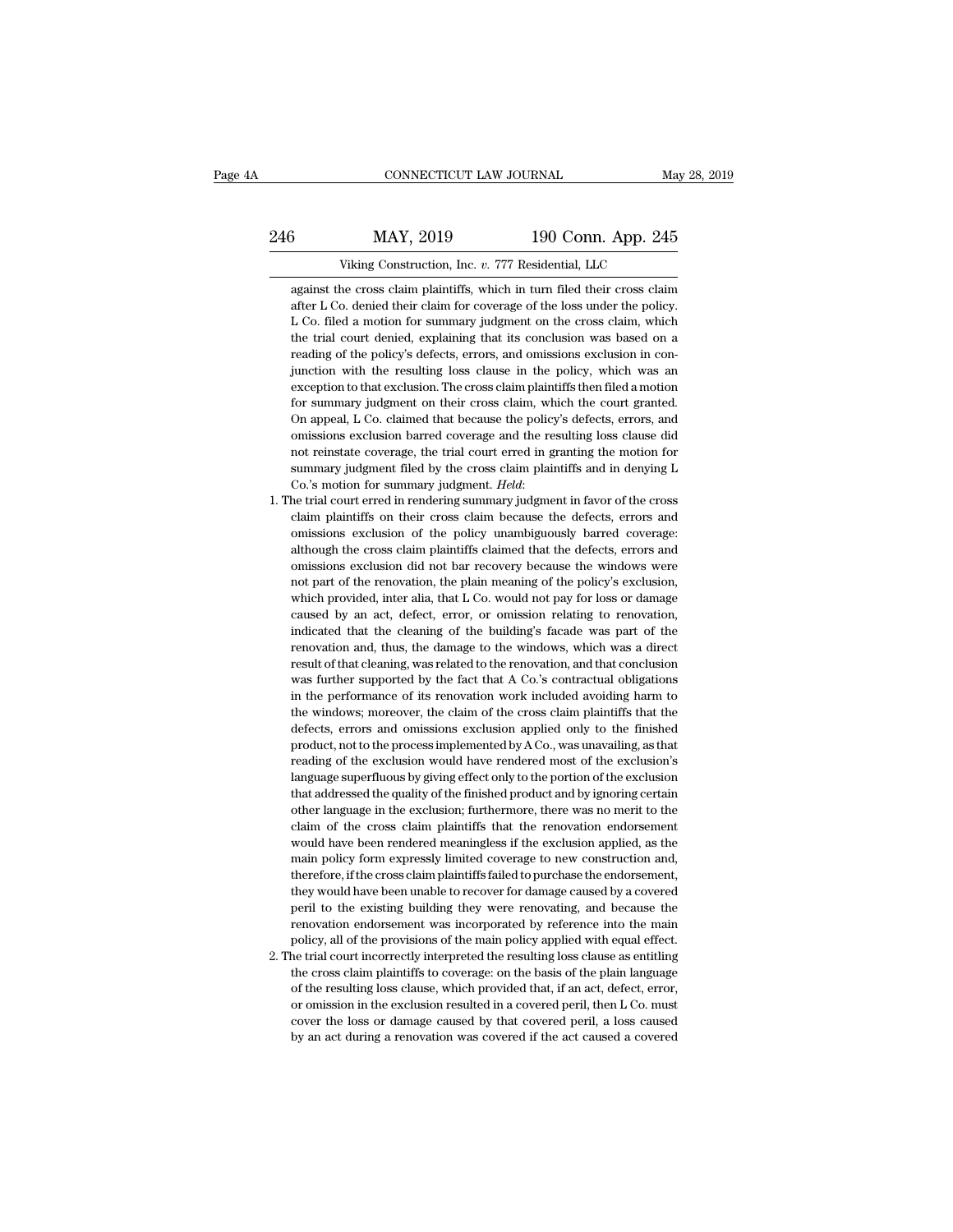| )19                | CONNECTICUT LAW JOURNAL                                                     | Page 5A |
|--------------------|-----------------------------------------------------------------------------|---------|
| 190 Conn. App. 245 | MAY, 2019                                                                   | 247     |
|                    | Viking Construction, Inc. v. 777 Residential, LLC                           |         |
|                    | peril and that latter peril damaged the building, but, in the present case, |         |

peril and that latter peril damaged the building, but, in the present case, there was only one cause of the cross claim plaintiffs' loss—A Co.'s there was only one cause of the cross claim plaintiffs' loss—A Co.'s<br>there was only one cause of the cross claim plaintiffs' loss—A Co.'s<br>spraying of the building, which caused damage to the windows—and Spraying Conneration, Inc. v. 777 Residential, LLC<br>
Spraying Construction, Inc. v. 777 Residential, LLC<br>
peril and that latter peril damaged the building, but, in the present case,<br>
there was only one cause of the cross cl Viking Construction, Inc. v. 777 Residential, LLC<br>peril and that latter peril damaged the building, but, in the present case,<br>there was only one cause of the cross claim plaintiffs' loss—A Co.'s<br>spraying of the building, w Viking<br>peril and that la<br>there was only<br>spraying of the<br>that was not a<br>not apply.<br>Argued I there was only one cause of the cross claim plaintiffs' loss—A Co.'s<br>spraying of the building, which caused damage to the windows—and<br>that was not a covered peril; accordingly, the resulting loss clause did<br>not apply.<br>Argu that was not a covered peril; accordingly, the resulting loss clause did<br>not apply.<br>*Procedural History*<br>*Procedural History*<br>*Procedural History*<br>**Action to recover damages for, inter alia, breach of** 

spraying of the building, which caused damage to the windows—and<br>that was not a covered peril; accordingly, the resulting loss clause did<br>not apply.<br>Argued February 14—officially released May 28, 2019<br>*Procedural History*<br> and was not a covered pern, accordingly, the resulting isso classe and<br>not apply.<br><br>Procedural History<br>Procedural History<br>Action to recover damages for, inter alia, breach of<br>contract, and for other relief, brought to the S Argued February 14—officially released May 28, 2019<br>
Procedural History<br>
Action to recover damages for, inter alia, breach of<br>
contract, and for other relief, brought to the Superior<br>
Court in the judicial district of Hart Argued February 14—onicially released May 28, 2019<br>
Procedural History<br>
Procedural History<br>
Action to recover damages for, inter alia, breach of<br>
contract, and for other relief, brought to the Superior<br>
Court in the judici *Procedural History*<br>
Action to recover damages for, inter alia, breach of<br>
contract, and for other relief, brought to the Superior<br>
Court in the judicial district of Hartford and transferred<br>
to the Complex Litigation Doc Action to recover damages for, inter alia, breach of<br>contract, and for other relief, brought to the Superior<br>Court in the judicial district of Hartford and transferred<br>to the Complex Litigation Docket, where the court,<br>*Mo* Action to recover damages for, inter alia, breach of<br>contract, and for other relief, brought to the Superior<br>Court in the judicial district of Hartford and transferred<br>to the Complex Litigation Docket, where the court,<br>*Mo* contract, and for other relief, brought to the Superior<br>Court in the judicial district of Hartford and transferred<br>to the Complex Litigation Docket, where the court,<br>*Moukawsher*, J., granted the plaintiff's motion to cite Court in the judicial district of Hartford and transferred<br>to the Complex Litigation Docket, where the court,<br>*Moukawsher*, J., granted the plaintiff's motion to cite<br>in 777 Main Street, LLC, et al. as defendants; thereaft to the Complex Litigation Docket, where the court,<br>Moukawsher, J., granted the plaintiff's motion to cite<br>in 777 Main Street, LLC, et al. as defendants; thereafter,<br>the named defendant et al. filed a counterclaim and<br>filed Moukawsher, J., granted the plaintiff's motion to cite<br>in 777 Main Street, LLC, et al. as defendants; thereafter,<br>the named defendant et al. filed a counterclaim and<br>filed a cross claim against the defendant Liberty Mutual in 777 Main Street, LLC, et al. as defendants; thereafter,<br>the named defendant et al. filed a counterclaim and<br>filed a cross claim against the defendant Liberty Mutual<br>Fire Insurance Company et al.; subsequently, the named the named defendant et al. filed a counterclaim and<br>filed a cross claim against the defendant Liberty Mutual<br>Fire Insurance Company et al.; subsequently, the named<br>defendant et al. withdrew the counterclaim and with-<br>drew filed a cross claim against the defendant Liberty Mutual<br>Fire Insurance Company et al.; subsequently, the named<br>defendant et al. withdrew the counterclaim and with-<br>drew the cross claim in part; thereafter, the plaintiff<br>w Fire Insurance Company et al.; subsequently, the named<br>defendant et al. withdrew the counterclaim and with-<br>drew the cross claim in part; thereafter, the plaintiff<br>withdrew the complaint; subsequently, the court denied<br>the defendant et al. withdrew the counterclaim and with-<br>drew the cross claim in part; thereafter, the plaintiff<br>withdrew the complaint; subsequently, the court denied<br>the motion for summary judgment on the cross claim<br>filed b drew the cross claim in part; thereafter, the plaintiff<br>withdrew the complaint; subsequently, the court denied<br>the motion for summary judgment on the cross claim<br>filed by the defendant Liberty Mutual Fire Insurance<br>Company withdrew the complaint; subsequently, the court denied<br>the motion for summary judgment on the cross claim<br>filed by the defendant Liberty Mutual Fire Insurance<br>Company; thereafter, the court granted the motion for<br>summary j the motion for summary judgment on the cross claim<br>filed by the defendant Liberty Mutual Fire Insurance<br>Company; thereafter, the court granted the motion for<br>summary judgment on the cross claim as to liability<br>filed by the filed by the defendant Liberty Mutual Fire Insurance<br>Company; thereafter, the court granted the motion for<br>summary judgment on the cross claim as to liability<br>filed by the named defendant et al.; subsequently, the<br>court gr Company; thereafter, the court granted the motion for<br>summary judgment on the cross claim as to liability<br>filed by the named defendant et al.; subsequently, the<br>court granted the motion for judgment in accordance<br>with the summary judgment on the cross claim as to liability<br>filed by the named defendant et al.; subsequently, the<br>court granted the motion for judgment in accordance<br>with the parties' stipulation filed by the named defen-<br>dant et filed by the named defendant et al.; subsequently, the<br>court granted the motion for judgment in accordance<br>with the parties' stipulation filed by the named defen-<br>dant et al., from which the defendant Liberty Mutual<br>Fire I dant et al. and rendered judgment for the named defendant et al., from which the defendant Liberty Mutual<br>Fire Insurance Company appealed to this court.<br>*Reversed*; *judgment directed*.<br>*Stephen E. Goldman*, with whom was dant et al., from which the deffire Insurance Company app<br> *Reversed*; *judgment directed.*<br> *Stephen E. Goldman*, with *Ackerman*, for the appellant (deffire Insurance Company).<br> *Jeffrey J. Vita*, with whom w

*Reversed; judgment directed.*<br>*Reversed; judgment directed.*<br>*Jeffreman,* for the appellant (defendant Liberty Mutual<br>Fire Insurance Company).<br>*Jeffrey J. Vita*, with whom was *Theresa A. Guertin,* for the appellees (name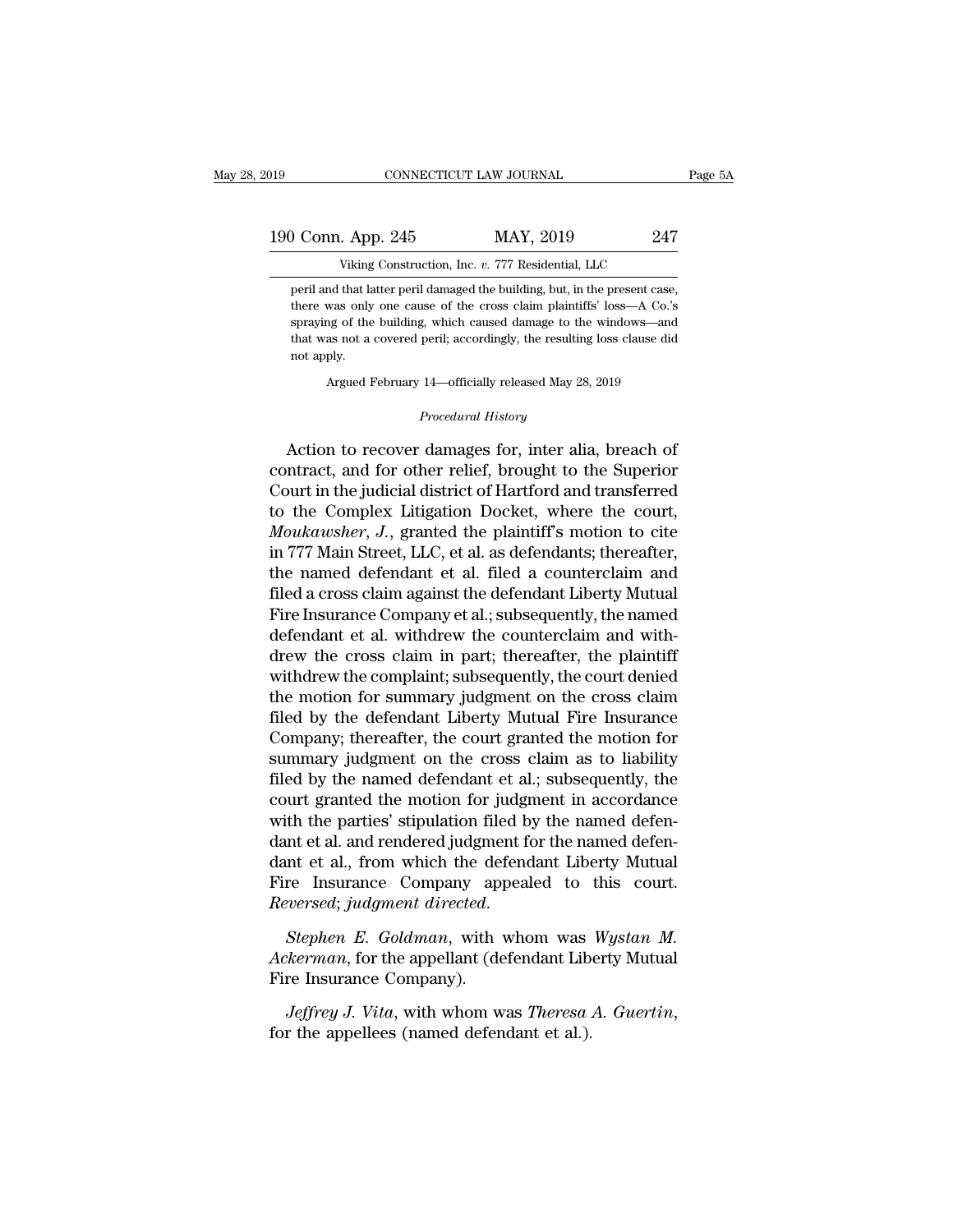# EXECUTE CONNECTICUT LAW JOURNAL May 28, 2019<br>248 MAY, 2019 190 Conn. App. 245<br>218 Viking Construction, Inc. v. 777 Residential, LLC CONNECTICUT LAW JOURNAL May<br>MAY, 2019 190 Conn. App. 245<br>Viking Construction, Inc. *v.* 777 Residential, LLC

### *Opinion*

EVELEIGH, J. The cross claim defendant, Liberty<br>
The construction, Inc. v. 777 Residential, LLC<br>  $\frac{1}{100}$ <br>
EVELEIGH, J. The cross claim defendant, Liberty<br>
utual Fire Insurance Company (Liberty Mutual), needs from the 248 MAY, 2019 190 Conn. App. 245<br>
Viking Construction, Inc. v. 777 Residential, LLC<br>  $\overline{Opinion}$ <br>
EVELEIGH, J. The cross claim defendant, Liberty<br>
Mutual Fire Insurance Company (Liberty Mutual),<sup>1</sup><br>
appeals from the summar 248 MAY, 2019 190 Conn. App. 245<br>
Viking Construction, Inc. v. 777 Residential, LLC<br> *Opinion*<br>
EVELEIGH, J. The cross claim defendant, Liberty<br>
Mutual Fire Insurance Company (Liberty Mutual),<sup>1</sup><br>
appeals from the summary Viking Construction, Inc. v. 777 Residential, LLC<br>
Opinion<br>
EVELEIGH, J. The cross claim defendant, Liberty<br>
Mutual Fire Insurance Company (Liberty Mutual),<sup>1</sup><br>
appeals from the summary judgment rendered against<br>
it in fav EVELEIGH, J. The cross claim defendant, Liberty<br>
Mutual Fire Insurance Company (Liberty Mutual),<sup>1</sup><br>
appeals from the summary judgment rendered against<br>
it in favor of the cross claim plaintiffs, 777 Main Street,<br>
LLC (77  $o<sub>pinion</sub>$ <br>
EVELEIGH, J. The cross claim defendant, Liberty<br>
Mutual Fire Insurance Company (Liberty Mutual),<sup>1</sup><br>
appeals from the summary judgment rendered against<br>
it in favor of the cross claim plaintiffs, 777 Main Str EVELEIGH, J. The cross claim defendant, Liberty<br>Mutual Fire Insurance Company (Liberty Mutual),<sup>1</sup><br>appeals from the summary judgment rendered against<br>it in favor of the cross claim plaintiffs, 777 Main Street,<br>LLC (777 Ma Mutual Fire Insurance Company (Liberty Mutual),<sup>1</sup><br>appeals from the summary judgment rendered against<br>it in favor of the cross claim plaintiffs, 777 Main Street,<br>LLC (777 Main) and 777 Residential, LLC (777 Resi-<br>dential) appeals from the summary judgment rendered against<br>it in favor of the cross claim plaintiffs, 777 Main Street,<br>LLC (777 Main) and 777 Residential, LLC (777 Resi-<br>dential).<sup>2</sup> On appeal, Liberty Mutual argues that the<br>trial it in favor of the cross claim plaintiffs, 777 Main Street,<br>LLC (777 Main) and 777 Residential, LLC (777 Residential).<sup>2</sup> On appeal, Liberty Mutual argues that the<br>trial court erred in granting the 777 entities' motion for LLC (777 Main) and 777 Residential, LLC (777 Residential).<sup>2</sup> On appeal, Liberty Mutual argues that the trial court erred in granting the 777 entities' motion for summary judgment on their cross claim and in denying Libert dential).<sup>2</sup> On appeal, Liberty Mutual argues that the<br>trial court erred in granting the 777 entities' motion for<br>summary judgment on their cross claim and in denying<br>Liberty Mutual's motion for summary judgment, on the<br>ba trial court erred in granting the 777 entities' motion for<br>summary judgment on their cross claim and in denying<br>Liberty Mutual's motion for summary judgment, on the<br>basis of its interpretation of the insurance policy issue summary judgment on their cross claim and in denying<br>Liberty Mutual's motion for summary judgment, on the<br>basis of its interpretation of the insurance policy issued<br>by Liberty Mutual to the 777 entities. Specifically, Lib-Liberty Mutual's motion for summary judgment, on the basis of its interpretation of the insurance policy issued by Liberty Mutual to the 777 entities. Specifically, Liberty Mutual argues that (1) the defects, errors, and o basis of its interpretation of the insurance policy is<br>by Liberty Mutual to the 777 entities. Specifically<br>erty Mutual argues that (1) the defects, errors<br>omissions exclusion in the insurance policy bars court<br>age, and (2) Liberty Mutual to the 777 entities. Specifically, Libty Mutual argues that (1) the defects, errors, and issions exclusion in the insurance policy bars covere, and (2) the resulting loss clause in the policy does to reinsta erty Mutual argues that (1) the defects, errors, and<br>omissions exclusion in the insurance policy bars cover-<br>age, and (2) the resulting loss clause in the policy does<br>not reinstate coverage. We agree with Liberty Mutual<br>an

omissions exclusion in the insurance policy bars cover-<br>age, and (2) the resulting loss clause in the policy does<br>not reinstate coverage. We agree with Liberty Mutual<br>and reverse the judgment of the trial court.<br>The follow age, and (2) the resulting loss clause in the policy does<br>not reinstate coverage. We agree with Liberty Mutual<br>and reverse the judgment of the trial court.<br>The following facts and procedural history are rele-<br>vant to the r not reinstate coverage. We agree with Liberty Mutual<br>and reverse the judgment of the trial court.<br>The following facts and procedural history are rele-<br>vant to the resolution of this appeal. The 777 entities<br>are the owners and reverse the judgment of the trial court.<br>The following facts and procedural history are relevant to the resolution of this appeal. The 777 entities<br>are the owners of a high-rise building at 777 Main Street<br>in Hartford The following facts and procedural history are relevant to the resolution of this appeal. The 777 entities are the owners of a high-rise building at 777 Main Street in Hartford (building), which they planned to renovate an vant to the resolution of this appeal. The 777 entities<br>are the owners of a high-rise building at 777 Main Street<br>in Hartford (building), which they planned to renovate<br>and convert from an office building into a 285 unit<br>a are the owners of a high-rise building at 777 Main Street<br>in Hartford (building), which they planned to renovate<br>and convert from an office building into a 285 unit<br>apartment complex. On March 27, 2014, the 777 entities<br>hi in Hartford (building), which they planned to renovate<br>and convert from an office building into a 285 unit<br>apartment complex. On March 27, 2014, the 777 entities<br>hired Viking Construction, Inc. (Viking), as the general<br>con and convert from an office building into a 285 unit<br>apartment complex. On March 27, 2014, the 777 entities<br>hired Viking Construction, Inc. (Viking), as the general<br>contractor for the renovation. Viking's work on the ren-<br>o apartment complex. On March 27,<br>hired Viking Construction, Inc. (V<br>contractor for the renovation. Viki<br>ovation included cleaning the co<br>building. On October 2, 2014, Vikin<br>Armani Restoration, Inc. (Arman<br>crete facade of th red Viking Construction, Inc. (Viking), as the general<br>ntractor for the renovation. Viking's work on the ren-<br>ation included cleaning the concrete facade of the<br>ilding. On October 2, 2014, Viking subcontracted with<br>mani Re contractor for the renovation. Viking's work on the renovation included cleaning the concrete facade of the building. On October 2, 2014, Viking subcontracted with Armani Restoration, Inc. (Armani), to clean the concrete f

Frinann Restoration, Inc. (Armann), to cream the con-<br>rete facade of the building.<br>From September to December, 2014, Armani cleaned<br>le building's facade using a crushed glass cleaner<br><sup>1</sup> Although the complaint in the under

crete facade of the building.<br>From September to December, 2014, Armani cleaned<br>the building's facade using a crushed glass cleaner<br><sup>1</sup> Although the complaint in the underlying action was filed by Viking<br>Construction, Inc., From September to December, 2014, Armani cleaned<br>the building's facade using a crushed glass cleaner<br> $\frac{1}{1}$ Although the complaint in the underlying action was filed by Viking<br>Construction, Inc., against Liberty Mutual Tront September to December, 2014, Armann eleance<br>the building's facade using a crushed glass cleaner<br><sup>1</sup> Although the complaint in the underlying action was filed by Viking<br>Construction, Inc., against Liberty Mutual and 7 The Dunity State Using a Crushed glass cleaner<br>
<sup>1</sup> Although the complaint in the underlying action was filed by Viking<br>
Construction, Inc., against Liberty Mutual and 777 Residential, LLC, Viking<br>
Construction, Inc., with <sup>1</sup> Although the complaint in the underlying action was filed by Viking Construction, Inc., against Liberty Mutual and 777 Residential, LLC, Viking Construction, Inc., withdrew from the case and is not a party to this app Construction, Inc., against Liberty Mutual and 777 Residential, LLC, Viking Construction, Inc., with<br>drew from the case and is not a party to this appeal. This appeal arises out of a cross claim filed by 777 Main Street, L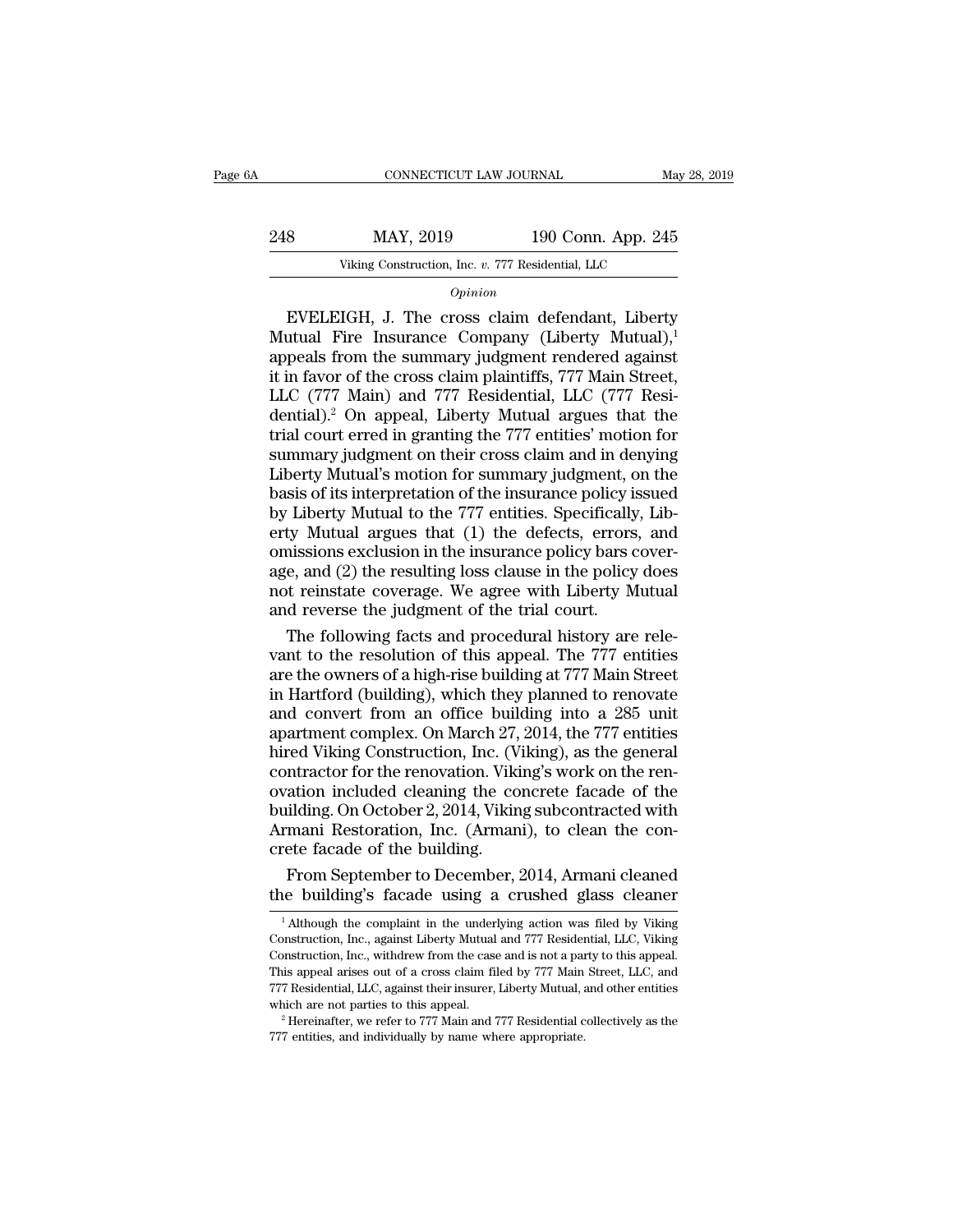190 CONNECTICUT LAW JOURNAL Page 7A<br>
190 Conn. App. 245 MAY, 2019 249<br>
Viking Construction, Inc. v. 777 Residential, LLC CONNECTICUT LAW JOURNAL<br>
. App. 245 MAY, 2019 249<br>
Viking Construction, Inc. *v.* 777 Residential, LLC<br>
sprayed onto the building using power wash-

The CONNECTICUT LAW JOURNAL<br>
190 Conn. App. 245 MAY, 2019 249<br>
Viking Construction, Inc. v. 777 Residential, LLC<br>
1911 that was sprayed onto the building using power wash-<br>
1920 express the building's<br>
200 windows all of w 190 Conn. App. 245 MAY, 2019 249<br>Viking Construction, Inc. v. 777 Residential, LLC<br>that was sprayed onto the building using power wash-<br>ers. The cleaning inadvertently damaged the building's<br>approximately 1800 windows, all 190 Conn. App. 245 MAY, 2019 249<br>Viking Construction, Inc. v. 777 Residential, LLC<br>that was sprayed onto the building using power wash-<br>ers. The cleaning inadvertently damaged the building's<br>approximately 1800 windows, all 190 Conn. App. 245 MAY, 2019<br>Viking Construction, Inc. v. 777 Residential, 1<br>that was sprayed onto the building using p<br>ers. The cleaning inadvertently damaged the<br>approximately 1800 windows, all of whice<br>replaced at a cos Viking Construction, Inc.  $v$ . 777 Residential, LLC<br>at was sprayed onto the building using power wash-<br>s. The cleaning inadvertently damaged the building's<br>proximately 1800 windows, all of which had to be<br>placed at a cost That was sprayed onto the building using power washers. The cleaning inadvertently damaged the building's<br>approximately 1800 windows, all of which had to be<br>replaced at a cost of over \$4 million.<br>In July, 2015, the 777 ent

that was sprayed onto the building using power washers. The cleaning inadvertently damaged the building's<br>approximately 1800 windows, all of which had to be<br>replaced at a cost of over \$4 million.<br>In July, 2015, the 777 ent ers. The cleaning inadvertently damaged the building's<br>approximately 1800 windows, all of which had to be<br>replaced at a cost of over \$4 million.<br>In July, 2015, the 777 entities claimed coverage of<br>the loss under a builder' approximately 1800 windows, all of which had to be<br>replaced at a cost of over \$4 million.<br>In July, 2015, the 777 entities claimed coverage of<br>the loss under a builder's risk insurance policy (policy)<br>that they had purchase replaced at a cost of over \$4 million.<br>
In July, 2015, the 777 entities claimed coverage of<br>
the loss under a builder's risk insurance policy (policy)<br>
that they had purchased from Liberty Mutual. This<br>
policy, which was i In July, 2015, the 777 entities claimed coverage of<br>the loss under a builder's risk insurance policy (policy)<br>that they had purchased from Liberty Mutual. This<br>policy, which was in effect when the damage occurred,<br>provides the loss under a builder's risk insurance policy (policy)<br>that they had purchased from Liberty Mutual. This<br>policy, which was in effect when the damage occurred,<br>provides: "[Liberty Mutual] cover[s] direct physical loss<br>or that they had purchased from Liberty Mutual. This<br>policy, which was in effect when the damage occurred,<br>provides: "[Liberty Mutual] cover[s] direct physical loss<br>or damage caused by a covered peril<sup>3</sup> to 'buildings or<br>stru policy, which was in effect when the damage occurred,<br>provides: "[Liberty Mutual] cover[s] direct physical loss<br>or damage caused by a covered peril<sup>3</sup> to 'buildings or<br>structures' while in the course of construction, erecprovides: "[Liberty Mutual] cover[s] direct physical loss<br>or damage caused by a covered peril<sup>3</sup> to 'buildings or<br>structures' while in the course of construction, erec-<br>tion, or fabrication." (Footnote added.) The policy c or damage caused by a covered peril<sup>3</sup> to 'buildings or<br>structures' while in the course of construction, erec-<br>tion, or fabrication." (Footnote added.) The policy con-<br>tains several exclusions, including a "Defects, Errors structures' while in the course of construction, erection, or fabrication." (Footnote added.) The policy contains several exclusions, including a "Defects, Errors, And Omissions" exclusion, which provides that Liberty Mutu tion, or fabrication." (Footnote added.) The policy contains several exclusions, including a "Defects, Errors,<br>And Omissions" exclusion, which provides that Liberty<br>Mutual is not responsible for "loss or damage consisting<br> tains several exclusions, including a "Defects, Errors,<br>And Omissions" exclusion, which provides that Liberty<br>Mutual is not responsible for "loss or damage consisting<br>of, caused by, or resulting from an act, defect, error, And Omissions" exclusion, which provides that Liberty<br>Mutual is not responsible for "loss or damage consisting<br>of, caused by, or resulting from an act, defect, error,<br>or omission (negligent or not) relating to: a) design,<br> Mutual is not responsible for "loss or damage consisting<br>of, caused by, or resulting from an act, defect, error,<br>or omission (negligent or not) relating to: a) design,<br>specifications, construction, materials, or workman-<br>s of, caused by, or resulting from an act, defect, error,<br>or omission (negligent or not) relating to: a) design,<br>specifications, construction, materials, or workman-<br>ship; b) planning, zoning, development, siting, surveying, or omission (negligent or not) relating to: a) design,<br>specifications, construction, materials, or workman-<br>ship; b) planning, zoning, development, siting, surveying,<br>grading, or compaction; or c) maintenance, installa-<br>ti specifications, construction, materials, or workmanship; b) planning, zoning, development, siting, surveying, grading, or compaction; or c) maintenance, installation, renovation, remodeling, or repair." The exclusion, howe ship; b) planning, zoning, development, siting, surveying, grading, or compaction; or c) maintenance, installation, renovation, remodeling, or repair." The exclusion, however, contains an exception, also known as a "result grading, or compaction; or c) maintenance, installation, renovation, remodeling, or repair." The exclusion however, contains an exception, also known as "resulting loss" clause, which provides: "[I]f an accefect, error, or m, renovation, remodeling, or repair." The exclusion,<br>wever, contains an exception, also known as a<br>esulting loss" clause, which provides: "[I]f an act,<br>fect, error, or omission as described [in the exclusion]<br>sults in a c however, contains an exception, also known as a<br>
"resulting loss" clause, which provides: "[I]f an act,<br>
defect, error, or omission as described [in the exclusion]<br>
results in a covered peril, [Liberty Mutual] do[es] cover "resulting loss" clause, which provides: "[1]f an act,<br>defect, error, or omission as described [in the exclusion]<br>results in a covered peril, [Liberty Mutual] do[es] cover<br>the loss or damage caused by that covered peril."

The policy also includes an optional renovation<br>ndorsement, which the 777 entities added to the policy<br>ecause the project involved the renovation of an<br><sup>3</sup>The policy does not expressly define "covered peril," however, unde The policy also includes an optional renovation<br>endorsement, which the 777 entities added to the policy<br>because the project involved the renovation of an<br><sup>3</sup>The policy does not expressly define "covered peril," however, un

endorsement, which the 777 entities added to the policy<br>because the project involved the renovation of an<br><sup>3</sup>The policy does not expressly define "covered peril," however, under<br>the heading "PERILS COVERED," it provides: " because the project involved the renovation of an<br>
<sup>3</sup> The policy does not expressly define "covered peril," however, under<br>
the heading "PERILS COVERED," it provides: "[Liberty Mutual] cover[s]<br>
risks of direct physical l pecause the project involved the renovation of an and a second of a second peril," however, under the heading "PERILS COVERED," it provides: "[Liberty Mutual] cover[s] risks of direct physical loss or damage unless the los  $^3$  The policy does not expressly define "covered peril," however, under the heading "PERILS COVERED," it provides: "[Liberty Mutual] cover[s] risks of direct physical loss or damage unless the loss is limited or caused the heading "PERILS COVERED," it provides: "[Liberty Mutual] cover[s]<br>risks of direct physical loss or damage unless the loss is limited or caused<br>by a peril that is excluded." For specific examples of the kinds of "covere risks of direct physical loss or damage unless the loss is limited or caused<br>by a peril that is excluded." For specific examples of the kinds of "covered<br>perils" contemplated by the policy, it is helpful to look to the def by a peril that is excluded." For specific examples of the kinds of "covered perils" contemplated by the policy, it is helpful to look to the definition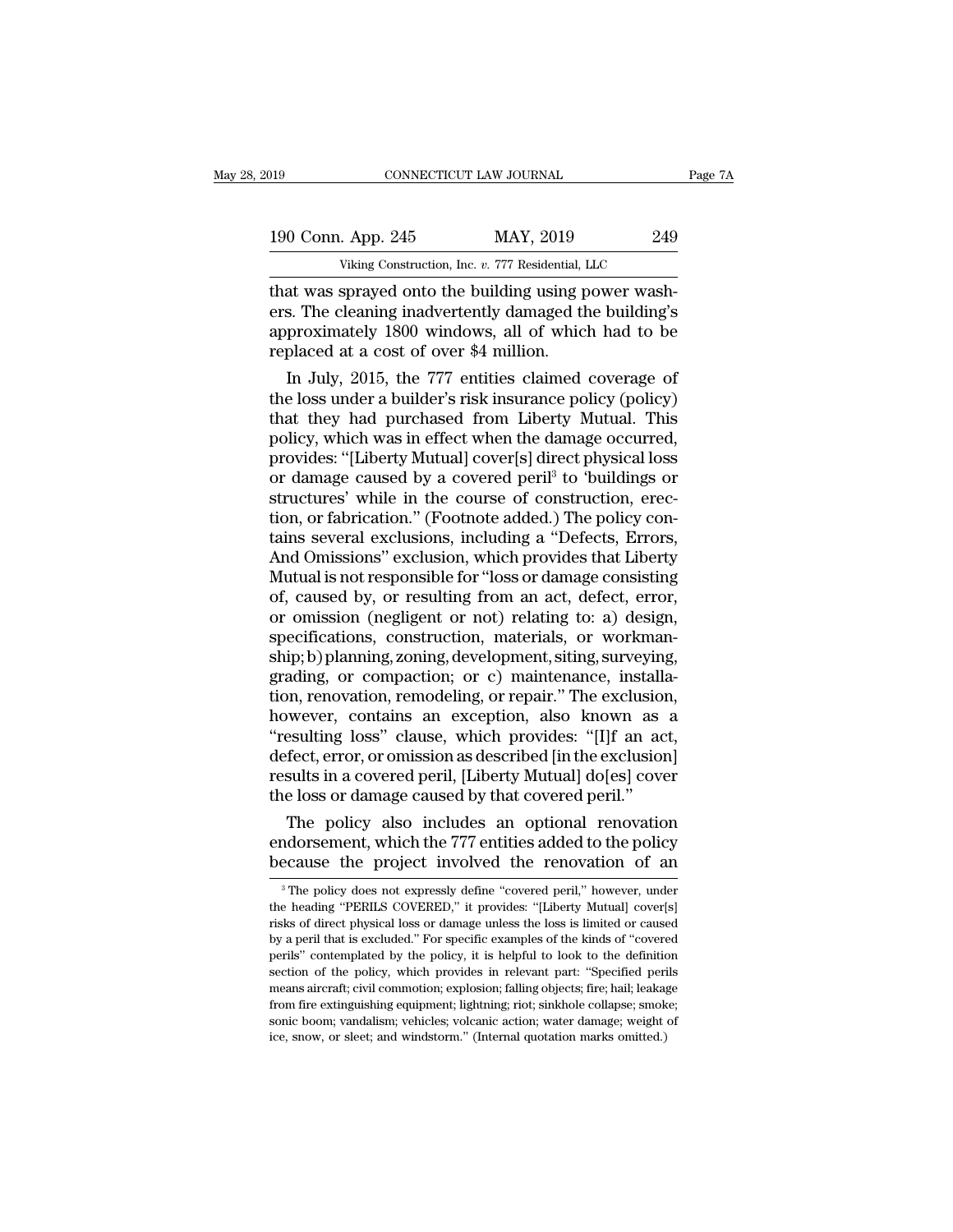|     | CONNECTICUT LAW JOURNAL                                 |                    | May 28, 2019 |
|-----|---------------------------------------------------------|--------------------|--------------|
| 250 | MAY, 2019                                               | 190 Conn. App. 245 |              |
|     | Viking Construction, Inc. v. 777 Residential, LLC       |                    |              |
|     | existing building rather than the construction of a new |                    |              |

EXECUTE CONNECTICUT LAW JOURNAL May 28, 2019<br>
250 MAY, 2019 190 Conn. App. 245<br>
Viking Construction, Inc. v. 777 Residential, LLC<br>
existing building rather than the construction of a new<br>
structure. The renovation endorsem Structure. MAY, 2019 190 Conn. App. 245<br>
Viking Construction, Inc. v. 777 Residential, LLC<br>
existing building rather than the construction of a new<br>
structure. The renovation endorsement provides: "[Lib-<br>
erty Mutual] cove 250 MAY, 2019 190 Conn. App. 245<br>
Viking Construction, Inc. v. 777 Residential, LLC<br>
existing building rather than the construction of a new<br>
structure. The renovation endorsement provides: "[Lib-<br>
erty Mutual] cover[s] d 250 MAY, 2019 190 Conn. App. 245<br>
Viking Construction, Inc. v. 777 Residential, LLC<br>
existing building rather than the construction of a new<br>
structure. The renovation endorsement provides: "[Lib-<br>
erty Mutual] cover[s] di Viking Construction, Inc. v. 777 Residential, LLC<br>
existing building rather than the construction of a new<br>
structure. The renovation endorsement provides: "[Lib-<br>
erty Mutual] cover[s] direct physical loss or damage<br>
caus Viking Construction, Inc. *v.* 777 Residential, Lie existing building rather than the construction structure. The renovation endorsement proverty Mutual] cover[s] direct physical loss caused by a covered peril to 'building isting building rather than the construction of a new<br>vucture. The renovation endorsement provides: "[Lib-<br>ty Mutual] cover[s] direct physical loss or damage<br>used by a covered peril to 'building materials' and<br>disting buil structure. The renovation endorsement provides: "[Liberty Mutual] cover[s] direct physical loss or damage<br>caused by a covered peril to 'building materials' and<br>'existing buildings' that are part of [the 777 entities']<br>'reh

erty Mutual] cover[s] direct physical loss or damage<br>caused by a covered peril to 'building materials' and<br>'existing buildings' that are part of [the 777 entities']<br>'rehabilitation or renovation project.'<br>'On August 12, 20 caused by a covered peril to 'building materials' and<br>
'existing buildings' that are part of [the 777 entities']<br>
'rehabilitation or renovation project.' "<br>
On August 12, 2015, after investigating the 777 enti-<br>
ties' clai 'existing buildings' that are part of [the 777 entities']<br>
'rehabilitation or renovation project.'"<br>
On August 12, 2015, after investigating the 777 enti-<br>
ties' claimed loss under the policy, Liberty Mutual<br>
denied covera 'rehabilitation or renovation project.'"<br>
On August 12, 2015, after investigating the 777 enti-<br>
ties' claimed loss under the policy, Liberty Mutual<br>
denied coverage. On December 24, 2015, Viking filed<br>
an action against 7 On August 12, 2015, after investigating the 777 entities' claimed loss under the policy, Liberty Mutual<br>denied coverage. On December 24, 2015, Viking filed<br>an action against 777 Residential, alleging breach of<br>contract on ties' claimed loss under the policy, Liberty Mutual<br>denied coverage. On December 24, 2015, Viking filed<br>an action against 777 Residential, alleging breach of<br>contract on the basis of 777 Residential's alleged refusal<br>"to r denied coverage. On December 24, 2015, Viking filed<br>an action against 777 Residential, alleging breach of<br>contract on the basis of 777 Residential's alleged refusal<br>"to remit the outstanding contract balance . . . for<br>work an action against 777 Residential, alleging breach of<br>contract on the basis of 777 Residential's alleged refusal<br>"to remit the outstanding contract balance . . . for<br>work Viking performed on the [renovation]." On May<br>12, 2 contract on the basis of 777 Residential's alleged refusal<br>
"to remit the outstanding contract balance  $\ldots$  for<br>
work Viking performed on the [renovation]." On May<br>
12, 2016, Viking filed a motion to cite in as defendant "to remit the outstanding contract balance . . . for<br>work Viking performed on the [renovation]." On May<br>12, 2016, Viking filed a motion to cite in as defendants,<br>inter alia, 777 Main, Liberty Mutual, and Armani, which<br>the work Viking performed on the [renovation]." On May<br>12, 2016, Viking filed a motion to cite in as defendants,<br>inter alia, 777 Main, Liberty Mutual, and Armani, which<br>the court subsequently granted. On August 19, 2016,<br>the 7 12, 2016, Viking filed a motion to cite in as defendants,<br>inter alia, 777 Main, Liberty Mutual, and Armani, which<br>the court subsequently granted. On August 19, 2016,<br>the 777 entities filed a cross claim, alleging a breach<br> inter alia, 777 Main, Liberty Mutual, and Armani, which<br>the court subsequently granted. On August 19, 2016,<br>the 777 entities filed a cross claim, alleging a breach<br>of contract on the basis of Liberty Mutual's refusal to<br>co the court subsequently granted. On August 19, 2016,<br>the 777 entities filed a cross claim, alleging a breach<br>of contract on the basis of Liberty Mutual's refusal to<br>cover the claimed loss under the policy. In March, 2017,<br>t the 777 entities filed a cross cloof contract on the basis of Liberty cover the claimed loss under the the 777 entities settled their case ani for \$1.6 million. The 777 entities remaining balance of the codows from Liberty contract on the basis of Liberty Mutual's refusal to<br>ver the claimed loss under the policy. In March, 2017,<br>e 777 entities settled their case with Viking and Arm-<br>i for \$1.6 million. The 777 entities continue to seek<br>e rem cover the claimed loss under the policy. In March, 2017,<br>the 777 entities settled their case with Viking and Arm-<br>ani for \$1.6 million. The 777 entities continue to seek<br>the remaining balance of the cost to replace the win

the 777 entities settled their case with Viking and Armani for \$1.6 million. The 777 entities continue to seek<br>the remaining balance of the cost to replace the win-<br>dows from Liberty Mutual.<br>On November 6, 2017, after the ani for \$1.6 million. The 777 entities continue to seek<br>the remaining balance of the cost to replace the win-<br>dows from Liberty Mutual.<br>On November 6, 2017, after the close of discovery,<br>Liberty Mutual filed a motion for s the remaining balance of the cost to replace the win-<br>dows from Liberty Mutual.<br>On November 6, 2017, after the close of discovery,<br>Liberty Mutual filed a motion for summary judgment<br>on the cross claim. On January 11, 2018, dows from Liberty Mutual.<br>
On November 6, 2017, after the close of discovery,<br>
Liberty Mutual filed a motion for summary judgment<br>
on the cross claim. On January 11, 2018, following oral<br>
argument on the motion, the trial On November 6, 2017, after the close of discovery,<br>Liberty Mutual filed a motion for summary judgment<br>on the cross claim. On January 11, 2018, following oral<br>argument on the motion, the trial court denied Liberty<br>Mutual's Liberty Mutual filed a motion for summary judgment<br>on the cross claim. On January 11, 2018, following oral<br>argument on the motion, the trial court denied Liberty<br>Mutual's motion for summary judgment. In its memo-<br>randum of futual's motion for summary judgment. In its memo-<br>undum of decision on the motion, the court explained<br>aat its conclusion was based on a reading of the policy's<br>sclusion in conjunction with the loss peril clause.<sup>4</sup><br> $\frac{$ randum of decision on the motion, the court explained<br>that its conclusion was based on a reading of the policy's<br>exclusion in conjunction with the loss peril clause.<sup>4</sup><br> $\frac{4}{1}$  Specifically, in its January 11, 2018 memo

that its conclusion was based on a reading of the policy's exclusion in conjunction with the loss peril clause.<sup>4</sup><br> $\overline{ }$ <sup>4</sup> Specifically, in its January 11, 2018 memorandum of decision denying Liberty Mutual's motion fo EXECUTE CONCRESSOR WAS DASCU OFFAIT CALLING OF THE PORTLANS POST EXCLUSION IN CONTRIGUITY As a specifically, in its January 11, 2018 memorandum of decision denying Liberty Mutual's motion for summary judgment, the trial c EXCIUSION IN CONJUNCTION WITH THE IOSS PETH CLAUSE.<br>
<sup>4</sup> Specifically, in its January 11, 2018 memorandum of decision denying<br>
Liberty Mutual's motion for summary judgment, the trial court stated: "The<br>
decisive question <sup>4</sup> Specifically, in its January 1<br>Liberty Mutual's motion for sum<br>decisive question for this summa<br>a builder's risk insurance policy<br>damage 'resulting from an act .<br>ship, [or] renovation.' . . . . . . . . . . . . . . . . "berty Mutual's motion for summary judgment, the trial court stated: "The cisive question for this summary judgment motion is what it means when builder's risk insurance policy with a renovation endorsement excludes mage decisive question for this summary judgment motion is what it means when<br>a builder's risk insurance policy with a renovation endorsement excludes<br>damage 'resulting from an act . . . relating to . . . construction, work<br>ma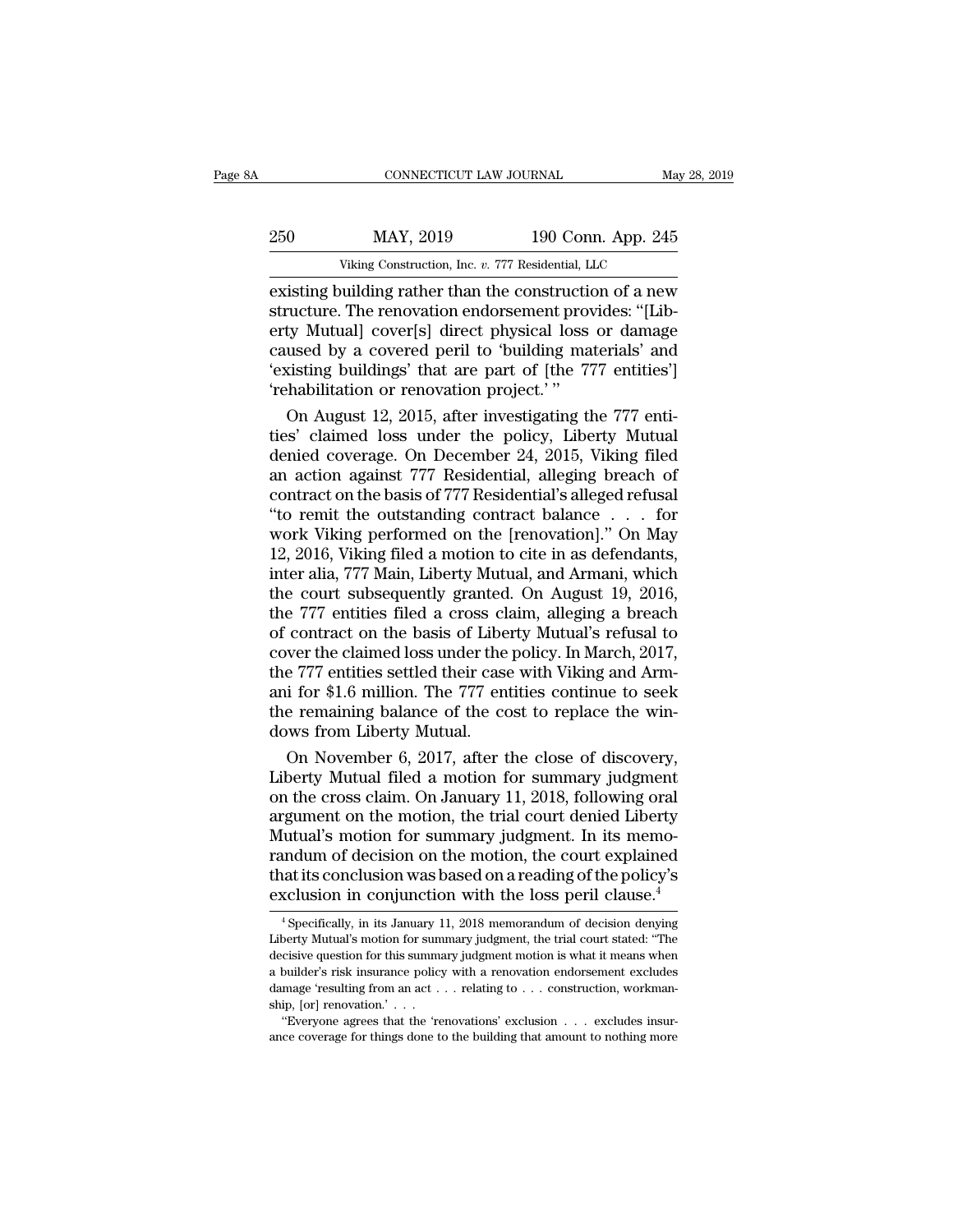CONNECTICUT LAW JOURNAL Page 9A<br>
0 Conn. App. 245 MAY, 2019 251<br>
Viking Construction, Inc. v. 777 Residential, LLC<br>
On January 31, 2018, the 777 entities filed a motion<br>
r summary judgment on their cross claim, which the<br> For Summary 1900 Conn. App. 245 MAY, 2019 251<br>
Viking Construction, Inc. v. 777 Residential, LLC<br>
On January 31, 2018, the 777 entities filed a motion<br>
for summary judgment on their cross claim, which the<br>
court subsequent 190 Conn. App. 245 MAY, 2019 251<br>
Viking Construction, Inc. v. 777 Residential, LLC<br>
On January 31, 2018, the 777 entities filed a motion<br>
for summary judgment on their cross claim, which the<br>
court subsequently granted o 190 Conn. App. 245 MAY, 2019 251<br>
Viking Construction, Inc. v. 777 Residential, LLC<br>
On January 31, 2018, the 777 entities filed a motion<br>
for summary judgment on their cross claim, which the<br>
court subsequently granted on viking Construction, Inc. v. 777 Residential, LLC<br>
On January 31, 2018, the 777 entities filed a motion<br>
for summary judgment on their cross claim, which the<br>
court subsequently granted on February 14, 2018 "[f]or<br>
the re Viking Construction, Inc. v. 777 Residential, LLC<br>
On January 31, 2018, the 777 entities filed a motion<br>
for summary judgment on their cross claim, which the<br>
court subsequently granted on February 14, 2018 "[f]<br>
on the r On January 31, 2018, the 777 entities filed a motion<br>for summary judgment on their cross claim, which the<br>court subsequently granted on February 14, 2018 "[f]or<br>the reasons stated in the court's memorandum of deci-<br>sion o for summary judgment on their cross claim, which the<br>court subsequently granted on February 14, 2018 "[f]or<br>the reasons stated in the court's memorandum of deci-<br>sion on Liberty Mutual's motion for summary judgment<br> $\ldots$ . court subsequently granted on February 14, 2018 "[f]or<br>the reasons stated in the court's memorandum of deci-<br>sion on Liberty Mutual's motion for summary judgment<br> $\ldots$ ." On February 16, 2018, the parties filed a stipula-<br> the reasons stated in the court's memorandum of decision on Liberty Mutual's motion for summary judgment<br>
....." On February 16, 2018, the parties filed a stipula-<br>
tion as to the amount of damages. On February 20,<br>
2018, sion on Liberty Mutual's motion for summary judgment<br>
....." On February 16, 2018, the parties filed a stipula-<br>
tion as to the amount of damages. On February 20,<br>
2018, the 777 entities filed a motion for judgment in<br>
ac ...." On February 16, 2018, the parties filed a stipulation as to the amount of damages. On February 20, 2018, the 777 entities filed a motion for judgment in accordance with the stipulation and Liberty Mutual filed an ob tion as to the amount of damages. On February 20,<br>2018, the 777 entities filed a motion for judgment in<br>accordance with the stipulation and Liberty Mutual filed<br>an objection to the motion. On February 22, 2018, the<br>court 2018, the 777 entities filed a motion for judgment in accordance with the stipulation and Liberty Mutual filed an objection to the motion. On February 22, 2018, the court granted the motion for judgment and rendered judgm accordance with the stipulation and Liberty Mutual f<br>an objection to the motion. On February 22, 2018,<br>court granted the motion for judgment and rende<br>judgment on the cross claim in the amount of \$1,950,<br>in favor of the 77 judgment on the cross claim in the amount of \$1,950,000<br>in favor of the 777 entities "for the reasons set forth in<br>the court's January 11, 2018, February 14, 2018, and<br>February 22, 2018 memoranda of decision."<sup>5</sup><br>than a ba in favor of the 777 entities "for the reasons set forth in<br>the court's January 11, 2018, February 14, 2018, and<br>February 22, 2018 memoranda of decision."<sup>5</sup><br>than a bad job of renovating the thing intended to be renovated.

the court's January 11, 2018, February 14, 2018, and<br>February 22, 2018 memoranda of decision."<sup>5</sup><br>than a bad job of renovating the thing intended to be renovated. But it's<br>less clear whether there is coverage when a carel Exercise is standary 11, 2010, 1 Cordary 14, 2010, and<br>
ebruary 22, 2018 memoranda of decision."<sup>5</sup><br>
an a bad job of renovating the thing intended to be renovated. But it's<br>
scelar whether there is coverage when a careles

**FEDTUATY 22, 2016 INENTOTATION OF OCCISION.**<br>
Than a bad job of renovating the thing intended to be renovated. But it's<br>
less clear whether there is coverage when a careless worker renovating one<br>
part of the building da In the about the set of renovating the thing intended to be renovated. But it's less clear whether there is coverage when a careless worker renovating one part of the building damages another part of the building. "The an that is the renovation 'results' in damage when a careless worker renovating one part of the building damages another part of the building. "The answer lies in the policy's additional language. It says that if an act of re part of the building damages another part of the building.<br>
"The answer lies in the policy's additional language. It says that if an act<br>
of renovation 'results in a covered peril,' damage from that covered peril<br>
is cover The answer lies in the policy's additional language. It says that if an act of renovation 'results in a covered peril,' damage from that covered peril is covered. . . . In this context, the language reasonably appears to of renovation 'results in a covered peril,' damage from that covered peril<br>is covered.... In this context, the language reasonably appears to mean<br>that if the renovation 'results' in damage that isn't a renovation, the la covered. . . . In this context, the language reasonably appears to mean at if the renovation 'results' in damage that isn't a renovation, the latter mage is covered despite being triggered by the former. The [777 entities] that if the renovation 'results' in damage that isn't a renovation, the latter damage is covered despite being triggered by the former. The [777 entities] reasonably [take] this to mean that damage to a part of the buildin

damage is covered despite being triggered by the former. The [777 entities]<br>reasonably [take] this to mean that damage to a part of the building not<br>being renovated by the worker—a window—is covered. . . .<br>"But Liberty Mut Franch that drops a wrench that dramage to a part of the building not<br>being renovated by the worker—a window—is covered....<br>"But Liberty Mutual says the language is intended to provide coverage<br>only where there are two ind being renovated by the worker—a window—is covered. . . . "But Liberty Mutual says the language is intended to provide coverage only where there are two independent perils: one excluded peril causing an independent peril th "But Liberty Mutual says the language is intended to provide coverage<br>only where there are two independent perils: one excluded peril causing<br>an independent peril that causes the damage. A contractor cleaning the<br>facade dr only where there are two independent perils: one excluded peril causing an independent peril that causes the damage. A contractor cleaning the facade drops a wrench that breaks a wire that ultimately causes a fire that da In important peril that causes the damage. A contractor cleaning the independent peril that causes the damage. A contractor cleaning the cade drops a wrench that breaks a wire that ultimately causes a fire that mages the b facade drops a wrench that breaks a wire that ultimately causes a fire that damages the building. The second peril—the covered one—is the fire. A facade cleaner leaves open a window that lets in rain that damages a carpet.

damages the building. The second peril—the covered one—is the fire. A facade cleaner leaves open a window that lets in rain that damages a carpet.<br>The second peril—the covered one—is the rain. . . . . . . . . . . . . . . . facade cleaner leaves open a window that lets in rain that damages a carpet.<br>The second peril—the covered one—is the rain. . . . .<br>"The important thing for the special clause here—often called a 'resulting<br>loss' clause—is The second peril—the covered one—is the rain. . . .<br>
"The important thing for the special clause here—often called a 'resulting<br>
loss' clause—is that the worker wasn't renovating the window but damaged<br>
it. The only point "The important thing for the special clause heloss' clause—is that the worker wasn't renovations<br>it. The only point of getting this extra renovations<br>against collateral damage to the building during<br>cover any other kind of 5 The court's January 11, 2018 memorandum of decision denying Liberty and The only point of getting this extra renovations policy would be to protect ainst collateral damage to the building during the renovations. It doesn It. The only point of getting this extra renovations policy would be to protect against collateral damage to the building during the renovations. It doesn't cover any other kind of damage—to people or other property, for (Emphasis omitted; footnotes omitted.)

subsequent memoranda of decision, provides the only detailed explanations. It doesn't cover any other kind of damage—to people or other property, for instance."<br>(Emphasis omitted; footnotes omitted.)<br>
<sup>5</sup> The court's Janua cover any other kind of damage—to people or other property, for instance."<br>(Emphasis omitted; footnotes omitted.)<br>  $\,$ <sup>5</sup> The court's January 11, 2018 memorandum of decision denying Liberty Mutual's motion for summary ju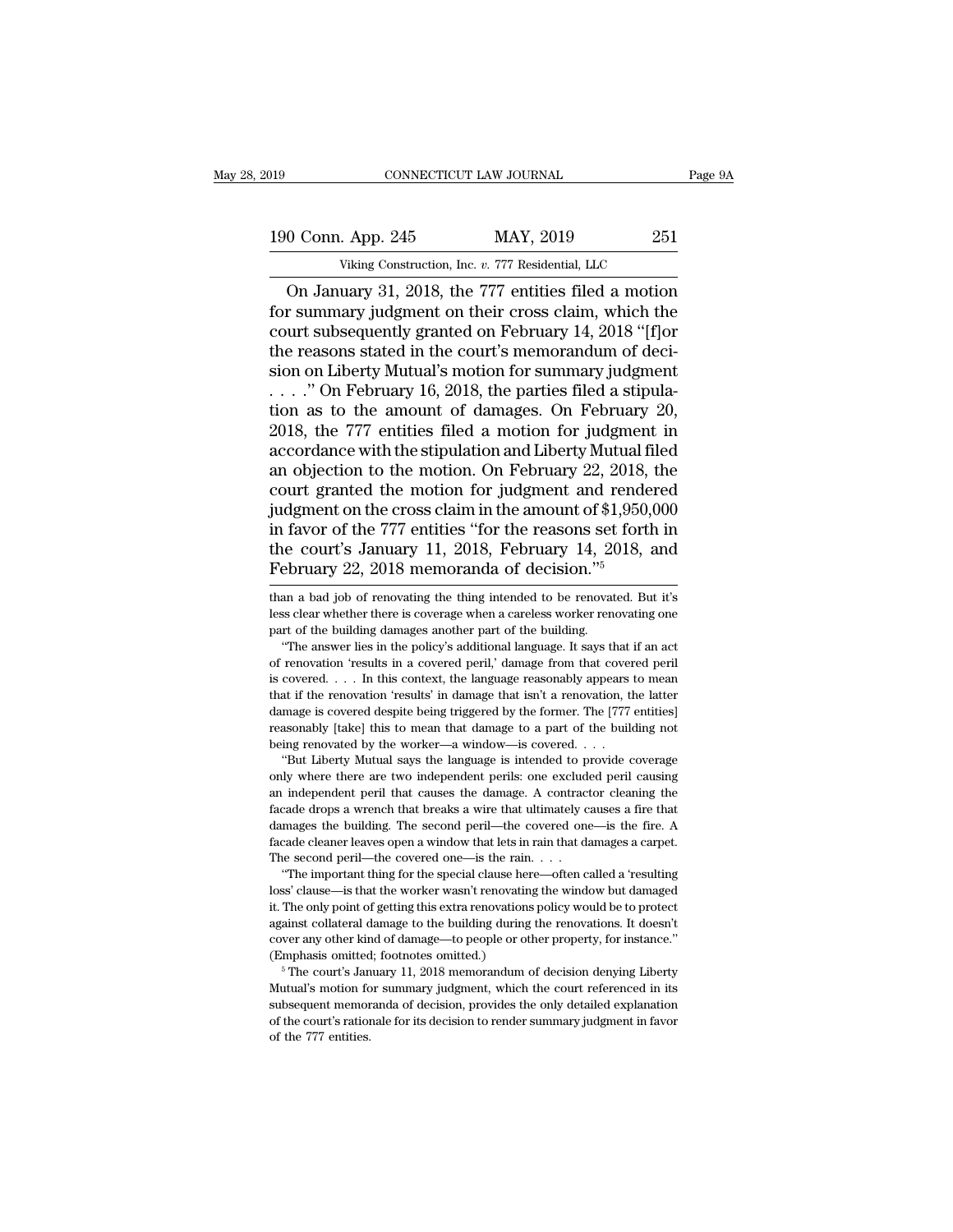| )A  | CONNECTICUT LAW JOURNAL                            |                    | May 28, 2019 |
|-----|----------------------------------------------------|--------------------|--------------|
| 252 | MAY, 2019                                          | 190 Conn. App. 245 |              |
|     | Viking Construction, Inc. v. 777 Residential, LLC  |                    |              |
|     | Thereafter Liberty Mutual filed the present appeal |                    |              |

CONNECTICUT LAW JOURNAL May 28, 2<br>
2<br>
MAY, 2019 190 Conn. App. 245<br>
Viking Construction, Inc. v. 777 Residential, LLC<br>
Thereafter, Liberty Mutual filed the present appeal.<br>
Iditional facts and procedural history will be se MAY, 2019 190 Conn. App. 245<br>Viking Construction, Inc. v. 777 Residential, LLC<br>Thereafter, Liberty Mutual filed the present appeal.<br>Additional facts and procedural history will be set forth<br>as necessary. 252 MAY<br>
Viking Const<br>
Thereafter, Libe<br>
Additional facts an<br>
as necessary.<br>
"We begin our a We begin our analysis with the standard of review<br>
with a standard method in the standard of review<br>
"We begin our analysis with the standard of review<br>
plicable to a trial court's decision to grant a motion<br>
"We we write

Viking Construction, Inc.  $v$ . 777 Residential, LLC<br>
Thereafter, Liberty Mutual filed the present appeal.<br>
Additional facts and procedural history will be set forth<br>
as necessary.<br>
"We begin our analysis with the standard Thereafter, Liberty Mutual filed the present appeal.<br>Additional facts and procedural history will be set forth<br>as necessary.<br>"We begin our analysis with the standard of review<br>applicable to a trial court's decision to gran Additional facts and procedural history will be set forth<br>as necessary.<br>"We begin our analysis with the standard of review<br>applicable to a trial court's decision to grant a motion<br>for summary judgment. Practice Book § 17-4 as necessary.<br>
"We begin our analysis with the standard of review<br>
applicable to a trial court's decision to grant a motion<br>
for summary judgment. Practice Book § 17-49 provides<br>
that summary judgment shall be rendered for "We begin our analysis with the standard of review<br>applicable to a trial court's decision to grant a motion<br>for summary judgment. Practice Book § 17-49 provides<br>that summary judgment shall be rendered forthwith if<br>the ple "We begin our analysis with the standard of review<br>applicable to a trial court's decision to grant a motion<br>for summary judgment. Practice Book § 17-49 provides<br>that summary judgment shall be rendered forthwith if<br>the plea applicable to a trial court's decision to grant a motion<br>for summary judgment. Practice Book § 17-49 provides<br>that summary judgment shall be rendered forthwith if<br>the pleadings, affidavits and any other proof submitted<br>sho for summary judgment. Practice Book § 17-49 provides<br>that summary judgment shall be rendered forthwith if<br>the pleadings, affidavits and any other proof submitted<br>show that there is no genuine issue as to any material<br>fact that summary judgment shall be rendered forthwith if<br>the pleadings, affidavits and any other proof submitted<br>show that there is no genuine issue as to any material<br>fact and that the moving party is entitled to judgment<br>as the pleadings, affidavits and any other proof submitted<br>show that there is no genuine issue as to any material<br>fact and that the moving party is entitled to judgment<br>as a matter of law. A party moving for summary judg-<br>men show that there is no genuine issue as to any material<br>fact and that the moving party is entitled to judgment<br>as a matter of law. A party moving for summary judg-<br>ment is held to a strict standard.  $\ldots$  To satisfy [its]<br> fact and that the moving party is entitled to judgment<br>as a matter of law. A party moving for summary judgment is held to a strict standard. . . . To satisfy [its]<br>burden the movant must make a showing that it is quite<br>cl as a matter of law. A party moving for summary judgment is held to a strict standard. . . . To satisfy [its]<br>burden the movant must make a showing that it is quite<br>clear what the truth is, and that excludes any real doubt ment is held to a strict standard. . . . . To satisfy [its]<br>burden the movant must make a showing that it is quite<br>clear what the truth is, and that excludes any real doubt<br>as to the existence of any genuine issue of mate burden the movant must make a showing that it is quite<br>clear what the truth is, and that excludes any real doubt<br>as to the existence of any genuine issue of material<br>fact.... As the burden of proof is on the movant, the<br>ev clear what the truth is, and that excludes any real doubt<br>as to the existence of any genuine issue of material<br>fact,  $\ldots$ . As the burden of proof is on the movant, the<br>evidence must be viewed in the light most favorable as to the existence of any genuine issue of material fact. . . . As the burden of proof is on the movant, the evidence must be viewed in the light most favorable to the opponent. . . . When documents submitted in support fact. . . . . As the burden of proof is on the movant, the evidence must be viewed in the light most favorable to the opponent. . . . When documents submitted in support of a motion for summary judgment fail to establish evidence must be viewed in the light most favorable to<br>the opponent. . . . When documents submitted in sup-<br>port of a motion for summary judgment fail to establish<br>that there is no genuine issue of material fact, the nonthe opponent. . . . When documents submitted in support of a motion for summary judgment fail to establish that there is no genuine issue of material fact, the non-<br>moving party has no obligation to submit documents estab port of a motion for summary judgment fail to establish<br>that there is no genuine issue of material fact, the non-<br>moving party has no obligation to submit documents<br>establishing the existence of such an issue. . . . Once<br>t that there is no genuine issue of material fact, the non-<br>moving party has no obligation to submit documents<br>establishing the existence of such an issue. . . . Once<br>the moving party has met its burden, however, the<br>opposin moving party has no obligation to submit documents<br>establishing the existence of such an issue. . . . Once<br>the moving party has met its burden, however, the<br>opposing party must present evidence that demon-<br>strates the exi establishing the existence of such an issue.... Once<br>the moving party has met its burden, however, the<br>opposing party must present evidence that demon-<br>strates the existence of some disputed factual issue.<br>... It is not e the moving party has met its burden, however, the<br>opposing party must present evidence that demon-<br>strates the existence of some disputed factual issue.<br>... It is not enough, however, for the opposing party<br>merely to asse opposing party must present evidence that demonstrates the existence of some disputed factual issue.<br>  $\dots$  It is not enough, however, for the opposing party<br>
merely to assert the existence of such a disputed issue.<br>
Mere strates the existence of some disputed factual issue.<br>
... It is not enough, however, for the opposing party<br>
merely to assert the existence of such a disputed issue.<br>
Mere assertions of fact ... are insufficient to estab-... It is not enough, however, for the opposing party<br>merely to assert the existence of such a disputed issue.<br>Mere assertions of fact ... are insufficient to estab-<br>lish the existence of a material fact and, therefore, c merely to assert the existence of such a disputed issue.<br>Mere assertions of fact  $\ldots$  are insufficient to establish the existence of a material fact and, therefore, cannot refute evidence properly presented to the court<br> Mere assertions of fact . . . are insufficient to establish the existence of a material fact and, therefore, cannot refute evidence properly presented to the court under Practice Book § [17-45]. . . . Our review of the tri lish the existence of a material fact and, therefore, cannot refute evidence properly presented to the court<br>under Practice Book § [17-45].... Our review of the<br>trial court's decision to grant [a] motion for summary<br>judgm not refute e<br>
under Practi<br>
trial court's<br>
judgment is<br>
ted.) *Anders*<br>
202 A.3d 44<br>
1245 (2019).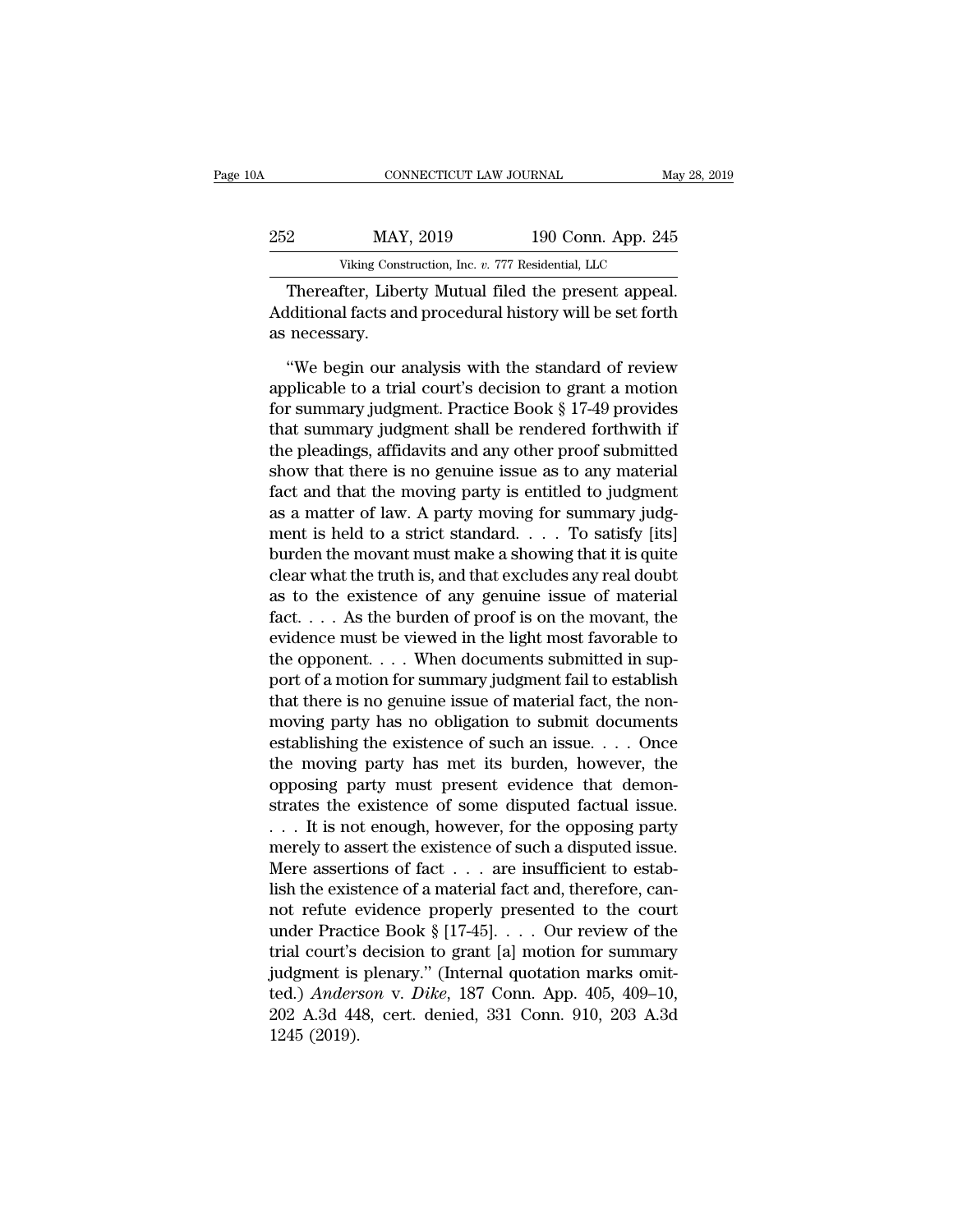019 CONNECTICUT LAW JOURNAL Page 11A<br>190 Conn. App. 245 MAY, 2019 253<br>Viking Construction, Inc. v. 777 Residential, LLC CONNECTICUT LAW JOURNAL<br>
. App. 245 MAY, 2019 253<br>
Viking Construction, Inc. *v.* 777 Residential, LLC<br>
Peral principles that guide our review of insur-

CONNECTICUT LAW JOURNAL<br>
0 Conn. App. 245 MAY, 2019 253<br>
Viking Construction, Inc. v. 777 Residential, LLC<br>
"The general principles that guide our review of insur-<br>
ce contract interpretations are well settled. . . . . An 190 Conn. App. 245 MAY, 2019 253<br>Viking Construction, Inc. v. 777 Residential, LLC<br>
"The general principles that guide our review of insur-<br>ance contract interpretations are well settled. . . . . An<br>insurance policy is to 190 Conn. App. 245 MAY, 2019 253<br>
Viking Construction, Inc. v. 777 Residential, LLC<br>
"The general principles that guide our review of insur-<br>
ance contract interpretations are well settled. . . . An<br>
insurance policy is t 190 Conn. App. 245 MAY, 2019 253<br>Viking Construction, Inc. v. 777 Residential, LLC<br>
"The general principles that guide our review of insur-<br>ance contract interpretations are well settled. . . . An<br>
insurance policy is to Viking Construction, Inc. v. 777 Residential, LLC<br>
"The general principles that guide our review of insur-<br>
ance contract interpretations are well settled. . . . An<br>
insurance policy is to be interpreted by the same gener Viking Construction, Inc. v. 777 Residential, LLC<br>
"The general principles that guide our review of insur-<br>
ance contract interpretations are well settled. . . . An<br>
insurance policy is to be interpreted by the same gener "The general principles that guide our review of insur-<br>ance contract interpretations are well settled. . . . An<br>insurance policy is to be interpreted by the same general<br>rules that govern the construction of any written ance contract interpretations are well settled. . . . An insurance policy is to be interpreted by the same general rules that govern the construction of any written contract. . . . In accordance with those principles, [t] insurance policy is to be interpreted by the same general<br>rules that govern the construction of any written con-<br>tract.... In accordance with those principles, [t]he<br>determinative question is the intent of the parties, th rules that govern the construction of any written contract. . . . In accordance with those principles, [t]he determinative question is the intent of the parties, that is, what coverage the . . . [insured] expected to rece tract.... In accordance with those principles, [t]he<br>determinative question is the intent of the parties, that<br>is, what coverage the  $\ldots$  [insured] expected to<br>receive and what the [insurer] was to provide, as dis-<br>close determinative question is the intent of the parties, that<br>is, what coverage the . . . [insured] expected to<br>receive and what the [insurer] was to provide, as dis-<br>closed by the provisions of the policy. . . . If the terms<br> is, what coverage the  $\ldots$  [insured] expected to<br>receive and what the [insurer] was to provide, as dis-<br>closed by the provisions of the policy.  $\ldots$  If the terms<br>of the policy are clear and unambiguous, then the lan-<br>gu receive and what the [insurer] was to provide, as dis-<br>closed by the provisions of the policy. . . . If the terms<br>of the policy are clear and unambiguous, then the lan-<br>guage, from which the intention of the parties is to closed by the provisions of the policy. . . . If the terms<br>of the policy are clear and unambiguous, then the lan-<br>guage, from which the intention of the parties is to be<br>deduced, must be accorded its natural and ordinary<br> of the policy are clear and unambiguous, then the language, from which the intention of the parties is to be deduced, must be accorded its natural and ordinary meaning.... Under those circumstances, the policy is to be gi guage, from which the intention of the parties is to be<br>deduced, must be accorded its natural and ordinary<br>meaning.... Under those circumstances, the policy<br>is to be given effect according to its terms.... When<br>interpretin deduced, must be accorded its natural and ordinary<br>meaning. . . . Under those circumstances, the policy<br>is to be given effect according to its terms. . . . When<br>interpreting [an insurance policy], we must look at the<br>contr . . . . to be given enect according to its terms. . . . . when<br>
terpreting [an insurance policy], we must look at the<br>
ntract as a whole, consider all relevant portions<br>
gether and, if possible, give operative effect to every<br>
ovi merpreting [an insurance policy], we must look at the<br>contract as a whole, consider all relevant portions<br>together and, if possible, give operative effect to every<br>provision in order to reach a reasonable overall result<br>..

together and, if possible, give operative effect to every<br>provision in order to reach a reasonable overall result<br> $\cdots$ <br>"In determining whether the terms of an insurance<br>policy are clear and unambiguous, [a] court will no meaning in order to reach a reasonable overall result<br>movision in order to reach a reasonable overall result<br>with determining whether the terms of an insurance<br>policy are clear and unambiguous, [a] court will not<br>torture provision in order to reach a reasonable overant result<br>
....<br>
"In determining whether the terms of an insurance<br>
policy are clear and unambiguous, [a] court will not<br>
torture words to import ambiguity where the ordinary<br> "In determining whether the terms of an insurance<br>policy are clear and unambiguous, [a] court will not<br>torture words to import ambiguity where the ordinary<br>meaning leaves no room for ambiguity . . . . Similarly,<br>any ambig "In determining whether the terms of an insurance<br>policy are clear and unambiguous, [a] court will not<br>torture words to import ambiguity where the ordinary<br>meaning leaves no room for ambiguity . . . . Similarly,<br>any ambig policy are clear and unambiguous, [a] court will not<br>torture words to import ambiguity where the ordinary<br>meaning leaves no room for ambiguity . . . . Similarly,<br>any ambiguity in a contract must emanate from the<br>language for turns words to import ambiguity where the ordinary<br>meaning leaves no room for ambiguity . . . . Similarly,<br>any ambiguity in a contract must emanate from the<br>language used in the contract rather than from one<br>party's s meaning leaves no room for ambiguity . . . . Similarly,<br>any ambiguity in a contract must emanate from the<br>language used in the contract rather than from one<br>party's subjective perception of the terms. . . . As with<br>contra any ambiguity in a contract must emanate from the<br>language used in the contract rather than from one<br>party's subjective perception of the terms. . . . As with<br>contracts generally, a provision in an insurance policy<br>is amb language used in the contract rather than from one<br>party's subjective perception of the terms. . . . As with<br>contracts generally, a provision in an insurance policy<br>is ambiguous when it is reasonably susceptible to more<br>t party's subjective perception of the terms.... As with<br>contracts generally, a provision in an insurance policy<br>is ambiguous when it is reasonably susceptible to more<br>than one reading.... Under those circumstances, any<br>amb contracts generally, a provision in an insurance policy<br>is ambiguous when it is reasonably susceptible to more<br>than one reading. . . . Under those circumstances, any<br>ambiguity in the terms of an insurance policy must be<br>co is ambiguous when it is reasonably susceptible to more<br>than one reading. . . . Under those circumstances, any<br>ambiguity in the terms of an insurance policy must be<br>construed in favor of the insured because the insurance<br>co an one reading.  $\ldots$  chuer those circumstances, any<br>
obiguity in the terms of an insurance policy must be<br>
nstrued in favor of the insured because the insurance<br>
mpany drafted the policy." (Internal quotation marks<br>
intt ambiguity in the terms of an insurance policy must be construed in favor of the insured because the insurance company drafted the policy." (Internal quotation marks omitted.) New London County Mutual Ins. Co. v. Zachem, 14 construed in favor of the insured because the insurance<br>company drafted the policy." (Internal quotation marks<br>omitted.) New London County Mutual Ins. Co. v.<br>Zachem, 145 Conn. App. 160, 164–65, 74 A.3d 525 (2013).<br>"[I]n th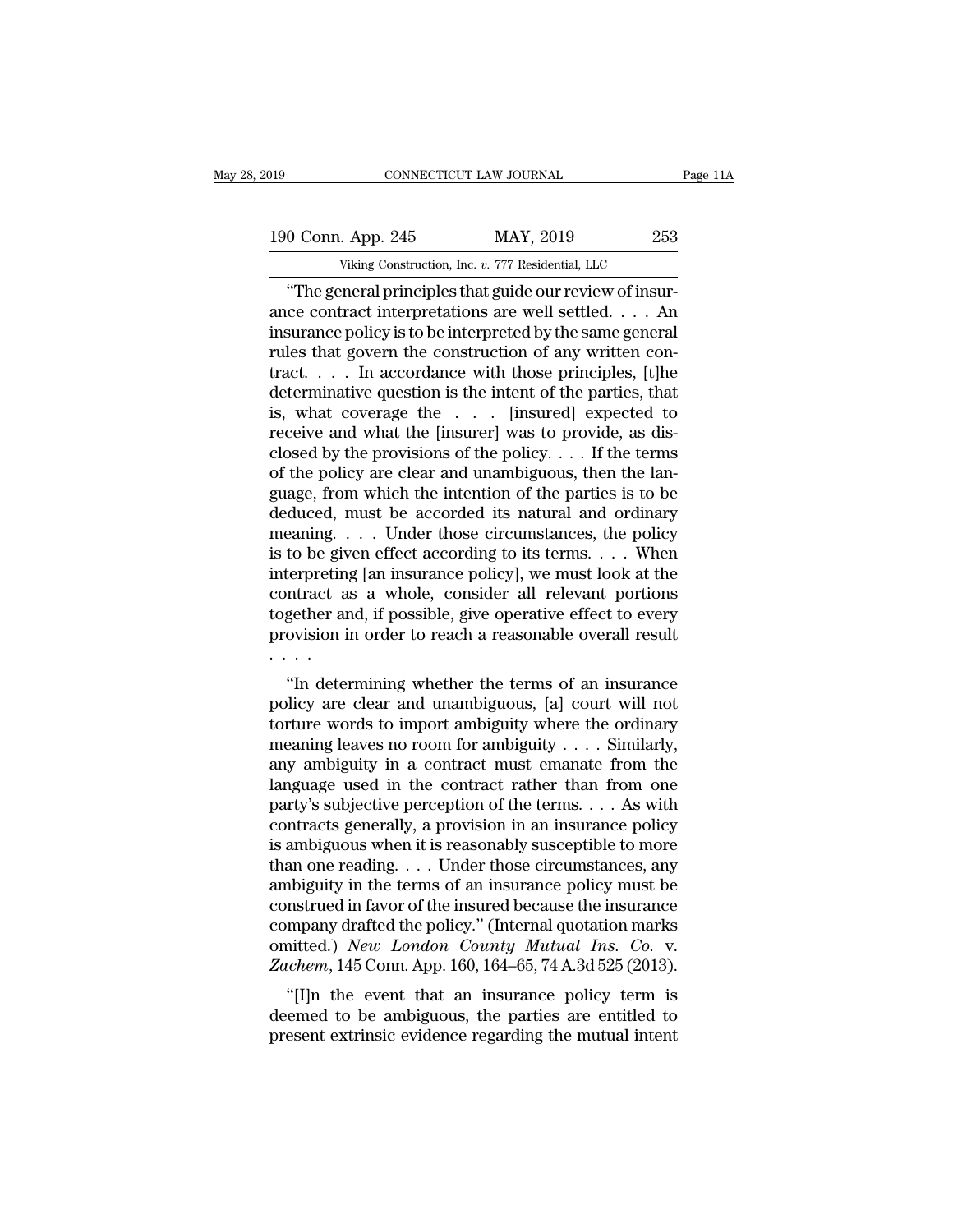| CONNECTICUT LAW JOURNAL<br>May 28, 2019                  |
|----------------------------------------------------------|
| 190 Conn. App. 245                                       |
| Viking Construction, Inc. v. 777 Residential, LLC        |
| of the insured and the insurer as to the scope of cover- |

CONNECTICUT LAW JOURNAL<br>
254 MAY, 2019 190 Conn. App. 245<br>
Viking Construction, Inc. v. 777 Residential, LLC<br>
26 of the insured and the insurer as to the scope of cover-<br>
26, and the trial court must consider that evidence 254 MAY, 2019 190 Conn. App. 245<br>Viking Construction, Inc. v. 777 Residential, LLC<br>of the insured and the insurer as to the scope of cover-<br>age, and the trial court must consider that evidence<br>before applying the rule of c 254 MAY, 2019 190 Conn. App. 245<br>
Viking Construction, Inc. v. 777 Residential, LLC<br>
of the insured and the insurer as to the scope of cover-<br>
age, and the trial court must consider that evidence<br>
before applying the rule 254 MAY, 2019 190 Conn. App. 245<br>
Viking Construction, Inc.  $v$ . 777 Residential, LLC<br>
of the insured and the insurer as to the scope of cover-<br>
age, and the trial court must consider that evidence<br>
before applying the ru Wiking Construction, Inc. v. 777 Residential, LLC<br>
of the insured and the insurer as to the scope of cover-<br>
age, and the trial court must consider that evidence<br>
before applying the rule of contra proferentem to<br>
resolve Viking Construction, Inc. *v.* 777 Residential, LLC<br>of the insured and the insurer as to the scope of cover-<br>age, and the trial court must consider that evidence<br>before applying the rule of contra proferentem to<br>resolve t of the insured and the insurer as to the scope of cover-<br>age, and the trial court must consider that evidence<br>before applying the rule of contra proferentem to<br>resolve the ambiguity in favor of the insured. In other<br>words, age, and the trial court must consider that evidence<br>before applying the rule of contra proferentem to<br>resolve the ambiguity in favor of the insured. In other<br>words, the rule should be applied as a tie breaker only<br>when al before applying the rule of contra proferentem to<br>resolve the ambiguity in favor of the insured. In other<br>words, the rule should be applied as a tie breaker only<br>when all other avenues to determining the parties' intent<br>ha resolve the ambiguity in favor of the insured. In other<br>words, the rule should be applied as a tie breaker only<br>when all other avenues to determining the parties' intent<br>have been exhausted. See *Cruz v. Visual Perceptions icures*, the rule should be applied as a tie breaker only<br>
when all other avenues to determining the parties' intent<br>
have been exhausted. See *Cruz v. Visual Perceptions*,<br> *LLC*, 311 Conn. 93, 107–108, 84 A.3d 828 (2014 when all other avenues to determining the parties' intent<br>have been exhausted. See *Cruz v. Visual Perceptions*,<br>*LLC*, 311 Conn. 93, 107–108, 84 A.3d 828 (2014); see,<br>e.g., *Lexington Ins. Co. v. Lexington Healthcare Grou* have been exhausted. See Cruz v. Visual Perceptions,<br>LLC, 311 Conn. 93, 107–108, 84 A.3d 828 (2014); see,<br>e.g., Lexington Ins. Co. v. Lexington Healthcare Group,<br>Inc., 311 Conn. 29, 59 n.20, 84 A.3d 1167 (2014); Connect-<br>i *LLC*, 311 Conn. 93, 107–108, 84 A.3d 828 (2014); see,<br>e.g., *Lexington Ins. Co. v. Lexington Healthcare Group,*<br>*Inc.*, 311 Conn. 29, 59 n.20, 84 A.3d 1167 (2014); *Connect-*<br>*icut Ins. Guaranty Assn. v. Fontaine*, 278 C e.g., *Lexington Ins. Co. v. Lexington Healthcare Group*,<br> *Inc.*, 311 Conn. 29, 59 n.20, 84 A.3d 1167 (2014); Connect-<br> *icut Ins. Guaranty Assn. v. Fontaine*, 278 Conn. 779,<br>
788–89, 900 A.2d 18 (2006); *Metropolitan Lif J. J. J. J. J. J. A. 2008 A. 2018 J. Aetna Casualty & 765 A. 2d 891 (2001) J. O. Connection A. 195–81 J. J. Connection J. J. J. Connection J. J. J. Connection J. J. J. C* Example 12. The same of the control of the same of the same of the same of the same of the same of the control of the concurring).<br>
I Connecticular first claims that the court red in rendering summary judgment in favor of Food A.2d 891 (2001)  $\ldots$  (Chations onlined, footnote omitted.) Connecticut Ins. Guaranty Assn. v. Drown, 314 Conn. 161, 195–96, 101 A.3d 200 (2014) (Rogers, C.<br>J., concurring).<br>I<br>On appeal, Liberty Mutual first claims t

I

314 Connectical This. Guaranty Assn. v. Drown,<br>314 Conn. 161, 195–96, 101 A.3d 200 (2014) (Rogers, C.<br>J., concurring).<br> $I$ <br>On appeal, Liberty Mutual first claims that the court<br>erred in rendering summary judgment in favor  $J$ , concurring).<br>  $J$ , concurring).<br>  $I$ <br>
On appeal, Liberty Mutual first claims that the court<br>
erred in rendering summary judgment in favor of the<br>
777 entities on their cross claim because the policy's<br>
"Defects, Erro I<br>
On appeal, Liberty Mutual first claims that the court<br>
erred in rendering summary judgment in favor of the<br>
777 entities on their cross claim because the policy's<br>
"Defects, Errors, And Omissions" exclusion (exclusion)<br> I<br>
On appeal, Liberty Mutual first claims that the court<br>
erred in rendering summary judgment in favor of the<br>
777 entities on their cross claim because the policy's<br>
"Defects, Errors, And Omissions" exclusion (exclusion)<br> On appeal, Liberty Mutual first claims that the court<br>erred in rendering summary judgment in favor of the<br>777 entities on their cross claim because the policy's<br>"Defects, Errors, And Omissions" exclusion (exclusion)<br>unambi erred in rendering summary judgment in favor of the<br>777 entities on their cross claim because the policy's<br>"Defects, Errors, And Omissions" exclusion (exclusion)<br>unambiguously bars coverage.<sup>6</sup> The 777 entities claim<br>that 777 entities on their<br>
"Defects, Errors, And<br>
unambiguously bars<br>
that the court did no<br>
to satisfy "its heavy<br>
sion] bars coverage<br>
Liberty Mutual.<br>  $\frac{1}{2}$  Inits January 11, 2018 me at the court did not err because Liberty Mutual failed<br>
is satisfy "its heavy burden of proving that [the exclu-<br>
on] bars coverage for the losses."<sup>7</sup> We agree with<br>
iberty Mutual.<br>
<sup>6</sup> Inits January 11, 2018 memorandum to satisfy "its heavy burden of proving that [the exclusion] bars coverage for the losses."<sup>7</sup> We agree with Liberty Mutual.<br>  $\frac{1}{6}$  In its January 11, 2018 memorandum of decision denying Liberty Mutual's motion for su

sion] bars coverage for the losses."<sup>7</sup> We agree with<br>Liberty Mutual.<br> $\frac{1}{\pi}$  Inits January 11, 2018 memorandum of decision denying Liberty Mutual's<br>motion for summary judgment, the trial court did not indicate whether Liberty Mutual.<br>  $\frac{1}{2}$  in its January 11, 2018 memorandum of decision denying Liberty Mutual's<br>
motion for summary judgment, the trial court did not indicate whether<br>
coverage was barred by the exclusion; instead, it LIDETLY MULUAL.<br>  $\bullet$  In its January 11, 2018 memorandum of decision denying Liberty Mutual's motion for summary judgment, the trial court did not indicate whether coverage was barred by the exclusion; instead, it based i <sup>6</sup> In its January 11, 2018 memorandum of decision denying Liberty Mutual's motion for summary judgment, the trial court did not indicate whether coverage was barred by the exclusion; instead, it based its conclusion that motion for summary judgment, the trial court did not indicate whether coverage was barred by the exclusion; instead, it based its conclusion that the 777 entities were entitled to coverage upon its reading of the exclusion found that the exclusion; instead, it based its conclusion that<br>the 777 entities were entitled to coverage upon its reading of the exclusion<br>in conjunction with the resulting loss clause. The resulting loss clause,<br>however in conjunction with the resulting loss clause. The resulting loss clause, however, only may be considered when coverage is barred by the exclusion.<br>For the purposes of our analysis, therefore, we must infer that the court

in volume in an increased when coverage is barred by the exclusion.<br>For the purposes of our analysis, therefore, we must infer that the court<br>found that the exclusion barred coverage.<br><sup>7</sup> Specifically, the 777 entities arg For the purposes of our analysis, therefore, we must infer that the court<br>found that the exclusion barred coverage.<br><sup>7</sup> Specifically, the 777 entities argue that the exclusion does not apply<br>because (1) the windows were n For the purposes of our analysis, therefore, we must infer that the court<br>found that the exclusion barred coverage.<br><sup>7</sup> Specifically, the 777 entities argue that the exclusion does not apply<br>because (1) the windows were n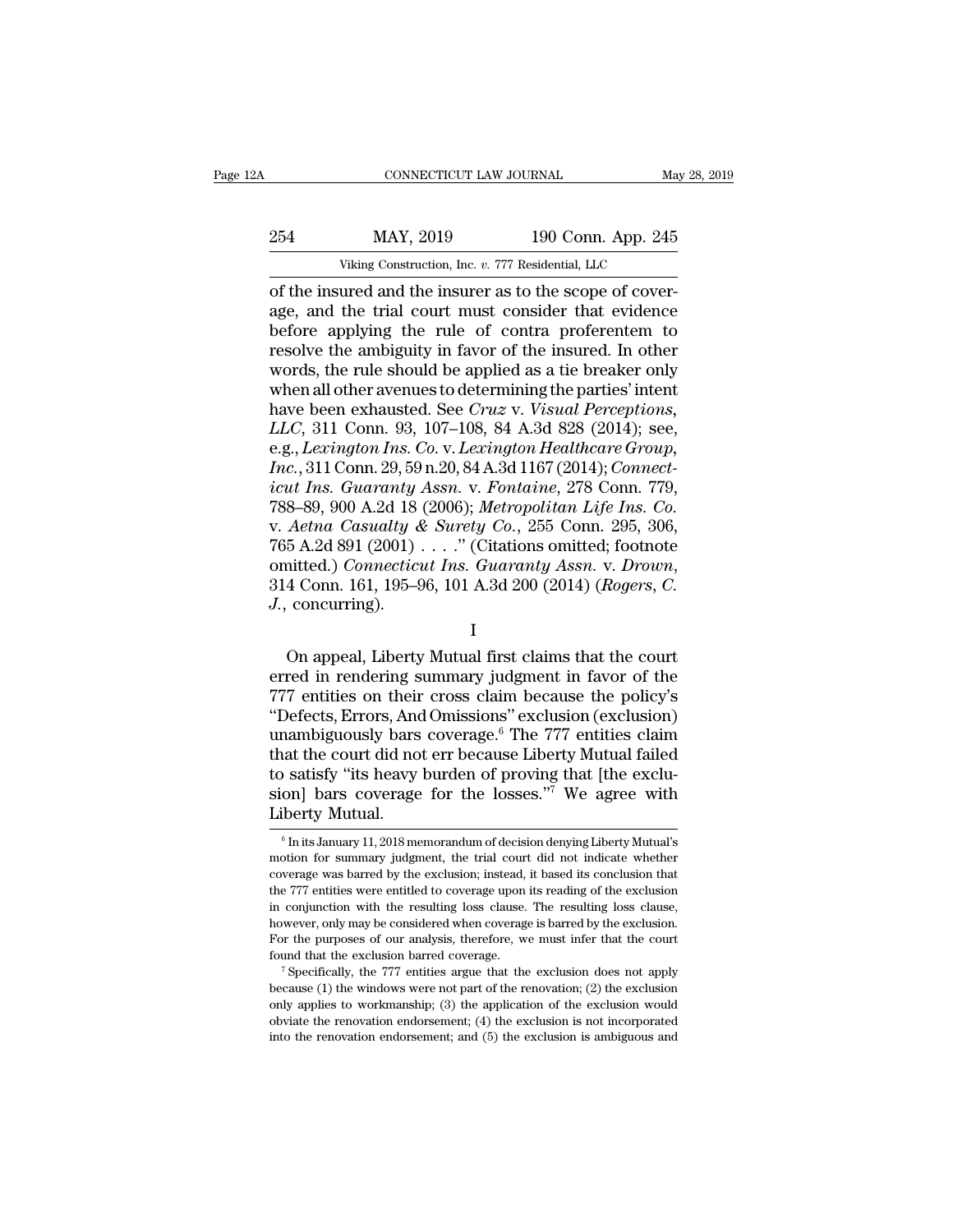CONNECTICUT LAW JOURNAL Page 13A<br>
0 Conn. App. 245 MAY, 2019 255<br>
Viking Construction, Inc. v. 777 Residential, LLC<br>
"In an insurance policy, an exclusion is a provision<br>
nich eliminates coverage where, were it not for the 190 Conn. App. 245 MAY, 2019 255<br>
Viking Construction, Inc. v. 777 Residential, LLC<br>
"In an insurance policy, an exclusion is a provision<br>
which eliminates coverage where, were it not for the<br>
exclusion, coverage would hav 190 Conn. App. 245 MAY, 2019 255<br>
Viking Construction, Inc. v. 777 Residential, LLC<br>
"In an insurance policy, an exclusion is a provision<br>
which eliminates coverage where, were it not for the<br>
exclusion, coverage would ha 190 Conn. App. 245 MAY, 2019 255<br>
Viking Construction, Inc. *v.* 777 Residential, LLC<br>
"In an insurance policy, an exclusion is a provision<br>
which eliminates coverage where, were it not for the<br>
exclusion, coverage would h *Mutual Casualty Co., 214 Conn. 573, 588, 573 A.2d 699*<br> *Mutual Casualty Co., 214 Conn. 573, 588, 573 A.2d 699*<br> *Mutual Casualty Co., 214 Conn. 573, 588, 573 A.2d 699*<br> *Mutual Casualty Co., 214 Conn. 573, 588, 573 A.2d* Viking Construction, Inc. v. 777 Residential, LLC<br>
"In an insurance policy, an exclusion is a provision<br>
which eliminates coverage where, were it not for the<br>
exclusion, coverage would have existed." (Internal quo-<br>
tatio "In an insurance policy, an exclusion is a provision<br>which eliminates coverage where, were it not for the<br>exclusion, coverage would have existed." (Internal quo-<br>tation marks omitted.) *Hammer* v. *Lumberman's*<br>*Mutual Cas* which eliminates coverage where, were it not for the exclusion, coverage would have existed." (Internal quotation marks omitted.) *Hammer v. Lumberman's Mutual Casualty Co.*, 214 Conn. 573, 588, 573 A.2d 699 (1990). "The exclusion, coverage would have existed." (Internal quotation marks omitted.) Hammer v. Lumberman's<br>Mutual Casualty Co., 214 Conn. 573, 588, 573 A.2d 699<br>(1990). "The burden of proving that an exclusion applies<br>is on the i tation marks omitted.) Hammer v. Lumberman's<br>
Mutual Casualty Co., 214 Conn. 573, 588, 573 A.2d 699<br>
(1990). "The burden of proving that an exclusion applies<br>
is on the insurer . . . . ." Capstone Building Corp. v.<br>
Ameri Mutual Casualty Co., 214 Conn. 573, 588, 573 A.2d 699<br>(1990). "The burden of proving that an exclusion applies<br>is on the insurer . . . . " *Capstone Building Corp.* v.<br>American Motorists Ins. Co., 308 Conn. 760, 788 n.24, (1990). "The burden of proving that an exclusion applies<br>is on the insurer . . . ." *Capstone Building Corp.* v.<br>*American Motorists Ins. Co.*, 308 Conn. 760, 788 n.24, 67<br>A.3d 961 (2013). When policy exclusions are amb on the first<br>the 1.1.1.1 Capsone Datating Corp. v.<br>merican Motorists Ins. Co., 308 Conn. 760, 788 n.24, 67<br>3d 961 (2013). When policy exclusions are ambiguous,<br>ey "are strictly construed in favor of the insured<br>..." (Inte A.3d 961 (2013). When policy exclusions are ambiguous,<br>they "are strictly construed in favor of the insured<br> $\ldots$ ." (Internal quotation marks omitted.) *Connecticut*<br>*Ins. Guaranty Assn. v. Drown*, supra, 314 Conn. 188.<br>T

Also sof (2015). When pointy exerts<br>some are amolgous, they "are strictly construed in favor of the insured<br> $\ldots$ ." (Internal quotation marks omitted.) *Connecticut*<br>Ins. Guaranty Assn. v. Drown, supra, 314 Conn. 188.<br>The they are strictly construct in favor of the instituted...." (Internal quotation marks omitted.) Connecticut Ins. Guaranty Assn. v. Drown, supra, 314 Conn. 188.<br>The 777 entities first argue that the exclusion does not bar r s. *Guaranty Assn.* v. *Drown*, supra, 314 Conn. 188.<br>The 777 entities first argue that the exclusion does<br>t bar recovery because the windows were not part<br>the renovation. On the basis of a close reading of<br>e exclusion and The 777 entities first argue that the exclusion does<br>not bar recovery because the windows were not part<br>of the renovation. On the basis of a close reading of<br>the exclusion and its terms, we are unpersuaded.<br>The exclusion a

The 111 character and the exclusion does<br>not bar recovery because the windows were not part<br>of the exclusion and its terms, we are unpersuaded.<br>The exclusion at issue in the present case provides:<br>"[Liberty Mutual] do[es] Front Bar Freovery Because the Whiteuws were not part<br>of the renovation. On the basis of a close reading of<br>the exclusion and its terms, we are unpersuaded.<br>The exclusion at issue in the present case provides:<br>"[Liberty Mu of the exclusion and its terms, we are unpersuaded.<br>The exclusion and its terms, we are unpersuaded.<br>"[Liberty Mutual] do[es] not pay for loss or damage<br>consisting of, caused by, or resulting from an act, defect,<br>error, or The exclusion and its terms, we are dipersuated.<br>
"[Liberty Mutual] do[es] not pay for loss or damage<br>
consisting of, caused by, or resulting from an act, defect,<br>
error, or omission (negligent or not) relating to: a)<br>
des The exclusion at issue in the present case provides:<br>"[Liberty Mutual] do[es] not pay for loss or damage<br>consisting of, caused by, or resulting from an act, defect,<br>error, or omission (negligent or not) relating to: a)<br>des "[Liberty Mutual] do[es] not pay for loss or dama<br>consisting of, caused by, or resulting from an act, defe<br>error, or omission (negligent or not) relating to:<br>design, specifications, construction, materials, or wo<br>manship; Although the policy contains a definition section,<br>any of resulting to a sign, specifications, construction, materials, or work-<br>anship; b) planning, zoning, development, siting, sur-<br>ying, grading, or compaction; or c) ma design, specifications, construction, materials, or work-<br>manship; b) planning, zoning, development, siting, sur-<br>veying, grading, or compaction; or c) maintenance,<br>installation, renovation, remodeling, or repair."<br>Althou

ucsign, openications, construction, materials, or work<br>manship; b) planning, zoning, development, siting, sur-<br>veying, grading, or compaction; or c) maintenance,<br>installation, renovation, remodeling, or repair."<br>Although t that ship, b) planting, zoning, development, string, surveying, grading, or compaction; or c) maintenance, installation, renovation, remodeling, or repair."<br>Although the policy contains a definition section, many of the te *London, removation, seperalistics, installation, renovation, remodeling, or repair."*<br>*Lendon County Mutual in the provision at issue are undefined. We, therefore, look to the dictionary definition of these words to ascer* Although the policy contains a definition section,<br>many of the terms used in the provision at issue are<br>undefined. We, therefore, look to the dictionary defini-<br>tion of these words to ascertain their meaning. New<br>London Co Although the policy contains a definition section,<br>many of the terms used in the provision at issue are<br>undefined. We, therefore, look to the dictionary defini-<br>tion of these words to ascertain their meaning. New<br>London Co many of the terms used in the provision at issue are<br>undefined. We, therefore, look to the dictionary defini-<br>tion of these words to ascertain their meaning. *New*<br>London County Mutual Ins. Co. v. Zachem, supra, 145<br>Conn. undefined. We, therefore, look to the dictionary definition of these words to ascertain their meaning. New London County Mutual Ins. Co. v. Zachem, supra, 145 Conn. App. 166 ("[t]o determine the common, natural, and ordina tion of these words to ascertain their meaning. New<br>London County Mutual Ins. Co. v. Zachem, supra, 145<br>Conn. App. 166 ("[t]o determine the common, natural,<br>and ordinary meaning of an undefined term, it is proper<br>to turn t and ordinary meaning of an undefined term, it is proper<br>to turn to the definition found in a dictionary"). One<br>such undefined word is "renovate." The verb "renovate"<br>is defined as "to restore to a former better state (as<br>s is defined as "to restore to a former better state (as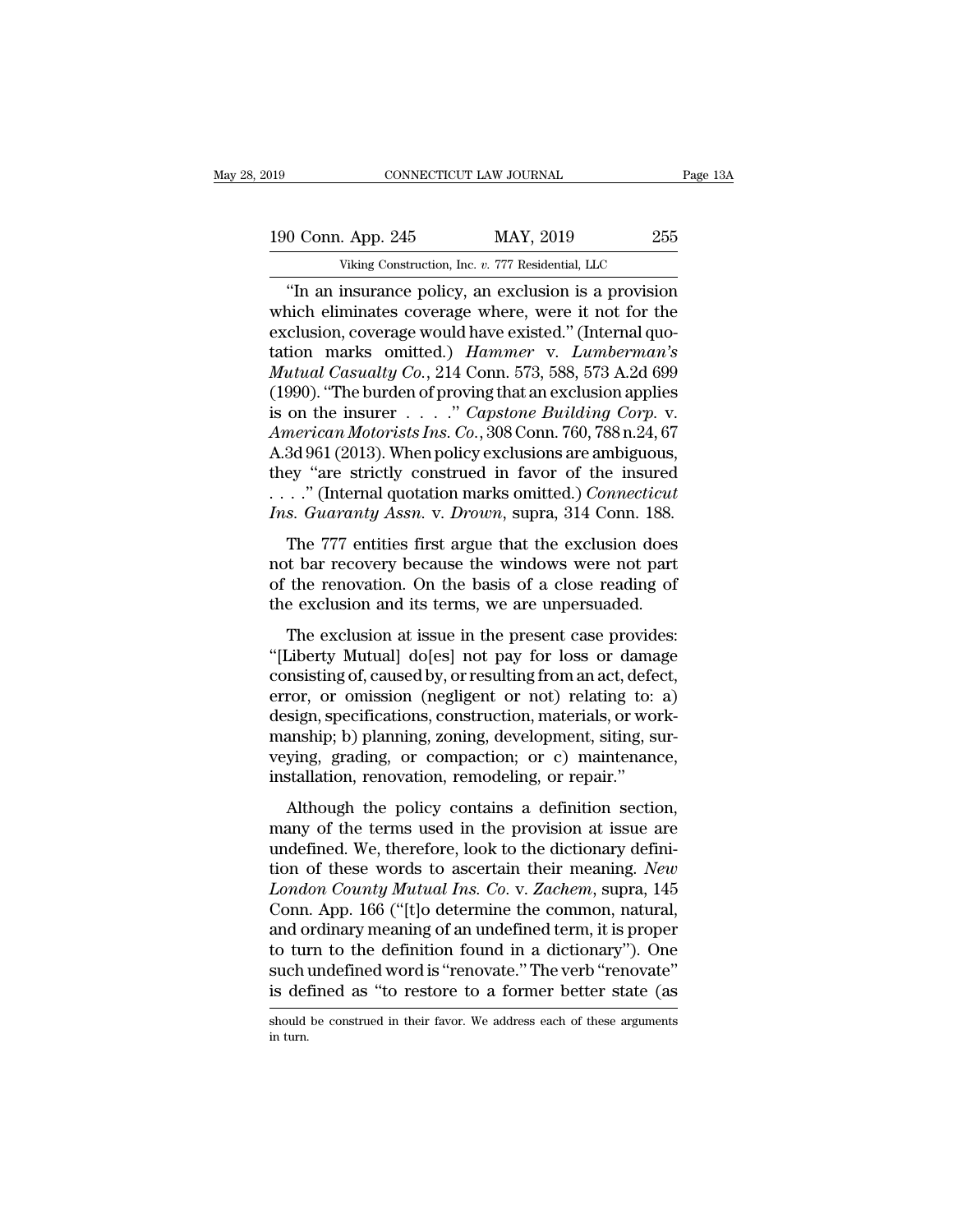| 4A  | CONNECTICUT LAW JOURNAL                           |                    | May 28, 2019 |
|-----|---------------------------------------------------|--------------------|--------------|
| 256 | MAY, 2019                                         | 190 Conn. App. 245 |              |
|     | Viking Construction, Inc. v. 777 Residential, LLC |                    |              |
|     | hy cleaning renairing or rehuilding)              |                    | $"$ Merriam- |

CONNECTICUT LAW JOURNAL<br>
256 MAY, 2019 190 Conn. App. 245<br>
Viking Construction, Inc. v. 777 Residential, LLC<br>
by cleaning, repairing, or rebuilding) . . . .'' Merriam-<br>
Webster's Collegiate Dictionary (11th Ed. 2003). In t MAY, 2019 190 Conn. App. 245<br>Viking Construction, Inc. v. 777 Residential, LLC<br>by cleaning, repairing, or rebuilding) . . . ." Merriam-<br>Webster's Collegiate Dictionary (11th Ed. 2003). In the<br>present case, the purpose of A 256 MAY, 2019 190 Conn. App. 245<br>
Viking Construction, Inc. v. 777 Residential, LLC<br>
by cleaning, repairing, or rebuilding) . . . . " Merriam-<br>
Webster's Collegiate Dictionary (11th Ed. 2003). In the<br>
present case, the pu 256 MAY, 2019 190 Conn. App. 245<br>
Viking Construction, Inc. v. 777 Residential, LLC<br>
by cleaning, repairing, or rebuilding) . . . . " Merriam-<br>
Webster's Collegiate Dictionary (11th Ed. 2003). In the<br>
present case, the pu Viking Construction, Inc. v. 777 Residential, LLC<br>by cleaning, repairing, or rebuilding) . . . ." Merriam-<br>Webster's Collegiate Dictionary (11th Ed. 2003). In the<br>present case, the purpose of Armani's work was to<br>restore Viking Construction, inc. v. 777 Residential, LLC<br>by cleaning, repairing, or rebuilding) . . . . ." Merriam-<br>Webster's Collegiate Dictionary (11th Ed. 2003). In the<br>present case, the purpose of Armani's work was to<br>restor by cleaning, repairing, or rebuilding) . . . . ." Merriam-Webster's Collegiate Dictionary (11th Ed. 2003). In the present case, the purpose of Armani's work was to restore the building to a better state by cleaning its fa Webster's Collegiate Dictionary (11th Ed. 2003). In the present case, the purpose of Armani's work was to restore the building to a better state by cleaning its facade. In fact, the 777 entities admitted as much in their present case, the purpose of Armani's work was to<br>restore the building to a better state by cleaning its<br>facade. In fact, the 777 entities admitted as much in<br>their brief, stating: "Armani was working on the facade<br>(the ovation. eir brief, stating: "Armani was working on the facade<br>ne *renovation* work)  $\ldots$ ." (Emphasis added.) On<br>e basis of the plain meaning of the policy, therefore,<br>e cleaning of the building's facade was part of the ren-<br>atio factor of the renovation work)  $\ldots$ ." (Emphasis added.) On<br>the basis of the plain meaning of the policy, therefore,<br>the cleaning of the building's facade was part of the ren-<br>ovation.<br>Having concluded that the cleaning o

the basis of the plain meaning of the policy, therefore,<br>the cleaning of the building's facade was part of the ren-<br>ovation.<br>Having concluded that the cleaning of the building's<br>facade was part of the renovation, we must are sasts of the piant meaning of the poney, and terms.<br>
the cleaning of the building's facade was part of the renovation.<br>
Having concluded that the cleaning of the building's<br>
facade was part of the renovation, we must n the eleming of the building's ractual was plated that for covation.<br>
Having concluded that the cleaning of the building's<br>
facade was part of the renovation, we must next deter-<br>
mine whether the damage to the windows, whi Having concluded that the cleaning of the building's<br>facade was part of the renovation, we must next deter-<br>mine whether the damage to the windows, which was<br>a direct result of this cleaning, was related to the renova-<br>tio Having concluded that the cleaning of the building's<br>facade was part of the renovation, we must next deter-<br>mine whether the damage to the windows, which was<br>a direct result of this cleaning, was related to the renova-<br>tio facade was part of the renovation, we must next deter-<br>mine whether the damage to the windows, which was<br>a direct result of this cleaning, was related to the renova-<br>tion, thereby triggering the exclusion. The policy also<br> mine whether the damage to the windows, which was<br>a direct result of this cleaning, was related to the renova-<br>tion, thereby triggering the exclusion. The policy also<br>fails to define "relating to"; therefore, we must again a direct result of this cleaning, was related to the renovation, thereby triggering the exclusion. The policy also<br>fails to define "relating to"; therefore, we must again<br>turn to available dictionary definitions to determi tion, thereby triggering the exclusion. The policy also<br>fails to define "relating to"; therefore, we must again<br>turn to available dictionary definitions to determine the<br>meaning of the term. "Related" is defined as "conne fails to define "relating to"; therefore, we must again<br>turn to available dictionary definitions to determine the<br>meaning of the term. "Related" is defined as "connected<br>by reason of an established or discoverable relatio turn to available dictionary definitions to determine the<br>meaning of the term. "Related" is defined as "connected<br>by reason of an established or discoverable relation<br> $\ldots$ ." Merriam-Webster's Collegiate Dictionary, supra. meaning of the term. "Related" is defined as "connected<br>by reason of an established or discoverable relation<br>..." Merriam-Webster's Collegiate Dictionary, supra.<br>Additionally, our courts have consistently given the<br>term "r by reason of an established or discoverable relation<br>
...." Merriam-Webster's Collegiate Dictionary, supra.<br>
Additionally, our courts have consistently given the<br>
term "relating to" a broad meaning that comports with<br>
the . . . . " Merriam-Webster's Collegiate Dictionary, supra.<br>Additionally, our courts have consistently given the<br>term "relating to" a broad meaning that comports with<br>the dictionary definition of the term. See, e.g., *Brenn* Additionally, our courts have consistently given the<br>term "relating to" a broad meaning that comports with<br>the dictionary definition of the term. See, e.g., *Brennan*<br>v. *Brennan Associates*, 293 Conn. 60, 79 n.12, 977 A.2 term "relating to" a broad meaning that comports with<br>the dictionary definition of the term. See, e.g., *Brennan*<br>v. *Brennan Associates*, 293 Conn. 60, 79 n.12, 977 A.2d<br>107 (2009) (defining "relating to" as "to stand in the dictionary definition of the term. See, e.g., *Brennan*<br>v. *Brennan Associates*, 293 Conn. 60, 79 n.12, 977 A.2d<br>107 (2009) (defining "relating to" as "to stand in some<br>relation; to have bearing or concern; to pertain v. *Brennan Associates*, 293 Conn. 60, 79 n.12, 977 A.2d<br>107 (2009) (defining "relating to" as "to stand in some<br>relation; to have bearing or concern; to pertain; refer;<br>to bring into association with or connection with" [ 107 (2009) (defining "relating to" as "to stand in some relation; to have bearing or concern; to pertain; refer; to bring into association with or connection with " [internal quotation marks omitted]). In the present case relation; to have bearing or concern; to pertain; refer;<br>to bring into association with or connection with" [inter-<br>nal quotation marks omitted]). In the present case, the<br>damage to the windows was not merely connected to<br> to bring into association with or connection with" [internal quotation marks omitted]). In the present case, the damage to the windows was not merely connected to the cleaning of the building's facade, it was a direct resu nal quotation marks omitted]). In the present case, the<br>damage to the windows was not merely connected to<br>the cleaning of the building's facade, it was a direct<br>result of the cleaning. The 777 entities admitted this<br>fact w damage to the windows was not merely connected to<br>the cleaning of the building's facade, it was a direct<br>result of the cleaning. The 777 entities admitted this<br>fact when they stated that "there simply are not two<br>concurren the cleaning of the building's facade, it was a direct<br>result of the cleaning. The 777 entities admitted this<br>fact when they stated that "there simply are not two<br>concurrent causes [of the loss]: Armani accidentally<br>spraye apply.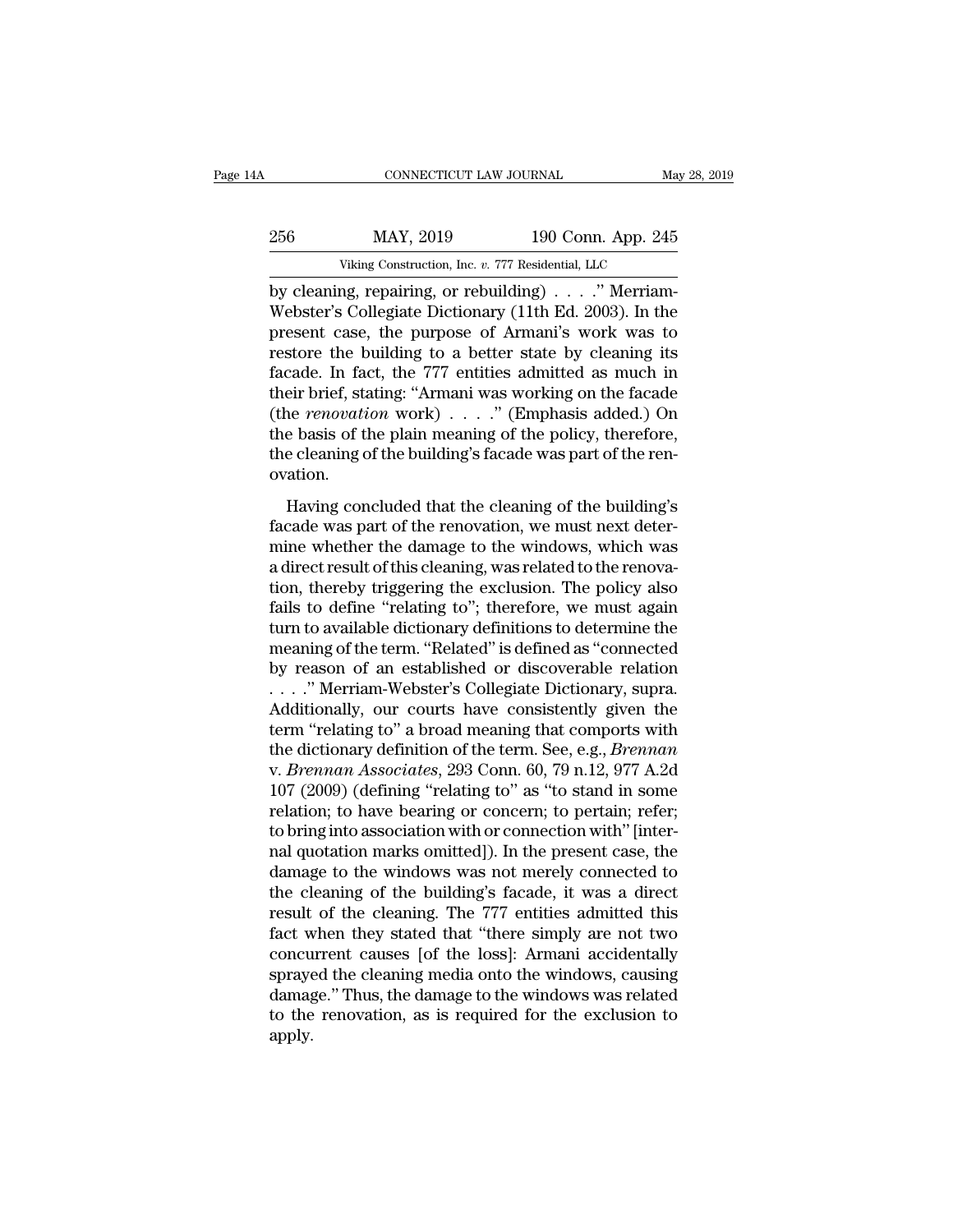# 190 CONNECTICUT LAW JOURNAL Page 15A<br>
190 Conn. App. 245 MAY, 2019 257<br>
Viking Construction, Inc. v. 777 Residential, LLC CONNECTICUT LAW JOURNAL<br>
. App. 245 MAY, 2019 257<br>
Viking Construction, Inc. *v.* 777 Residential, LLC<br>
nally the parties' actions support our conclu-

CONNECTICUT LAW JOURNAL<br>
0 Conn. App. 245 MAY, 2019 257<br>
Viking Construction, Inc. v. 777 Residential, LLC<br>
Additionally, the parties' actions support our conclu-<br>
on that the windows were part of the renovation. In 190 Conn. App. 245 MAY, 2019 257<br>Viking Construction, Inc. v. 777 Residential, LLC<br>Additionally, the parties' actions support our conclusion that the windows were part of the renovation. In<br>their renovation plans, the 777 190 Conn. App. 245 MAY, 2019 257<br>Viking Construction, Inc. v. 777 Residential, LLC<br>Additionally, the parties' actions support our conclusion that the windows were part of the renovation. In<br>their renovation plans, the 777 190 Conn. App. 245 MAY, 2019 257<br>Viking Construction, Inc. v. 777 Residential, LLC<br>Additionally, the parties' actions support our conclusion that the windows were part of the renovation. In<br>their renovation plans, the 777 Viking Construction, Inc. *v.* 777 Residential, LLC<br>Additionally, the parties' actions support our conclusion that the windows were part of the renovation. In<br>their renovation plans, the 777 entities contemplated<br>avoiding Viking Construction, Inc.  $v$ . 777 Residential, LLC<br>
Additionally, the parties' actions support our conclusion that the windows were part of the renovation. In<br>
their renovation plans, the 777 entities contemplated<br>
avoid Additionally, the parties' actions support our conclusion that the windows were part of the renovation. In their renovation plans, the 777 entities contemplated avoiding harm to the windows because the windows were not to sion that the windows were part of the renovation. In<br>their renovation plans, the 777 entities contemplated<br>avoiding harm to the windows because the windows<br>were not to be replaced or removed. The specifications<br>of the con their renovation plans, the 777 entities contemplated<br>avoiding harm to the windows because the windows<br>were not to be replaced or removed. The specifications<br>of the contract between Viking and the 777 entities<br>set forth Vi avoiding harm to the windows because the windows<br>were not to be replaced or removed. The specifications<br>of the contract between Viking and the 777 entities<br>set forth Viking's and Armani's obligation to protect<br>adjacent sur were not to be replaced or removed. The specifications<br>of the contract between Viking and the 777 entities<br>set forth Viking's and Armani's obligation to protect<br>adjacent surfaces, which would include the windows,<br>providing of the contract between Viking and the 777 entities<br>set forth Viking's and Armani's obligation to protect<br>adjacent surfaces, which would include the windows,<br>providing that Viking was to "[p]rotect . . . sur-<br>rounding surf set forth Viking's and Armani's obligation to protect<br>adjacent surfaces, which would include the windows,<br>providing that Viking was to "[p]rotect . . . sur-<br>rounding surfaces of building being restored . . . from<br>harm resu adjacent surfaces, which would include the windows,<br>providing that Viking was to "[p]rotect . . . sur-<br>rounding surfaces of building being restored . . . from<br>harm resulting from concrete restoration work."<br>Although these providing that Viking was to "[p]rotect . . . sur-<br>rounding surfaces of building being restored . . . from<br>harm resulting from concrete restoration work."<br>Although these specifications were drafted in contem-<br>plation of th rounding surfaces of building being restored . . . from<br>harm resulting from concrete restoration work."<br>Although these specifications were drafted in contem-<br>plation of the use of a chemical cleaning media, Armani<br>had a ge harm resulting from concrete restoration work."<br>Although these specifications were drafted in contem-<br>plation of the use of a chemical cleaning media, Armani<br>had a general obligation to avoid damage to adjacent<br>surfaces, Although these specifications were drafted in contemplation of the use of a chemical cleaning media, Armani<br>had a general obligation to avoid damage to adjacent<br>surfaces, as set forth in the "General Conditions" provi-<br>sio plation of the use of a chemical cleaning media, Armani<br>had a general obligation to avoid damage to adjacent<br>surfaces, as set forth in the "General Conditions" provi-<br>sion of Viking's contract with the 777 entities, which<br> had a general obligation to avoid damage to adjacent<br>surfaces, as set forth in the "General Conditions" provi-<br>sion of Viking's contract with the 777 entities, which<br>provided: "[Viking] . . . shall provide reasonable pro-<br> surfaces, as set forth in the "General Conditions" provision of Viking's contract with the 777 entities, which<br>provided: "[Viking] . . . shall provide reasonable pro-<br>tection to prevent damage, injury or loss to . . . oth sion of Viking's contract with the 777 entities, which<br>provided: "[Viking]  $\ldots$  shall provide reasonable pro-<br>tection to prevent damage, injury or loss to  $\ldots$  other<br>property at the site or adjacent thereto, such as  $\ld$ provided: "[Viking]  $\ldots$  shall provide reasonable protection to prevent damage, injury or loss to  $\ldots$  other<br>property at the site or adjacent thereto, such as  $\ldots$ <br>structures and utilities not designated for removal, r tection to prevent damage, injury or loss to . . . other<br>property at the site or adjacent thereto, such as . . .<br>structures and utilities not designated for removal, relo-<br>cation or replacement . . . . " Because Armani's o property at the site or adjacent thereto, such as  $\dots$  structures and utilities not designated for removal, relocation or replacement  $\dots$ ." Because Armani's obligations in the performance of its renovation work included structures and utilities not designated for removal, relocation or replacement . . . . " Because Armani's obligations in the performance of its renovation work included avoiding harm to the windows, structures not designat In support of its renovation work<br>In support of the performance of its renovation work<br>cluded avoiding harm to the windows, structures not<br>signated for removal, relocation or replacement, it is<br>fficult to see how the windo included avoiding harm to the windows, structures not<br>designated for removal, relocation or replacement, it is<br>difficult to see how the windows and the damage to<br>them is not connected or related to the renovation.<br>In supp

designated for removal, relocation or replacement, it is<br>difficult to see how the windows and the damage to<br>them is not connected or related to the renovation.<br>In support of its argument, Liberty Mutual cites exten-<br>sivel difficult to see how the windows and the damage to<br>difficult to see how the windows and the damage to<br>them is not connected or related to the renovation.<br>In support of its argument, Liberty Mutual cites exten-<br>sively to ca them is not connected or related to the renovation.<br>In support of its argument, Liberty Mutual cites extensively to cases from other jurisdictions. Although the<br>majority of these cases are unpersuasive, one case,<br>Golan Man In support of its argument, Liberty Mutual cites extensively to cases from other jurisdictions. Although the majority of these cases are unpersuasive, one case, *Golan Management*, *LLC* v. *Hartford Ins. Co.*, United Sta In support of its argument, Liberty Mutual cites extensively to cases from other jurisdictions. Although the majority of these cases are unpersuasive, one case, *Golan Management*, *LLC* v. *Hartford Ins. Co.*, United Stat sively to cases from other jurisdictions. Although the<br>majority of these cases are unpersuasive, one case,<br>*Golan Management*, *LLC* v. *Hartford Ins. Co.*, United<br>States District Court, Docket No. CIV-11-0036-C (RJC)<br>(W.D majority of these cases are unpersuasive, one case,<br>Golan Management, LLC v. Hartford Ins. Co., United<br>States District Court, Docket No. CIV-11-0036-C (RJC)<br>(W.D. Okla. May 3, 2012), is instructive because it is<br>factually Golan Management, LLC v. Hartford Ins. Co., United<br>States District Court, Docket No. CIV-11-0036-C (RJC)<br>(W.D. Okla. May 3, 2012), is instructive because it is<br>factually similar to the present case. In *Golan Manage-<br>ment* States District Court, Docket No. CIV-11-0036-C (RJC)<br>(W.D. Okla. May 3, 2012), is instructive because it is<br>factually similar to the present case. In *Golan Manage-<br>ment*, *LLC*, the owner of a commercial building filed<br>a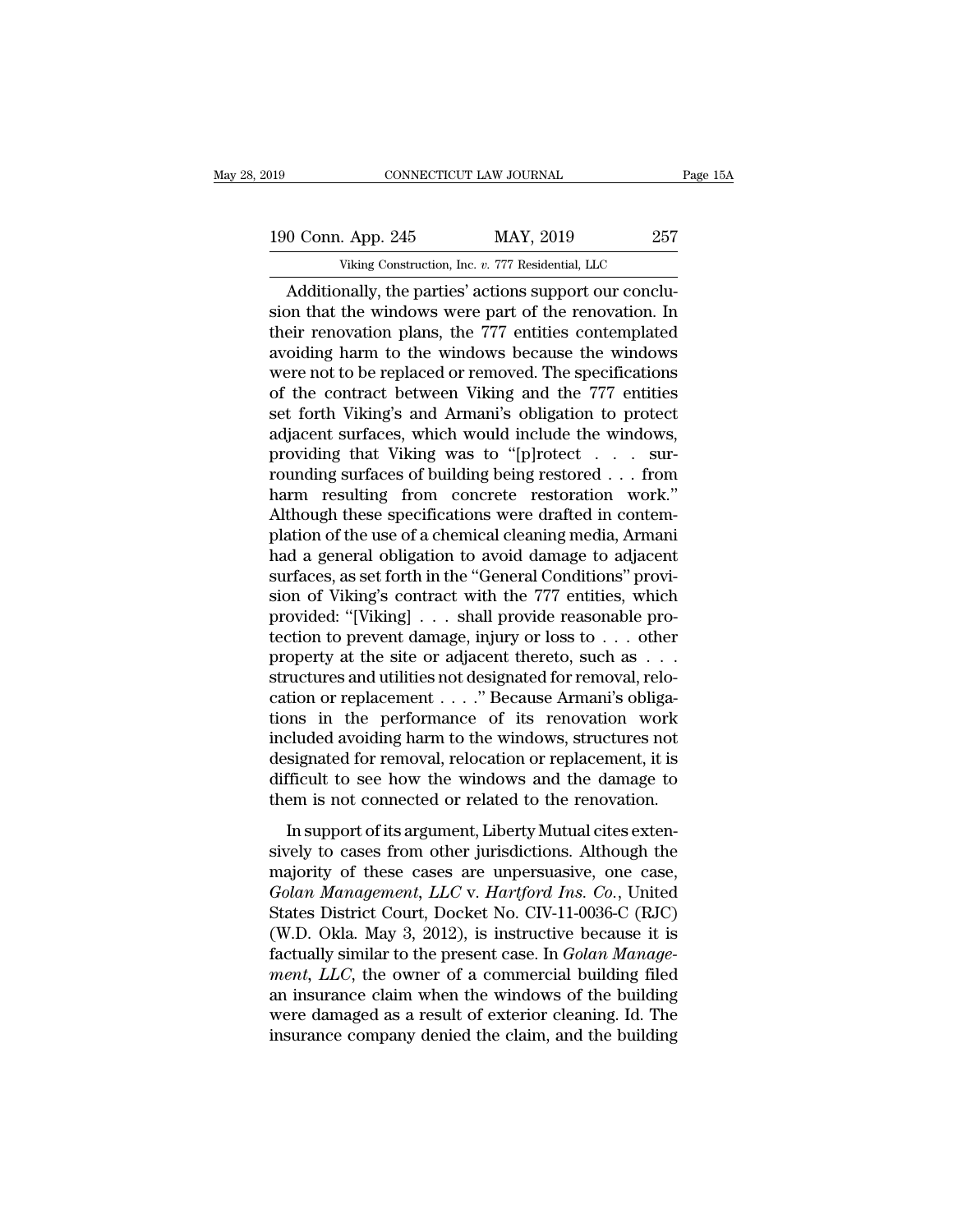|     | CONNECTICUT LAW JOURNAL                             |                    | May 28, 2019 |
|-----|-----------------------------------------------------|--------------------|--------------|
| 258 | MAY, 2019                                           | 190 Conn. App. 245 |              |
|     | Viking Construction, Inc. v. 777 Residential, LLC   |                    |              |
|     | owner sued for inter alia breach of contract Id The |                    |              |

CONNECTICUT LAW JOURNAL May 28, 2019<br>
258 MAY, 2019 190 Conn. App. 245<br>
Viking Construction, Inc. v. 777 Residential, LLC<br>
0 Where sued for, inter alia, breach of contract. Id. The<br>
policy in *Golan Management*, *LLC*, con 258 MAY, 2019 190 Conn. App. 245<br>Viking Construction, Inc. v. 777 Residential, LLC<br>
owner sued for, inter alia, breach of contract. Id. The<br>
policy in *Golan Management, LLC*, contained an exclu-<br>
sion that is similar to t sion that is similar to the exclusion at issue in the MAY, 2019 190 Conn. App. 245<br>
Viking Construction, Inc. *v.* 777 Residential, LLC<br>
owner sued for, inter alia, breach of contract. Id. The<br>
policy in *Golan Management*, *LLC*, contained an exclu-<br>
sion that is similar to Viking Construction, Inc. *v.* 777 Residential, LLC<br>
owner sued for, inter alia, breach of contract. Id. The<br>
policy in *Golan Management*, *LLC*, contained an exclu-<br>
sion that is similar to the exclusion at issue in the<br> VIRING CONSTRUCTION, INC.  $v$ . 777 Residential, LLC<br>
policy in *Golan Management*, LLC, contained an exclusion that is similar to the exclusion at issue in the<br>
present case. The exclusion in *Golan Management*,<br>
LLC, pro owner sued for, inter alia, breach of contract. Id. The<br>policy in *Golan Management*, *LLC*, contained an exclu-<br>sion that is similar to the exclusion at issue in the<br>present case. The exclusion in *Golan Management*,<br>*LLC* policy in *Golan Management*, *LLC*, contained an exclusion that is similar to the exclusion at issue in the present case. The exclusion in *Golan Management*, *LLC*, provided: "[The insurer] will not pay for the cost of c sion that is similar to the exclusion at issue in the<br>present case. The exclusion in *Golan Management*,<br>*LLC*, provided: "[The insurer] will not pay for the cost<br>of correcting defects in Covered Property, or loss or<br>damag present case. The exclusion in *Golan Management*,<br>LLC, provided: "[The insurer] will not pay for the cost<br>of correcting defects in Covered Property, or loss or<br>damage to Covered Property that was caused by,<br>resulting from LLC, provided: "[The insurer] will not pay for the cost<br>of correcting defects in Covered Property, or loss or<br>damage to Covered Property that was caused by,<br>resulting from, or arising out of work done on Covered<br>Property b of correcting defects in Covered Property, or loss or damage to Covered Property that was caused by, resulting from, or arising out of work done on Covered Property by [the insured], [the insured's] employees, or others wo damage to Covered Property that was caused by,<br>resulting from, or arising out of work done on Covered<br>Property by [the insured], [the insured's] employees,<br>or others working on [the insured's] behalf." (Internal<br>quotation resulting from, or arising out of work done on Covered<br>Property by [the insured], [the insured's] employees,<br>or others working on [the insured's] behalf." (Internal<br>quotation marks omitted.) Id. Like the 777 entities, the Property by [the insured], [the insured's] employees,<br>or others working on [the insured's] behalf." (Internal<br>quotation marks omitted.) Id. Like the 777 entities, the<br>building owner in *Golan Management*, *LLC*, argued th or others working on [the insured's] behalf." (Internal quotation marks omitted.) Id. Like the 777 entities, the building owner in *Golan Management*, *LLC*, argued that the exclusion did not apply because "the damage was quotation marks omitted.) Id. Like the 777 entities, the<br>building owner in *Golan Management*, *LLC*, argued that<br>the exclusion did not apply because "the damage was<br>not caused by work being done to the glass, but by<br>work building owner in *Golan Management, LLC*, argued that<br>the exclusion did not apply because "the damage was<br>not caused by work being done to the glass, but by<br>work being done to the building . . . ." Id. The court,<br>however, the exclusion did not apply because "the damage was<br>not caused by work being done to the glass, but by<br>work being done to the building  $\ldots$ ." Id. The court,<br>however, rejected this argument and granted the insur-<br>ance com not caused by work being done to the glass, but by<br>work being done to the building  $\ldots$ ." Id. The court,<br>however, rejected this argument and granted the insur-<br>ance company's motion for summary judgment. Id. Like<br>the cou work being done to the building  $\ldots$  ." Id. The court,<br>however, rejected this argument and granted the insur-<br>ance company's motion for summary judgment. Id. Like<br>the court in *Golan Management*, *LLC*, we are unper-<br>sua however, rejected this argument and granted the insur-<br>ance company's motion for summary judgment. Id. Like<br>the court in *Golan Management*, *LLC*, we are unper-<br>suaded by the 777 entities' argument to the effect that<br>the ance company's motion for summary judgment. It<br>the court in *Golan Management*, *LLC*, we are<br>suaded by the 777 entities' argument to the effect<br>the exclusion is applicable to the cleaning of the<br>ing's facade but not to th The 777 entities argument to the effect that<br>aded by the 777 entities' argument to the effect that<br>e exclusion is applicable to the cleaning of the build-<br>g's facade but not to the windows. We conclude that<br>e ordinary mean baracted by the FFF characteristic to the check that<br>the exclusion is applicable to the cleaning of the build-<br>ing's facade but not to the windows. We conclude that<br>the ordinary meaning of the terms in the policy indicate

ing's facade but not to the windows. We conclude that<br>the ordinary meaning of the terms in the policy indicates<br>that the exclusion applies to the windows.<br>The 777 entities next argue that the damage to the<br>windows is not b the ordinary meaning of the terms in the policy indicates<br>that the exclusion applies to the windows.<br>The 777 entities next argue that the damage to the<br>windows is not barred by the exclusion because the<br>exclusion only appl that the exclusion applies to the windows.<br>The 777 entities next argue that the damage to the<br>windows is not barred by the exclusion because the<br>exclusion only applies to the finished product, not to<br>the process implemente The 777 entities next argue that the damage to the<br>windows is not barred by the exclusion because the<br>exclusion only applies to the finished product, not to<br>the process implemented by Armani. This reading of<br>the exclusion The 777 entities next argue that the damage to the<br>windows is not barred by the exclusion because the<br>exclusion only applies to the finished product, not to<br>the process implemented by Armani. This reading of<br>the exclusion windows is not barred by the exclusion because the<br>exclusion only applies to the finished product, not to<br>the process implemented by Armani. This reading of<br>the exclusion would render most of the exclusion's<br>language utte exclusion only applies to the finished product, not to<br>the process implemented by Armani. This reading of<br>the exclusion would render most of the exclusion's<br>language utterly superfluous, contrary to the principle<br>that "[an the process implemented by Armani. This reading of<br>the exclusion would render most of the exclusion's<br>language utterly superfluous, contrary to the principle<br>that "[an insurance] policy should not be interpreted<br>so as to r the exclusion would render most of the exclusion's<br>language utterly superfluous, contrary to the principle<br>that "[an insurance] policy should not be interpreted<br>so as to render any part of it superfluous." (Internal<br>quota language utterly superfluous, contrary to the principle<br>that "[an insurance] policy should not be interpreted<br>so as to render any part of it superfluous." (Internal<br>quotation marks omitted.)  $R.T. Vanderbilt Co. v. Conti-  
nental Casualty Co., 273 Conn.$ that "[an insurance] policy should not be interpreted<br>so as to render any part of it superfluous." (Internal<br>quotation marks omitted.)  $R.T. Vanderbilt Co. v. Conti-  
nental Casualty Co., 273 Conn. 448, 468, 870 A.2d 1048  
(2005). This interpretation of the exclusion would  
ignore subsections (b) and (c) of the exclusion and only  
give$ so as to render any part of it superfluous." (Internal quotation marks omitted.)  $R.T.$  Vanderbilt  $Co.$  v.  $Conti-  
nental Casuality Co., 273 Conn. 448, 468, 870 A.2d 1048  
(2005). This interpretation of the exclusion would  
ignore subsections (b) and (c) of the exclusion and only  
give effect to subsection (a) of the exclusion, which  
addresses the quality of the finished product, stating:$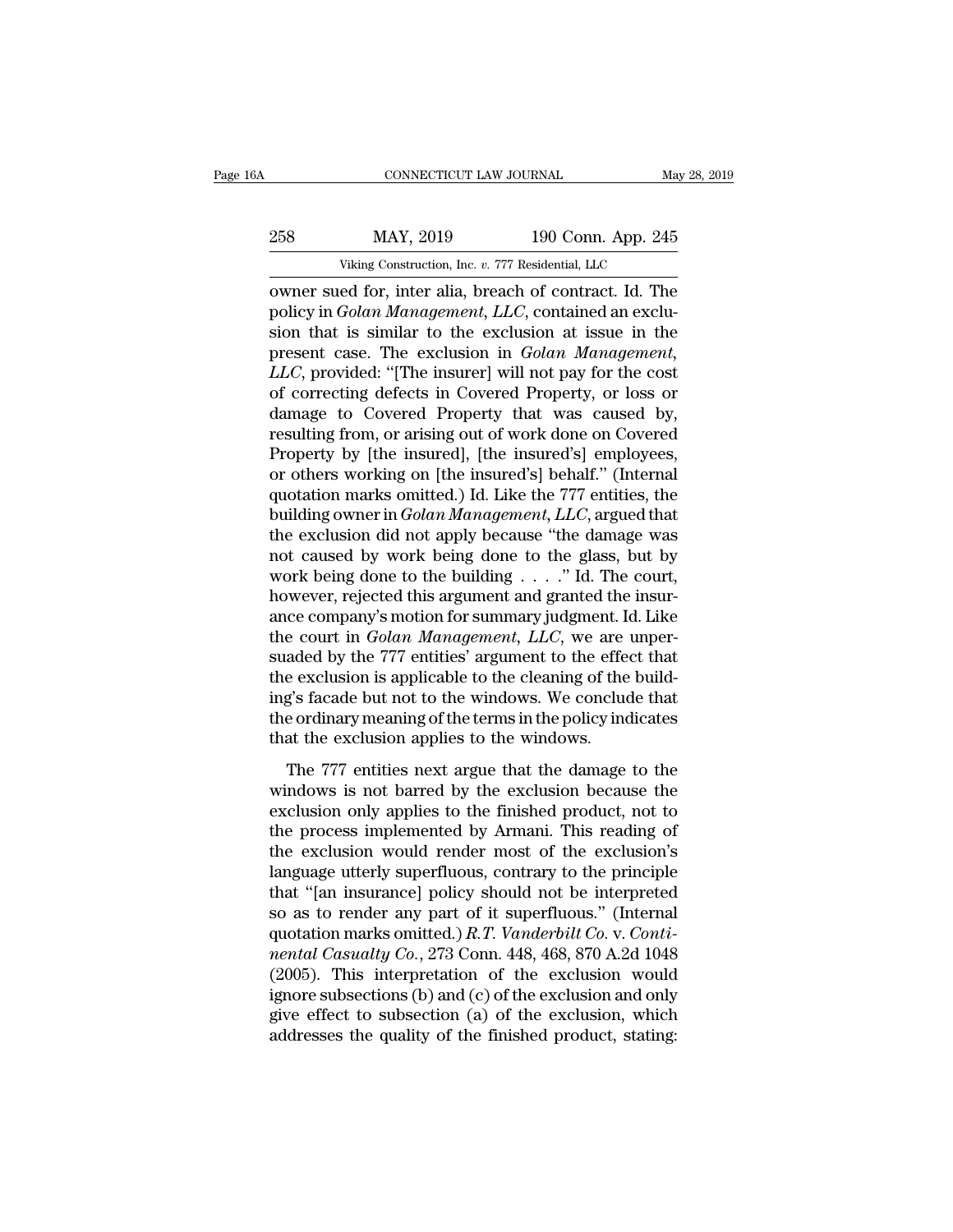| )19 |                    | CONNECTICUT LAW JOURNAL                             | Page 17A |
|-----|--------------------|-----------------------------------------------------|----------|
|     |                    |                                                     |          |
|     | 190 Conn. App. 245 | MAY, 2019                                           | 259      |
|     |                    | Viking Construction, Inc. v. 777 Residential, LLC   |          |
|     |                    | "ILiberty Mutuall doles) not pay for loss or damage |          |

CONNECTICUT LAW JOURNAL Page 17A<br>
190 Conn. App. 245 MAY, 2019 259<br>
Viking Construction, Inc. v. 777 Residential, LLC<br>
"[Liberty Mutual] do[es] not pay for loss or damage<br>
consisting of, caused by, or resulting from an act 190 Conn. App. 245 MAY, 2019 259<br>Viking Construction, Inc. v. 777 Residential, LLC<br>"[Liberty Mutual] do[es] not pay for loss or damage<br>consisting of, caused by, or resulting from an act, defect,<br>error, or omission (neglige 190 Conn. App. 245 MAY, 2019 259<br>
Viking Construction, Inc. v. 777 Residential, LLC<br>
"[Liberty Mutual] do[es] not pay for loss or damage<br>
consisting of, caused by, or resulting from an act, defect,<br>
error, or omission (ne 190 Conn. App. 245 MAY, 2019 259<br>
Viking Construction, Inc. v. 777 Residential, LLC<br>
"[Liberty Mutual] do[es] not pay for loss or damage<br>
consisting of, caused by, or resulting from an act, defect,<br>
error, or omission (neg Viking Construction, Inc. v. 777 Residential, LLC<br>
"[Liberty Mutual] do[es] not pay for loss or damage<br>
consisting of, caused by, or resulting from an act, defect,<br>
error, or omission (negligent or not) relating to . . .<br> Viking Construction, Inc. v. 777 Residential, LLC<br>
"[Liberty Mutual] do[es] not pay for loss or damage<br>
consisting of, caused by, or resulting from an act, defect,<br>
error, or omission (negligent or not) relating to . . .<br> "[Liberty Mutual] do[es] not pay for loss or damage<br>consisting of, caused by, or resulting from an act, defect,<br>error, or omission (negligent or not) relating to . . .<br>design, specifications, construction, materials, or wo consisting of, caused by, or resulting from an act, defect,<br>error, or omission (negligent or not) relating to . . .<br>design, specifications, construction, materials, or work-<br>manship . . . . " Subsections (b) and (c) of th error, or omission (negligent or not) relating to . . . design, specifications, construction, materials, or work-<br>manship . . . ." Subsections (b) and (c) of the exclu-<br>sion provide: "[Liberty Mutual] do[es] not pay for l design, specifications, construction, materials, or work-<br>manship  $\ldots$ ." Subsections (b) and (c) of the exclu-<br>sion provide: "[Liberty Mutual] do[es] not pay for loss<br>or damage consisting of, caused by, or resulting from manship . . . ." Subsections (b) and (c) of the exclusion provide: "[Liberty Mutual] do[es] not pay for loss<br>or damage consisting of, caused by, or resulting from<br>an act, defect, error, or omission (negligent or not)<br>relat sion provide: "[Liberty Mutual] do[es] not pay for loss<br>or damage consisting of, caused by, or resulting from<br>an act, defect, error, or omission (negligent or not)<br>relating to . . . b) planning, zoning, development, sit-<br>i or damage consisting of, caused by, or resulting from<br>an act, defect, error, or omission (negligent or not)<br>relating to  $\dots$  b) planning, zoning, development, sit-<br>ing, surveying, grading, or compaction; or c) mainte-<br>nan an act, defect, error, or omission (negligent or relating to  $\ldots$  b) planning, zoning, development, ing, surveying, grading, or compaction; or c) mainance, installation, renovation, remodeling, or repartion. We conclude, Eq. surveying, grading, or compaction; or c) mainte-<br>nce, installation, renovation, remodeling, or repair."<br>e conclude, therefore, that the 777 entities' argument<br>the effect that the exclusion applies only to the fin-<br>ned ing, surveying, grading, or compaction, or c) mainte-<br>nance, installation, renovation, remodeling, or repair."<br>We conclude, therefore, that the 777 entities' argument<br>to the effect that the exclusion applies only to the fi

Hance, instantion, renovation, renovemig, or repair.<br>We conclude, therefore, that the 777 entities' argument<br>to the effect that the exclusion applies only to the fin-<br>ished product of Armani's work is untenable.<br>The 777 en We conclude, therefore, that the 111 entities argument<br>to the effect that the exclusion applies only to the fin-<br>ished product of Armani's work is untenable.<br>The 777 entities also argue that the exclusion does<br>not bar cove to the enect that the exclusion applies only to the in-<br>ished product of Armani's work is untenable.<br>The 777 entities also argue that the exclusion does<br>not bar coverage because such a reading would render<br>the renovation e ished product of Armani's work is untenable.<br>The 777 entities also argue that the exclusion does<br>not bar coverage because such a reading would render<br>the renovation endorsement meaningless. Liberty<br>Mutual counters that, ev The 777 entities also argue that the exclusion does<br>not bar coverage because such a reading would render<br>the renovation endorsement meaningless. Liberty<br>Mutual counters that, even if coverage is excluded for<br>the damage to not bar coverage because such a reading would render<br>the renovation endorsement meaningless. Liberty<br>Mutual counters that, even if coverage is excluded for<br>the damage to the windows, the endorsement has mean-<br>ing because t the renovation endorsement meaningless. Liberty<br>Mutual counters that, even if coverage is excluded for<br>the damage to the windows, the endorsement has mean-<br>ing because the main policy that the 777 entities pur-<br>chased cove Mutual counters that, even if coverage is excluded for<br>the damage to the windows, the endorsement has mean-<br>ing because the main policy that the 777 entities pur-<br>chased covered only new construction and, therefore,<br>"with the damage to the windows, the endorsement has mean-<br>ing because the main policy that the 777 entities pur-<br>chased covered only new construction and, therefore,<br>"without the renovation endorsement the policy<br>wouldn't have ing because the main policy that the 777 entities pur-<br>chased covered only new construction and, therefore,<br>"without the renovation endorsement the policy<br>wouldn't have covered *any* damage to the existing<br>building . . . chased covered only new construction and, therefore,<br>"without the renovation endorsement the policy<br>wouldn't have covered *any* damage to the existing<br>building . . . ." (Emphasis added.) Indeed, at oral argu-<br>ment before "without the renovat<br>wouldn't have covered<br>building . . . ." (Empha<br>ment before this court,<br>purchased the endorsen<br>existing building beca<br>new construction.<br>Although some juris but that is covered *any* daniage to the existing<br>ilding . . . ." (Emphasis added.) Indeed, at oral argu-<br>ent before this court, the 777 entities stated that they<br>irchased the endorsement to extend coverage to the<br>isting bunding  $\ldots$  (Emphasis added.) indeed, at oral argument before this court, the 777 entities stated that they<br>purchased the endorsement to extend coverage to the<br>existing building because the policy only covered<br>new const

ment before this court, the *TTT* entries stated that they<br>purchased the endorsement to extend coverage to the<br>existing building because the policy only covered<br>new construction.<br>Although some jurisdictions assume that bui purchased the endorsement to extend coverage to the<br>existing building because the policy only covered<br>new construction.<br>Although some jurisdictions assume that builder's<br>risk policies exclusively apply to new construction; Existing building because the policy only covered<br>new construction.<br>
Although some jurisdictions assume that builder's<br>
risk policies exclusively apply to new construction; see,<br>
e.g., Ajax Building Corp. v. Hartford Fire Although some jurisdictions assume that builder's<br>risk policies exclusively apply to new construction; see,<br>e.g., Ajax Building Corp. v. Hartford Fire Ins. Co., 358<br>F.3d 795, 799 (11th Cir. 2004) ("The very purpose of a<br>b Although some jurisdictions assume that builder's<br>risk policies exclusively apply to new construction; see,<br>e.g., Ajax Building Corp. v. Hartford Fire Ins. Co., 358<br>F.3d 795, 799 (11th Cir. 2004) ("The very purpose of a<br>b risk policies exclusively apply to new construction; see,<br>e.g., Ajax Building Corp. v. Hartford Fire Ins. Co., 358<br>F.3d 795, 799 (11th Cir. 2004) ("The very purpose of a<br>builder's risk policy is to provide protection for e.g., Ajax Building Corp. v. Hartford Fire Ins. Co., 358 F.3d 795, 799 (11th Cir. 2004) ("The very purpose of a builder's risk policy is to provide protection for the building under construction. . . . . Just as there are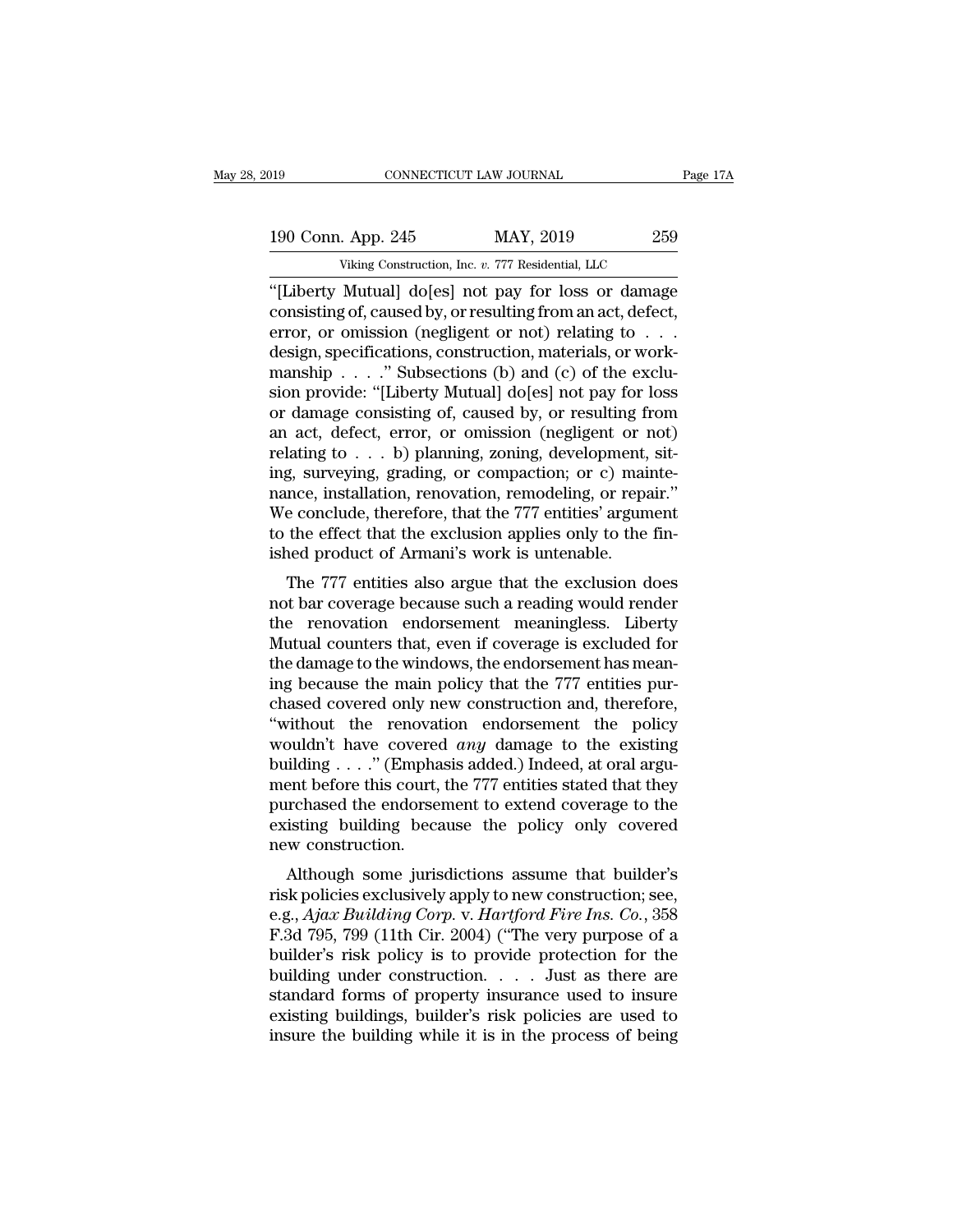|         | CONNECTICUT LAW JOURNAL                           |                    | May 28, 2019 |
|---------|---------------------------------------------------|--------------------|--------------|
| 260     | MAY, 2019                                         | 190 Conn. App. 245 |              |
|         | Viking Construction, Inc. v. 777 Residential, LLC |                    |              |
| huilt " | Citations omitted: internal quotation marks       |                    |              |

CONNECTICUT LAW JOURNAL May 28, 2019<br>
260 MAY, 2019 190 Conn. App. 245<br>
Viking Construction, Inc. v. 777 Residential, LLC<br>
built.'' [Citations omitted; internal quotation marks<br>
omitted.]); in Connecticut, "[t]he scope of 260 MAY, 2019 190 Conn. App. 245<br>Viking Construction, Inc. v. 777 Residential, LLC<br>built." [Citations omitted; internal quotation marks<br>omitted.]); in Connecticut, "[t]he scope of coverage<br>depends on the language of the po 260 MAY, 2019 190 Conn. App. 245<br>
Viking Construction, Inc. v. 777 Residential, LLC<br>
built.'' [Citations omitted; internal quotation marks<br>
omitted.]); in Connecticut, "[t]he scope of coverage<br>
depends on the language of t 260 MAY, 2019 190 Conn. App. 245<br>
Viking Construction, Inc. v. 777 Residential, LLC<br>
built." [Citations omitted; internal quotation marks<br>
omitted.]); in Connecticut, "[t]he scope of coverage<br>
depends on the language of t Viking Construction, Inc. v. 777 Residential, LLC<br>
built." [Citations omitted; internal quotation marks<br>
omitted.]); in Connecticut, "[t]he scope of coverage<br>
depends on the language of the policy." D. Rosengren,<br>
13 Conne Viking Construction, Inc. v. 777 Residential, LLC<br>built." [Citations omitted; internal quotation marks<br>omitted.]); in Connecticut, "[t]he scope of coverage<br>depends on the language of the policy." D. Rosengren,<br>13 Connectic built." [Citations omitted; internal quotation marks<br>omitted.]); in Connecticut, "[t]he scope of coverage<br>depends on the language of the policy." D. Rosengren,<br>13 Connecticut Practice Series: Construction Law<br>(2005) § 12:3 omitted.]); in Connecticut, "[t]he scope of coverage depends on the language of the policy." D. Rosengren, 13 Connecticut Practice Series: Construction Law (2005) § 12:3, p. 245. In the present case, the main policy form e depends on the language of the policy." D. Rosengren,<br>13 Connecticut Practice Series: Construction Law<br>(2005) § 12:3, p. 245. In the present case, the main pol-<br>icy form expressly limits coverage to new construc-<br>tion. The 13 Connecticut Practice Series: Construction Law  $(2005) \, \text{\$} 12:3, \, \text{p. 245.}$  In the present case, the main policy form expressly limits coverage to new construction. The main policy form provides: "[Liberty Mutual] (2005) § 12:3, p. 245. In the present case, the main policy form expressly limits coverage to new construction. The main policy form provides: "[Liberty Mutual] cover[s] direct physical loss or damage caused by a covered icy form expressly limits coverage to new construction. The main policy form provides: "[Liberty Mutual] cover[s] direct physical loss or damage caused by a covered peril to 'buildings or structures' while *in the course o tion.* The main policy form provides: "[Liberty Mutual]<br>
cover[s] direct physical loss or damage caused by a<br>
covered peril to 'buildings or structures' while *in the*<br> *tourse of construction*, erection, or fabrication." cover[s] direct physical loss or damage caused by a<br>covered peril to 'buildings or structures' while *in the*<br>course of construction, erection, or fabrication."<br>(Emphasis added.) It then goes on to state: "[Liberty<br>Mutual covered peril to 'buildings or structures' while *in the*<br>course of construction, erection, or fabrication."<br>(Emphasis added.) It then goes on to state: "[Liberty<br>Mutual] only cover[s] . . . 'buildings or structures' *in* course of construction, erection, or fabrication."<br>
(Emphasis added.) It then goes on to state: "[Liberty<br>
Mutual] only cover[s] . . . 'buildings or structures' in<br>
the course of construction . . . . " (Emphasis added.)<br> (Emphasis added.) It then goes on to state: "[Liberty Mutual] only cover[s]  $\ldots$  'buildings or structures' *in the course of construction*  $\ldots$ ." (Emphasis added.) Thus, the 777 entities' argument that the endorsement Mutual] only cover[s] . . . 'buildings or structures' *in*<br>*the course of construction* . . . ." (Emphasis added.)<br>Thus, the 777 entities' argument that the endorsement<br>would be rendered meaningless if the exclusion appli the course of construction  $\ldots$  ..." (Emphasis added.)<br>Thus, the 777 entities' argument that the endorsement<br>would be rendered meaningless if the exclusion applies<br>is without merit because, if they had failed to purchase is the 777 entities argument that the endorsement<br>puld be rendered meaningless if the exclusion applies<br>without merit because, if they had failed to purchase<br>e-endorsement, they-would-have-been-unable-to-<br>cover for damage would be rendered meaningless if the exclusion applies<br>is without merit because, if they had failed to purchase<br>the endorsement, they would have been unable to<br>recover for damage caused by a covered peril to the<br>existing b

is without merit because, if they had failed to purchase<br>the endorsement, they would have been unable to<br>recover for damage caused by a covered peril to the<br>existing building they were renovating, such as fire.<br>Relatedly, the endorsement, they would have been unable to<br>recover for damage caused by a covered peril to the<br>existing building they were renovating, such as fire.<br>Relatedly, the 777 entities argue that the exclusion<br>is not applicab recover for damage caused by a covered peril to the<br>existing building they were renovating, such as fire.<br>Relatedly, the 777 entities argue that the exclusion<br>is not applicable in the present case because the renova-<br>tion existing building they were renovating, such as fire.<br>
Relatedly, the 777 entities argue that the exclusion<br>
is not applicable in the present case because the renova-<br>
tion endorsement does not contain a copy of the exclu Relatedly, the 777 entities argue that the exclusion<br>is not applicable in the present case because the renova-<br>tion endorsement does not contain a copy of the exclu-<br>sion. "A rider or endorsement is a writing added to or<br>a is not applicable in the present case because the renovation endorsement does not contain a copy of the exclusion. "A rider or endorsement is a writing added to or attached to a policy or certificate of insurance that expa tion endorsement does not contain a copy of the exclusion. "A rider or endorsement is a writing added to or attached to a policy or certificate of insurance that expands or restricts its benefits or excludes certain condi sion. "A rider or endorsement is a writing added to or<br>attached to a policy or certificate of insurance that<br>expands or restricts its benefits or excludes certain<br>conditions from coverage. . . . When properly incor-<br>porat attached to a policy or certificate of insurance that<br>expands or restricts its benefits or excludes certain<br>conditions from coverage.... When properly incor-<br>porated into the policy, the policy and the rider together<br>const expands or restricts its benefits or excludes certain<br>conditions from coverage. . . . When properly incor-<br>porated into the policy, the policy and the rider together<br>constitute the contract of insurance and are to be read<br> conditions from coverage. . . . When properly incor-<br>porated into the policy, the policy and the rider together<br>constitute the contract of insurance and are to be read<br>together to determine the contract actually intended b porated into the policy, the policy and the rider together<br>constitute the contract of insurance and are to be read<br>together to determine the contract actually intended by<br>the parties." (Internal quotation marks omitted.) constitute the contract of insurance and are to be read<br>together to determine the contract actually intended by<br>the parties." (Internal quotation marks omitted.) *Lib-*<br>erty Mutual Ins. Co. v. Lone Star Industries, Inc., 2 together to determine the contract actually intended by<br>the parties." (Internal quotation marks omitted.) *Lib-*<br>erty Mutual Ins. Co. v. Lone Star Industries, Inc., 290<br>Conn. 767, 806, 967 A.2d 1 (2009); see also Schultz v the parties." (Internal quotation marks omitted.) *Liberty Mutual Ins. Co. v. Lone Star Industries, Inc.*, 290 Conn. 767, 806, 967 A.2d 1 (2009); see also *Schultz v. Hartford Fire Ins. Co.*, 213 Conn. 696, 705, 569 A.2d erty Mutual Ins. Co. v. Lone Star Industries, Inc., 290<br>Conn. 767, 806, 967 A.2d 1 (2009); see also Schultz v.<br>Hartford Fire Ins. Co., 213 Conn. 696, 705, 569 A.2d<br>1131 (1990) ("[i]n construing an endorsement to an<br>insuran Conn. 767, 806, 967 A.2d 1 (2009); see also<br> *Hartford Fire Ins. Co.*, 213 Conn. 696, 70<br>
1131 (1990) ("[i]n construing an endorse<br>
insurance policy, the endorsement and policy<br>
read together, and the policy remains in fu<br>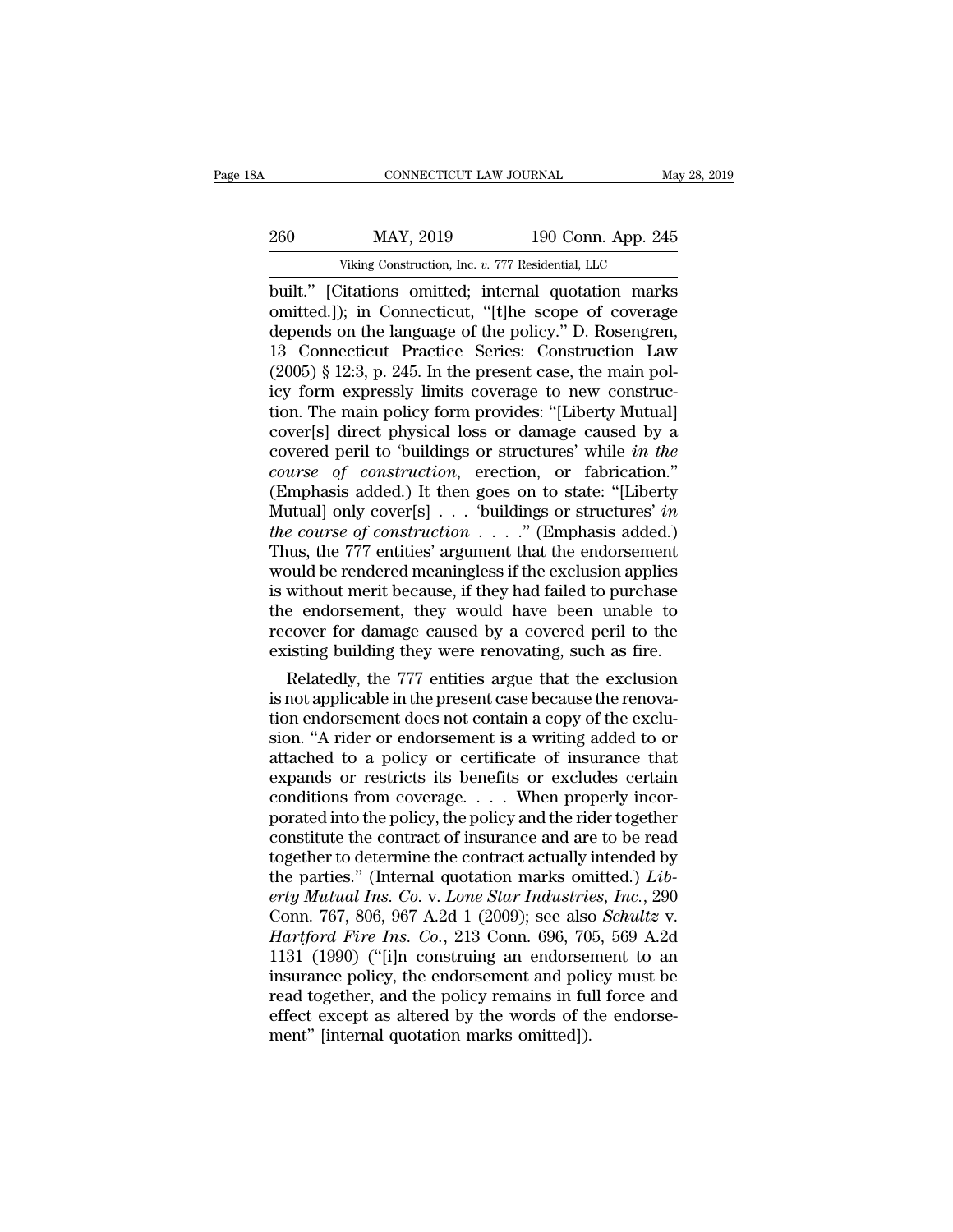| )19                | CONNECTICUT LAW JOURNAL                             | Page 19A |
|--------------------|-----------------------------------------------------|----------|
|                    |                                                     |          |
| 190 Conn. App. 245 | MAY, 2019                                           | 261      |
|                    | Viking Construction, Inc. v. 777 Residential, LLC   |          |
|                    | The 777 entities point out that "typically endorse- |          |

CONNECTICUT LAW JOURNAL<br>
0 Conn. App. 245 MAY, 2019 261<br>
Viking Construction, Inc. v. 777 Residential, LLC<br>
The 777 entities point out that "typically, endorse-<br>
ents to insurance policies include language incorpo-<br>
ting t 190 Conn. App. 245 MAY, 2019 261<br>Viking Construction, Inc. v. 777 Residential, LLC<br>The 777 entities point out that "typically, endorse-<br>ments to insurance policies include language incorpo-<br>rating the terms and conditions 190 Conn. App. 245 MAY, 2019 261<br>
Viking Construction, Inc. v. 777 Residential, LLC<br>
The 777 entities point out that "typically, endorsements to insurance policies include language incorporating the terms and conditions o 190 Conn. App. 245 MAY, 2019 261<br>
Viking Construction, Inc. v. 777 Residential, LLC<br>
The 777 entities point out that "typically, endorse-<br>
ments to insurance policies include language incorpo-<br>
rating the terms and condit Viking Construction, Inc. v. 777 Residential, LLC<br>
The 777 entities point out that "typically, endorse-<br>
ments to insurance policies include language incorpo-<br>
rating the terms and conditions of the endorsement<br>
into the m The 777 entities point out that "typically, endorse-<br>ments to insurance policies include language incorpo-<br>rating the terms and conditions of the endorsement<br>into the main policy form (or vice versa)"; however,<br>contrary t The 777 entities point out that "typically, endorse-<br>ments to insurance policies include language incorpo-<br>rating the terms and conditions of the endorsement<br>into the main policy form (or vice versa)"; however,<br>contrary to ments to insurance policies include language incorporating the terms and conditions of the endorsement<br>into the main policy form (or vice versa)"; however,<br>contrary to the 777 entities' argument that the endorse-<br>ment does rating the terms and conditions of the endorsement<br>into the main policy form (or vice versa)"; however,<br>contrary to the 777 entities' argument that the endorse-<br>ment does not incorporate the terms of the main policy,<br>the e into the main policy form (or vice versa)"; however,<br>contrary to the 777 entities' argument that the endorse-<br>ment does not incorporate the terms of the main policy,<br>the endorsement, in fact, contains the following lan-<br>g contrary to the 777 entities' argument that the endorsement does not incorporate the terms of the main policy,<br>the endorsement, in fact, contains the following language: "This endorsement changes the Builders' Risk<br>Coverag ment does not incorporate the terms of the main policy,<br>the endorsement, in fact, contains the following language: "This endorsement changes the Builders' Risk<br>Coverage." Because the renovation endorsement in the<br>present c the endorsement, in fact, contains the following language: "This endorsement changes the Builders' Risk Coverage." Because the renovation endorsement in the present case is incorporated by reference into the main policy, a coverage. Liberty, an of the provisions of the main policy apply<br>the endorsement with equal effect.<sup>8</sup> We, there-<br>re, conclude that the exclusion unambiguously bars<br>verage.<br>II<br>Liberty Mutual also claims that the trial court incor-<br>c

II

rectively interesting that the exclusion unambiguously bars<br>coverage.<br>II<br>Liberty Mutual also claims that the trial court incor-<br>rectly interpreted the resulting loss clause as entitling<br>the 777 entities to coverage. Specif the 777 entities to coverage.<br>
II<br>
Liberty Mutual also claims that the trial court incorrectly interpreted the resulting loss clause as entitling<br>
the 777 entities to coverage. Specifically, Liberty Mutual<br>
claims that the II<br>II<br>Liberty Mutual also claims that the trial court incor-<br>rectly interpreted the resulting loss clause as entitling<br>the 777 entities to coverage. Specifically, Liberty Mutual<br>claims that the clause does not apply becaus II<br>Liberty Mutual also claims that the trial court incor-<br>rectly interpreted the resulting loss clause as entitling<br>the 777 entities to coverage. Specifically, Liberty Mutual<br>claims that the clause does not apply because t Liberty Mutual also claims that the trial court incorrectly interpreted the resulting loss clause as entitling the 777 entities to coverage. Specifically, Liberty Mutual claims that the clause does not apply because the " Liberty Mutual also claims that the trial court incorrectly interpreted the resulting loss clause as entitling<br>the 777 entities to coverage. Specifically, Liberty Mutual<br>claims that the clause does not apply because the " rectly interpreted the resulting loss clause as entitling<br>the 777 entities to coverage. Specifically, Liberty Mutual<br>claims that the clause does not apply because the "cause<br>of the loss (Armani's negligent spraying) did no the 777 entities to coverage. Specifically, Liberty Mutual<br>claims that the clause does not apply because the "cause<br>of the loss (Armani's negligent spraying) did not result<br>in any second cause of loss . . . . . " The 777 e claims that the clause does not apply because the "cause<br>of the loss (Armani's negligent spraying) did not result<br>in any second cause of loss . . . . ." The 777 entities<br>claim that, even if the exclusion applies, the court of the loss (Armani's negligent spraying) did not result<br>in any second cause of loss . . . . " The 777 entities<br>claim that, even if the exclusion applies, the court cor-<br>rectly interpreted the resulting loss clause as rest in any second cause of loss  $\ldots$ ." The 777 entities<br>claim that, even if the exclusion applies, the court cor-<br>rectly interpreted the resulting loss clause as restoring<br>coverage. Specifically, the 777 entities argue that claim that, even if the exclusion applies, t<br>rectly interpreted the resulting loss clause<br>coverage. Specifically, the 777 entities a<br>Armani's acts related to facade cleaning an<br>excluded, but resulted in damage to the w<br>[Li Armani's acts related to facade cleaning are considered excluded, but resulted in damage to the windows, then [Liberty Mutual] should be obligated to provide coverage." We agree with Liberty Mutual. excluded, but resulted in damage to the windows, then<br>
[Liberty Mutual] should be obligated to provide cover-<br>
age." We agree with Liberty Mutual.<br>
<sup>8</sup> Finally, the 777 entities argue that, at a minimum, the exclusion is a

<sup>[</sup>Liberty Mutual] should be obligated to provide coverage." We agree with Liberty Mutual.<br>
<sup>8</sup> Finally, the 777 entities argue that, at a minimum, the exclusion is ambiguous and, therefore, must be construed in their favor. ous and, therefore, must be construed in their favor. Because we conclude that the exclusion unambiguously bars coverage, we need not address this argument. See, e.g., *Amica Mutual Ins. Co.* v. *Piquette*, 176 Conn. App. SET WE AGTEE WITH LIDENTY MUTUAL.<br>
<sup>8</sup> Finally, the 777 entities argue that, at a minimum, the exclusion is ambiguous and, therefore, must be construed in their favor. Because we conclude that the exclusion unambiguously <sup>8</sup> Finally, the 777 entities argue that, at a minimum, the exclusion is ambiguous and, therefore, must be construed in their favor. Because we conclude that the exclusion unambiguously bars coverage, we need not address ous and, therefore, must be construed in their favor. Because we conclude that the exclusion unambiguously bars coverage, we need not address this argument. See, e.g., *Amica Mutual Ins. Co. v. Piquette*, 176 Conn. App. 5 that the exclusion unambiguously bars coverage, we need not address this argument. See, e.g., *Amica Mutual Ins. Co.* v. *Piquette*, 176 Conn. App. 559, 565, 168 A.3d 623 (2017) ("[A]ny ambiguity in the terms of an insura argument. See, e.g., Amica Mutual Ins. Co. v. Piquette, 176 Conn. App. 559,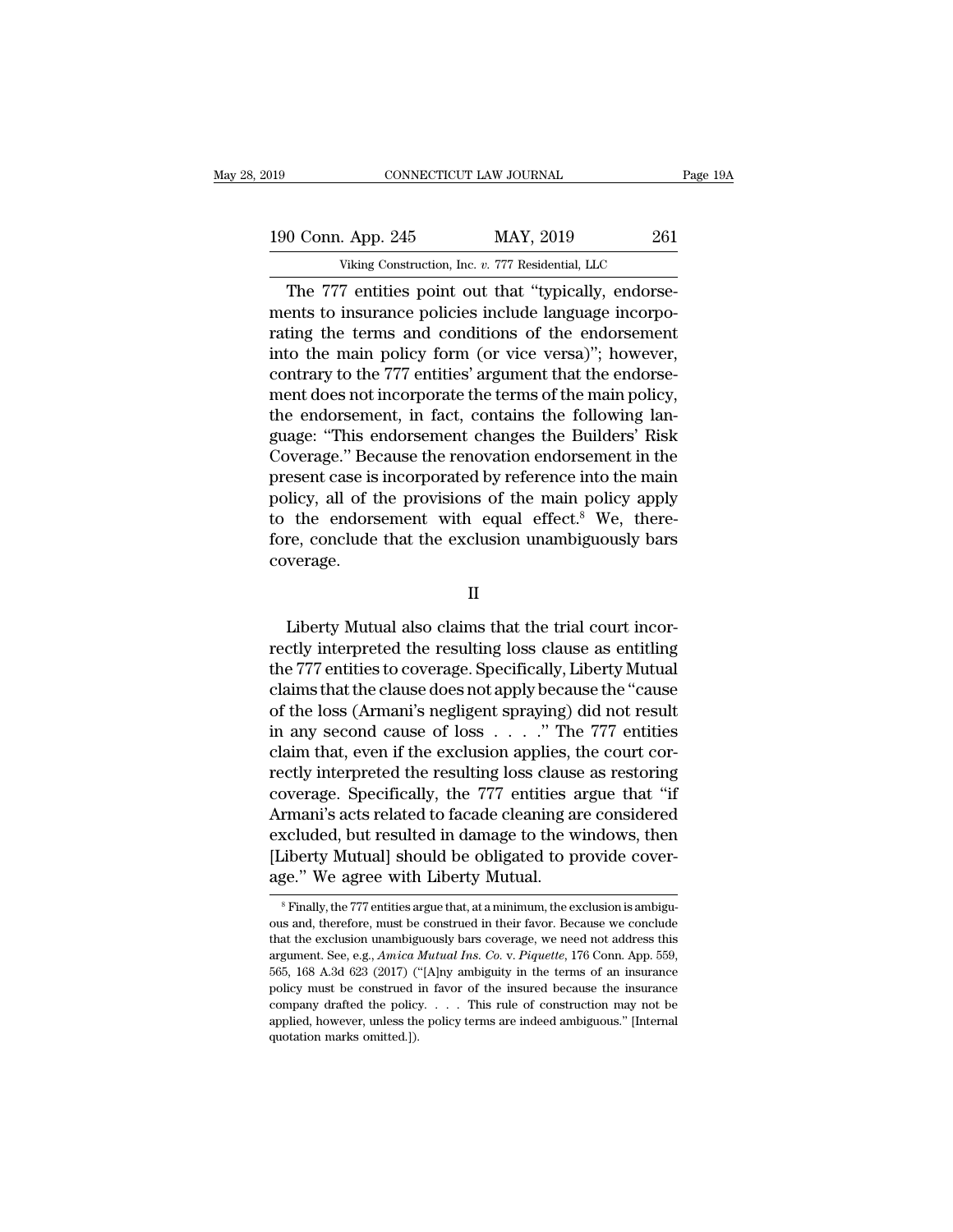| '0А | CONNECTICUT LAW JOURNAL                           |                    | May 28, 2019 |
|-----|---------------------------------------------------|--------------------|--------------|
|     |                                                   |                    |              |
| 262 | MAY, 2019                                         | 190 Conn. App. 245 |              |
|     | Viking Construction, Inc. v. 777 Residential, LLC |                    |              |

 $\begin{array}{r} \text{COMNETICUT LAW JOURNAL} \qquad \text{May 28, 2019} \ \text{2} \qquad \text{MAX, 2019} \qquad \text{190 Conn. App. 245} \ \text{Viking Construction, Inc. } v. 777 \text{ Residental, LLC} \ \text{A resulting loss clause, also known as an ensuing} \ \text{ss clause, } ^9 \text{is an exception to a policy exclusion that} \ \text{nsures}[\text{sl}]\text{that if one of the specified uncovered events} \end{array}$ 262 MAY<br>
Viking Cons<br>
A resulting loss<br>
loss clause,<sup>9</sup> is an<br>
"ensure[s] that if o MAY, 2019 190 Conn. App. 245<br>ig Construction, Inc. v. 777 Residential, LLC<br>3 loss clause, also known as an ensuing<br>is an exception to a policy exclusion that<br>at if one of the specified uncovered events<br>any ensuing loss wh 262 MAY, 2019 190 Conn. App. 245<br>
Viking Construction, Inc. v. 777 Residential, LLC<br>
A resulting loss clause, also known as an ensuing<br>
loss clause,<sup>9</sup> is an exception to a policy exclusion that<br>
"ensure[s] that if one of 262 MAY, 2019 190 Conn. App. 245<br>
Viking Construction, Inc. v. 777 Residential, LLC<br>
A resulting loss clause, also known as an ensuing<br>
loss clause,<sup>9</sup> is an exception to a policy exclusion that<br>
"ensure[s] that if one of Viking Construction, Inc. v. 777 Residential, LLC<br>
A resulting loss clause, also known as an ensuing<br>
loss clause,<sup>9</sup> is an exception to a policy exclusion that<br>
"ensure[s] that if one of the specified uncovered events<br>
t Viking Construction, Inc. v. 777 Residential, LLC<br>
A resulting loss clause, also known as an ensuing<br>
loss clause,<sup>9</sup> is an exception to a policy exclusion that<br>
"ensure[s] that if one of the specified uncovered events<br>
t A resulting loss clause, also known as an ensuing<br>loss clause,<sup>9</sup> is an exception to a policy exclusion that<br>"ensure[s] that if one of the specified uncovered events<br>takes place, any ensuing loss which is otherwise cov-<br>e loss clause,<sup>9</sup> is an exception to a policy exclusion that<br>
"ensure[s] that if one of the specified uncovered events<br>
takes place, any ensuing loss which is otherwise cov-<br>
ered by the property insurance policy will remai "ensure[s] that if one of the specified uncovered events<br>takes place, any ensuing loss which is otherwise cov-<br>ered by the property insurance policy will remain cov-<br>ered; the uncovered event itself, however, is never<br>cov takes place, any ensuing loss which is otherwise covered by the property insurance policy will remain covered; the uncovered event itself, however, is never covered." 11 S. Plitt et al., Couch on Insurance (3d Ed. Rev. 201 ered by the property insurance policy will remain covered; the uncovered event itself, however, is never covered." 11 S. Plitt et al., Couch on Insurance (3d Ed. Rev. 2017) § 153:2, p. 153-11 n.8. "[T]he insured has the bu ed; the uncovered event itself, however, is never<br>vered." 11 S. Plitt et al., Couch on Insurance (3d Ed.<br>ev. 2017) § 153:2, p. 153-11 n.8. "[T]he insured has the<br>rden of proving that an exception to an exclusion<br>instates c covered." 11 S. Plitt et al., Couch on Insurance (3d Ed.<br>Rev. 2017) § 153:2, p. 153-11 n.8. "[T]he insured has the<br>burden of proving that an exception to an exclusion<br>reinstates coverage." *Capstone Building Corp. v. Amer* 

Rev. 2017) § 153:2, p. 153-11 n.8. "[T]he insured has the<br>burden of proving that an exception to an exclusion<br>reinstates coverage." *Capstone Building Corp.* v. *Amer-*<br>*ican Motorists Ins. Co.*, supra, 308 Conn. 788 n.24 burden of proving that an exception to an exclusion<br>reinstates coverage." *Capstone Building Corp. v. Amer-<br>ican Motorists Ins. Co.*, supra, 308 Conn. 788 n.24.<br>In order to analyze whether the resulting loss clause<br>reinsta reinstates coverage." *Capstone Building Corp.* v. *Amer-*<br>ican Motorists Ins. Co., supra, 308 Conn. 788 n.24.<br>In order to analyze whether the resulting loss clause<br>reinstates coverage, we must again closely examine the<br>la ican Motorists Ins. Co., supra, 308 Conn. 788 n.24.<br>In order to analyze whether the resulting loss clause<br>reinstates coverage, we must again closely examine the<br>language of the policy. The resulting loss clause in this<br>con In order to analyze whether the resulting loss clause<br>reinstates coverage, we must again closely examine the<br>language of the policy. The resulting loss clause in this<br>contract immediately follows the exclusion and pro-<br>vid reinstates coverage<br>language of the policontract immediate<br>vides: "But if an a<br>described above re<br>Mutual] do[es] cove<br>covered peril."<br>Although the tern nguage of the policy. The resulting loss clause in this<br>ntract immediately follows the exclusion and pro-<br>des: "But if an act, defect, error, or omission as<br>scribed above results in a covered peril, [Liberty<br>utual] do[es] contract immediately follows the exclusion and provides: "But if an act, defect, error, or omission as<br>described above results in a covered peril, [Liberty<br>Mutual] do[es] cover the loss or damage caused by that<br>covered per

vides: "But if an act, defect, error, or omission as<br>described above results in a covered peril, [Liberty<br>Mutual] do[es] cover the loss or damage caused by that<br>covered peril."<br>Although the term "covered peril" is not defi described above results in a covered peril, [Liberty<br>Mutual] do[es] cover the loss or damage caused by that<br>covered peril."<br>Although the term "covered peril" is not defined in<br>the policy, the provision titled "PERILS COVER Mutual] do[es] cover the loss or damage caused by that<br>covered peril."<br>Although the term "covered peril" is not defined in<br>the policy, the provision titled "PERILS COVERED"<br>provides: "[Liberty Mutual] cover[s] risks of dir covered peril."<br>Although the term "covered peril" is not defined in<br>the policy, the provision titled "PERILS COVERED"<br>provides: "[Liberty Mutual] cover[s] risks of direct phys-<br>ical loss or damage unless the loss is limite Although the term "covered peril" is not defined in<br>the policy, the provision titled "PERILS COVERED"<br>provides: "[Liberty Mutual] cover[s] risks of direct phys-<br>ical loss or damage unless the loss is limited or caused<br>by a the policy, the provision titled "PERILS COVERED"<br>provides: "[Liberty Mutual] cover[s] risks of direct phys-<br>ical loss or damage unless the loss is limited or caused<br>by a peril that is excluded." As this provision indicate provides: "[Liberty Mutual] cover[s] risks of direct physical loss or damage unless the loss is limited or caused<br>by a peril that is excluded." As this provision indicates,<br>perils, in the context of insurance, are "[t]he ical loss or damage unless the loss is limited or caused<br>by a peril that is excluded." As this provision indicates,<br>perils, in the context of insurance, are "[t]he *cause* of<br>a risk of loss to person or property; [especial by a peril that is excluded." As this provision indicates,<br>perils, in the context of insurance, are "[t]he *cause* of<br>a risk of loss to person or property; [especially], the<br>cause of a risk such as fire, accident, theft, ause of a risk such as fire, accident, theft, forgery, arthquake, flood, or illness . . . ." (Emphasis added.) lack's Law Dictionary (9th Ed. 2009); see also 11 S. litt et al., supra, p. 153-11 n.8 ("[i]n property insuran earthquake, flood, or illness . . . ." (Emphasis added.)<br>Black's Law Dictionary (9th Ed. 2009); see also 11 S.<br>Plitt et al., supra, p. 153-11 n.8 ("[i]n property insurance<br><sup>9</sup> Although the exception at issue in the presen

Black's Law Dictionary (9th Ed. 2009); see also 11 S.<br>Plitt et al., supra, p. 153-11 n.8 ("[i]n property insurance<br><sup>9</sup> Although the exception at issue in the present case does not use the<br>term "ensuing loss," courts in oth *Insurance*<br> *Insurance*<br> *Insurance*<br> *Insurance*<br> *Insurance*<br> *Insurance*<br> *Insurance*<br> *Insurance*<br> *Insurance*<br> *Insurance*<br> *Insurance*<br> *Ins. Property & Casualty Co. v. Chaber, 239 W. Va. 329, 337 n.8, 801 S.E.2d<br>
2* PILL EU al., Supra, p. 193-11 II.O ([1]II property insurance<br>
<sup>9</sup> Although the exception at issue in the present case does not use the<br>
term "ensuing loss," courts in other jurisdictions have stated that resulting<br>
loss c <sup>9</sup> Although the exception at issue in the present case does not use the term "ensuing loss," courts in other jurisdictions have stated that resulting loss clauses and ensuing loss clauses are one and the same. See, e.g., term "ensuing loss," courts in other jurisdictions have stated that resuling loss clauses and ensuing loss clauses are one and the same. See, e.g., *Erie Ins. Property & Casualty Co.* v. *Chaber*, 239 W. Va. 329, 337 n. boss clauses and ensuing loss clauses are one and the same. See, e.g., *Erie Ins. Property & Casualty Co.* v. *Chaber*, 239 W. Va. 329, 337 n.8, 801 S.E.2d 207 (2017) ("Whether an insurance policy uses the term ensuing *Ins. Property & Casualty Co. v. Chaber,* 239 W. Va. 329, 337 n.8, 801 S.E.2d 207 (2017) ("Whether an insurance policy uses the term ensuing loss or resulting loss is of no moment. Resulting loss clauses are sometimes den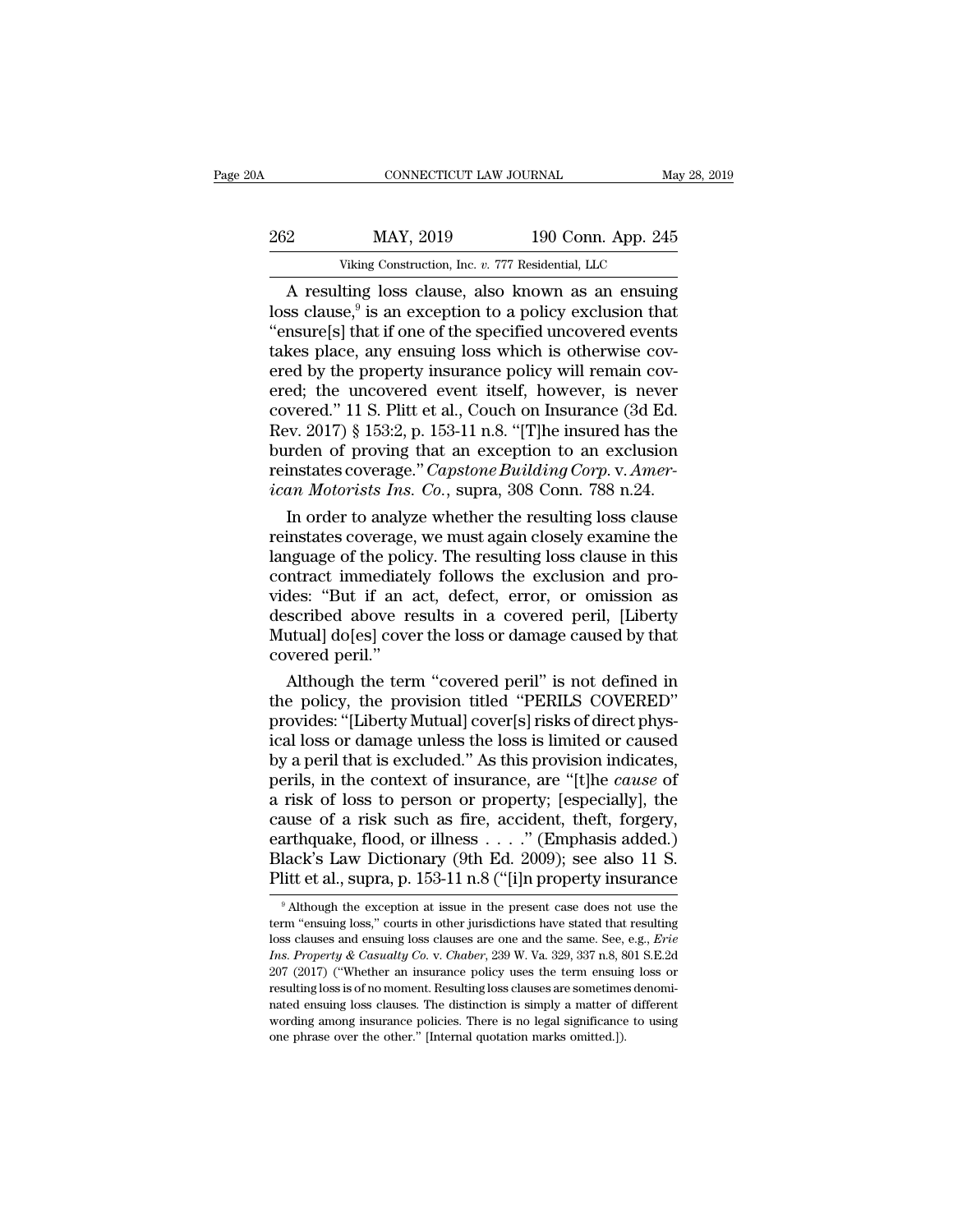# 019 CONNECTICUT LAW JOURNAL Page 21A<br>190 Conn. App. 245 MAY, 2019 263<br>Viking Construction, Inc. v. 777 Residential, LLC CONNECTICUT LAW JOURNAL<br>
. App. 245 MAY, 2019 263<br>
Viking Construction, Inc. *v.* 777 Residential, LLC<br>
'perils' refers to fortuitous active physical

parlamce, 'perils' refers to fortuitous, active, physical<br>parlance, 'perils' refers to fortuitous, active, physical<br>forces such as lightning, wind, and explosion, which<br>hring about the loss''). On the basis of the plain la 190 Conn. App. 245 MAY, 2019 263<br>Viking Construction, Inc. v. 777 Residential, LLC<br>parlance, 'perils' refers to fortuitous, active, physical<br>forces such as lightning, wind, and explosion, which<br>bring about the loss''). On 190 Conn. App. 245 MAY, 2019 263<br>Viking Construction, Inc. v. 777 Residential, LLC<br>parlance, 'perils' refers to fortuitous, active, physical<br>forces such as lightning, wind, and explosion, which<br>bring about the loss''). On 190 Conn. App. 245 MAY, 2019 263<br>
Viking Construction, Inc. v. 777 Residential, LLC<br>
parlance, 'perils' refers to fortuitous, active, physical<br>
forces such as lightning, wind, and explosion, which<br>
bring about the loss''). Viking Construction, Inc. v. 777 Residential, LLC<br>parlance, 'perils' refers to fortuitous, active, physical<br>forces such as lightning, wind, and explosion, which<br>bring about the loss"). On the basis of the plain language<br>o Viking Construction, Inc. v. 777 Residential, LLC<br>parlance, 'perils' refers to fortuitous, active, physical<br>forces such as lightning, wind, and explosion, which<br>bring about the loss"). On the basis of the plain language<br>o parlance, 'perils' refers to fortuitous, active, physical<br>forces such as lightning, wind, and explosion, which<br>bring about the loss"). On the basis of the plain language<br>of the resulting loss clause in the present case, a forces such as lightning, wind, and explosion, which<br>bring about the loss"). On the basis of the plain language<br>of the resulting loss clause in the present case, a loss<br>caused by an act during a renovation will be covered<br> bring about the loss"). On the basis of the plain language<br>of the resulting loss clause in the present case, a loss<br>caused by an act during a renovation will be covered<br>if the act causes a covered peril, such as a fire, an of the resulting loss clause in the present case, a loss<br>caused by an act during a renovation will be covered<br>if the act causes a covered peril, such as a fire, and<br>that latter peril damages the building. In the present<br>ca caused by an act during a renovation will be<br>if the act causes a covered peril, such as a<br>that latter peril damages the building. In the<br>case, there was only one cause of the 777 entitie<br>the spraying of the building, which the act causes a covered pern, such as a fire, and<br>at latter peril damages the building. In the present<br>se, there was only one cause of the 777 entities' loss—<br>e spraying of the building, which caused damage to<br>e windows—a rate perimal dializes the building. In the present<br>case, there was only one cause of the 777 entities' loss—<br>the spraying of the building, which caused damage to<br>the windows—and because that was not a covered peril,<br>the re

rease, there was only one cause of the 111 entities 10ss—<br>
the spraying of the building, which caused damage to<br>
the windows—and because that was not a covered peril,<br>
the resulting loss clause does not apply.<br>
Our reading the spraying of the bunding, which caused dantage to<br>the windows—and because that was not a covered peril,<br>the resulting loss clause does not apply.<br>Our reading of the policy comports with this court's<br>interpretation of en Interaction of the policy comports with this court's<br> *Interpretation of ensuing loss clauses in Sansone v.*<br> *Nationwide Mutual Fire Ins. Co.*, 62 Conn. App. 526,<br> *TT1 A.2d 243 (2001), and New London County Mutual Ins. C* Cour reading ioss clause does not apply.<br>
Our reading of the policy comports with this court's<br>
interpretation of ensuing loss clauses in *Sansone* v.<br> *Nationwide Mutual Fire Ins. Co.*, 62 Conn. App. 526,<br>
771 A.2d 243 (2 Our reading of the policy comports with this counterpretation of ensuing loss clauses in *Sansone* Nationwide Mutual Fire Ins. Co., 62 Conn. App. 5 771 A.2d 243 (2001), and *New London County Muta* Ins. Co. v. Zachem, sup itionwide Mutual Fire Ins. Co., 62 Conn. App. 526,<br>1 A.2d 243 (2001), and *New London County Mutual*<br>s. Co. v. Zachem, supra, 145 Conn. App. 160. In those<br>ses, this court concluded that ensuing loss clauses<br>ply only when t For A.2d 243 (2001), and *New London County Mutual*<br> *Ins. Co. v. Zachem*, supra, 145 Conn. App. 160. In those<br>
cases, this court concluded that ensuing loss clauses<br>
apply only when there is more than one peril.<br>
In *San* 

*MT A.2d 245 (2001), and New London County Mutual*<br>*Ins. Co. v. Zachem*, supra, 145 Conn. App. 160. In those<br>cases, this court concluded that ensuing loss clauses<br>apply only when there is more than one peril.<br>In *Sansone* First Co. v. Zachem, supra, 145 Collii. App. 100. In those<br>cases, this court concluded that ensuing loss clauses<br>apply only when there is more than one peril.<br>In *Sansone*, this court affirmed the judgment of the<br>trial cou cases, this court concruded that ensuing loss clauses<br>apply only when there is more than one peril.<br>In *Sansone*, this court affirmed the judgment of the<br>trial court and adopted its decision granting an insurer's<br>motion f apply only when there is note than one pern.<br>In *Sansone*, this court affirmed the judgment of the<br>trial court and adopted its decision granting an insurer's<br>motion for summary judgment on the basis of its conclu-<br>sion tha In *Sansone*, this court affirmed the judgment of the<br>trial court and adopted its decision granting an insurer's<br>motion for summary judgment on the basis of its conclu-<br>sion that an ensuing loss clause in the insured's hom trial court and adopted its decision granting an insurer's<br>motion for summary judgment on the basis of its conclu-<br>sion that an ensuing loss clause in the insured's home-<br>owners policy did not reinstate coverage for a loss motion for summary judgment on the basis of its conclusion that an ensuing loss clause in the insured's homeowners policy did not reinstate coverage for a loss caused by an insect infestation. *Sansone* v. *Nationwide Mut* sion that an ensuing loss clause in the insured's homeowners policy did not reinstate coverage for a loss caused by an insect infestation. *Sansone* v. *Nationwide Mutual Fire Ins. Co.*, supra, 62 Conn. App. 527–28. The p owners policy did not reinstate coverage for a loss<br>caused by an insect infestation. *Sansone* v. *Nationwide*<br>*Mutual Fire Ins. Co.*, supra, 62 Conn. App. 527–28. The<br>policy at issue provided: "[The insurer] cover[s] dir caused by an insect infestation. *Sansone* v. *Nationwide*<br> *Mutual Fire Ins. Co.*, supra, 62 Conn. App. 527–28. The<br>
policy at issue provided: "[The insurer] cover[s] direct<br>
physical loss to property . . . except that c Mutual Fire Ins. Co., supra, 62 Conn. App. 527–28. The<br>policy at issue provided: "[The insurer] cover[s] direct<br>physical loss to property . . . except that caused by<br>. . . deterioration . . . wet or dry rot . . . birds, ve policy at issue provided: "[The insurer] cover[s] direct<br>physical loss to property . . . except that caused by<br>. . . deterioration . . . wet or dry rot . . . birds, ver-<br>min, rodents, insects or domestic animals. . . . [A] physical loss to property . . . except that caused by<br>
. . . deterioration . . . wet or dry rot . . . birds, ver-<br>
min, rodents, insects or domestic animals. . . . [A]ny<br>
ensuing loss not excluded is covered." (Internal q ... deterioration ... wet or dry rot ... birds, ver-<br>min, rodents, insects or domestic animals.... [A]ny<br>ensuing loss not excluded is covered." (Internal quota-<br>tion marks omitted.) *Sansone* v. *Nationwide Mutual*<br>*Fire* min, rodents, insects or domestic animals. . . . . [A]ny<br>ensuing loss not excluded is covered." (Internal quota-<br>tion marks omitted.) *Sansone* v. *Nationwide Mutual*<br>*Fire Ins. Co.*, 47 Conn. Supp. 35, 38, 770 A.2d 500 ( ensuing loss not excluded is covered." (Internal quotation marks omitted.) *Sansone* v. *Nationwide Mutual*<br>Fire Ins. Co., 47 Conn. Supp. 35, 38, 770 A.2d 500 (1999), aff'd, 62 Conn. App. 526, 771 A.2d 243 (2001). The tria tion marks omitted.) *Sansone* v. *Nationwide Mutual* Fire Ins. Co., 47 Conn. Supp. 35, 38, 770 A.2d 500 (1999), aff'd, 62 Conn. App. 526, 771 A.2d 243 (2001). The trial court concluded that the ensuing loss clause in the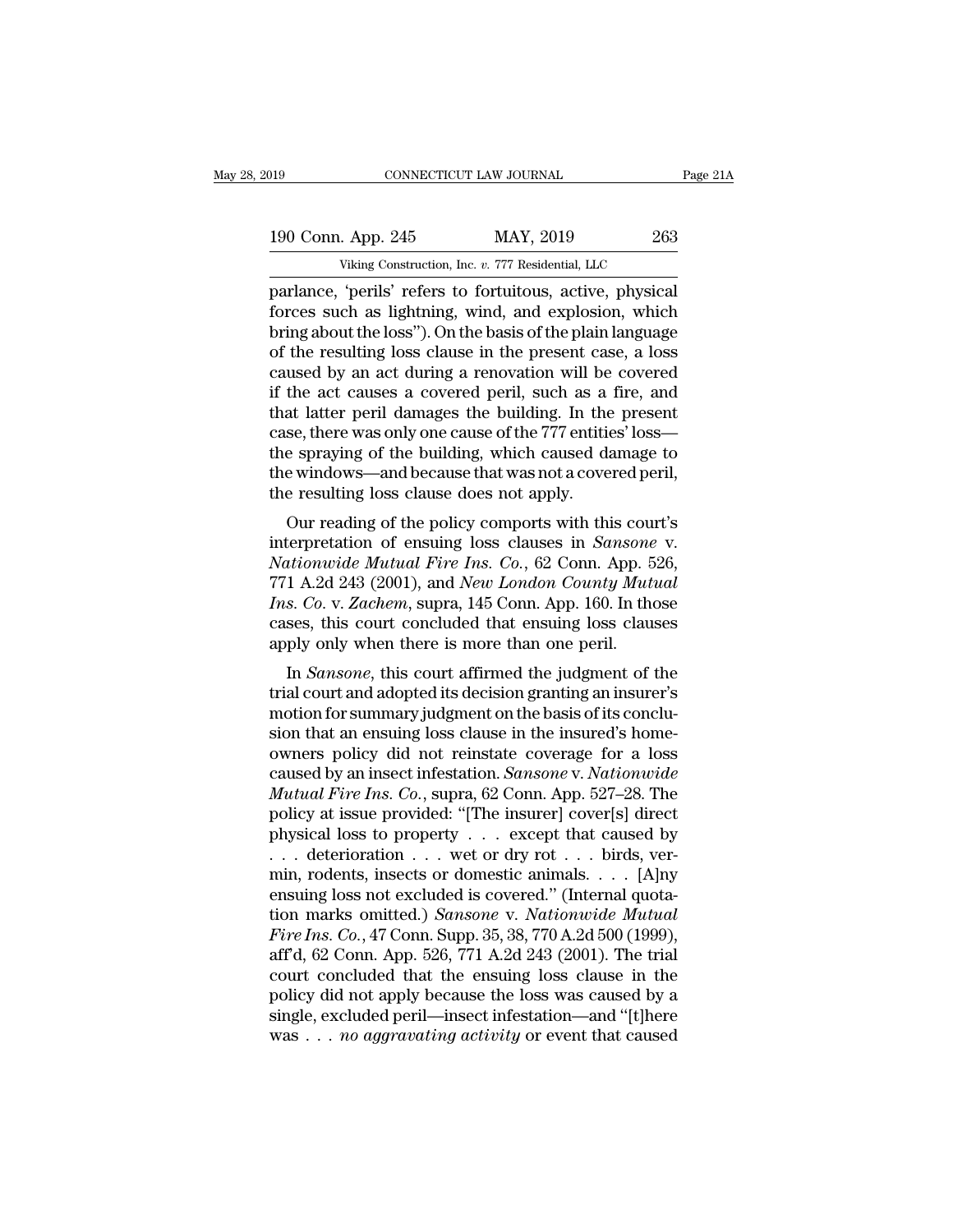| A                | CONNECTICUT LAW JOURNAL                           |                    | May 28, 2019 |
|------------------|---------------------------------------------------|--------------------|--------------|
| 264              | MAY, 2019                                         | 190 Conn. App. 245 |              |
|                  | Viking Construction, Inc. v. 777 Residential, LLC |                    |              |
| added.) Id., 39. | [the insured's] additional losses " (Emphasis     |                    |              |

Viking Construction, Inc. *v.* 777 Residential, LLC<br>
The insured's] additional losses . . . . . " (Emphasis<br>
added.) Id., 39.<br>
In *New London County Mutual Ins. Co.* v. *Zachem*,<br>
supra, 145 Conn. App. 161–63, this court w Viking Construction, Inc. v. 777 Residential, LLC<br>
[the insured's] additional losses . . . . ." (Emphasis<br>
added.) Id., 39.<br>
In *New London County Mutual Ins. Co. v. Zachem*,<br>
supra, 145 Conn. App. 161–63, this court was [the insured's] additional losses . . . . ." (Emphasis added.) Id., 39.<br>In *New London County Mutual Ins. Co.* v. *Zachem*, supra, 145 Conn. App. 161–63, this court was asked to interpret an ensuing loss clause in a homeow for a losses based by Chiphasis<br>added.) Id., 39.<br>In *New London County Mutual Ins. Co. v. Zachem*,<br>supra, 145 Conn. App. 161–63, this court was asked<br>to interpret an ensuing loss clause in a homeowners<br>insurance policy whe added.) Id., 39.<br>In *New London County Mutual Ins. Co. v. Zachem*,<br>supra, 145 Conn. App. 161–63, this court was asked<br>to interpret an ensuing loss clause in a homeowners<br>insurance policy when the insureds claimed coverage<br> In *New London County Mutual Ins. Co. v. Zachem*,<br>supra, 145 Conn. App. 161–63, this court was asked<br>to interpret an ensuing loss clause in a homeowners<br>insurance policy when the insureds claimed coverage<br>for a loss proxi supra, 145 Conn. App. 161–63, this court was asked<br>to interpret an ensuing loss clause in a homeowners<br>insurance policy when the insureds claimed coverage<br>for a loss proximately caused by vandalism. The home-<br>owners policy to interpret an ensuing loss clause in a homeowners<br>insurance policy when the insureds claimed coverage<br>for a loss proximately caused by vandalism. The home-<br>owners policy at issue in Zachem contained a vandalism<br>exclusio insurance policy when the insureds claimed coverage<br>for a loss proximately caused by vandalism. The home-<br>owners policy at issue in Zachem contained a vandalism<br>exclusion and an ensuing loss clause that limited the<br>exclus for a loss proximately caused by vandalism. The homeowners policy at issue in *Zachem* contained a vandalism exclusion and an ensuing loss clause that limited the exclusion. Id., 162. Specifically, the ensuing loss clause owners policy at issue in *Zachem* contained a vandalism<br>exclusion and an ensuing loss clause that limited the<br>exclusion. Id., 162. Specifically, the ensuing loss clause<br>provided in relevant part: "[A]ny ensuing loss to pr exclusion and an ensuing loss clause that limited the<br>exclusion. Id., 162. Specifically, the ensuing loss clause<br>provided in relevant part: "[A]ny ensuing loss to prop-<br>erty  $\dots$  not excluded or excepted in this policy is exclusion. Id., 162. Specifically, the ensuing loss clause<br>provided in relevant part: "[A]ny ensuing loss to prop-<br>erty . . . not excluded or excepted in this policy is<br>covered." (Internal quotation marks omitted.) Id. In provided in relevant part: "[A]ny ensuing loss to property . . . not excluded or excepted in this policy is covered." (Internal quotation marks omitted.) Id. In Zachem, this court concluded that the ensuing loss clause di erty . . . . not excluded or excepted in this policovered." (Internal quotation marks omitted.) I Zachem, this court concluded that the ensuing clause did not apply because the loss was proxim caused by an excluded peril—v vered. (Internal quotation marks omitted.) Id. In<br> *uchem*, this court concluded that the ensuing loss<br>
ause did not apply because the loss was proximately<br>
used by an excluded peril—vandalism—and there<br>
as not a "separate Eachem, this court concluded that the ensuing loss<br>clause did not apply because the loss was proximately<br>caused by an excluded peril—vandalism—and there<br>was not a "separate and independent hazard  $\ldots$ ."<br>(Internal quotati

cause the courts the countries was proximately<br>caused by an excluded peril—vandalism—and there<br>was not a "separate and independent hazard  $\ldots$ ."<br>(Internal quotation marks omitted.) Id., 173.<br>Indeed, the approach to ensui caused by an excluded perh—vandansh—and there<br>was not a "separate and independent hazard . . . ."<br>(Internal quotation marks omitted.) Id., 173.<br>Indeed, the approach to ensuing loss clauses adopted<br>by this court is in line was not a separate and independent nazard  $\ldots$ .<br>
(Internal quotation marks omitted.) Id., 173.<br>
Indeed, the approach to ensuing loss clauses adopted<br>
by this court is in line with the rulings of many other<br>
courts throug Indeed, the approach to ensuing loss clauses adopted<br>by this court is in line with the rulings of many other<br>courts throughout the country, which hold that ensuing<br>loss clauses apply only when a loss is caused by a<br>separa Indeed, the approach to ensuing loss clauses adopted<br>by this court is in line with the rulings of many other<br>courts throughout the country, which hold that ensuing<br>loss clauses apply only when a loss is caused by a<br>separa by this court is in line with the rulings of many other<br>courts throughout the country, which hold that ensuing<br>loss clauses apply only when a loss is caused by a<br>separate and independent peril. See Taja Investments,<br>LLC v courts throughout the country, which hold that ensuing<br>loss clauses apply only when a loss is caused by a<br>separate and independent peril. See *Taja Investments*,<br>*LLC* v. *Peerless Ins. Co.*, 717 Fed. Appx. 190, 192 (4th<br>C loss clauses apply only when a loss is caused by a<br>separate and independent peril. See *Taja Investments*,<br>*LLC* v. *Peerless Ins. Co.*, 717 Fed. Appx. 190, 192 (4th<br>Cir. 2017) ("an ensuing loss provision . . . applies onl separate and independent peril. See *Taja Investments,*<br>*LLC* v. *Peerless Ins. Co.*, 717 Fed. Appx. 190, 192 (4th<br>Cir. 2017) ("an ensuing loss provision . . . applies only<br>to distinct, separable, and ensuing losses" [inte LLC v. Peerless Ins. Co., 717 Fed. Appx. 190, 192 (4th<br>Cir. 2017) ("an ensuing loss provision . . . applies only<br>to distinct, separable, and ensuing losses" [internal quo-<br>tation marks omitted]); *Travelers Indemnity Co.* Cir. 2017) ("an ensuing loss provision . . . applies only<br>to distinct, separable, and ensuing losses" [internal quo-<br>tation marks omitted]); *Travelers Indemnity Co.* v.<br>*Board of County Commissioners*, 508 Fed. Appx. 733 to distinct, separable, and ensuing losses" [internal quotation marks omitted]); *Travelers Indemnity Co.* v.<br>Board of County Commissioners, 508 Fed. Appx. 733,<br>734–35 (10th Cir. 2013) ("exception provides for cover-<br>age o tation marks omitted]); *Travelers Indemnity Co. v.*<br>*Board of County Commissioners*, 508 Fed. Appx. 733,<br>734–35 (10th Cir. 2013) ("exception provides for cover-<br>age only when the excluded cause . . . becomes a new<br>causal *Board of County Commissioners*, 508 Fed. Appx. 733, 734–35 (10th Cir. 2013) ("exception provides for coverage only when the excluded cause . . . becomes a new causal agent that itself causes resultant property damage" [i 734–35 (10th Cir. 2013) ("exception provides for coverage only when the excluded cause . . . becomes a new causal agent that itself causes resultant property damage" [internal quotation marks omitted]); *Sapiro* v. *Encom* age only when the excluded cause . . . becomes a new<br>causal agent that itself causes resultant property dam-<br>age" [internal quotation marks omitted]); *Sapiro* v.<br>*Encompass Ins.*, 221 F.R.D. 513, 522 (N.D. Cal. 2004)<br>("co causal agent that itself causes resultant property dam-<br>age" [internal quotation marks omitted]); *Sapiro* v.<br>*Encompass Ins.*, 221 F.R.D. 513, 522 (N.D. Cal. 2004)<br>("courts have long defined an ensuing loss as a loss<br>sepa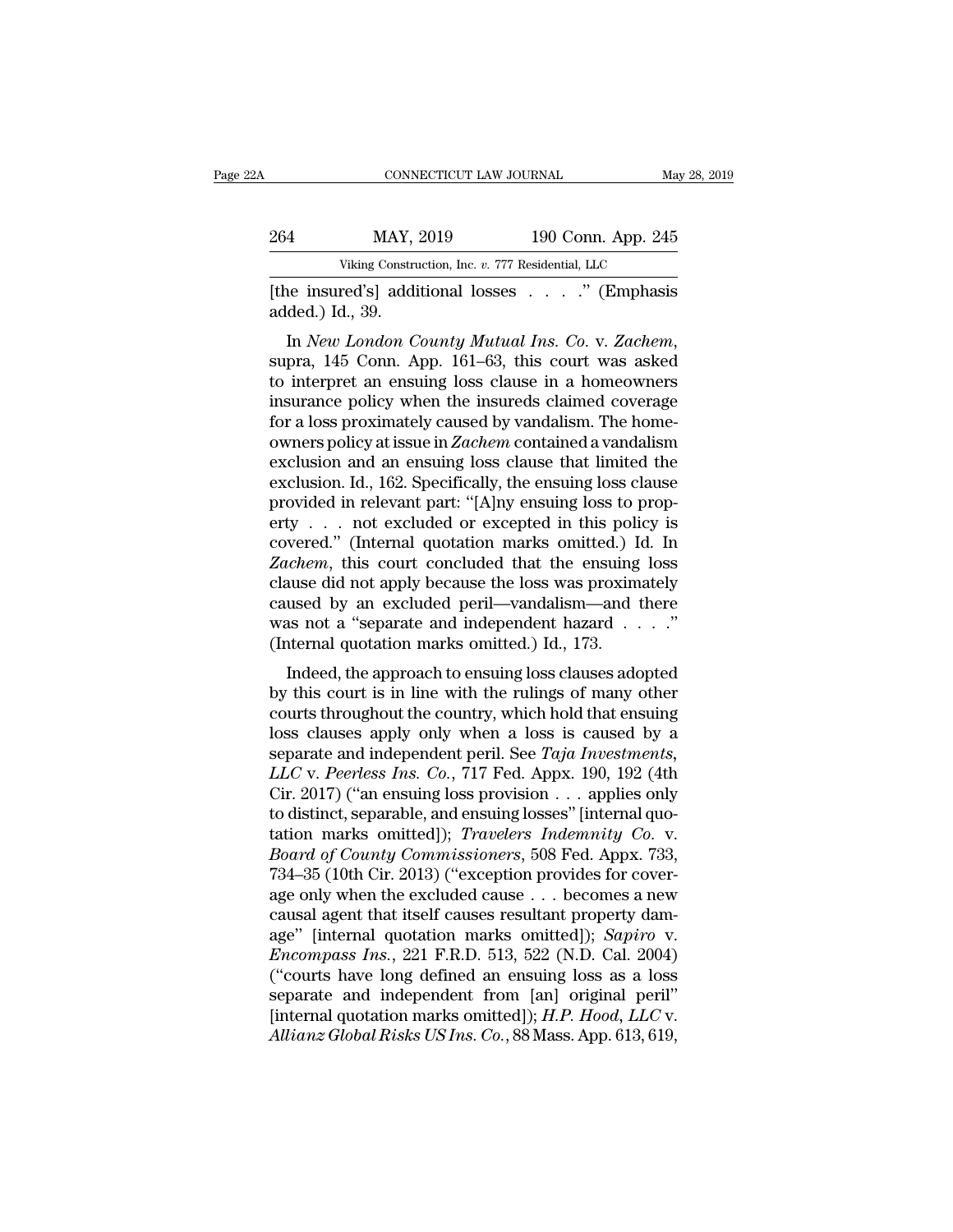39 N.E.3d 769 (2015) (resulting loss clause inapplicable<br>Decause cause of loss was "not one where an excluded<br>accurace involving initial property damage lod to 190 Conn. App. 245 MAY, 2019 265<br>Viking Construction, Inc. v. 777 Residential, LLC<br>39 N.E.3d 769 (2015) (resulting loss clause inapplicable<br>because cause of loss was "not one where an excluded<br>occurrence involving initial 190 Conn. App. 245 MAY, 2019 265<br>Viking Construction, Inc. v. 777 Residential, LLC<br>39 N.E.3d 769 (2015) (resulting loss clause inapplicable<br>because cause of loss was "not one where an excluded<br>occurrence involving initial 190 Conn. App. 245 MAY, 2019 265<br>
Viking Construction, Inc. v. 777 Residential, LLC<br>
39 N.E.3d 769 (2015) (resulting loss clause inapplicable<br>
because cause of loss was "not one where an excluded<br>
occurrence involving ini Viking Construction, Inc. *v.* 777 Residential, LLC<br>39 N.E.3d 769 (2015) (resulting loss clause inapplicable<br>because cause of loss was "not one where an excluded<br>occurrence involving initial property damage led to<br>other pr <sup>Viking</sup> Construction, Inc. *v.* 777 Residential, LLC<br>
39 N.E.3d 769 (2015) (resulting loss clause inapplicable<br>
because cause of loss was "not one where an excluded<br>
occurrence involving initial property damage led to<br>
ot 39 N.E.3d 769 (2015) (resulting loss clause inapplicable<br>because cause of loss was "not one where an excluded<br>occurrence involving initial property damage led to<br>other property damage of a different kind"), review<br>denied, because cause of loss was "not one where an excluded<br>occurrence involving initial property damage led to<br>other property damage of a different kind"), review<br>denied, 473 Mass. 1111, 44 N.E.3d 862 (2016); Weeks v.<br> $Co-Operative Ins. Cos.,$ occurrence involving initial property damage led to<br>other property damage of a different kind"), review<br>denied, 473 Mass. 1111, 44 N.E.3d 862 (2016); *Weeks v.*<br> $Co-Operative Ins. Cos., 149 N.H. 174, 177, 817 A.2d$ <br>292 (2003) (concluding th other property damage of a different kind"), review<br>denied, 473 Mass. 1111, 44 N.E.3d 862 (2016); *Weeks v.*<br>*Co-Operative Ins. Cos.*, 149 N.H. 174, 177, 817 A.2d<br>292 (2003) (concluding that cause of loss separate and<br>inde denied, 473 Mass. 1111, 44 N.E.3d 862 (2016); Weeks v.<br>Co-Operative Ins. Cos., 149 N.H. 174, 177, 817 A.2d<br>292 (2003) (concluding that cause of loss separate and<br>independent from initial excluded loss is required for<br>ensui Co-Operative Ins. Cos., 149 N.H. 174, 177, 817 A.2d<br>292 (2003) (concluding that cause of loss separate and<br>independent from initial excluded loss is required for<br>ensuing loss clause to apply); see also  $Acme$  Galvaniz-<br>ing 292 (2003) (concluding that c<br>independent from initial exclensuing loss clause to apply);<br>ing Co. v. Fireman's Fund 1<br>170, 179–80, 270 Cal. Rptr. 4<br>denied, California Supreme C<br>(Cal. October 11, 1990).<br>The New Hampshire Su dependent from findar excluded foss is required for<br>suing loss clause to apply); see also *Acme Galvaniz-*<br>g Co. v. Fireman's Fund Ins. Co., 221 Cal. App. 3d<br>0, 179–80, 270 Cal. Rptr. 405 (1990) (same), review<br>nied, Califo *Ensung ioss clause to apply)*, see also *Acme Guivantz-*<br>*ing Co. v. Fireman's Fund Ins. Co.*, 221 Cal. App. 3d<br>170, 179–80, 270 Cal. Rptr. 405 (1990) (same), review<br>denied, California Supreme Court, Docket No. S016534<br>(C

ring Co. v. Frieman's Fund Tis. Co., 221 Cal. App. 3d<br>170, 179–80, 270 Cal. Rptr. 405 (1990) (same), review<br>denied, California Supreme Court, Docket No. S016534<br>(Cal. October 11, 1990).<br>The New Hampshire Supreme Court's d *Acceleries Co. Actionary* California Supreme Court, Docket No. S016534<br> *Acceleries Co. Co. Operative Ins. Cos.*, supra, 149 N.H. 174,<br> *Acme Galvanizing Co. v. Fireman's Fund Ins. Co.*, supra, 221 Cal. App. 3d 170 (Cal. October 11, 1990).<br>
The New Hampshire Supreme Court's decision in<br>
Weeks v. Co-Operative Ins. Cos., supra, 149 N.H. 174,<br>
and the decision of the California Court of Appeal in<br>
Acme Galvanizing Co. v. Fireman's Fund The New Hampshire Supreme Court's decision in<br>Weeks v. Co-Operative Ins. Cos., supra, 149 N.H. 174,<br>and the decision of the California Court of Appeal in<br>Acme Galvanizing Co. v. Fireman's Fund Ins. Co.,<br>supra, 221 Cal. App Weeks v. Co-Operative Ins. Cos., supra, 149 N.H. 174,<br>and the decision of the California Court of Appeal in<br>Acme Galvanizing Co. v. Fireman's Fund Ins. Co.,<br>supra, 221 Cal. App. 3d 170, are illustrative of the cir-<br>cumstan and the decision of the California Court of Appeal in *Acme Galvanizing Co. v. Fireman's Fund Ins. Co.*, supra, 221 Cal. App. 3d 170, are illustrative of the circumstances in which, as here, ensuing loss clauses are inappl supra, 221 Cal. App. 3d 170, are illustrative of the circumstances in which, as here, ensuing loss clauses are inapplicable. In *Weeks*, a brick veneer wall was damaged when it separated from an asphalt shingle wall becau cumstances in which, as here, ensuing loss clauses are<br>inapplicable. In *Weeks*, a brick veneer wall was damaged<br>when it separated from an asphalt shingle wall because<br>of faulty workmanship. *Weeks* v. *Co-Operative Ins. C* inapplicable. In *Weeks*, a brick veneer wall was damaged<br>when it separated from an asphalt shingle wall because<br>of faulty workmanship. *Weeks* v. *Co-Operative Ins. Cos.*,<br>supra, 174. The insurance policy that covered the when it separated from an asphalt shingle wall because<br>of faulty workmanship. Weeks v. Co-Operative Ins. Cos.,<br>supra, 174. The insurance policy that covered the build-<br>ing excluded losses that were a result of faulty workof faulty workmanship. Weeks v. Co-Operative Ins. Cos.,<br>supra, 174. The insurance policy that covered the build-<br>ing excluded losses that were a result of faulty work-<br>manship, but contained a resulting loss clause under<br>w supra, 174. The insurance policy that covered the build-<br>ing excluded losses that were a result of faulty work-<br>manship, but contained a resulting loss clause under<br>which the building owner sought coverage. Id., 174–75.<br>Th ing excluded losses that were a result of faulty work-<br>manship, but contained a resulting loss clause under<br>which the building owner sought coverage. Id., 174–75.<br>The court in *Weeks* concluded that the resulting loss<br>clau manship, but contained a resulting loss clause under<br>which the building owner sought coverage. Id., 174–75.<br>The court in *Weeks* concluded that the resulting loss<br>clause did not apply because "there was no subsequent<br>ensui which the building owner sought coverage. Id., 174–75.<br>The court in *Weeks* concluded that the resulting loss<br>clause did not apply because "there was no subsequent<br>ensuing cause of loss separate and independent" from<br>the f Example 10 and the apply because there was no subsequent<br>
suing cause of loss separate and independent" from<br>
e faulty workmanship. Id., 177–78. In reaching this<br>
inclusion, the court in *Weeks* cited the decision of the<br> Ensuing cause of loss separate and independent from<br>the faulty workmanship. Id., 177–78. In reaching this<br>conclusion, the court in Weeks cited the decision of the<br>California Court of Appeal in *Acme Galvanizing Co.*<br>Id., 1

steel kettle filled with several tons of molecular to California Court of Appeal in *Acme Galvanizing Co.*<br>Id., 177.<br>In *Acme Galvanizing Co.* v. *Fireman's Fund Ins.*<br>Co., supra, 221 Cal. App. 3d 173, an improperly welded California Court of Appeal in *Acme Galvanizing Co.*<br>Id., 177.<br>In *Acme Galvanizing Co.* v. *Fireman's Fund Ins.*<br>*Co.*, supra, 221 Cal. App. 3d 173, an improperly welded<br>steel kettle filled with several tons of molten zin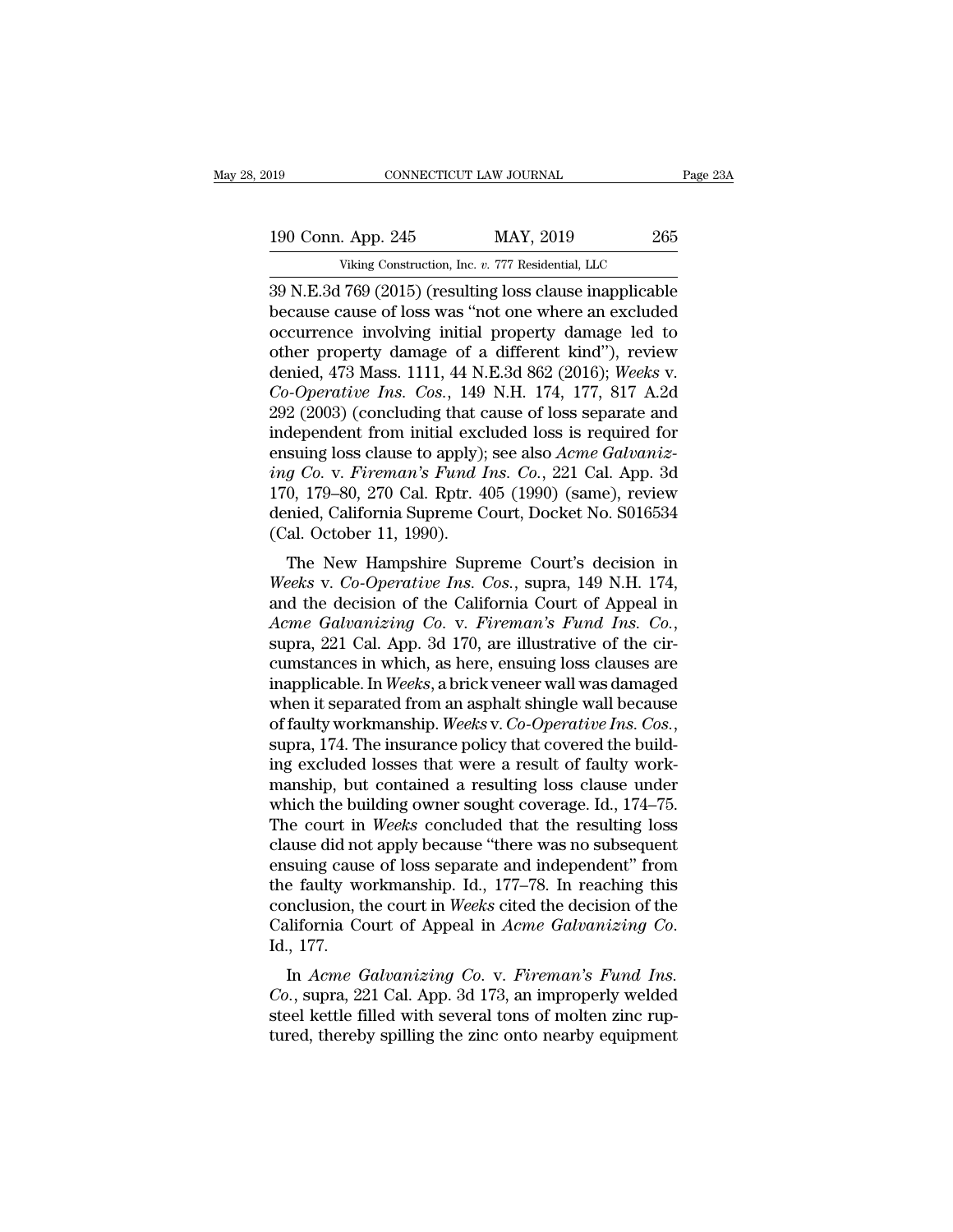| ŀΑ  | CONNECTICUT LAW JOURNAL                                 |                    | May 28, 2019 |
|-----|---------------------------------------------------------|--------------------|--------------|
| 266 | MAY, 2019                                               | 190 Conn. App. 245 |              |
|     | Viking Construction, Inc. v. 777 Residential, LLC       |                    |              |
|     | in the plaintiff's galvanizing plant. The runture was a |                    |              |

CONNECTICUT LAW JOURNAL May 28, 2019<br>
266 MAY, 2019 190 Conn. App. 245<br>
Viking Construction, Inc. v. 777 Residential, LLC<br>
in the plaintiff's galvanizing plant. The rupture was a<br>
result of a latent defect in the kettle, a 266 MAY, 2019 190 Conn. App. 245<br>Viking Construction, Inc. v. 777 Residential, LLC<br>in the plaintiff's galvanizing plant. The rupture was a<br>result of a latent defect in the kettle, and the plaintiff's<br>insurance policy exclu 266 MAY, 2019 190 Conn. App. 245<br>Viking Construction, Inc. v. 777 Residential, LLC<br>in the plaintiff's galvanizing plant. The rupture was a<br>result of a latent defect in the kettle, and the plaintiff's<br>insurance policy excl  $\frac{\text{MAX, 2019}}{\text{Viking Construction, Inc. } v. 777 \text{ Residental, LLC}}$ <br>
in the plaintiff's galvanizing plant. The rupture was a<br>
result of a latent defect in the kettle, and the plaintiff's<br>
insurance policy excluded from coverage losses caused<br>
by su Viking Construction, Inc. *v.* 777 Residential, LLC<br>in the plaintiff's galvanizing plant. The rupture was a<br>result of a latent defect in the kettle, and the plaintiff's<br>insurance policy excluded from coverage losses caused The plaintiff's galvanizing plant. The rupture was a<br>result of a latent defect in the kettle, and the plaintiff's<br>insurance policy excluded from coverage losses caused<br>by such defects. Id., 179. The plaintiff argued, howe in the plaintiff's galvanizing plant. The rupture was a<br>result of a latent defect in the kettle, and the plaintiff's<br>insurance policy excluded from coverage losses caused<br>by such defects. Id., 179. The plaintiff argued, ho result of a latent defect in the kettle, and the plaintiff's<br>insurance policy excluded from coverage losses caused<br>by such defects. Id., 179. The plaintiff argued, however,<br>that the damage caused by the welding failure sho insurance policy excluded from coverage losses caused<br>by such defects. Id., 179. The plaintiff argued, however,<br>that the damage caused by the welding failure should<br>be covered under the policy's ensuing loss clause. Id.<br>Th by such defects. Id., 179. The plaintiff argued, however,<br>that the damage caused by the welding failure should<br>be covered under the policy's ensuing loss clause. Id.<br>The court disagreed and concluded: "[T]here was no<br>peril that the damage caused by the welding failure should<br>be covered under the policy's ensuing loss clause. Id.<br>The court disagreed and concluded: "[T]here was no<br>peril separate from and in addition to the initial<br>excluded per be covered under the policy's ensuing loss clause. Id.<br>The court disagreed and concluded: "[T]here was no<br>peril separate from and in addition to the initial<br>excluded peril of the welding failure and kettle rupture.<br>The spi The court disagreed and concluded: "[T]here was no<br>peril separate from and in addition to the initial<br>excluded peril of the welding failure and kettle rupture.<br>The spillage of molten zinc was part of the loss directly<br>caus peril separate from and in addition to the initial<br>excluded peril of the welding failure and kettle rupture.<br>The spillage of molten zinc was part of the loss directly<br>caused by such peril, not a new hazard or phenomenon.<br>I excluded peril of the welding failure and kettle rupture.<br>The spillage of molten zinc was part of the loss directly<br>caused by such peril, not a new hazard or phenomenon.<br>If the molten zinc had ignited a fire or caused an e The spillage of molten zinc was part of the loss directly<br>caused by such peril, not a new hazard or phenomenon.<br>If the molten zinc had ignited a fire or caused an explo-<br>sion which destroyed the plant, then the fire or exp caused by such peril, not a new hazard or phenomenon.<br>If the molten zinc had ignited a fire or caused an explosion which destroyed the plant, then the fire or explosion would have been a new covered peril with the<br>ensuing If the molten zinc had ignited a fire or caused an explosion which destroyed the plant, then the fire or explosion would have been a new covered peril with the ensuing loss covered. That did not occur." Id., 180. Just as i sion which destroyed the plasion would have been a new<br>ensuing loss covered. That d<br>as in *Weeks* and *Acme Galva*<br>present case was caused by<br>and, therefore, the ensuing<br>not reinstate coverage.<br>The 777 entities argue, ho suing loss covered. That did not occur." Id., 180. Just<br>in Weeks and *Acme Galvanizing Co.*, the loss in the<br>esent case was caused by a single, excluded peril,<br>d, therefore, the ensuing loss clause similarly does<br>t reinsta as in *Weeks* and *Acme Galvanizing Co.*, the loss in the present case was caused by a single, excluded peril, and, therefore, the ensuing loss clause similarly does not reinstate coverage.<br>The 777 entities argue, however,

present case was caused by a single, excluded peril,<br>and, therefore, the ensuing loss clause similarly does<br>not reinstate coverage.<br>The 777 entities argue, however, that *Sansone* and<br>Zachem are distinguishable and that, t and, therefore, the ensuing loss clause similarly does<br>not reinstate coverage.<br>The 777 entities argue, however, that *Sansone* and<br>Zachem are distinguishable and that, therefore, the<br>independent peril approach to ensuing l not reinstate coverage.<br>
The 777 entities argue, however, that *Sansone* and<br>
Zachem are distinguishable and that, therefore, the<br>
independent peril approach to ensuing loss clauses that<br>
they set forth is inapplicable to The 777 entities argue, however, that *Sansone* and *Zachem* are distinguishable and that, therefore, the independent peril approach to ensuing loss clauses that they set forth is inapplicable to the present case. In an ef The 777 entities argue, however, that *Sansone* and *Zachem* are distinguishable and that, therefore, the independent peril approach to ensuing loss clauses that they set forth is inapplicable to the present case. In an ef Zachem are distinguishable and that, therefore, the<br>independent peril approach to ensuing loss clauses that<br>they set forth is inapplicable to the present case. In an<br>effort to distinguish these cases, the 777 entities rely independent peril approach to ensuing loss clauses that<br>they set forth is inapplicable to the present case. In an<br>effort to distinguish these cases, the 777 entities rely<br>on the fact that the ensuing loss clause provisions they set forth is inapplicable to the present case. In an<br>effort to distinguish these cases, the 777 entities rely<br>on the fact that the ensuing loss clause provisions in<br>those cases contained different language than the<br>re effort to distinguish these cases, the 777 entities rely<br>on the fact that the ensuing loss clause provisions in<br>those cases contained different language than the<br>resulting loss clause in the present case. Although the<br>poli on the fact that the ensuing loss clause provisions in<br>those cases contained different language than the<br>resulting loss clause in the present case. Although the<br>policies in *Sansone* and *Zachem* use the term "ensuing<br>loss those cases contained different language than the<br>resulting loss clause in the present case. Although the<br>policies in *Sansone* and *Zachem* use the term "ensuing<br>loss," while the policy in the present case uses the<br>langua resulting loss clause in the present case. Although the<br>policies in *Sansone* and *Zachem* use the term "ensuing<br>loss," while the policy in the present case uses the<br>language "results in a covered peril," this difference i policies in *Sansone* and *Zachem* use the term "ensuing<br>loss," while the policy in the present case uses the<br>language "results in a covered peril," this difference is<br>immaterial. It is undisputed that the clause in the pr loss," while the policy in the present case uses the language "results in a covered peril," this difference is immaterial. It is undisputed that the clause in the present case is a "resulting loss" provision and, as discus language "results in a covered peril," this difference is<br>immaterial. It is undisputed that the clause in the pre-<br>sent case is a "resulting loss" provision and, as dis-<br>cussed previously in this opinion; see footnote 9 of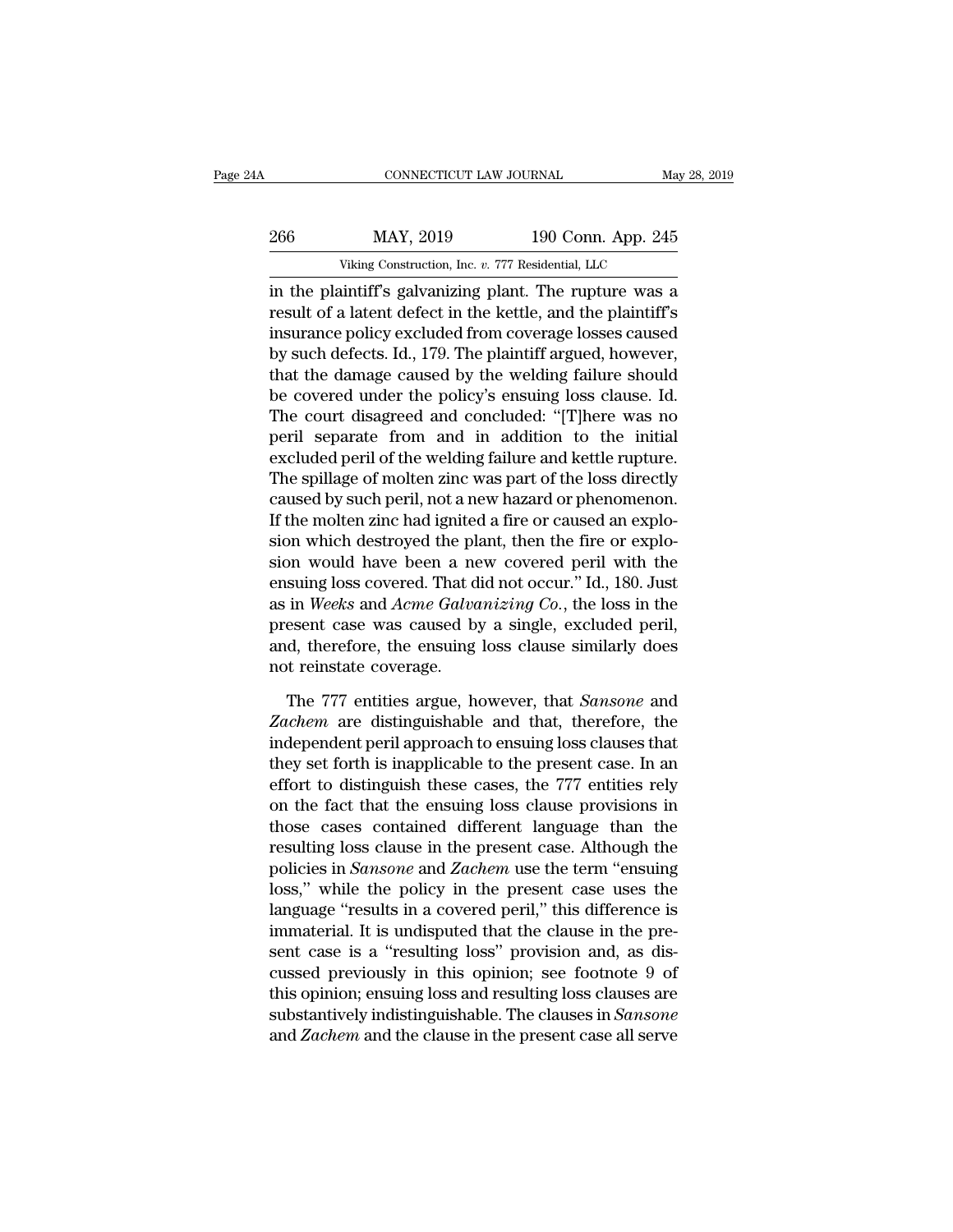| 019 |                    | CONNECTICUT LAW JOURNAL                              | Page 25A |
|-----|--------------------|------------------------------------------------------|----------|
|     | 190 Conn. App. 245 | MAY, 2019                                            | 267      |
|     |                    | Viking Construction, Inc. v. 777 Residential, LLC    |          |
|     |                    | the same nurnose—reinstating coverage if an excluded |          |

The same purpose—reinstating coverage if an excluded<br>
190 Conn. App. 245 MAY, 2019 267<br>
Viking Construction, Inc. v. 777 Residential, LLC<br>
the same purpose—reinstating coverage if an excluded<br>
peril causes a covered peril, 190 Conn. App. 245 MAY, 2019 267<br>Viking Construction, Inc. v. 777 Residential, LLC<br>the same purpose—reinstating coverage if an excluded<br>peril causes a covered peril, which, in turn, results in<br>a loss.  $\frac{190 \text{ Conn.}}{\text{vik}}$ <br>the same pu<br>peril causes<br>a loss.<br>The 777  $\epsilon$ Viking Construction, Inc. *v.* 777 Residential, LLC<br>
e same purpose—reinstating coverage if an excluded<br>
ril causes a covered peril, which, in turn, results in<br>
loss.<br>
The 777 entities also attempt to distinguish *Sansone* 

Viking Construction, Inc. *v. 777* Residential, LLC<br>the same purpose—reinstating coverage if an excluded<br>peril causes a covered peril, which, in turn, results in<br>a loss.<br>The 777 entities also attempt to distinguish *Sanson* the same purpose—reinstating coverage if an excluded<br>peril causes a covered peril, which, in turn, results in<br>a loss.<br>The 777 entities also attempt to distinguish *Sansone*<br>and *Zachem* by pointing out that those cases inv peril causes a covered peril, which, in turn, results in<br>a loss.<br>The 777 entities also attempt to distinguish *Sansone*<br>and *Zachem* by pointing out that those cases involved<br>multiple, concurrent causes of the claimed loss a loss.<br>The 777 entities also attempt to distinguish *Sansone*<br>and *Zachem* by pointing out that those cases involved<br>multiple, concurrent causes of the claimed loss, while<br>the present case only involves one peril. Contrar The 777 entities also attempt to distinguish *Sansone*<br>and *Zachem* by pointing out that those cases involved<br>multiple, concurrent causes of the claimed loss, while<br>the present case only involves one peril. Contrary to<br>the The 777 entities also attempt to distinguish *Sansone*<br>and *Zachem* by pointing out that those cases involved<br>multiple, concurrent causes of the claimed loss, while<br>the present case only involves one peril. Contrary to<br>the and Zachem by pointing out that those cases involved<br>multiple, concurrent causes of the claimed loss, while<br>the present case only involves one peril. Contrary to<br>the 777 entities' argument, the fact that the loss in the<br>pr multiple, concurrent causes of the claimed loss, while<br>the present case only involves one peril. Contrary to<br>the 777 entities' argument, the fact that the loss in the<br>present case was the result of a single, uncovered peri the present case only mvolves one peril. Contrary to<br>the 777 entities' argument, the fact that the loss in the<br>present case was the result of a single, uncovered peril<br>does not make the reasoning of *Sansone* and *Zachem*<br> the *TT* entities' argument, the fact that the loss in the<br>present case was the result of a single, uncovered peril<br>does not make the reasoning of *Sansone* and *Zachem*<br>inapplicable. In both of those cases, the court made present case was the result of a single, uncovered peril<br>does not make the reasoning of *Sansone* and *Zachem*<br>inapplicable. In both of those cases, the court made<br>clear that an ensuing loss clause will only reinstate<br>cove does not make the reasoning of *Sansone* and *Zachem*<br>inapplicable. In both of those cases, the court made<br>clear that an ensuing loss clause will only reinstate<br>coverage when a hazard *other* than the excluded peril<br>cause mapplicable. In both of those cases, the court made<br>clear that an ensuing loss clause will only reinstate<br>coverage when a hazard *other* than the excluded peril<br>causes the loss. These cases clearly indicate that, as in<br>th clear that an ensuing loss clause will only reinstate<br>coverage when a hazard *other* than the excluded peril<br>causes the loss. These cases clearly indicate that, as in<br>the present case, where an excluded peril—the cleaning uses the loss. These cases clearly indicate that, as in<br>e present case, where an excluded peril—the cleaning<br>the building's facade as part of the renovation—was<br>e sole and direct cause of the damage to the windows,<br>e ensui the present case, where an excluded peril—the cleaning<br>of the building's facade as part of the renovation—was<br>the sole and direct cause of the damage to the windows,<br>the ensuing loss clause does not reinstate coverage.<sup>10</sup>

of the building's facade as part of the renovation—was<br>the sole and direct cause of the damage to the windows,<br>the ensuing loss clause does not reinstate coverage.<sup>10</sup><br>The judgment is reversed and the case is remanded<br>with the sole and direct cause of the damage to the windows,<br>the ensuing loss clause does not reinstate coverage.<sup>10</sup><br>The judgment is reversed and the case is remanded<br>with direction to deny the 777 entities' motion for sum-<br>ma the ensuing loss clause does not reinstate coverage.<sup>16</sup><br>The judgment is reversed and the case is remanded<br>with direction to deny the 777 entities' motion for sum<br>mary judgment on the cross claim, to grant Liberty<br>Mutual's The judgment is reversed and the case is reman<br>th direction to deny the 777 entities' motion for s<br>ary judgment on the cross claim, to grant Libe<br>utual's motion for summary judgment and to ren<br>dgment on the cross claim for

In this opinion the cross claim for Liberty Mutual.<br>
In this opinion the other judges concurred.<br>
<sup>10</sup> Alternatively, the 777 entities argue that, even if this court does noterpret the ensuing loss clause as reinstating co judgment on the cross claim for Liberty Mutual.<br>In this opinion the other judges concurred.<br><sup>10</sup> Alternatively, the 777 entities argue that, even if this court does not<br>interpret the ensuing loss clause as reinstating cove In this opinion the other judges concurred.<br>
<sup>10</sup> Alternatively, the 777 entities argue that, even if this court does not interpret the ensuing loss clause as reinstating coverage, "it should deny Liberty Mutual's motion In this opinion the other judges concurred.<br>
<sup>10</sup> Alternatively, the 777 entities argue that, even if this court does not<br>
interpret the ensuing loss clause as reinstating coverage, "it should deny<br>
Liberty Mutual's motio <sup>10</sup> Alternatively, the 777 entities argue that, even if this court does not interpret the ensuing loss clause as reinstating coverage, "it should deny Liberty Mutual's motion [for summary judgment] and leave it to the tri <sup>10</sup> Alternatively, the 777 entities argue that, even if this court does not interpret the ensuing loss clause as reinstating coverage, "it should deny Liberty Mutual's motion [for summary judgment] and leave it to the tr interpret the ensuing loss clause as reinstating coverage, "it should deny<br>Liberty Mutual's motion [for summary judgment] and leave it to the trier<br>of fact to determine whether the ensuing loss provision applies in this ca Liberty Mutual's motion [for summary judgment] and leave it to the trier<br>of fact to determine whether the ensuing loss provision applies in this case<br>[because wind, which would be considered a covered peril, might have<br>cau Liberty Mutual's motion [for summary judgment] and leave it to the trier of fact to determine whether the ensuing loss provision applies in this case [because wind, which would be considered a covered peril, might have ca [because wind, which would be considered a covered peril, might have caused the loss]." In support of their argument, the 777 entities cite the self-serving deposition testimony of employees of Viking and Armani that the From decaused the loss]." In support of their argument, the 777 entities cite the self-<br>serving deposition testimony of employees of Viking and Armani that the<br>damage to the windows *might* have been caused by wind because serving deposition testimony of employees of Viking and Armani that the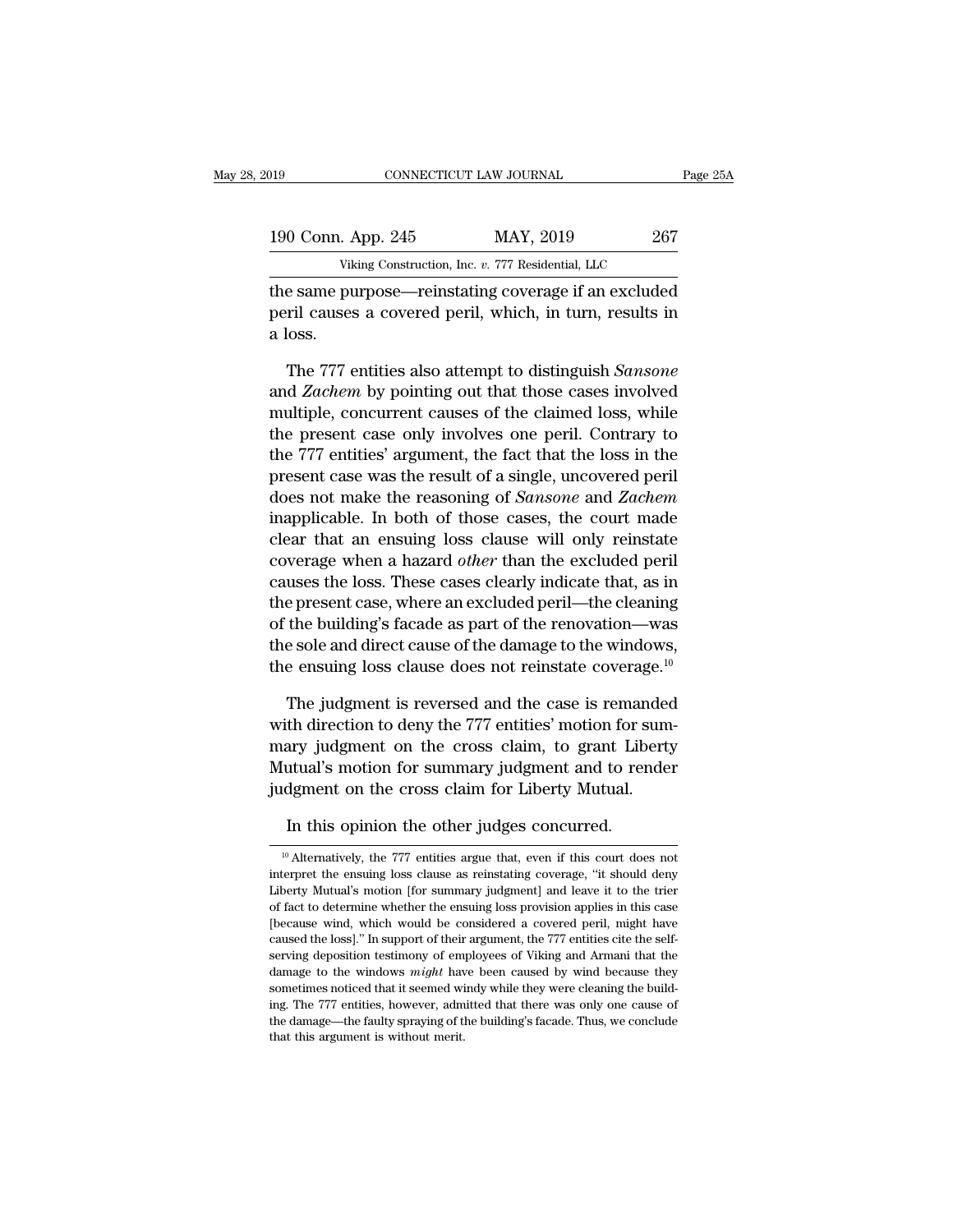# EXECUTE CONNECTICUT LAW JOURNAL May 28, 2019<br>268 MAY, 2019 190 Conn. App. 268<br>Reiner v. Reiner

Reiner *v.* Reiner

### MAY, 2019 190 Conn. App. 268<br>
Reiner *v.* Reiner<br>
MICHAEL D. REINER ET AL. *v.* JEFFREY A.<br>
REINER ET AL. (AC 41010)  $\begin{tabular}{c} 2019 \quad \quad 190 \text{ C} \\ \hline \text{Reiner } v. \text{ Reiner} \\ \end{tabular}$  REINER ET AL.  $v. \text{ JE} \\ \end{tabular}$  REINER ET AL. (AC 41010)  $\begin{array}{ll}\n 190 \text{ C} \\
 \text{Reiner } v. \text{ Reiner} \\
 \text{INER ET AL. } v. \text{ JEH} \\
 \text{LINER ET AL.} \\
 \text{(AC 41010)} \\
 \text{L, and Present and Bright}\n \end{array}$ MICHAEL D. REINER ET AL. *v.* JEFFREY A.<br>REINER ET AL.<br>(AC 41010)<br>DiPentima, C. J., and Prescott and Bright, Js.

### *Syllabus*

 $(AC 41010)$ <br>DiPentima, C. J., and Prescott and Bright, Js.<br> $Syllabus$ <br>The plaintiff, who was a beneficiary of certain irrevocable trusts, sought to<br>recover damages from the defendant, the sole trustee to and another DiPentima, C. J., and Prescott and Bright, Js.<br>Syllabus<br>plaintiff, who was a beneficiary of certain irrevocable trusts, sought to<br>recover damages from the defendant, the sole trustee to and another<br>beneficiary of the trust DiPentima, C. J., and Prescott and Bright, Js.<br>
Syllabus<br>
plaintiff, who was a beneficiary of certain irrevocable trusts, sought to<br>
recover damages from the defendant, the sole trustee to and another<br>
beneficiary of the t Syllabus<br>plaintiff, who was a beneficiary of certain irrevocable trusts, sought to<br>recover damages from the defendant, the sole trustee to and another<br>beneficiary of the trusts, for his alleged tortious mismanagement of<br>ce Syllabus<br>plaintiff, who was a beneficiary of certain irrevocable trusts, sought to<br>recover damages from the defendant, the sole trustee to and another<br>beneficiary of the trusts, for his alleged tortious mismanagement of<br>ce plaintiff, who was a beneficiary of certain irrevocable trusts, sought to recover damages from the defendant, the sole trustee to and another beneficiary of the trusts, for his alleged tortious mismanagement of certain rea provision that we of the trusts, for his alleged tortious mismanagement of certain real properties owned by the trusts, which were encumbered by mortgages. Prior to trial, the parties, in an effort to settle the tort actio beneficiary of the trusts, for his alleged tortious mismanagement of certain real properties owned by the trusts, which were encumbered by mortgages. Prior to trial, the parties, in an effort to settle the tort action, sig certain real properties owned by the trusts, which were encumbered<br>by mortgages. Prior to trial, the parties, in an effort to settle the tort<br>action, signed a release and settlement agreement, which included a<br>provision th by mortgages. Prior to trial, the parties, in an effort to settle the tort action, signed a release and settlement agreement, which included a provision that provided that following the death of the settlor of the trusts, extion, signed a release and settlement agreement, which included a provision that provided that following the death of the settlor of the trusts, E, the plaintiff would buy out the defendant's interests in certain of the provision that provided that following the death of the settlor of the trusts, E, the plaintiff would buy out the defendant's interests in certain of the trust properties, and the buyout amount of each property was to be c provides. E, the plaintiff would buy out the defendant's interests in certain of the trust properties, and the buyout amount of each property was to be calculated on the basis of the fair market value of the property, mult trusts, E, the plaintiff would buy out the defendant's interests in certain of the trust properties, and the buyout amount of each property was to be calculated on the basis of the fair market value of the property, multi be calculated on the basis of the fair market value of the property,<br>half multiplied by the plaintiff's interests in the property and reduced by 10<br>percent. That provision did not refer to the mortgages associated with<br>the multiplied by the plaintiff's interests in the property and reduced by 10 percent. That provision did not refer to the mortgages associated with the properties. The agreement also provided that E would immediately transfe marpore. That provision did not refer to the mortgages associated with<br>the properties. The agreement also provided that E would immediately<br>transfer by warranty deed two properties to the plaintiff and the defen-<br>dant, an the properties. The agreement also provided that E would immediately transfer by warranty deed two properties to the plaintiff and the defendant, and upon E's death, the defendant would purchase the plaintiff's interests i The buyout provisions of the settlement were triggered in the defendant, and upon E's death, the defendant would purchase the plaintiff's interests in those two properties under the same fair market valuation, but reduced dant, and upon E's death, the defendant would purchase the plaintiff's interests in those two properties under the same fair market valuation, but reduced by 4 percent rather than 10 percent. In accordance with the settlem interests in those two properties under the same fair market valuation, but reduced by 4 percent rather than 10 percent. In accordance with the settlement agreement, the plaintiff withdrew the tort action in 2012. The buy but reduced by 4 percent rather than 10 percent. In accordance with the settlement agreement, the plaintiff withdrew the tort action in 2012. The buyout provisions of the settlement agreement were triggered in 2017 followi the settlement agreement, the plaintiff withdrew the tort action in 2012.<br>The buyout provisions of the settlement agreement were triggered in<br>2017 following E's death. After the case was restored to the docket, the<br>defenda The buyout provisions of the settlement agreement were triggered in 2017 following E's death. After the case was restored to the docket, the defendant filed a motion to enforce the settlement agreement. Thereafter, the tri 2017 following E's death. After the case was restored to the docket, the defendant filed a motion to enforce the settlement agreement. Thereafter, the trial court held an evidentiary hearing on the motion pursuant to Audu 2017 following E's death. After the case was restored to the docket, the defendant filed a motion to enforce the settlement agreement. Thereafter, the trial court held an evidentiary hearing on the motion pursuant to *Aud* after, the trial court held an evidentiary hearing on the motion pursuant<br>to Audubon Parking Associates Ltd. Partnership v. Barclay & Stubbs,<br>Inc. (225 Conn. 804). At the hearing, the defendant maintained that<br>the settleme to Audubon Parking Associates Ltd. Partnership v. Barclay & Stubbs, Inc. (225 Conn. 804). At the hearing, the defendant maintained that the settlement agreement was clear and unambiguous that the buyout amount of the prop *Inc.* (225 Conn. 804). At the hearing, the defendant maintained that the settlement agreement was clear and unambiguous that the buyout amount of the properties was to be calculated as the plaintiff's proportionate inter the settlement agreement was clear and unambiguous that the buyout amount of the properties was to be calculated as the plaintiff's proportionate interest in the equity in the properties, after deducting the debt secured b amount of the properties was to be calculated as the plaintiff's proportionate interest in the equity in the properties, after deducting the debt secured by any mortgages, less the percentage discounts, while the plaintiff tionate interest in the equity in the properties, after deducting the debt secured by any mortgages, less the percentage discounts, while the plaintiff insisted that the settlement agreement was clear and unambiguous that secured by any mortgages, less the percentage discounts, while the plaintiff insisted that the settlement agreement was clear and unambiguous that the buyout amount was to be based solely on the fair market value of the pr plaintiff insisted that the settlement agreement was clear and unambiguous that the buyout amount was to be based solely on the fair market value of the properties, without regard to the mortgages on the properties. The tr pous that the buyout amount was to be based solely on the fair market value of the properties, without regard to the mortgages on the properties. The trial court accepted the plaintiff's interpretation and concluded that t value of the properties, without regard to the mortgages on the properties. The trial court accepted the plaintiff's interpretation and concluded that the agreement was clear and unambiguous that the buyout amount was to b value of the properties, without regard to the mortgages on the properties. The trial court accepted the plaintiff's interpretation and concluded that the agreement was clear and unambiguous that the buyout amount was to b that the agreement was clear and unambiguous that the buyout amount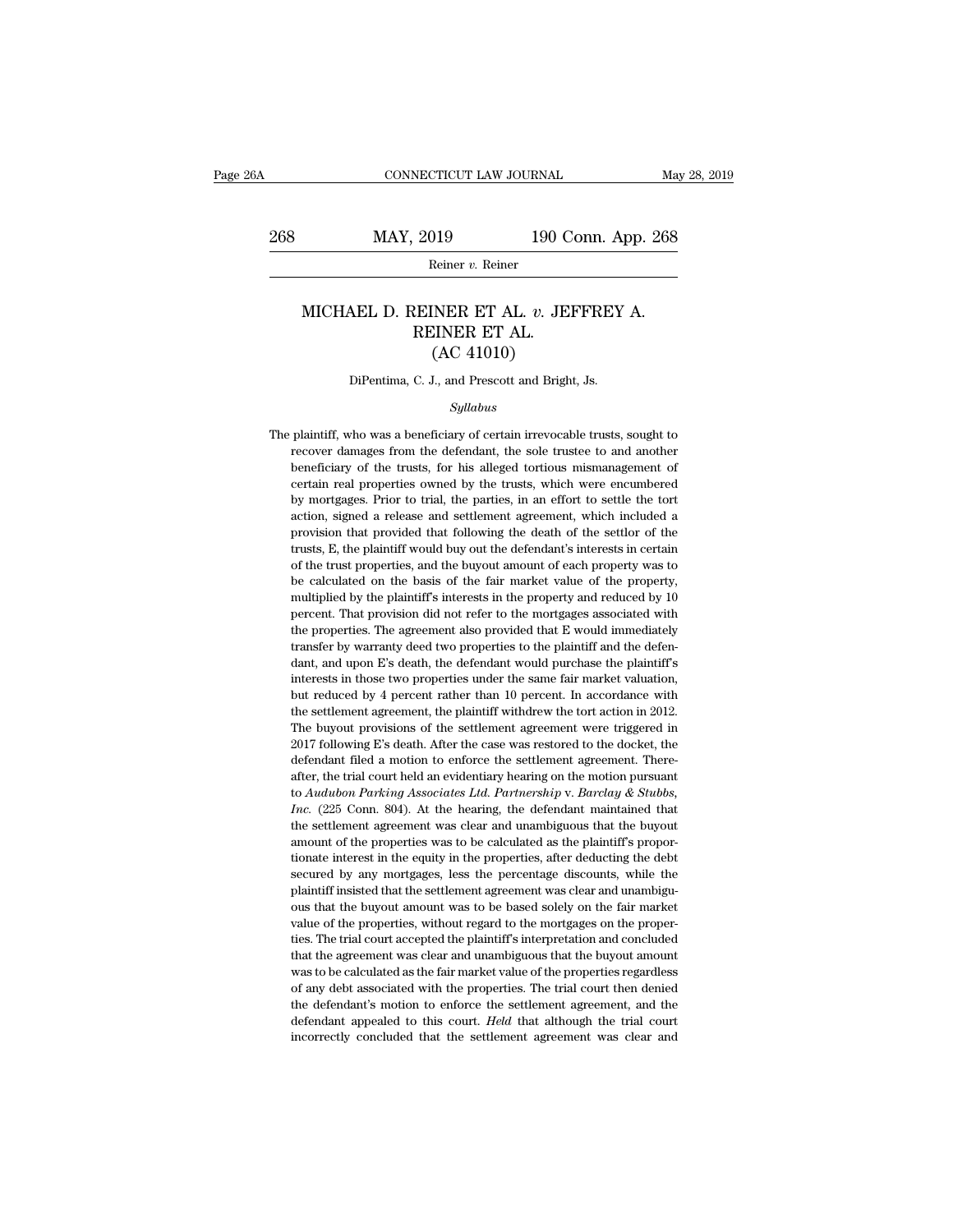### Reiner *v.* Reiner

O Conn. App. 268 MAY, 2019 269<br>
Reiner v. Reiner<br>
unambiguous with respect to the method for calculating the buyout<br>
price of the plaintiff's interests in the properties, as the language of the **price of the plaintiff's interests in the properties, as the language of the agreement was susceptible to more than one reasonable interpretation, 269**<br>**agreement was susceptible in MAY, 2019**<br>**agreement** was susceptible to the method for calculating the buyout<br>price of the plaintiff's interests in the properties, as the language of the<br>agreement was susceptible to For the content of the method for calculating the buyout<br>price of the plaintiff's interests in the properties, as the language of the<br>agreement was susceptible to more than one reasonable interpretation,<br>the court properl Reiner  $v$ . Reiner<br>unambiguous with respect to the method for calculating the buyout<br>price of the plaintiff's interests in the properties, as the language of the<br>agreement was susceptible to more than one reasonable inter unambiguous with respect to the method for calculating the buyout<br>price of the plaintiff's interests in the properties, as the language of the<br>agreement was susceptible to more than one reasonable interpretation,<br>the court est of the plaintiff's interests in the properties, as the language of the price of the plaintiff's interests in the properties, as the language of the agreement was susceptible to more than one reasonable interpretation, agreement was susceptible to more han one reasonable interpretation, algreement was susceptible to more than one reasonable interpretation, the court properly denied the defendant's motion to enforce the settlement agreeme the court property denied the defendant's motion to enforce the settlement agreement: the agreement did not define the term interest, which was used inconsistently therein, the common meaning of the term interest did not p ment agreement: the agreement did not define the term interest, which was used inconsistently therein, the common meaning of the term interest did not provide certainty, and the buyout provision reasonably could have been was used inconsistently therein, the common meaning of the term interest did not provide certainty, and the buyout provision reasonably could have been interpreted as meaning either that the plaintiff's interest in the pro est did not provide certainty, and the buyout provision reasonably could have been interpreted as meaning either that the plaintiff's interest in the properties was the fair market value without consideration of the mortga have been interpreted as meaning either that the plaintiff's interest in the properties was the fair market value without consideration of the mortgages on the properties, as found by the trial court, or that the plaintiff the properties was the fair market value without consideration of the mortgages on the properties, as found by the trial court, or that the plaintiff's interests in the properties were to be limited to his equitable share mortgages on the properties, as found by the trial court, or that the plaintiff's interests in the properties were to be limited to his equitable share of the value of the properties after deducting the underlying debt as plaintiff's interests in the properties were to be limited to his equitable share of the value of the properties after deducting the underlying debt as secured by any mortgages, as argued by the defendant; nevertheless, al parameter of the value of the properties after deducting the underlying debt as secured by any mortgages, as argued by the defendant; nevertheless, although the trial court incorrectly concluded that the buyout provisions and as secured by any mortgages, as argued by the defendant; nevertheless, although the trial court incorrectly concluded that the buyout provisions of the settlement agreement were clear and unambiguous, this court affir as secarca *a<sub>3</sub>* any moregages, as argaea *a<sub>3</sub>* are determinity, nevertables although the trial court incorrectly concluded that the buyout provisions of the settlement agreement were clear and unambiguous sime affirmed readive ground that the agreement<br> *Procedural Associates Ltd. Partnershi*<br> *Procedural History*<br> *Procedural History*<br> *Procedural History* agreement on the alternative ground that the agreement was not clear<br>and unambiguous and, therefore, could not be enforced summarily pur-<br>suant to Audubon Parking Associates Ltd. Partnership.<br>Argued February 14–officially

and unambiguous and, therefore, could not be enforced summarily pursuant to *Audubon Parking Associates Ltd. Partnership.*<br>
Argued February 14-officially released May 28, 2019<br> *Procedural History*<br> **Action to recover dama** suant to Audubon Parking Associates Ltd. Partnership.<br>
Argued February 14–officially released May 28, 2019<br>
Procedural History<br>
Action to recover damages for, inter alia, breach of<br>
fiduciary duty, and for other relief, br Argued February 14–officially released May 28, 2019<br>
Procedural History<br>
Action to recover damages for, inter alia, breach of<br>
fiduciary duty, and for other relief, brought to the Supe-<br>
rior Court in the judicial district *Procedural History*<br>Action to recover damages for, inter alia, breach of<br>fiduciary duty, and for other relief, brought to the Supe-<br>rior Court in the judicial district of Hartford; thereafter,<br>the plaintiffs withdrew the Action to recover damages for, inter alia, breach of<br>fiduciary duty, and for other relief, brought to the Supe-<br>rior Court in the judicial district of Hartford; thereafter,<br>the plaintiffs withdrew the action in accordance Action to recover damages for, inter alia, breach of<br>fiduciary duty, and for other relief, brought to the Supe-<br>rior Court in the judicial district of Hartford; thereafter,<br>the plaintiffs withdrew the action in accordance fiduciary duty, and for other relief, brought to the Superior Court in the judicial district of Hartford; thereafter, the plaintiffs withdrew the action in accordance with the parties' settlement agreement; subsequently, t rior Court in the judicial district of Hartford; thereafter,<br>the plaintiffs withdrew the action in accordance with<br>the parties' settlement agreement; subsequently, the<br>trial court, Robaina, J., granted the named defendant' the plaintiffs withdrew the action in accordance with<br>the parties' settlement agreement; subsequently, the<br>trial court, *Robaina*, *J*., granted the named defendant's<br>motion to restore the case to the docket; thereafter, t *Sarah Black Lingenheld*, for the appellant (named defendants)<br>motion to restore the case to the docket; thereafter, the<br>court denied the named defendant's motion to enforce<br>the parties' settlement agreement, and the named

defendant). e parties' settlement agreement, and the named defen-<br> *Gary A. Weinstein*, with whom, on the brief, was<br> *Gary J. Greene*, for the appellee (named plaintiff).<br> *Gary J. Greene*, for the appellee (named plaintiff).<br> *Opini* Fraction Proceeding Proceeding, the present, and the street, and the present fendant).<br>
Gary J. Greene, for the appellee (named plaintiff).<br>
Divided by Departure operation of a settlement agreement affect the interpretatio

*Opinion*

over the interpretation of a settlement agreement<br>opinion<br>opinion<br>over the interpretation of a settlement agreement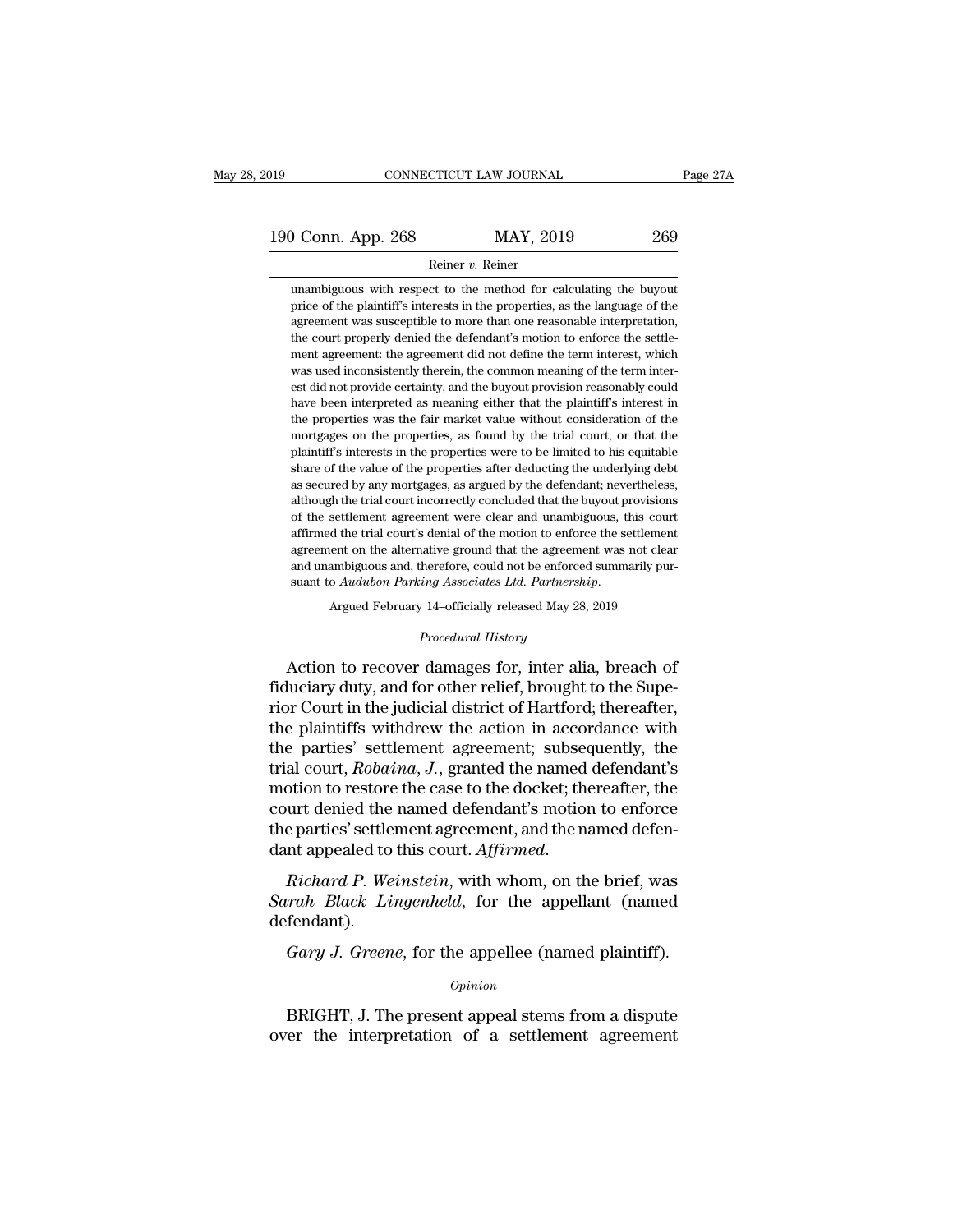# EXECUTE CONNECTICUT LAW JOURNAL May 28, 2019<br>270 MAY, 2019 190 Conn. App. 268<br>Reiner v. Reiner

Reiner v. Reiner

CONNECTICUT LAW JOURNAL May 28, 201<br>
270 MAY, 2019 190 Conn. App. 268<br>
Reiner v. Reiner<br>
between, among others, the plaintiff Michael D. Reiner<sup>1</sup><br>
and the defendant Jeffrey A. Reiner.<sup>2</sup> The defendant 270 MAY, 2019 190 Conn. App. 268<br>
Reiner v. Reiner<br>
between, among others, the plaintiff Michael D. Reiner<sup>1</sup><br>
and the defendant Jeffrey A. Reiner.<sup>2</sup> The defendant<br>
appeals from the judgment of the trial court, rendered<br> 270 MAY, 2019 190 Conn. App. 268<br>
Reiner v. Reiner<br>
between, among others, the plaintiff Michael D. Reiner<sup>1</sup><br>
and the defendant Jeffrey A. Reiner.<sup>2</sup> The defendant<br>
appeals from the judgment of the trial court, rendered<br> after a hearing pursuant to *Audubon* 2019<br>
All the defendant Jeffrey A. Reiner<sup>2</sup> The defendant<br>
and the defendant Jeffrey A. Reiner<sup>2</sup> The defendant<br>
appeals from the judgment of the trial court, rendered<br>
after a hearin *atter 1.444, 2016 between, among others, the plaintiff Michael D. Reiner<sup>1</sup>*<br>and the defendant Jeffrey A. Reiner.<sup>2</sup> The defendant<br>appeals from the judgment of the trial court, rendered<br>after a hearing pursuant to Audub Remer v. Remer<br>between, among others, the plaintiff Michael D. Reiner<sup>1</sup><br>and the defendant Jeffrey A. Reiner.<sup>2</sup> The defendant<br>appeals from the judgment of the trial court, rendered<br>after a hearing pursuant to *Audubon Par* between, among others, the plaintiff Michael D. Reiner<sup>1</sup><br>and the defendant Jeffrey A. Reiner.<sup>2</sup> The defendant<br>appeals from the judgment of the trial court, rendered<br>after a hearing pursuant to *Audubon Parking Associ-<br>at* and the defendant Jeffrey A. Reiner.<sup>2</sup> The defendant<br>appeals from the judgment of the trial court, rendered<br>after a hearing pursuant to *Audubon Parking Associ-<br>ates Ltd. Partnership v. Barclay & Stubbs, Inc.*, 225<br>Conn. appeals from the judgment of the trial court, rendered<br>after a hearing pursuant to Audubon Parking Associ-<br>ates Ltd. Partnership v. Barclay & Stubbs, Inc., 225<br>Conn. 804, 811–12, 626 A.2d 288 (2010) (Audubon),<sup>3</sup><br>denying after a hearing pursuant to Audubon Parking Associ-<br>ates Ltd. Partnership v. Barclay & Stubbs, Inc., 225<br>Conn. 804, 811–12, 626 A.2d 288 (2010) (Audubon),<sup>3</sup><br>denying his motion to enforce the agreement. On<br>appeal, the def ates Ltd. Partnership v. Barclay & Stubbs, Inc., 225<br>Conn. 804, 811–12, 626 A.2d 288 (2010) (Audubon),<sup>3</sup><br>denying his motion to enforce the agreement. On<br>appeal, the defendant claims that the court improperly<br>concluded tha Conn. 804, 811–12, 626 A.2d 288 (2010)  $(Audubon)$ ,<sup>3</sup><br>denying his motion to enforce the agreement. On<br>appeal, the defendant claims that the court improperly<br>concluded that the settlement agreement is clear and<br>unambiguous, a denying his motion to enforce the agreement. On<br>appeal, the defendant claims that the court improperly<br>concluded that the settlement agreement is clear and<br>unambiguous, as construed by the plaintiff.<sup>4</sup> We con-<br>clude that appeal, the defendant claims that the court improperly<br>concluded that the settlement agreement is clear and<br>unambiguous, as construed by the plaintiff.<sup>4</sup> We con-<br>clude that the contested sections of the agreement are<br>not concluded that the settlement agreement is clear and<br>unambiguous, as construed by the plaintiff.<sup>4</sup> We con-<br>clude that the contested sections of the agreement are<br>not clear and unambiguous and, accordingly, we affirm<br>the unambiguous, as construed by the plaintiff.<sup>4</sup> We conclude that the contested sections of the agreement are not clear and unambiguous and, accordingly, we affirm the judgment of the trial court denying the defendant's mot *bon* hearing.<sup>5</sup> Exercise and diamoguous and, accordingly, we all the ejudgment of the trial court denying the defendant's<br>otion to enforce the agreement on the alternative<br>ound that a settlement agreement that is not clear<br>d unambiguous factor in the state of the agreement of the alternative<br>ground that a settlement agreement that is not clear<br>and unambiguous cannot be enforced through an  $\hat{A}u\hat{d}u$ -<br>bon hearing.<sup>5</sup><br>The following procedural history a

 $10n$  hearing.<sup>5</sup><br>The following procedural history and undisputed<br>cts are relevant to this appeal. The plaintiff and the<br><sup>1</sup>The Sheila Reiner Trust for Her Children, The Michael D. Reiner Trust<br>First Children, and Connect

to decide whether the terms of a settlement agreement are sufficiently clear<br>and unambiguous so as to be enforceable as a matter of law." Ackerman<br>v. Sobol Family Partnership, LLP, 298 Conn. 495, 499 n.5, 4 A.3d 288 (2010) and unambiguous so as to be enforceable as a matter of law." Ackerman<br>v. Sobol Family Partnership, LLP, 298 Conn. 495, 499 n.5, 4 A.3d 288 (2010).<br><sup>4</sup> The defendant also claims on appeal that the court improperly considere v. *Sobol Family Partnership, LLP*, 298 Conn<sup>4</sup> The defendant also claims on appeal that  $^4$  The defendant also claims on appeal that extrinsic evidence in connection with the  $A$  conclusion that it was improper for the v. *Sobol Family Partnership, LLP*, 298 Conn. 495, 499 n.5, 4 A.3d 288 (2010).<br>
<sup>4</sup> The defendant also claims on appeal that the court improperly considered extrinsic evidence in connection with the *Audubon* hearing. In extrinsic evidence in connection with the Audubon hearing. In light of our conclusion that it was improper for the court to have concluded that the language of the settlement agreement was clear and unambiguous, we need n

conclusion that it was improper for the court to have concluded that the language of the settlement agreement was clear and unambiguous, we need not reach the defendant's other claim.<br>
<sup>5</sup> "Where the trial court reaches a language of the settlement agreement was clear and unambiguous, we need not reach the defendant's other claim.<br>
<sup>5</sup> "Where the trial court reaches a correct decision but on [alternative] grounds, this court has repeatedly not reach the defendant's other claim.<br>
<sup>5</sup> "Where the trial court reaches a correct decision but on [alternative]<br>
grounds, this court has repeatedly sustained the trial court's action if proper<br>
grounds exist to support grounds, this court has repeatedly sustained the trial court's action if proper

The following procedural history and undisputed<br>facts are relevant to this appeal. The plaintiff and the<br><sup>1</sup>The Sheila Reiner Trust for Her Children, The Michael D. Reiner Trust<br>for His Children, and Connecticut LLC Irrevo The following procedural history and undisputed facts are relevant to this appeal. The plaintiff and the  $\frac{1}{1}$  The Sheila Reiner Trust for Her Children, The Michael D. Reiner Trust for His Children, and Connecticut LL Facts are relevant to this appeal. The plaintiff and the<br>
<sup>1</sup>The Sheila Reiner Trust for Her Children, The Michael D. Reiner Trust<br>
for His Children, and Connecticut LLC Irrevocable Trust also were named<br>
as plaintiffs in <sup>1</sup> The Sheila Reiner Trust for Her Children, The Michael D. Reiner Trust for His Children, and Connecticut LLC Irrevocable Trust also were named as plaintiffs in this action. For clarity, we refer to Michael D. Reiner in For His Children, and Cassimilation and the plaintiffs in this actionally as the plaintiff.<br>
<sup>2</sup> Although Jeffrey A. he is the only defendant as the defendant.<br>
<sup>3</sup> "A hearing pursuan

The value of the plaintiffs in this action. For clarity, we refer to Michael D. Reiner individuals the plaintiff.<br>Although Jeffrey A. Reiner is one of twenty-two defendants in this action, sthe only defendant who appealed;

ally as the plaintiff.<br>
<sup>2</sup> Although Jeffrey A. Reiner is one of twenty-two defendants in this action,<br>
<sup>2</sup> Although Jeffrey A. Reiner is one of twenty-two defendants in this action,<br>
<sup>3</sup> "A hearing pursuant to *Audubon* <sup>2</sup> Although Jeffrey A. Reiner is one of twenty-two defendants in this action,<br>
he is the only defendant who appealed; therefore, we refer to him individually<br>
as the defendant.<br>
<sup>3</sup> "A hearing pursuant to *Audubon* [supra r. *Sobol Family Partnership, LLP*, 298 Conn. 811–12], is conducted to decide whether the terms of a settlement agreement are sufficiently clear and unambiguous so as to be enforceable as a matter of law." *Ackerman* v. *S* <sup>23</sup> "A hearing pursuant to *Audubon* [supra, 225 Conn. 811–12], is conducted to decide whether the terms of a settlement agreement are sufficiently clear and unambiguous so as to be enforceable as a matter of law." *Acke*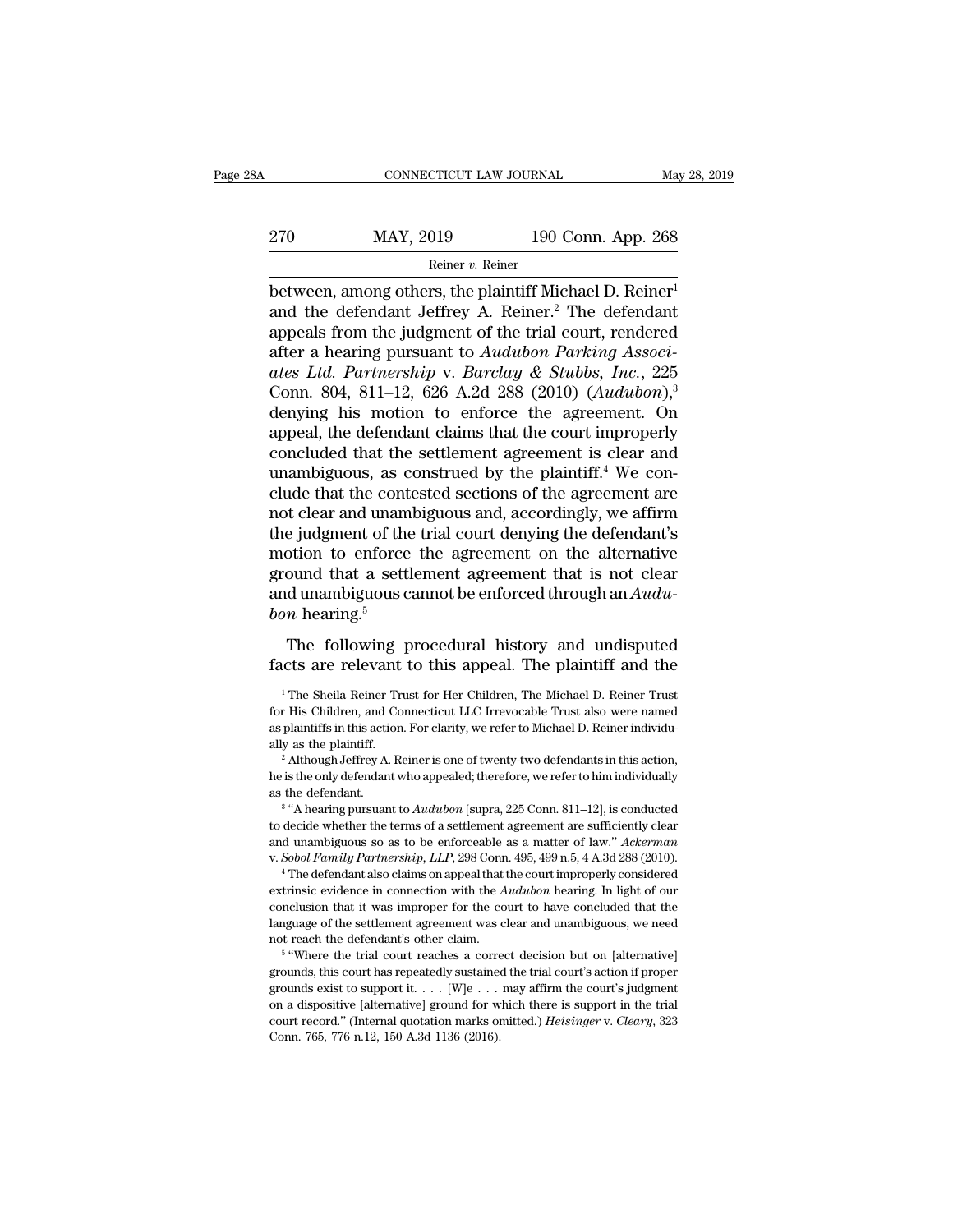Reiner v. Reiner

CONNECTICUT LAW JOURNAL<br>
190 Conn. App. 268 MAY, 2019 271<br>
Reiner v. Reiner<br>
defendant are brothers who were two of the three pri-<br>
mary beneficiaries of four irrevocable trusts (Reiner<br>
Trusts) that were established by th 190 Conn. App. 268 MAY, 2019 271<br>
Reiner v. Reiner<br>
defendant are brothers who were two of the three pri-<br>
mary beneficiaries of four irrevocable trusts (Reiner<br>
Trusts) that were established by their parents, Eleanore<br>
R 190 Conn. App. 268 MAY, 2019 271<br>
Reiner v. Reiner<br>
defendant are brothers who were two of the three pri-<br>
mary beneficiaries of four irrevocable trusts (Reiner<br>
Trusts) that were established by their parents, Eleanore<br>
R 190 Conn. App. 268 MAY, 2019 271<br>
Reiner v. Reiner.<br>
defendant are brothers who were two of the three pri-<br>
mary beneficiaries of four irrevocable trusts (Reiner<br>
Trusts) that were established by their parents, Eleanore<br> Reiner v. Reiner<br>
Reiner v. Reiner<br>
defendant are brothers who were two of the three pri-<br>
mary beneficiaries of four irrevocable trusts (Reiner<br>
Trusts) that were established by their parents, Eleanore<br>
Reiner and Leo P. several defendant are brothers who were two of the three pri-<br>mary beneficiaries of four irrevocable trusts (Reiner<br>Trusts) that were established by their parents, Eleanore<br>Reiner and Leo P. Reiner.<sup>6</sup> The defendant was th defendant are brothers who were two of the three pri-<br>mary beneficiaries of four irrevocable trusts (Reiner<br>Trusts) that were established by their parents, Eleanore<br>Reiner and Leo P. Reiner.<sup>6</sup> The defendant was the sole<br>t mary beneficiaries of four irrevocable trusts (Reiner<br>Trusts) that were established by their parents, Eleanore<br>Reiner and Leo P. Reiner.<sup>6</sup> The defendant was the sole<br>trustee of the Reiner Trusts. The Reiner Trusts owned<br>s Trusts) that were established by their parents, Eleanore<br>Reiner and Leo P. Reiner.<sup>6</sup> The defendant was the sole<br>trustee of the Reiner Trusts. The Reiner Trusts owned<br>several parcels of real property (Reiner Trusts proper-Reiner and Leo P. Reiner.<sup>6</sup> The defendant was the sole<br>trustee of the Reiner Trusts. The Reiner Trusts owned<br>several parcels of real property (Reiner Trusts proper-<br>ties) that had a substantial value; however, a majority<br> trustee of the Reiner Trusts. The Reiner Trusts owned<br>several parcels of real property (Reiner Trusts proper-<br>ties) that had a substantial value; however, a majority<br>of the properties were encumbered by mortgages. Elea-<br>no several parcels of real property (Reiner Trusts properties) that had a substantial value; however, a majority of the properties were encumbered by mortgages. Eleanore Reiner also was the sole member of 711 Farmington, LLC, ties) that had a substantial value; however, a majority<br>of the properties were encumbered by mortgages. Elea-<br>nore Reiner also was the sole member of 711 Farm-<br>ington, LLC, and Canton Gateway, LLC. 711 Farmington,<br>LLC, and of the properties were encumbered by mortgages. Eleanore Reiner also was the sole member of 711 Farmington, LLC, and Canton Gateway, LLC. 711 Farmington, LLC, and Canton Gateway, LLC, each owned a single parcel of real pro nore Reiner also was the sole member of 711 Farmington, LLC, and Canton Gateway, LLC. 711 Farmington, LLC, and Canton Gateway, LLC, each owned a single parcel of real property, both of which were encumbered by a mortgage. ington, LLC, and Canton Gateway, LLC. 711 Farmington,<br>LLC, and Canton Gateway, LLC, each owned a single<br>parcel of real property, both of which were encumbered<br>by a mortgage. After a dispute arose regarding the<br>Reiner Trust LLC, and Canton Gateway, LLC, each owned a single<br>parcel of real property, both of which were encumbered<br>by a mortgage. After a dispute arose regarding the<br>Reiner Trusts properties, the plaintiff, in 2011, com-<br>menced the parcel of real property, both of which were encumbered<br>by a mortgage. After a dispute arose regarding the<br>Reiner Trusts properties, the plaintiff, in 2011, com-<br>menced the present action and several other parallel<br>actions by a mortgage. After a dispute arose regarding the<br>Reiner Trusts properties, the plaintiff, in 2011, com-<br>menced the present action and several other parallel<br>actions against the defendant alleging that he tortiously<br>had m Reiner Trusts properties, the plaintiff, in 2011, commenced the present action and several other parallel<br>actions against the defendant alleging that he tortiously<br>had mismanaged the Reiner Trusts properties. On July<br>5, 20 menced the present action and several other parallel<br>actions against the defendant alleging that he tortiously<br>had mismanaged the Reiner Trusts properties. On July<br>5, 2012, the plaintiff, the defendant, and several other<br>i actions against the defendant alleging that he tortiously<br>had mismanaged the Reiner Trusts properties. On July<br>5, 2012, the plaintiff, the defendant, and several other<br>individuals and entities associated with the Reiner<br>Tr had mismanaged the Reiner Trusts properties. On July<br>5, 2012, the plaintiff, the defendant, and several other<br>individuals and entities associated with the Reiner<br>Trusts executed a settlement agreement to resolve the<br>presen 5, 2012, the plaintiff, the defendant, and several other<br>individuals and entities associated with the Reiner<br>Trusts executed a settlement agreement to resolve the<br>present action, the parallel actions, and other disputes.<br>I individuals and entities associated with the Reiner<br>Trusts executed a settlement agreement to resolve the<br>present action, the parallel actions, and other disputes.<br>In the agreement, the plaintiff agreed to withdraw with<br>pr Trusts executed a settlement agreement to resolve the present action, the parallel actions, and other disputes.<br>In the agreement, the plaintiff agreed to withdraw with prejudice the then pending actions, and all parties to present action, the parallel actions, and other disputes.<br>In the agreement, the plaintiff agreed to withdraw with<br>prejudice the then pending actions, and all parties to<br>the agreement agreed to a comprehensive mutual<br>releas In the agreement, the plaintiff agreed to withdraw with<br>prejudice the then pending actions, and all parties to<br>the agreement agreed to a comprehensive mutual<br>release. The agreement contained several provisions<br>in which the prejudice the then pending actions,<br>the agreement agreed to a comp<br>release. The agreement contained is<br>in which the defendant agreed to l<br>tiff's interests in certain properties<br>Eleanore Reiner. The following buy<br>directly a Lease. The agreement contained several provisions<br>which the defendant agreed to buy out the plain-<br>f's interests in certain properties after the death of<br>eanore Reiner. The following buyout provisions are<br>rectly at issue i release. The agreement contained several provisions<br>in which the defendant agreed to buy out the plain-<br>tiff's interests in certain properties after the death of<br>Eleanore Reiner. The following buyout provisions are<br>directl

In which the detendant agreed to bay out the plant<br>tiff's interests in certain properties after the death of<br>Eleanore Reiner. The following buyout provisions are<br>directly at issue in this appeal.<br>Section 1 (a) of the agree the plaintiff and the plaintiff for<br>Eleanore Reiner. The following buyout provisions are<br>directly at issue in this appeal.<br>Section 1 (a) of the agreement provides: "[The defen-<br>dant] shall buyout [the plaintiff's] interest no directly at issue in this appeal.<br>
Section 1 (a) of the agreement provides: "[The defendant] shall buyout [the plaintiff's] interests in the Reiner<br>
Trusts and the Reiner Trusts Properties by paying cash<br>
to [the plaint decation 1 (a) of the agreement provides: "[The defendant] shall buyout [the plaintiff's] interests in the Reiner Trusts and the Reiner Trusts Properties by paying cash to [the plaintiff] in proportion to his interests the Trusts and the Reiner Trusts Properties by paying cash<br>to [the plaintiff] in proportion to his interests therein<br>no later than 280 days following Eleanore Reiner's<br>death. The buy-out amount payable to [the plaintiff] for<br> death. The buy-out amount payable to [the plaintiff] for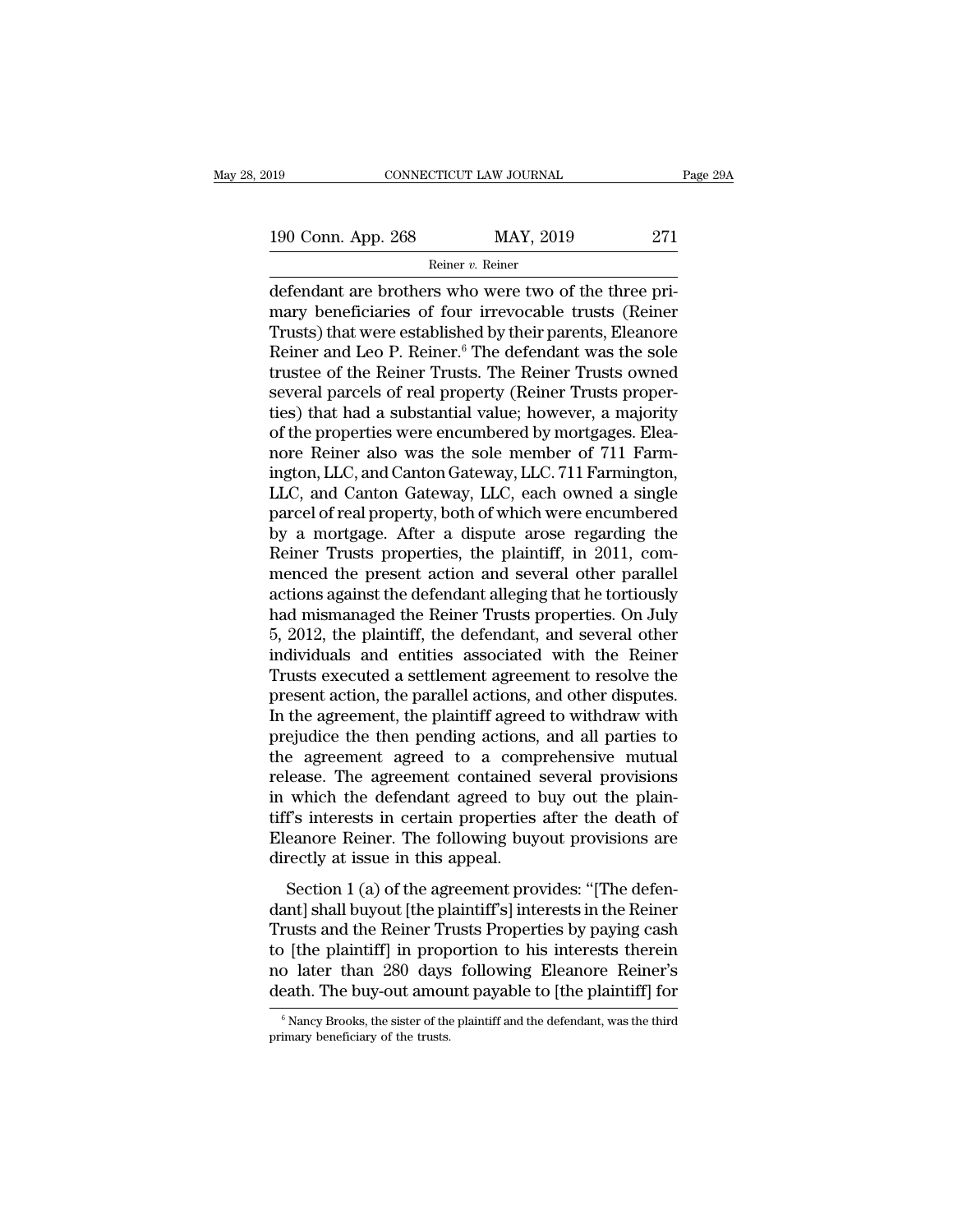| )A  | CONNECTICUT LAW JOURNAL |                    | May 28, 2019 |
|-----|-------------------------|--------------------|--------------|
| 272 | MAY, 2019               | 190 Conn. App. 268 |              |
|     | Reiner v. Reiner        |                    |              |

CONNECTICUT LAW JOURNAL May 28, 2019<br>
272 MAY, 2019 190 Conn. App. 268<br>
Reiner v. Reiner<br>
his interests in the Reiner Trusts will be based on the<br>
fair market value of each of the Reiner Trusts Properties<br>
at the time of E 272 MAY, 2019 190 Conn. App. 268<br>
Reiner v. Reiner<br>
his interests in the Reiner Trusts will be based on the<br>
fair market value of each of the Reiner Trusts Properties<br>
at the time of Eleanore Reiner's death, multiplied by 272 MAY, 2019 190 Conn. App. 268<br>
Reiner v. Reiner<br>
his interests in the Reiner Trusts will be based on the<br>
fair market value of each of the Reiner Trusts Properties<br>
at the time of Eleanore Reiner's death, multiplied by 272 MAY, 2019 190 Conn. App. 268<br>
Reiner v. Reiner<br>
his interests in the Reiner Trusts will be based on the<br>
fair market value of each of the Reiner Trusts Properties<br>
at the time of Eleanore Reiner's death, multiplied by Reiner v. Reiner<br>
his interests in the Reiner Trusts will be based on the<br>
fair market value of each of the Reiner Trusts Properties<br>
at the time of Eleanore Reiner's death, multiplied by<br>
[the plaintiff's] interests in e minority discount and for the painter of the pair and the fair market value of each of the Reiner Trusts Properties<br>at the time of Eleanore Reiner's death, multiplied by<br>[the plaintiff's] interests in each Trust Property his interests in the Reiner Trusts will be based on the<br>fair market value of each of the Reiner Trusts Properties<br>at the time of Eleanore Reiner's death, multiplied by<br>[the plaintiff's] interests in each Trust Property wit fair market value of each of the Reiner Trusts Properties<br>at the time of Eleanore Reiner's death, multiplied by<br>[the plaintiff's] interests in each Trust Property with a<br>deduction of ten (10%) percent to compensate for a<br>m at the time of Eleanore Reiner's death, multiplied by<br>[the plaintiff's] interests in each Trust Property with a<br>deduction of ten (10%) percent to compensate for a<br>minority discount and for the fact that there is no real<br>es [the plaintiff's] interests in each Trust Property with a deduction of ten (10%) percent to compensate for a minority discount and for the fact that there is no real estate brokerage commission." Section 1 (b) of the agree deduction of ten (10%) percent to compensate for a<br>
minority discount and for the fact that there is no real<br>
estate brokerage commission." Section 1 (b) of the<br>
agreement detailed the manner in which the fair market<br>
valu minority discount and for the fact that there is no real<br>estate brokerage commission." Section 1 (b) of the<br>agreement detailed the manner in which the fair market<br>value for each of the Reiner Trusts properties was to<br>be de estate brokerage commission." Section 1 (b) of the agreement detailed the manner in which the fair market value for each of the Reiner Trusts properties was to be determined. The parties also agreed that the parties' "inte agreement detailed the manner in which the fair market<br>value for each of the Reiner Trusts properties was to<br>be determined. The parties also agreed that the parties'<br>"interests" in the Reiner Trusts properties accurately<br>w value for each of the Reiner Trusts properties was to<br>be determined. The parties also agreed that the parties'<br>"interests" in the Reiner Trusts properties accurately<br>were set forth in the "Trust Property Schedule,"<br>which w be determined. The parties also agreed that the parties'<br>
"interests" in the Reiner Trusts properties accurately<br>
were set forth in the "Trust Property Schedule,"<br>
which was attached to the agreement. That attachment,<br>
pre "interests" in the Reiner Trusts properties accurately<br>were set forth in the "Trust Property Schedule,"<br>which was attached to the agreement. That attachment,<br>prepared on June 27, 2012, individually detailed the<br>percentage were set forth in the "Trust Prop<br>which was attached to the agreement.<br>prepared on June 27, 2012, individu<br>percentage of the Reiner Trusts prop<br>each party, but not the then-existing va<br>ties or the amount of any equity in<br>l Figure 27, 2012, individually detailed the<br>rcentage of the Reiner Trusts properties owned by<br>ch party, but not the then-existing value of the proper-<br>s or the amount of any equity in the properties in<br>the of any mortgages prepared on sune 27, 2012, murvidually detailed the<br>percentage of the Reiner Trusts properties owned by<br>each party, but not the then-existing value of the proper-<br>ties or the amount of any equity in the properties in<br>light

percentage of the Reiner Trusts properties owned by<br>each party, but not the then-existing value of the proper-<br>ties or the amount of any equity in the properties in<br>light of any mortgages on them.<br>Section 2 of the agreemen each party, but not the then-existing value of the proper-<br>ties or the amount of any equity in the properties in<br>light of any mortgages on them.<br>Section 2 of the agreement provides in relevant part:<br>"In connection with th light of any mortgages on them.<br>
Section 2 of the agreement provides in relevant part:<br>
"In connection with the execution and delivery of this<br>
Agreement, Eleanore Reiner will immediately transfer,<br>
by Warranty Deeds (i) h Section 2 of the agreement provides in relevant part:<br>
"In connection with the execution and delivery of this<br>
Agreement, Eleanore Reiner will immediately transfer,<br>
by Warranty Deeds (i) her interests (as sole member<br>
of Section 2 of the agreement provides in relevant part:<br>
"In connection with the execution and delivery of this<br>
Agreement, Eleanore Reiner will immediately transfer,<br>
by Warranty Deeds (i) her interests (as sole member<br>
of "In connection with the execution and delivery of this<br>Agreement, Eleanore Reiner will immediately transfer,<br>by Warranty Deeds (i) her interests (as sole member<br>of 711 Farmington, LLC) in 711 Farmington as follows:<br>two th Agreement, Eleanore Reiner will immediately transfer,<br>by Warranty Deeds (i) her interests (as sole member<br>of 711 Farmington, LLC) in 711 Farmington as follows:<br>two thirds (2/3) to [the defendant] and one-third (1/3)<br>to [t by Warranty Deeds (i) her interests (as sole member<br>of 711 Farmington, LLC) in 711 Farmington as follows:<br>two thirds (2/3) to [the defendant] and one-third (1/3)<br>to [the plaintiff] in the form of warranty deed attached<br>to of 711 Farmington, LLC) in 711 Farmington as follows:<br>two thirds (2/3) to [the defendant] and one-third (1/3)<br>to [the plaintiff] in the form of warranty deed attached<br>to this Agreement . . . and (ii) her interests (as sol two thirds (2/3) to [the defendant] and one-third (1/3)<br>to [the plaintiff] in the form of warranty deed attached<br>to this Agreement . . . and (ii) her interests (as sole<br>member of Canton Gateway, LLC) in Canton Gateway<br>as to [the plaintiff] in the form of warranty deed attached<br>to this Agreement . . . and (ii) her interests (as sole<br>member of Canton Gateway, LLC) in Canton Gateway<br>as follows: three fourths  $(3/4)$  to [the defendant] and<br>on this Agreement  $\ldots$  and (ii) her interests (as sole<br>
ember of Canton Gateway, LLC) in Canton Gateway<br>
follows: three fourths (3/4) to [the defendant] and<br>
ie-fourth (1/4) to [the plaintiff] in the form of warranty<br>
ed at member of Canton Gateway, EEC) in Canton Gateway<br>as follows: three fourths (3/4) to [the defendant] and<br>one-fourth (1/4) to [the plaintiff] in the form of warranty<br>deed attached to this Agreement  $\dots$  Such transfers<br>are b

as follows. these fourths  $(3/4)$  to [the defendant] and<br>one-fourth  $(1/4)$  to [the plaintiff] in the form of warranty<br>deed attached to this Agreement  $\dots$ . Such transfers<br>are being made upon the following conditions  $\dots$ one-fourth  $(14)$  to the plaintiff in the form of warranty<br>deed attached to this Agreement . . . . Such transfers<br>are being made upon the following conditions . . . .<br>"[The defendant] shall buy out [the plaintiff's] inter deed attached to this Agreement  $\ldots$  is such transfersed attached to this Agreement  $\ldots$  is such transfersed and "[The defendant] shall buy out [the plaintiff's] interests in each [of] 711 Farmington and Canton Gateway The defendant] shall buy out [the plaintiff's] interests in each [of] 711 Farmington and Canton Gateway by paying cash to [the plaintiff] no later than 280 days following Eleanore Reiner's death. The determination of the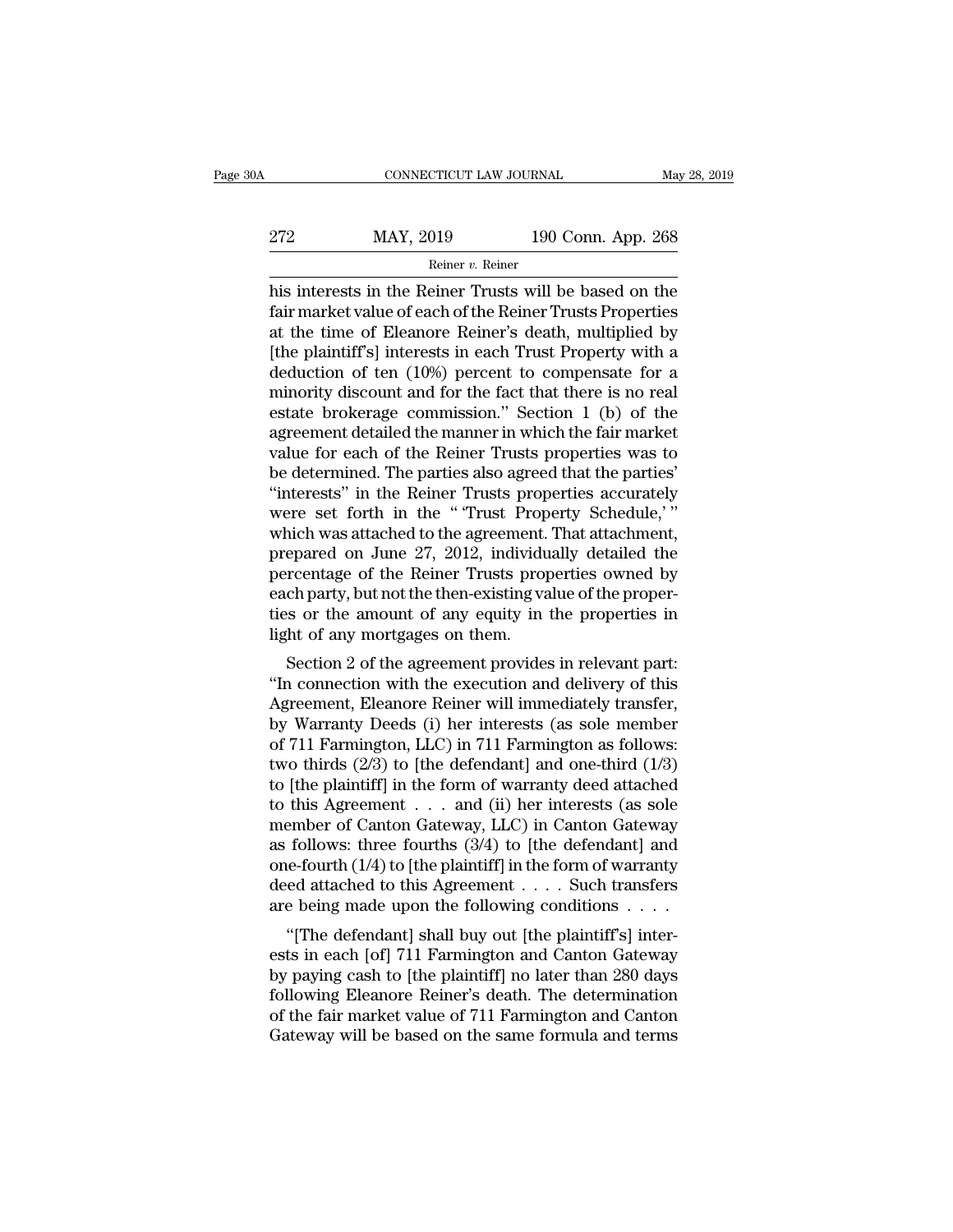| 2019               | CONNECTICUT LAW JOURNAL | Page 31A |
|--------------------|-------------------------|----------|
| 190 Conn. App. 268 | MAY, 2019               | 273      |
|                    | Reiner v. Reiner        |          |

CONNECTICUT LAW JOURNAL Page 31A<br>
190 Conn. App. 268 MAY, 2019 273<br>
Reiner v. Reiner<br>
used to determine the fair market value of the Reiner<br>
Trust Properties provided for in [§] 1 (a) of this Agreement shows event that the 190 Conn. App. 268 MAY, 2019 273<br>
Reiner v. Reiner<br>
used to determine the fair market value of the Reiner<br>
Trust Properties provided for in [§] 1 (a) of this Agree-<br>
ment above except that the valuation shall be subject<br> 190 Conn. App. 268 MAY, 2019 273<br>
Reiner v. Reiner<br>
used to determine the fair market value of the Reiner<br>
Trust Properties provided for in [§] 1 (a) of this Agree-<br>
ment above except that the valuation shall be subject<br> 190 Conn. App. 268 MAY, 2019 273<br>
Reiner v. Reiner<br>
used to determine the fair market value of the Reiner<br>
Trust Properties provided for in [§] 1 (a) of this Agree-<br>
ment above except that the valuation shall be subject<br> Reiner v. Reiner<br>
used to determine the fair market value of the Reiner<br>
Trust Properties provided for in [§] 1 (a) of this Agree-<br>
ment above except that the valuation shall be subject<br>
only to a four percent (4%) discou Reiner's Reiner<br>
used to determine the fair market value of the Reiner<br>
Trust Properties provided for in [§] 1 (a) of this Agree-<br>
ment above except that the valuation shall be subject<br>
only to a four percent (4%) discoun used to determine the fair maximum<br>Trust Properties provided for i<br>ment above except that the va<br>only to a four percent (4%) di<br>(10%). [The defendant] will h<br>date of Eleanore Reiner's death<br>consummate the buyout."<br>On July and above except that the valuation shall be subject<br>ent above except that the valuation shall be subject<br>ly to a four percent (4%) discount, not ten percent<br>0%). [The defendant] will have 280 days from the<br>te of Eleanore present action with the causal of the percent (1%) discount, not ten percent (10%). [The defendant] will have 280 days from the date of Eleanore Reiner's death, to obtain financing and consummate the buyout."<br>On July 11 a

(10%). [The defendant] will have 280 days from the date of Eleanore Reiner's death, to obtain financing and consummate the buyout."<br>On July 11 and 13, 2012, the plaintiff withdrew the present action with prejudice in acco date of Eleanore Reiner's death, to obtain financing and<br>consummate the buyout."<br>On July 11 and 13, 2012, the plaintiff withdrew the<br>present action with prejudice in accordance with the<br>agreement. Nevertheless, on July 25 set as in the buyout."<br>
On July 11 and 13, 2012, the plaintiff withdrew the<br>
present action with prejudice in accordance with the<br>
agreement. Nevertheless, on July 25, 2012, the defen-<br>
dant filed a motion in which he requ On July 11 and 13, 2012, the plaintiff withdrew the<br>present action with prejudice in accordance with the<br>agreement. Nevertheless, on July 25, 2012, the defen-<br>dant filed a motion in which he requested that the court<br>set a On July 11 and 13, 2012, the plaintiff withdrew the present action with prejudice in accordance with the agreement. Nevertheless, on July 25, 2012, the defendant filed a motion in which he requested that the court set asi present action with prejudice in accordance with the<br>agreement. Nevertheless, on July 25, 2012, the defen-<br>dant filed a motion in which he requested that the court<br>set aside the withdrawal and reinstate the action on<br>the agreement. Nevertheless, on July 25, 2012, the defendant filed a motion in which he requested that the court<br>set aside the withdrawal and reinstate the action on<br>the ground that the plaintiff had violated the agreement<br>by dant filed a motion in which he requested that the court<br>set aside the withdrawal and reinstate the action on<br>the ground that the plaintiff had violated the agreement<br>by soliciting a "side deal" with Eleanore Reiner to per set aside the withdrawal and reinstate the action on<br>the ground that the plaintiff had violated the agreement<br>by soliciting a "side deal" with Eleanore Reiner to per-<br>mit him to lease a property owned by her in Florida,<br>wh the ground that the plaintiff had violated the agreement<br>by soliciting a "side deal" with Eleanore Reiner to per-<br>mit him to lease a property owned by her in Florida,<br>which property was governed by § 10 of the agreement.<br>O by soliciting a "side deal" with Eleanore Reiner to permit him to lease a property owned by her in Florida, which property was governed by  $\S$  10 of the agreement.<br>On July 27, 2012, the plaintiff also filed a motion to re mit him to lease a property owned by her in Florida,<br>which property was governed by § 10 of the agreement.<br>On July 27, 2012, the plaintiff also filed a motion to<br>restore the case to the docket. On September 10, 2012,<br>the c which property was governed by  $\S$  10 of the agreement.<br>On July 27, 2012, the plaintiff also filed a motion to<br>restore the case to the docket. On September 10, 2012,<br>the court restored the case to the docket. Over the<br>cou On July 27, 2012, the plaintiff also filed a motion to<br>restore the case to the docket. On September 10, 2012,<br>the court restored the case to the docket. Over the<br>course of the next four and one-half years, the parties<br>enga e court restored the case to the docket. Over the<br>urse of the next four and one-half years, the parties<br>gaged in litigation concerning the Florida property<br>d other collateral issues stemming from the agree-<br>ent. None of th course of the next four and one-half years, the parties<br>engaged in litigation concerning the Florida property<br>and other collateral issues stemming from the agree-<br>ment. None of those issues are the subject of this appeal.<br>

engaged in litigation concerning the Florida property<br>and other collateral issues stemming from the agree-<br>ment. None of those issues are the subject of this appeal.<br>On April 7, 2017, the defendant filed the motion to<br>enfo and other collateral issues stemming from the agreement. None of those issues are the subject of this appeal.<br>On April 7, 2017, the defendant filed the motion to enforce the agreement that is the subject of this appeal.<br>Th ment. None of those issues are the subject of this appeal.<br>
On April 7, 2017, the defendant filed the motion to<br>
enforce the agreement that is the subject of this appeal.<br>
Therein, he argued that certain buyout provisions On April 7, 2017, the defendant filed the motion to<br>enforce the agreement that is the subject of this appeal.<br>Therein, he argued that certain buyout provisions of<br>the agreement had been triggered as a result of the<br>recent On April 7, 2017, the defendant filed the motion to<br>enforce the agreement that is the subject of this appeal.<br>Therein, he argued that certain buyout provisions of<br>the agreement had been triggered as a result of the<br>recent enforce the agreement that is the subject of this appeal.<br>Therein, he argued that certain buyout provisions of<br>the agreement had been triggered as a result of the<br>recent death of Eleanore Reiner, and that a dispute<br>existed Therein, he argued that certain buyout provisions of<br>the agreement had been triggered as a result of the<br>recent death of Eleanore Reiner, and that a dispute<br>existed between himself and the plaintiff as to the inter-<br>pretat the agreement had been triggered as a result of the<br>recent death of Eleanore Reiner, and that a dispute<br>existed between himself and the plaintiff as to the inter-<br>pretation of those provisions. In particular, Eleanore<br>Rein recent death of Eleanore Reiner, and that a dispute<br>existed between himself and the plaintiff as to the inter-<br>pretation of those provisions. In particular, Eleanore<br>Reiner's death triggered the defendant's obligation,<br>un existed between himself and the plaintiff as to the inter-<br>pretation of those provisions. In particular, Eleanore<br>Reiner's death triggered the defendant's obligation,<br>under § 2 of the agreement, to buy out the plaintiff's<br> pretation of those provisions. In particular, Eleanore<br>Reiner's death triggered the defendant's obligation,<br>under § 2 of the agreement, to buy out the plaintiff's<br>one-third interest in 711 Farmington and his one-quarter<br>in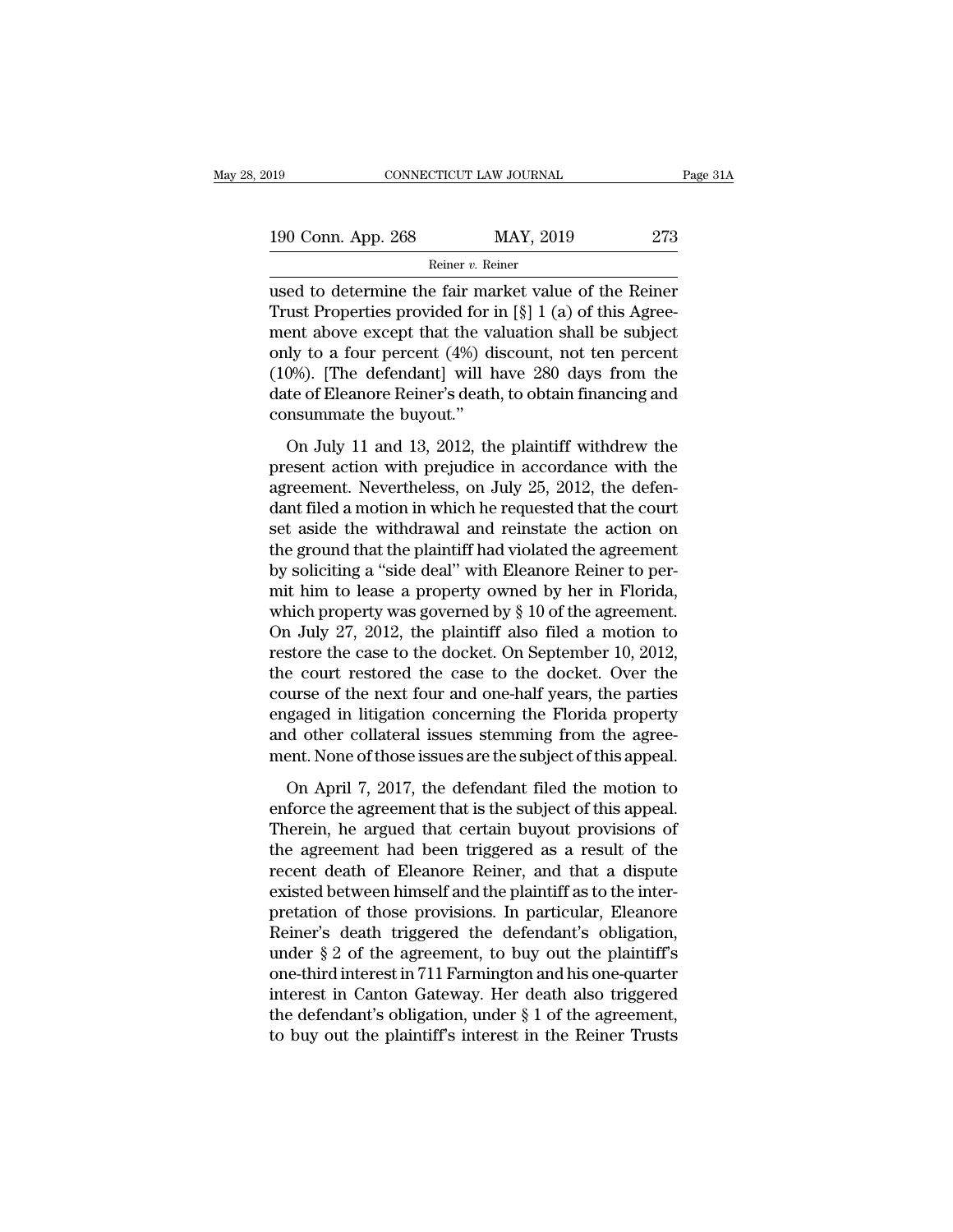| ?Α  | CONNECTICUT LAW JOURNAL |                    | May 28, 2019 |
|-----|-------------------------|--------------------|--------------|
| 274 | MAY, 2019               | 190 Conn. App. 268 |              |
|     | Reiner v. Reiner        |                    |              |

CONNECTICUT LAW JOURNAL<br>
274 MAY, 2019 190 Conn. App. 268<br>
Reiner v. Reiner<br>
properties, including 603 Farmington Avenue in Hart-<br>
ford.<sup>7</sup> The plaintiff and the defendant were unable to  $\frac{\text{MAX}}{\text{Rener } v. \text{ Reiner}}$  and the defendant were unable to reach an agreement on how to determine the price that the defendant was to pay the plaintiff for his inter-274 MAY, 2019 190 Conn. App. 268<br>
Reiner v. Reiner<br>
properties, including 603 Farmington Avenue in Hart-<br>
ford.<sup>7</sup> The plaintiff and the defendant were unable to<br>
reach an agreement on how to determine the price that<br>
the 274 MAY, 2019 190 Conn. App. 268<br>
Reiner v. Reiner<br>
properties, including 603 Farmington Avenue in Hart-<br>
ford.<sup>7</sup> The plaintiff and the defendant were unable to<br>
reach an agreement on how to determine the price that<br>
the Examples of the properties. The defendant were unable to reach an agreement on how to determine the price that the defendant was to pay the plaintiff for his interests in the properties. The defendant claimed that the buy Example 19 Example 10 Example 10 Example 10 Example 10 Example 10 Fernandorum and the defendant were unable to reach an agreement on how to determine the price that the defendant was to pay the plaintiff for his interests properties, including 603 Farmington Avenue in Hart-<br>ford.<sup>7</sup> The plaintiff and the defendant were unable to<br>reach an agreement on how to determine the price that<br>the defendant was to pay the plaintiff for his inter-<br>ests ford.<sup>7</sup> The plaintiff and the defendant were unable to<br>reach an agreement on how to determine the price that<br>the defendant was to pay the plaintiff for his inter-<br>ests in the properties. The defendant claimed that the<br>buy reach an agreement on how to determine the price that<br>the defendant was to pay the plaintiff for his inter-<br>ests in the properties. The defendant claimed that the<br>buyout price of the plaintiff's interests is intended to<br>be the defendant was to pay the plaintiff for his interests in the properties. The defendant claimed that the buyout price of the plaintiff's interests is intended to be calculated as the plaintiff's proportionate interest in ests in the properties. The defendant claimed that the buyout price of the plaintiff's interests is intended to be calculated as the plaintiff's proportionate interest in the equity in the properties, after deducting the d buyout price of the plaintiff's intervalue of the plaintiff's properties, and the equity in the properties, and debt secured by any mortgages, I discounts. The defendant requested dicate the dispute by enforcing the dance Fractuated as the plaintiff s proportionate interest<br>the equity in the properties, after deducting the<br>bot secured by any mortgages, less the percentage<br>scounts. The defendant requested that the court adju-<br>cate the dispu In the equity in the properties, and detacting the<br>debt secured by any mortgages, less the percentage<br>discounts. The defendant requested that the court adju-<br>dicate the dispute by enforcing the agreement in accor-<br>dance wi

discounts. The defendant requested that the court adjudicate the dispute by enforcing the agreement in accordance with his interpretation.<br>On April 17, 2017, the plaintiff filed an objection to the defendant's motion to en interpretation.<br>
Suite the dispute by enforcing the agreement in accordance with his interpretation.<br>
On April 17, 2017, the plaintiff filed an objection to<br>
the defendant's motion to enforce the agreement.<sup>8</sup><br>
Therein, th dance with his interpretation.<br>
On April 17, 2017, the plaintiff filed an objection to<br>
the defendant's motion to enforce the agreement.<sup>8</sup><br>
Therein, the plaintiff disagreed with the defendant's<br>
interpretation and advance On April 17, 2017, the plaintiff filed an objection to<br>the defendant's motion to enforce the agreement.<sup>8</sup><br>Therein, the plaintiff disagreed with the defendant's<br>interpretation and advanced his own contrary interpre-<br>tatio On April 17, 2017, the plaintiff filed an objection to<br>the defendant's motion to enforce the agreement.<sup>8</sup><br>Therein, the plaintiff disagreed with the defendant's<br>interpretation and advanced his own contrary interpre-<br>tation the defendant's motion to enforce the agreement.<sup>8</sup><br>Therein, the plaintiff disagreed with the defendant's<br>interpretation and advanced his own contrary interpre-<br>tation of the agreement. The plaintiff maintained that<br>the se Therein, the plaintiff disagreed with the defendant's<br>interpretation and advanced his own contrary interpre-<br>tation of the agreement. The plaintiff maintained that<br>the settlement agreement clearly and unambiguously<br>provide interpretation and advanced his overtation of the agreement. The plain<br>the settlement agreement clearly<br>provides that the buyout amount<br>the fair market value' of each of th<br>amount did not include considera<br>mortgages on the For the agreement. The plantificant maintained that<br>are settlement agreement clearly and unambiguously<br>ovides that the buyout amount is to be "based on<br>e fair market value" of each of the properties," which<br>nount did not i the settement agreement clearly and diamonguodsly<br>provides that the buyout amount is to be "based on<br>the fair market value' of each of the properties," which<br>amount did not include consideration of the existing<br>mortgages o provides that the buyout amount is to be based on<br>the fair market value' of each of the properties," which<br>amount did not include consideration of the existing<br>mortgages on the properties.<br>On August 10, 2017, the defendant

On August 10, 2017, the defendant filed a supplemen-<br>al memorandum in support of his motion to enforce<br>ie agreement. In his supplemental memorandum, the<br> $\frac{7}{1}$  Although the defendant's initial appellate brief does not On August 10, 2017, the defendant filed a supplemental memorandum in support of his motion to enforce the agreement. In his supplemental memorandum, the  $\frac{7}{4}$  Although the defendant's initial appellate brief does not

tal memorandum in support of his motion to enforce the agreement. In his supplemental memorandum, the  $\frac{1}{4}$  Although the defendant's initial appellate brief does not mention 603 Farmington Avenue, he subsequently file The agreement. In his supplemental memorandum, the<br>
Talthough the defendant's initial appellate brief does not mention 603<br>
Farmington Avenue, he subsequently filed an errata sheet in which he main-<br>
tains that 603 Farmin The also is at issue in this supplemental internotation, the<br>Talthough the defendant's initial appellate brief does not mention 603<br>Farmington Avenue, he subsequently filed an errata sheet in which he main-<br>tains that 603  $^7$  Although the defendant's initial appellate brief does not mention 603 Farmington Avenue, he subsequently filed an errata sheet in which he maintains that 603 Farmington Avenue is the only property at issue under  $\S$ 

tains that 603 Farmington Avenue is the only property at issue under § 1.<br>The plaintiff does not dispute that the buyout of 603 Farmington Avenue<br>also is at issue in this appeal.<br><sup>8</sup> In that filing, the plaintiff principa The plaintiff does not dispute that the buyout of 603 Farmington Avenue<br>also is at issue in this appeal.<br><sup>8</sup> In that filing, the plaintiff principally requested that the court deny the<br>defendant's motion, but also sought e <sup>8</sup> In that filing, the plaintiff principally requested that the court deny the defendant's motion, but also sought enforcement of the agreement in accordance with his own interpretation. Despite the contradictory language defendant's motion, but also sought enforcement of the agreement in accordance with his own interpretation. Despite the contradictory language used in the plaintiff's April 17, 2017 filing, we treat it as an objection. See dance with his own interpretation. Despite the contradictory language used in the plaintiff's April 17, 2017 filing, we treat it as an objection. See *Briere* v. *Greater Hartford Orthopedic Group*, *P.C.*, 325 Conn. 198, in the plaintiff's April 17, 2017 filing, we treat it as an objection. See Briere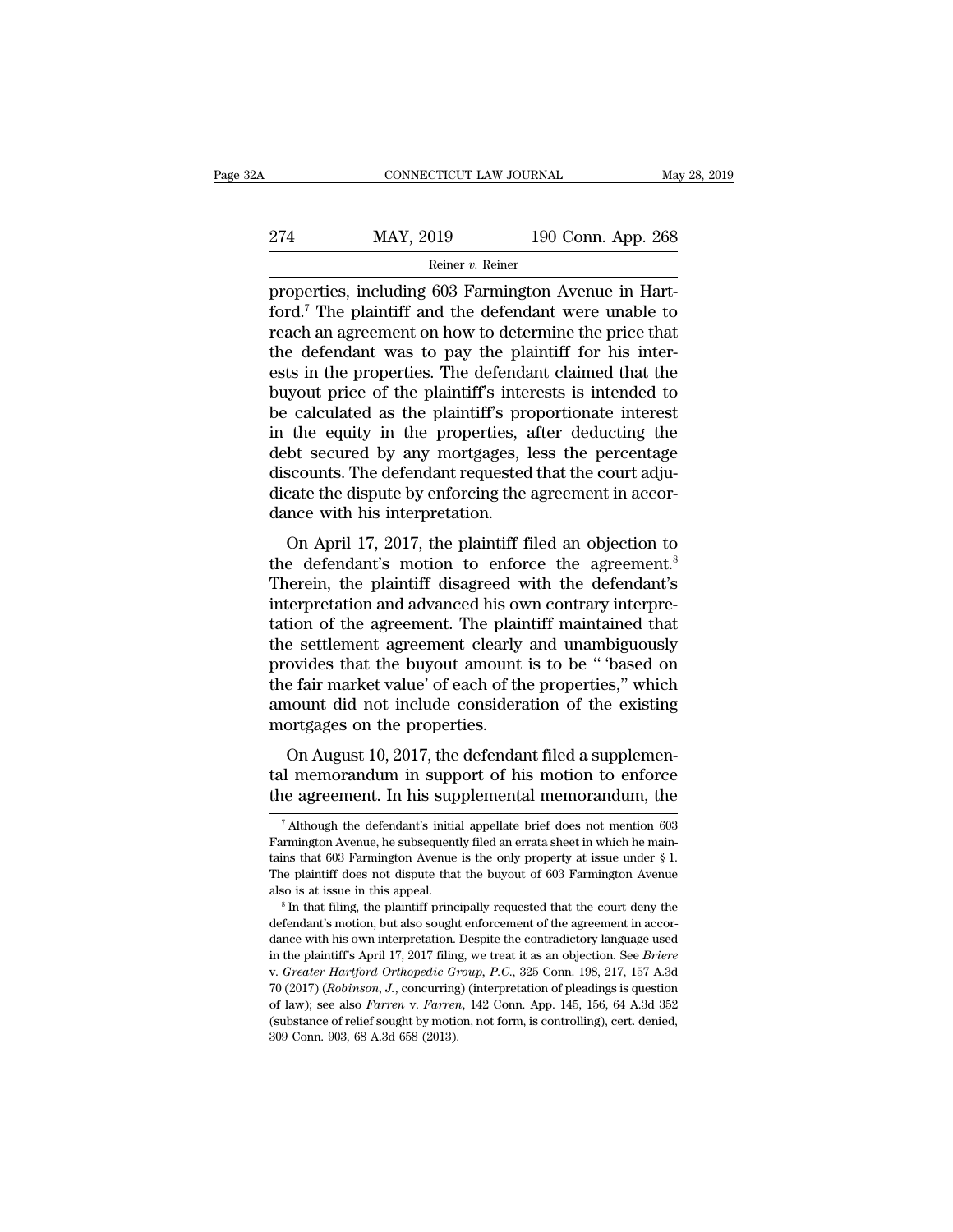| 019                | CONNECTICUT LAW JOURNAL |           | Page 33A |  |
|--------------------|-------------------------|-----------|----------|--|
| 190 Conn. App. 268 |                         | MAY, 2019 | 275      |  |
|                    | Reiner v. Reiner        |           |          |  |

CONNECTICUT LAW JOURNAL<br>
190 Conn. App. 268 MAY, 2019 275<br>
Reiner v. Reiner<br>
defendant argued that the agreement clearly and unam-<br>
biguously provides that the amount of the buyout must<br>
take into consideration the mertage 190 Conn. App. 268 MAY, 2019 275<br>
Reiner v. Reiner<br>
defendant argued that the agreement clearly and unam-<br>
biguously provides that the amount of the buyout must<br>
take into consideration the mortgages on the proper-<br>
ties. 190 Conn. App. 268 MAY, 2019 275<br>
Reiner v. Reiner<br>
defendant argued that the agreement clearly and unam-<br>
biguously provides that the amount of the buyout must<br>
take into consideration the mortgages on the proper-<br>
tis. 190 Conn. App. 268 MAY, 2019 275<br>
Reiner v. Reiner<br>
defendant argued that the agreement clearly and unam-<br>
biguously provides that the amount of the buyout must<br>
take into consideration the mortgages on the proper-<br>
ties. Reiner v. Reiner<br>
defendant argued that the agreement clearly and unam-<br>
biguously provides that the amount of the buyout must<br>
take into consideration the mortgages on the proper-<br>
ties. The defendant argued that a contr mental argued that the agreement clearly and unam-<br>biguously provides that the amount of the buyout must<br>take into consideration the mortgages on the proper-<br>ties. The defendant argued that a contrary interpre-<br>tation wou defendant argued that the agreement clearly and unam-<br>biguously provides that the amount of the buyout must<br>take into consideration the mortgages on the proper-<br>ties. The defendant argued that a contrary interpre-<br>tation w plaintiff.<sup>9</sup> In the defendant argued that a contrary interpre-<br>
S. The defendant argued that a contrary interpre-<br>
tion would be in conflict with Connecticut mortgage<br>
risprudence, and would result in an absurd result in<br>
e form of a s tation would be in conflict with Connecticut mortgage<br>jurisprudence, and would result in an absurd result in<br>the form of a substantial unintended windfall for the<br>plaintiff.<sup>9</sup><br>On October 23, 2017, following an *Audubon* h

denied to entroid the definition that is stated in an absurd result in<br>the form of a substantial unintended windfall for the<br>plaintiff.<sup>9</sup><br>On October 23, 2017, following an *Audubon* hearing,<br>the court issued a memorandum the form of a substantial unintended windfall for the plaintiff.<sup>9</sup><br>On October 23, 2017, following an *Audubon* hearing,<br>the court issued a memorandum of decision in which it<br>denied the defendant's motion to enforce the a but in the conformal matter with the plaintiff.<sup>9</sup><br>On October 23, 2017, following an *Audubon* hearing,<br>the court issued a memorandum of decision in which it<br>denied the defendant's motion to enforce the agreement<br>and conc On October 23, 2017, following an *Audubon* hearing,<br>the court issued a memorandum of decision in which it<br>denied the defendant's motion to enforce the agreement<br>and concluded that the agreement was clear and unam-<br>biguou On October 23, 2017, following an *Audubon* hearing,<br>the court issued a memorandum of decision in which it<br>denied the defendant's motion to enforce the agreement<br>and concluded that the agreement was clear and unam-<br>biguou the court issued a memorandum of decision in which it<br>denied the defendant's motion to enforce the agreement<br>and concluded that the agreement was clear and unam-<br>biguous in conformance with the plaintiff's interpre-<br>tation denied the defendant's motion to enforce the agreement<br>and concluded that the agreement was clear and unam-<br>biguous in conformance with the plaintiff's interpre-<br>tation.<sup>10</sup> In particular, even though it heard extrinsic<br>ev and concluded that the agreement was clear and unam-<br>biguous in conformance with the plaintiff's interpre-<br>tation.<sup>10</sup> In particular, even though it heard extrinsic<br>evidence regarding what the parties intended by the<br>buyou biguous in conformance with the plaintiff's interpre-<br>tation.<sup>10</sup> In particular, even though it heard extrinsic<br>evidence regarding what the parties intended by the<br>buyout provisions, the court expressly constrained its<br>ana tation.<sup>10</sup> In particular, even though it heard extrinsic evidence regarding what the parties intended by the buyout provisions, the court expressly constrained its analysis to the four corners of the agreement and reasone evidence regarding what the parties intended by the<br>buyout provisions, the court expressly constrained its<br>analysis to the four corners of the agreement and rea-<br>soned that "the terms of the agreement are clear and<br>unambig oned that "the terms of the agreement are clear and<br>nambiguous and that the parties did enter into a valid<br>greement. The agreement, negotiated extensively by<br>nd between sophisticated parties, does not refer to<br> $\frac{9}{9}$  Fo unambiguous and that the parties did enter into a valid<br>agreement. The agreement, negotiated extensively by<br>and between sophisticated parties, does not refer to<br><sup>9</sup> For instance, if the parties equally shared a property th

agreement. The agreement, negotiated extensively by<br>and between sophisticated parties, does not refer to<br><sup>9</sup>For instance, if the parties equally shared a property that had a fair market<br>value of \$1 million and that was enc and between sophisticated parties, does not refer to<br>  $\overline{ }$   $\overline{ }$   $\overline{ }$   $\overline{ }$   $\overline{ }$  for instance, if the parties equally shared a property that had a fair market<br>
value of \$1 million and that was encumbered by \$ For instance, if the parties equally shared a property that had a fair market<br>value of \$1 million and that was encumbered by \$900,000 of underlying<br>debt, the buyout amount, pursuant to the plaintiff's construction, would value of \$1 million and that was encumbered by \$900,000 of underlying<br>debt, the buyout amount, pursuant to the plaintiff's construction, would be<br>\$500,000. As a result, the defendant would be obligated to pay the plaintif

be enforced as set forth in the memorandum of decision [regarding the defendant's] model as a result, the defendant would be obligated to pay the plaintiff five times the amount of the actual equity in the property.<br><sup>10</sup> T  $4500,000$ . As a result, the defendant would be obligated to pay the plaintiff five times the amount of the actual equity in the property.<br><sup>10</sup> The judgment file is inconsistent with the court's memorandum of decision. Th Five times the amount of the actual equity in the property.<br><sup>10</sup> The judgment file is inconsistent with the court's memorandum of decision. The judgment file states "that the parties" settlement agreement [is to]<br>be enfor <sup>10</sup> The judgment file is inconsistent with the court's menorandum of decision. The judgment file states "that the parties' settlement agreement [is to] be enforced as set forth in the memorandum of decision [regarding the sion. The judgment file states "that the parties" settlement agreement [is to] be enforced as set forth in the memorandum of decision [regarding the defendant's] motion to enforce settlement agreement issued on October 23 be enforced as set forth in the memorandum of decision [regarding the defendant's] motion to enforce settlement agreement issued on October 23, 2017." In the memorandum of decision, the court denied the defendant's motion defendant's] motion to enforce settlement agreement issued on October 23, 2017." In the memorandum of decision, the court denied the defendant's motion to enforce the agreement and, despite its conclusion that the agreemen 2017." In the memorandum of decision, the court denied the defendant's motion to enforce the agreement and, despite its conclusion that the agreement was clear and unambiguous in accordance with the plaintiff's interpretat motion to enforce the agreement and, despite its conclusion that the agreement was clear and unambiguous in accordance with the plaintiff's interpretation, the court did not enforce the agreement. The court's memorandum o in<br>agreement was clear and unambiguous in accordance with the plaintiff's<br>interpretation, the court did not enforce the agreement. The court's memo-<br>randum of decision is controlling. See *Wesley v. Schaller Subaru*, *Inc* interpretation, the court did not enforce the agreement. The court's memorandum of decision is controlling. See *Wesley v. Schaller Subaru*, *Inc.*, 277 Conn. 526, 529 n.1, 893 A.2d 389 (2006) ("[w]hen there is an inconsi randum of decision is controlling. See Wesley v. Schaller Subaru, Inc., 277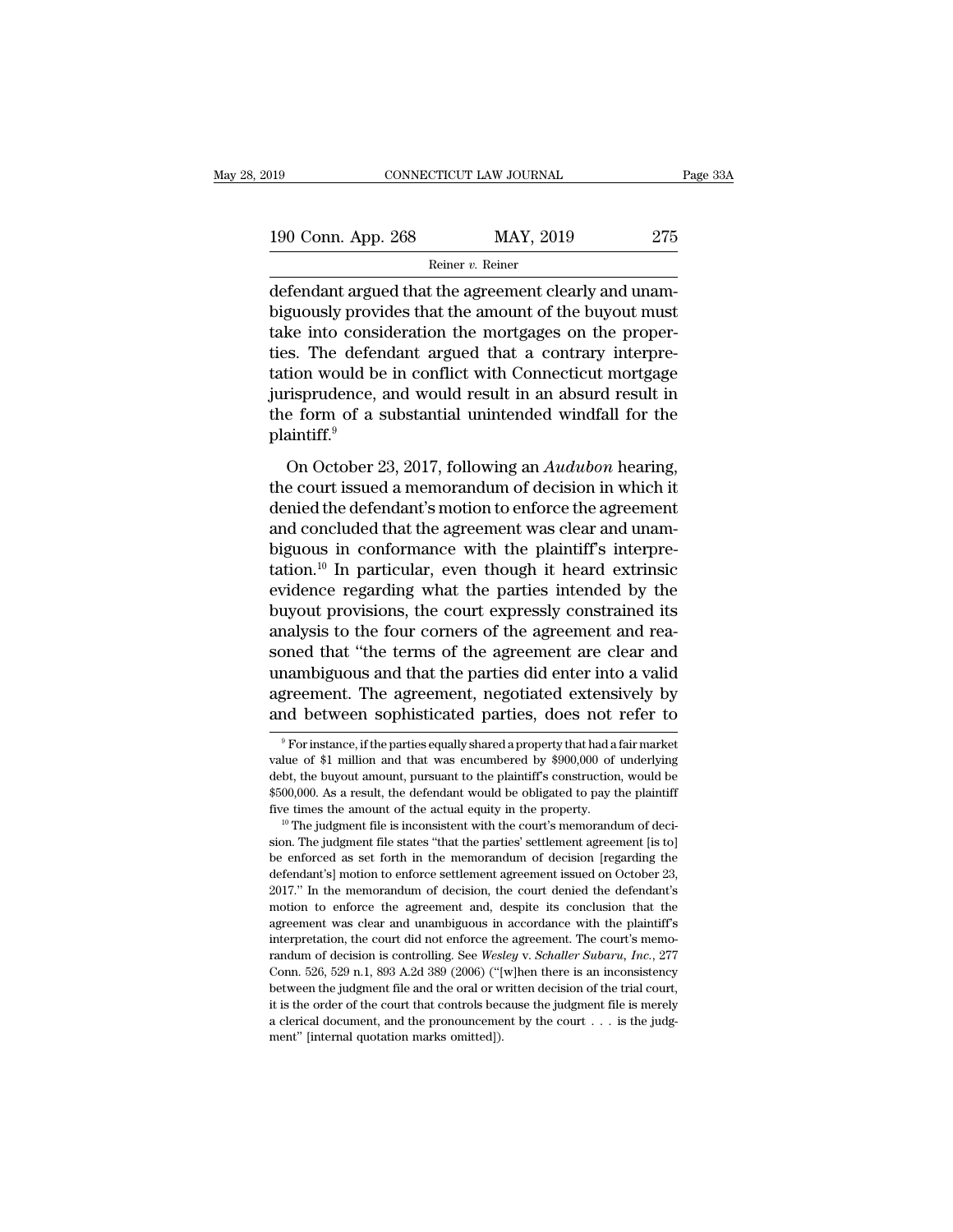| 4A  | CONNECTICUT LAW JOURNAL |                    | May 28, 2019 |
|-----|-------------------------|--------------------|--------------|
| 276 | MAY, 2019               | 190 Conn. App. 268 |              |
|     | Reiner v. Reiner        |                    |              |

CONNECTICUT LAW JOURNAL May 28, 2019<br>
276 MAY, 2019 190 Conn. App. 268<br>
Reiner v. Reiner<br>
'equity' as a basis for valuation. The agreement clearly<br>
and unambiguously states that the buyout amount will<br>
he based on the fair 276 MAY, 2019 190 Conn. App. 268<br>
Reiner v. Reiner<br>
'equity' as a basis for valuation. The agreement clearly<br>
and unambiguously states that the buyout amount will<br>
be based on the fair market value of each property and<br>
t  $\begin{array}{r} \text{MAY, 2019} \\ \text{Reiner } v. \text{ Reiner} \\ \text{Feiner} \\ \text{Fequity' as a basis for valuation. The agreement clearly and unambiguously states that the buoyout amount will be based on the fair market value of each property and the proportionate interests of the parties being taken into consideration refer to the agreed upon percentage.} \end{array}$ 276 MAY, 2019 190 Conn. App. 268<br>
Reiner v. Reiner<br>
'equity' as a basis for valuation. The agreement clearly<br>
and unambiguously states that the buyout amount will<br>
be based on the fair market value of each property and<br>
t Finally 2002 Columbright 2002<br>
Reiner v. Reiner<br>
'equity' as a basis for valuation. The agreement clearly<br>
and unambiguously states that the buyout amount will<br>
be based on the fair market value of each property and<br>
the From the sense of the agreement clearly<br>
interests a basis for valuation. The agreement clearly<br>
and unambiguously states that the buyout amount will<br>
be based on the fair market value of each property and<br>
the proportion d unambiguously states that the buyout amount will<br>
based on the fair market value of each property and<br>
e proportionate interests of the parties being taken<br>
to consideration refer to the agreed upon percentage<br>
terests [ and dilaminguously states that the buyout amount wind<br>be based on the fair market value of each property and<br>the proportionate interests of the parties being taken<br>into consideration refer to the agreed upon percentage<br>int

be based on the fair market value of each property and<br>the proportionate interests of the parties being taken<br>into consideration refer to the agreed upon percentage<br>interests [as] listed in the Trust Property Schedule....<br> into consideration refer to the agreed upon percentage<br>interests [as] listed in the Trust Property Schedule. . . .<br>"The contract provision as to buying out the plaintiff's<br>interest requires determining the fair market valu into consideration refer to the agreed upon percentage<br>interests [as] listed in the Trust Property Schedule....<br>"The contract provision as to buying out the plaintiff's<br>interest requires determining the fair market value merests [as] isted in the Trust I roperty schedule....<br>
"The contract provision as to buying out the plaintiff's<br>
interest requires determining the fair market value of<br>
the property by the method described in the contrac "The contract provision as to buying out the plaintiff's<br>interest requires determining the fair market value of<br>the property by the method described in the contract<br>itself. By comparison, [§] 3 of the agreement (160 Farminterest requires determining the fair market value of<br>the property by the method described in the contract<br>itself. By comparison, [§] 3 of the agreement (160 Farm-<br>ington) makes specific reference to mortgages and pro-<br>hi the property by the method described in the contract<br>itself. By comparison, [§] 3 of the agreement (160 Farm-<br>ington) makes specific reference to mortgages and pro-<br>hibits financing or modification of existing mortgages<br>w itself. By comparison, [§] 3 of the agreement (160 Farmington) makes specific reference to mortgages and prohibits financing or modification of existing mortgages without the consent of the plaintiff. Similarly, references ington) makes specific reference to mortgages and prohibits financing or modification of existing mortgages<br>without the consent of the plaintiff. Similarly, references to mortgages are found in [§] 9 (White Pine), and<br>[§] hibits financing or modification of existing mortgages<br>without the consent of the plaintiff. Similarly, refer-<br>ences to mortgages are found in  $[\S]$  9 (White Pine), and<br> $[\S]$  10 (Florida property). Further, the listing of without the consent of the plaintiff. Similarly, references to mortgages are found in [§] 9 (White Pine), and [§] 10 (Florida property). Further, the listing of the trust properties, which is entitled 'Trust Property Sched ences to mortgages are found in [§] 9 (White Pine), and<br>[§] 10 (Florida property). Further, the listing of the trust<br>properties, which is entitled 'Trust Property Schedule–<br>Date Prepared 6/27/2012,' lists the properties wi [§] 10 (Florida property). Further, the listing of the trust<br>properties, which is entitled 'Trust Property Schedule–<br>Date Prepared 6/27/2012,' lists the properties with the<br>percentage of ownership in each the plaintiff, th properties, which is entitled 'Trust Property Schedule–<br>Date Prepared 6/27/2012,' lists the properties with the<br>percentage of ownership in each the plaintiff, the defen-<br>dant, and their sibling, without reference to mortga Date Prepared 6/27/2012,' lists the properties with the percentage of ownership in each the plaintiff, the defendant, and their sibling, without reference to mortgages.<br>Finally, the term 'equity,' commonly understood to me percentage of ownership in each the plaintiff, the defen-<br>dant, and their sibling, without reference to mortgages.<br>Finally, the term 'equity,' commonly understood to<br>mean the difference between the fair market value and<br>th dant, and their sibles<br>Finally, the term<br>mean the difference<br>the encumbrances<br>relevant portion of<br>This appeal follow<br>as necessary.<br>We begin by se Many, the term equity, commonly understood to<br>ean the difference between the fair market value and<br>e encumbrances on a property, does not appear in any<br>levant portion of the agreement." (Citation omitted.)<br>is appeal follow realt the unterente between the fait market value and<br>the encumbrances on a property, does not appear in any<br>relevant portion of the agreement." (Citation omitted.)<br>This appeal followed. Additional facts will be set forth<br>

the encumbrances on a property, toes not appear in any<br>relevant portion of the agreement." (Citation omitted.)<br>This appeal followed. Additional facts will be set forth<br>as necessary.<br>We begin by setting forth the relevant s relevant portion of the agreement. (Chation of officially This appeal followed. Additional facts will be set forth as necessary.<br>
We begin by setting forth the relevant standard of<br>
review and legal principles that govern This appear followed. Additional facts will be set forth<br>as necessary.<br>We begin by setting forth the relevant standard of<br>review and legal principles that govern our review. "A<br>trial court has the inherent power to enforce We begin by setting forth the relevant standard of<br>review and legal principles that govern our review. "A<br>trial court has the inherent power to enforce summarily<br>a settlement agreement as a matter of law when the<br>terms of We begin by setting forth the relevant standard of<br>review and legal principles that govern our review. "A<br>trial court has the inherent power to enforce summarily<br>a settlement agreement as a matter of law when the<br>terms of review and legal principles that govern our review. "A<br>trial court has the inherent power to enforce summarily<br>a settlement agreement as a matter of law when the<br>terms of the agreement are clear and unambiguous.<br>... Agree trial court has the inherent power to enforce summarily<br>a settlement agreement as a matter of law when the<br>terms of the agreement are clear and unambiguous.<br>... Agreements that end lawsuits are contracts, some-<br>times enfo a settlement agreement as a matter of law when the<br>terms of the agreement are clear and unambiguous.<br>
... Agreements that end lawsuits are contracts, some-<br>
times enforceable in a subsequent suit, but in many<br>
situations e terms of the agreement are clear and unambiguous.<br>
... Agreements that end lawsuits are contracts, some-<br>
times enforceable in a subsequent suit, but in many<br>
situations enforceable by entry of a judgment in the<br>
original ... Agreements that end lawsuits are contracts, sometimes enforceable in a subsequent suit, but in many situations enforceable by entry of a judgment in the original suit." (Citations omitted; internal quotation marks omi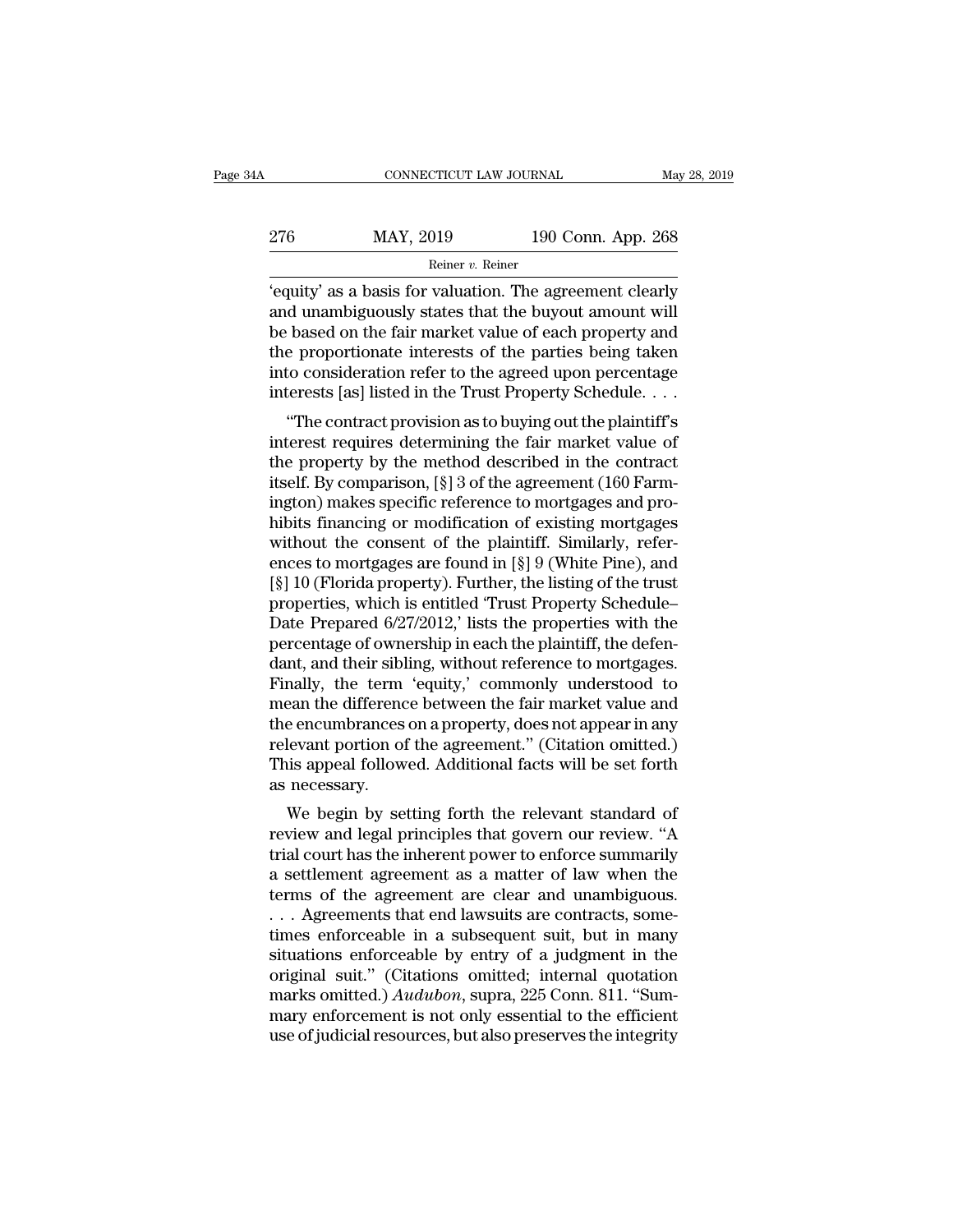Reiner v. Reiner

CONNECTICUT LAW JOURNAL<br>
190 Conn. App. 268 MAY, 2019 277<br>
Reiner v. Reiner<br>
of settlement as a meaningful way to resolve legal dis-<br>
putes. When parties agree to settle a case, they are<br>
offectively contracting for the ri 190 Conn. App. 268 MAY, 2019 277<br>
Reiner v. Reiner<br>
of settlement as a meaningful way to resolve legal dis-<br>
putes. When parties agree to settle a case, they are<br>
effectively contracting for the right to avoid a trial."<br> 190 Conn. App. 268 MAY, 2019 277<br>
Reiner v. Reiner<br>
of settlement as a meaningful way to resolve legal dis-<br>
putes. When parties agree to settle a case, they are<br>
effectively contracting for the right to avoid a trial.''<br> 190 Conn. App. 268 MAY, 2019 277<br>
Reiner v. Reiner<br>
of settlement as a meaningful way to resolve legal dis-<br>
putes. When parties agree to settle a case, they are<br>
effectively contracting for the right to avoid a trial."<br> Reiner v. Reiner<br>
of settlement as a meaningful way to resolve legal dis-<br>
putes. When parties agree to settle a case, they are<br>
effectively contracting for the right to avoid a trial."<br>
(Emphasis omitted.) Id., 812. Neve meaningful way to resolve legal dis-<br>putes. When parties agree to settle a case, they are<br>effectively contracting for the right to avoid a trial."<br>(Emphasis omitted.) Id., 812. Nevertheless, the right<br>to enforce summarily of settlement as a meaningful way to resolve legal dis-<br>putes. When parties agree to settle a case, they are<br>effectively contracting for the right to avoid a trial."<br>(Emphasis omitted.) Id., 812. Nevertheless, the right<br>to putes. When parties agree to settle a case, they are effectively contracting for the right to avoid a trial."<br>(Emphasis omitted.) Id., 812. Nevertheless, the right to enforce summarily a settlement agreement is not unboun effectively contracting for the right to avoid a trial."<br>(Emphasis omitted.) Id., 812. Nevertheless, the right<br>to enforce summarily a settlement agreement is not<br>unbounded. "The key element with regard to the settle-<br>ment (Emphasis omitted.) Id., 812. Nevertheless, the right<br>to enforce summarily a settlement agreement is not<br>unbounded. "The key element with regard to the settle-<br>ment agreement in  $Audubon$ ... [was] that there<br>[was] no factual to enforce summarily a settlement agreement is not<br>unbounded. "The key element with regard to the settle-<br>ment agreement in  $Audubon$  . . . [was] that there<br>[was] no factual dispute as to the terms of the accord.<br>Generally, unbounded. "The key element with regard to the settlement agreement in  $Audubon$  . . . [was] that there [was] no factual dispute as to the terms of the accord.<br>Generally, [a] trial court has the inherent power to enforce sum ment agreement in *Audubon* . . . [was] that there<br>[was] no factual dispute as to the terms of the accord.<br>Generally, [a] trial court has the inherent power to<br>enforce summarily a settlement agreement as a matter<br>of law [ [was] no factual dispute as to the terms of the accord.<br>Generally, [a] trial court has the inherent power to<br>enforce summarily a settlement agreement as a matter<br>of law [only] when the terms of the agreement are clear<br>and Generally, [a] trial court has the inherent power to<br>enforce summarily a settlement agreement as a matter<br>of law [only] when the terms of the agreement are clear<br>and unambiguous  $\ldots$  and when the parties do not<br>dispute t enforce summarily a settlement agreement as a matter<br>of law [only] when the terms of the agreement are clear<br>and unambiguous . . . . and when the parties do not<br>dispute the terms of the agreement." (Internal quotation<br>mark of law [only] when the terms of the agreement are clear<br>and unambiguous  $\ldots$  and when the parties do not<br>dispute the terms of the agreement." (Internal quotation<br>marks omitted.) *Reid & Riege*, *P.C.* v. *Bulakites*, 132 and unambiguous  $\ldots$  and when the parties do not<br>dispute the terms of the agreement." (Internal quotation<br>marks omitted.) *Reid & Riege*, *P.C.* v. *Bulakites*, 132<br>Conn. App. 209, 216, 31 A.3d 406 (2011), cert. denied, dispute the terms of the agreement." (Internal quotation<br>marks omitted.) *Reid & Riege*, *P.C.* v. *Bulakites*, 132<br>Conn. App. 209, 216, 31 A.3d 406 (2011), cert. denied, 303<br>Conn. 926, 35 A.3d 1076 (2012). "The rule of marks omitted.) *Reid & Riege, P.C. v. Bulakites*, 132<br>Conn. App. 209, 216, 31 A.3d 406 (2011), cert. denied, 303<br>Conn. 926, 35 A.3d 1076 (2012). "The rule of *Audubon*<br>effects a delicate balance between concerns of judici Conn. App. 209, 216, 31 A.3d 406 (2011), cert. denied, 303<br>
Conn. 926, 35 A.3d 1076 (2012). "The rule of *Audubon*<br>
effects a delicate balance between concerns of judicial<br>
economy on the one hand and a party's constitutio Conn. 926, 35 A.3d 1076 (2012). "The rule of *Audubon*<br>effects a delicate balance between concerns of judicial<br>economy on the one hand and a party's constitutional<br>rights to a jury and to a trial on the other hand. See<br>[*A* effects a delicate balance between concerns of judicial<br>economy on the one hand and a party's constitutional<br>rights to a jury and to a trial on the other hand. See<br>[*Audubon*], supra, [810–12]; see also *Ackerman v. Sobol* economy on the one hand and a party's constitutional<br>rights to a jury and to a trial on the other hand. See<br>[*Audubon*], supra, [810–12]; see also *Ackerman v. Sobol*<br>Family Partnership, LLP, 298 Conn. 495, 534–35, 4<br>A.3d rights to a jury and to a trial on the other hand. See<br>[*Audubon*], supra, [810–12]; see also *Ackerman v. Sobol*<br>*Family Partnership, LLP*, 298 Conn. 495, 534–35, 4<br>A.3d 288 (2010). To use the *Audubon* power outside of<br>i [*Audubon*], supra, [810–12]; see also *Ackerman v. Sobol*<br>*Family Partnership*, *LLP*, 298 Conn. 495, 534–35, 4<br>A.3d 288 (2010). To use the *Audubon* power outside of<br>its proper context is to deny a party these fundamenta *Family Partnership, LLP*, 298 Conn. 495, 534–35, 4<br>A.3d 288 (2010). To use the *Audubon* power outside of<br>its proper context is to deny a party these fundamental<br>rights and would work a manifest injustice." *Matos v.*<br>*Or* A.3d 288 (2010). To use the *Audubon* power outside of<br>its proper context is to deny a party these fundamental<br>rights and would work a manifest injustice." *Matos v.*<br>Ortiz, 166 Conn. App. 775, 792, 144 A.3d 425 (2016); se its proper context is to deny a party these fundamental<br>rights and would work a manifest injustice." Matos v.<br> $Ortiz$ , 166 Conn. App. 775, 792, 144 A.3d 425 (2016); see<br> $DAP~Financial Management Co. v. Mor-Fam~Electric,$ <br> $Inc., 59$  Conn. App. 92, 97–98, 755 A. rights and would work a manifest injustice." Matos v.<br>
Ortiz, 166 Conn. App. 775, 792, 144 A.3d 425 (2016); see<br>
DAP Financial Management Co. v. Mor-Fam Electric,<br>
Inc., 59 Conn. App. 92, 97–98, 755 A.2d 925 (2000) ("The<br> Ortiz, 166 Conn. App. 775, 792, 144 A.3d 425<br>DAP Financial Management Co. v. Mor-Fan<br>Inc., 59 Conn. App. 92, 97–98, 755 A.2d 925 (2<br>test of disputation . . . must be applied to<br>at the time they entered into the alleged set  $\alpha$ , 59 Conn. App. 92, 97–98, 755 A.2d 925 (2000) ("The<br>st of disputation  $\dots$  must be applied to the parties<br>the time they entered into the alleged settlement. To<br>ld otherwise would prevent any motion to enforce a<br>ttlem among the parties.<sup>1</sup> *Ackerman* v. *Sobol Family Partner-*<br>test of disputation . . . must be applied to the parties<br>at the time they entered into the alleged settlement. To<br>hold otherwise would prevent any motion to enfor

*ship diality is* a simple of displacement and the time they entered into the alleged settlement. To hold otherwise would prevent any motion to enforce a settlement from ever being granted.").<br>"A settlement agreement, or a and the three they entered into the the graphs bettermine to hold otherwise would prevent any motion to enforce a<br>settlement from ever being granted.").<br>"A settlement agreement, or accord, is a contract<br>among the parties." from the language used interpreted in the statement of the settlement from ever being granted.").<br>"A settlement agreement, or accord, is a contract among the parties." Ackerman v. Sobol Family Partner-<br>ship, LLP, supra, 29 "A settlement agreement, or accord, is a contract<br>among the parties." Ackerman v. Sobol Family Partner-<br>ship, LLP, supra, 298 Conn. 532. "When construing a<br>contract, we seek to determine the intent of the parties<br>from the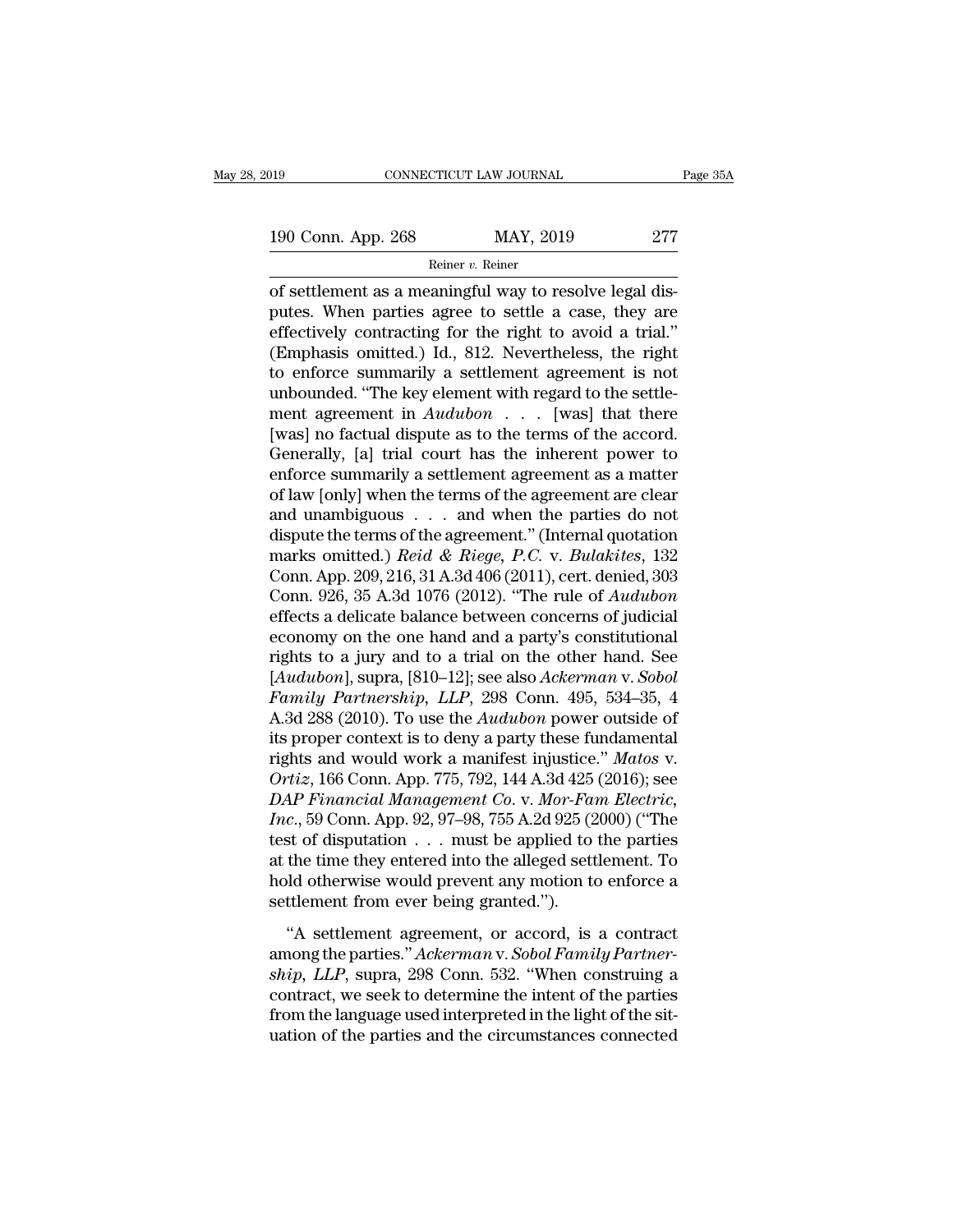## EXECUTE CONNECTICUT LAW JOURNAL May 28, 2019<br>278 MAY, 2019 190 Conn. App. 268<br>Reiner v. Reiner Reiner v. Reiner

CONNECTICUT LAW JOURNAL May 28, 2019<br>
278 MAY, 2019 190 Conn. App. 268<br>
Reiner v. Reiner<br>
with the transaction. . . . . [T]he intent of the parties is<br>
to be ascertained by a fair and reasonable construction<br>
of the writt 278 MAY, 2019 190 Conn. App. 268<br>
Reiner v. Reiner<br>
with the transaction. . . . . [T] he intent of the parties is<br>
to be ascertained by a fair and reasonable construction<br>
of the written words and . . . the language used 278 MAY, 2019 190 Conn. App. 268<br>
Reiner v. Reiner<br>
with the transaction. . . . . [T]he intent of the parties is<br>
to be ascertained by a fair and reasonable construction<br>
of the written words and . . . the language used m 278 MAY, 2019 190 Conn. App. 268<br>
Reiner v. Reiner<br>
with the transaction. . . . . [T]he intent of the parties is<br>
to be ascertained by a fair and reasonable construction<br>
of the written words and . . . the language used m Reiner v. Reiner<br>
With the transaction. . . . . [T]he intent of the parties is<br>
to be ascertained by a fair and reasonable construction<br>
of the written words and . . . the language used must<br>
be accorded its common, natur Reiner v. Reiner<br>with the transaction. . . . . [T]he intent of the parties is<br>to be ascertained by a fair and reasonable construction<br>of the written words and . . . the language used must<br>be accorded its common, natural, with the transaction. . . . . [T]he intent of the parties is<br>to be ascertained by a fair and reasonable construction<br>of the written words and . . . the language used must<br>be accorded its common, natural, and ordinary meani to be ascertained<br>of the written wo<br>be accorded its cc<br>and usage where i<br>matter of the cont<br>ted.) *Gabriel* v. *C*<br>1230 (2016).<br>"A contract is u the written words and . . . the language used must<br>accorded its common, natural, and ordinary meaning<br>d usage where it can be sensibly applied to the subject<br>atter of the contract." (Internal quotation marks omit-<br>d.) *Ga* be accorded its common, natural, and ordinary meaning<br>and usage where it can be sensibly applied to the subject<br>matter of the contract." (Internal quotation marks omit-<br>ted.) *Gabriel* v. *Gabriel*, 324 Conn. 324, 341, 15

and usage where it can be sensibly applied to the subject<br>matter of the contract." (Internal quotation marks omit-<br>ted.) *Gabriel* v. *Gabriel*, 324 Conn. 324, 341, 152 A.3d<br>1230 (2016).<br>"A contract is unambiguous when it matter of the contract." (Internal quotation marks omit-<br>ted.)  $Gabriel$  v.  $Gabriel$ , 324 Conn. 324, 341, 152 A.3d<br>1230 (2016).<br>"A contract is unambiguous when its language is clear<br>and conveys a definite and precise intent.... Th ted.) *Gabriel* v. *Gabriel*, 324 Conn. 324, 341, 152 A.3d<br>1230 (2016).<br>"A contract is unambiguous when its language is clear<br>and conveys a definite and precise intent.... The<br>court will not torture words to impart ambigu 1230 (2016).<br>
"A contract is unambiguous when its language is clear<br>
and conveys a definite and precise intent. . . . . The<br>
court will not torture words to impart ambiguity where<br>
ordinary meaning leaves no room for ambi "A contract is unambiguous when its language is clear<br>and conveys a definite and precise intent. . . . . The<br>court will not torture words to impart ambiguity where<br>ordinary meaning leaves no room for ambiguity. . . .<br>More and conveys a<br>court will not t<br>ordinary mear<br>Moreover, the<br>ent interpretat<br>necessitate a<br>ous.<br>"In contrast urt will not torture words to impart ambiguity where<br>
dinary meaning leaves no room for ambiguity. . . .<br>
oreover, the mere fact that the parties advance differ-<br>
tinterpretations of the language in question does not<br>
ces ordinary meaning leaves no room for ambiguity. . . . .<br>Moreover, the mere fact that the parties advance different interpretations of the language in question does not<br>necessitate a conclusion that the language is ambiguou

Moreover, the mere fact that the parties advance different interpretations of the language in question does not necessitate a conclusion that the language is ambiguous. . . .<br>"In contrast, a contract is ambiguous if the i ent interpretations of the language in question does not<br>necessitate a conclusion that the language is ambiguous.<br>...<br>"In contrast, a contract is ambiguous if the intent of<br>the parties is not clear and certain from the lan necessitate a conclusion that the language is ambiguous. . . .<br>
"In contrast, a contract is ambiguous if the intent of<br>
the parties is not clear and certain from the language<br>
of the contract itself. . . . [A]ny ambiguity ous. . . .<br>
"In contrast, a contract is ambiguous if the intent of<br>
the parties is not clear and certain from the language<br>
of the contract itself. . . . [A]ny ambiguity in a contract<br>
must emanate from the language used "In contrast, a contract is ambiguous if the intent of<br>the parties is not clear and certain from the language<br>of the contract itself. . . . [A]ny ambiguity in a contract<br>must emanate from the language used by the parties. the parties is not clear and certain from the language<br>of the contract itself. . . . [A]ny ambiguity in a contract<br>must emanate from the language used by the parties.<br>. . . The contract must be viewed in its entirety, wit of the contract itself. . . . [A]ny ambiguity in a contract<br>must emanate from the language used by the parties.<br>. . . The contract must be viewed in its entirety, with<br>each provision read in light of the other provisions must emanate from the language used by the parties.<br>  $\ldots$  The contract must be viewed in its entirety, with<br>
each provision read in light of the other provisions  $\ldots$ <br>
and every provision must be given effect if it is p ... The contract must be viewed in its entirety, with<br>each provision read in light of the other provisions ...<br>and every provision must be given effect if it is possible<br>to do so.... If the language of the contract is sus each provision read in light of the other provisions . . .<br>and every provision must be given effect if it is possible<br>to do so. . . . If the language of the contract is suscepti-<br>ble to more than one reasonable interpreta and every provision must be given effect if it is possible<br>to do so.... If the language of the contract is suscepti-<br>ble to more than one reasonable interpretation, the<br>contract is ambiguous." (Internal quotation marks om to do so.... If the language of the contract is suscepti-<br>ble to more than one reasonable interpretation, the<br>contract is ambiguous." (Internal quotation marks omit-<br>ted.) Id., 341–42. "[T]he determination as to whether<br>c ble to more than one reasonable interpeontract is ambiguous." (Internal quotatio ted.) Id., 341–42. "[T]he determination a contractual language is plain and unamb a question of law subject to plenary revid quotation marks ntract is ambiguous." (Internal quotation marks omit-<br>d.) Id., 341–42. "[T]he determination as to whether<br>ntractual language is plain and unambiguous is . . .<br>question of law subject to plenary review." (Internal<br>otation ted.) Id., 341–42. "[T]he determination as to whether<br>contractual language is plain and unambiguous is . . .<br>a question of law subject to plenary review." (Internal<br>quotation marks omitted.) *Gold* v. *Rowland*, 325 Conn.

16, 157–58, 156 A.3d 477 (2017).<sup>11</sup><br>16, 157–58, 156 A.3d 477 (2017).<sup>11</sup><br>On appeal, there is no dispute between the parties<br>aat the agreement is valid and enforceable, and that<br><sup>11</sup> We emphasize that the scope of our rev

<sup>146, 157–58, 156</sup> A.3d  $477$  (2017).<sup>14</sup><br>On appeal, there is no dispute between the parties<br>that the agreement is valid and enforceable, and that<br><sup>11</sup> We emphasize that the scope of our review is narrow and requires us<br>to On appeal, there is no dispute between the parties<br>that the agreement is valid and enforceable, and that<br> $\frac{11}{10}$  We emphasize that the scope of our review is narrow and requires us<br>to determine only whether the langua that the agreement is valid and enforceable, and that  $\frac{1}{10}$  we emphasize that the scope of our review is narrow and requires us to determine only whether the language of the buyout provision is ambiguous. We do not d that the agreement is valid and enforceable, and that<br>
<sup>11</sup> We emphasize that the scope of our review is narrow and requires us<br>
to determine only whether the language of the buyout provision is ambigu-<br>
ous. We do not dec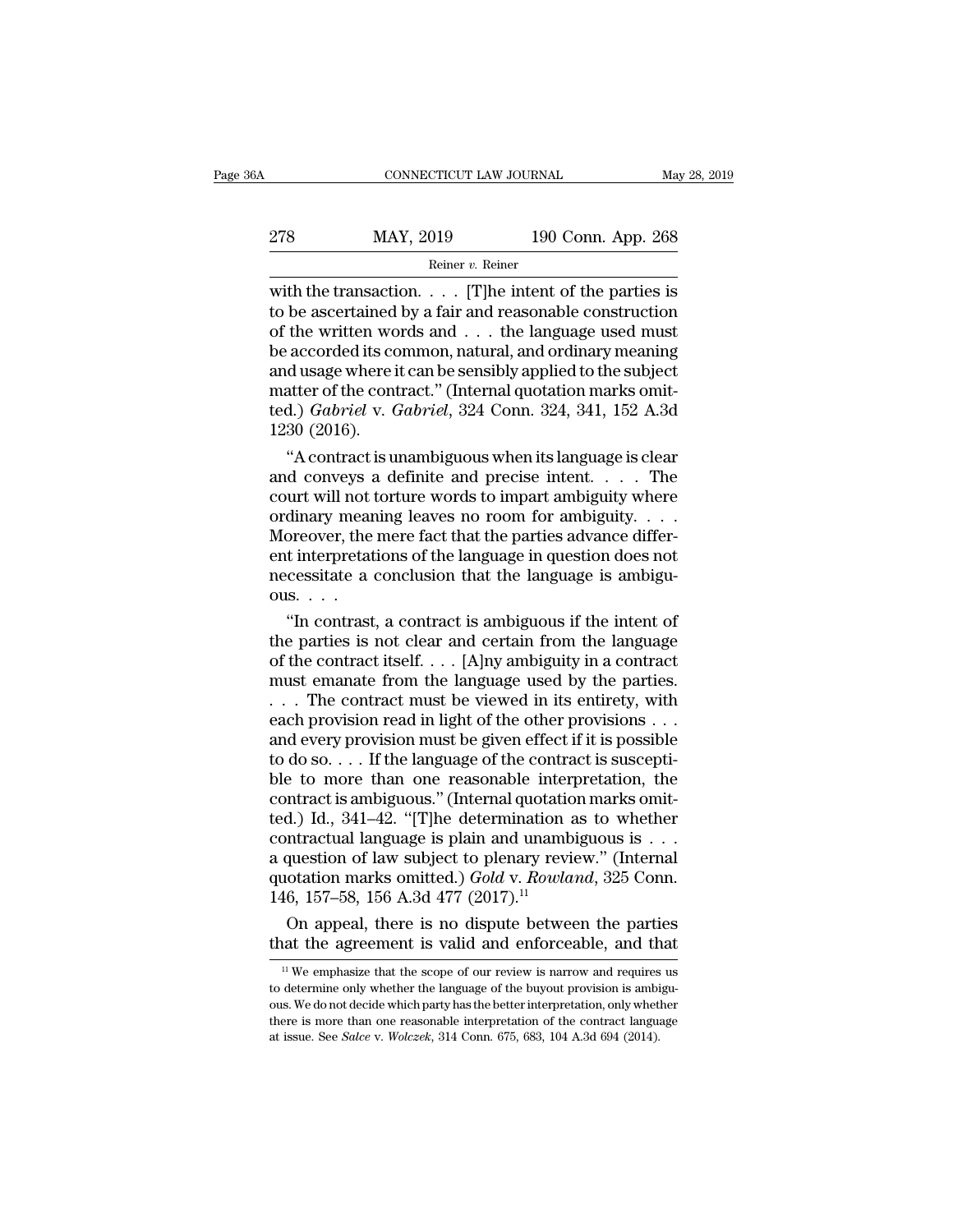190 CONNECTICUT LAW JOURNAL Page 37A<br>
190 Conn. App. 268 MAY, 2019 279<br>
Reiner v. Reiner

Reiner v. Reiner

Fage 371<br>
190 Conn. App. 268 MAY, 2019 279<br>
Reiner v. Reiner<br>
S§ 1 and 2 of the agreement mandate that the defendant<br>
buy out the plaintiff's interests in certain properties.<br>
Instead, the parties' views diverge as to the 190 Conn. App. 268 MAY, 2019 279<br>
Reiner v. Reiner<br>
Subsetence 1988 1 and 2 of the agreement mandate that the defendant<br>
buy out the plaintiff's interests in certain properties.<br>
Instead, the parties' views diverge as to t 190 Conn. App. 268 MAY, 2019 279<br>
Reiner v. Reiner<br>  $\S\S 1$  and 2 of the agreement mandate that the defendant<br>
buy out the plaintiff's interests in certain properties.<br>
Instead, the parties' views diverge as to the method<br> 190 Conn. App. 268 MAY, 2019 279<br>
Reiner v. Reiner<br>  $\S$ § 1 and 2 of the agreement mandate that the defendant<br>
buy out the plaintiff's interests in certain properties.<br>
Instead, the parties' views diverge as to the method<br> Referred Referred Referred Referred SS 1 and 2 of the agreement mandate that the defendant<br>buy out the plaintiff's interests in certain properties.<br>Instead, the parties' views diverge as to the method<br>by which the buyout Reiner v. Reiner<br>  $\frac{1}{2}$  Reiner v. Reiner<br>
S§ 1 and 2 of the agreement mandate that the defendant<br>
buy out the plaintiff's interests in certain properties.<br>
Instead, the parties' views diverge as to the method<br>
by whic §§ 1 and 2 of the agreement mandate that the defendant<br>buy out the plaintiff's interests in certain properties.<br>Instead, the parties' views diverge as to the method<br>by which the buyout amount is to be calculated. The<br>defen buy out the plaintiff's interests in certain properties.<br>Instead, the parties' views diverge as to the method<br>by which the buyout amount is to be calculated. The<br>defendant claims that the court improperly concluded<br>that th Instead, the parties' views diverge as to the method<br>by which the buyout amount is to be calculated. The<br>defendant claims that the court improperly concluded<br>that the agreement clearly and unambiguously provides<br>that the b by which the buyout amount is to be calculated. The<br>defendant claims that the court improperly concluded<br>that the agreement clearly and unambiguously provides<br>that the buyout amount is the fair market value of<br>the properti defendant claims that the court improperly concluded<br>that the agreement clearly and unambiguously provides<br>that the buyout amount is the fair market value of<br>the properties. He argues that the clear and unambigu-<br>ous langu that the agreement clearly and unambiguously provides<br>that the buyout amount is the fair market value of<br>the properties. He argues that the clear and unambigu-<br>ous language of the agreement specifies that the buy-<br>out amou that the buyout amount is the fair market value of<br>the properties. He argues that the clear and unambigu-<br>ous language of the agreement specifies that the buy-<br>out amount is the plaintiff's equitable interest in the<br>proper the properties. He argues that the clear and unambiguous language of the agreement specifies that the buy-<br>out amount is the plaintiff's equitable interest in the<br>properties, namely, the fair market value of the proper-<br>ti ous language of the agreement specifies that the buy-<br>out amount is the plaintiff's equitable interest in the<br>properties, namely, the fair market value of the proper-<br>ties less the amount of any mortgage encumbrances.<br>In r out amount is the plaintiff's equitable interest in the<br>properties, namely, the fair market value of the proper-<br>ties less the amount of any mortgage encumbrances.<br>In response, the plaintiff argues that the court properly<br> properties, namely, the fair market value of the properties less the amount of any mortgage encumbrances.<br>In response, the plaintiff argues that the court properly determined that the agreement clearly and unambiguously pr ties less the amount of any mortgage encumbrances.<br>In response, the plaintiff argues that the court properly<br>determined that the agreement clearly and unambiguously provides that the buyout amount is the fair market<br>value In response, the plaintiff argues that the court properly<br>determined that the agreement clearly and unambigu-<br>ously provides that the buyout amount is the fair market<br>value of the properties without regard to any debt asso determined that the agreement<br>ously provides that the buyout an<br>value of the properties without r<br>ciated with the properties. We c<br>ties and conclude that the agreer<br>respect to the calculation of the l<br>interests in the prop sly provides that the buyout amount is the fair market<br>lue of the properties without regard to any debt asso-<br>ated with the properties. We disagree with both par-<br>s and conclude that the agreement is ambiguous with<br>spect t value of the properties without regard to any debt asso-<br>ciated with the properties. We disagree with both par-<br>ties and conclude that the agreement is ambiguous with<br>respect to the calculation of the buyout of the plainti

ciated with the properties. We disagree with both parties and conclude that the agreement is ambiguous with<br>respect to the calculation of the buyout of the plaintiff's<br>interests in the properties.<br>As noted previously, § 1 ties and conclude that the agreement is ambiguous with<br>respect to the calculation of the buyout of the plaintiff's<br>interests in the properties.<br>As noted previously, § 1 (a) of the agreement pro-<br>vides: "[The defendant] sha respect to the calculation of the buyout of the plaintiff's<br>interests in the properties.<br>As noted previously, § 1 (a) of the agreement pro-<br>vides: "[The defendant] shall buyout [the plaintiff's]<br>interests in the Reiner Tru interests in the properties.<br>
As noted previously,  $\S 1$  (a) of the agreement provides: "[The defendant] shall buyout [the plaintiff's]<br>
interests in the Reiner Trusts and the Reiner Trusts<br>
Properties by paying cash to [ As noted previously,  $\S 1$  (a) of the agreement provides: "[The defendant] shall buyout [the plaintiff's] interests in the Reiner Trusts and the Reiner Trusts Properties by paying cash to [the plaintiff] in proportion to vides: "[The defendant] shall buyout [the plaintiff's]<br>interests in the Reiner Trusts and the Reiner Trusts<br>Properties by paying cash to [the plaintiff] in proportion<br>to his interests therein no later than 280 days followi vides: "[The defendant] shall buyout [the plaintiff's]<br>interests in the Reiner Trusts and the Reiner Trusts<br>Properties by paying cash to [the plaintiff] in proportion<br>to his interests therein no later than 280 days followi Properties by paying cash to [the plaintiff] in proportion<br>to his interests therein no later than 280 days following<br>Eleanore Reiner's death. The buy-out amount payable<br>to [the plaintiff] for his interests in the Reiner Tr to his interests therein no later than 280 days following<br>Eleanore Reiner's death. The buy-out amount payable<br>to [the plaintiff] for his interests in the Reiner Trusts<br>will be based on the fair market value of each of the<br> Eleanore Reiner's death. The buy-out amount payable<br>to [the plaintiff] for his interests in the Reiner Trusts<br>will be based on the fair market value of each of the<br>Reiner Trusts Properties at the time of Eleanore Rein-<br>er to [the plaintiff] for his interests in the Reiner Trusts<br>will be based on the fair market value of each of the<br>Reiner Trusts Properties at the time of Eleanore Rein-<br>er's death, multiplied by [the plaintiff's] interests i will be based on the fair market value of each of the<br>Reiner Trusts Properties at the time of Eleanore Rein-<br>er's death, multiplied by [the plaintiff's] interests in each<br>Trust Property with a deduction of ten (10%) percen Reiner Trusts Properties at the time of Eleanore Reiner's death, multiplied by [the plaintiff's] interests in each<br>Trust Property with a deduction of ten (10%) percent<br>to compensate for a minority discount and for the fact er's death, multiplied by [the plaintiff's] interests in each<br>Trust Property with a deduction of ten (10%) percent<br>to compensate for a minority discount and for the fact<br>that there is no real estate brokerage commission."<br> Trust Property with a deduction of ten (10%) percent<br>to compensate for a minority discount and for the fact<br>that there is no real estate brokerage commission."<br>Section 2 (b) of the agreement provides in relevant<br>part that to compensate for a minority discount and for the fact<br>that there is no real estate brokerage commission."<br>Section 2 (b) of the agreement provides in relevant<br>part that "[the defendant] shall buy out [the plaintiff's]<br>inte that there is no real estate brokerage commission."<br>Section 2 (b) of the agreement provides in relevant<br>part that "[the defendant] shall buy out [the plaintiff's]<br>interests in each [of] 711 Farmington and Canton Gate-<br>way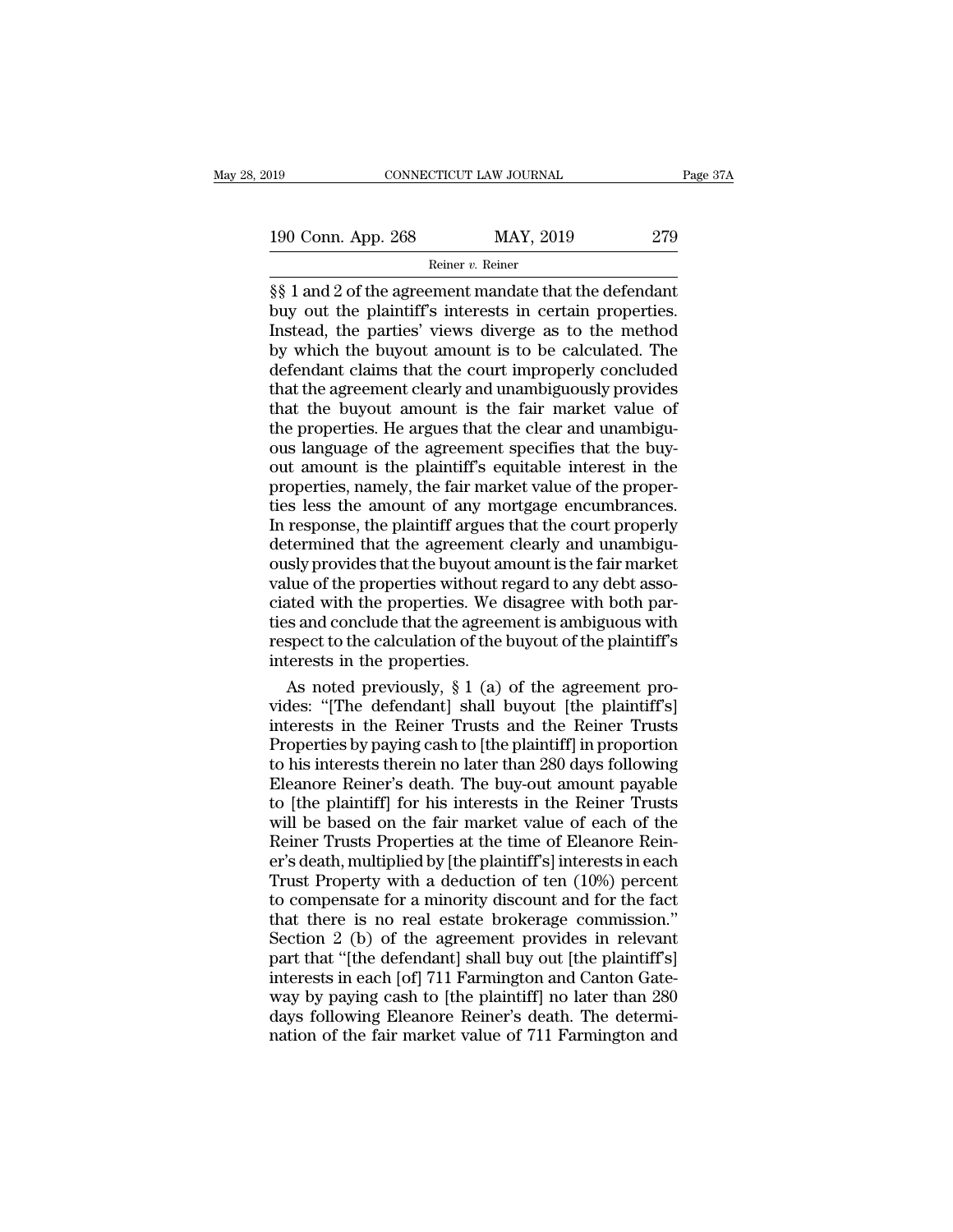| 8Α  | CONNECTICUT LAW JOURNAL |                    | May 28, 2019 |
|-----|-------------------------|--------------------|--------------|
| 280 | MAY, 2019               | 190 Conn. App. 268 |              |
|     | Reiner v. Reiner        |                    |              |

CONNECTICUT LAW JOURNAL May 28, 2019<br>
280 MAY, 2019 190 Conn. App. 268<br>
Reiner v. Reiner<br>
Canton Gateway will be based on the same formula<br>
and terms used to determine the fair market value of<br>
the Poiner Trust Properties 280 MAY, 2019 190 Conn. App. 268<br>
Reiner v. Reiner<br>
Canton Gateway will be based on the same formula<br>
and terms used to determine the fair market value of<br>
the Reiner Trust Properties provided for in [§] 1 (a) of<br>
this Ag 280 MAY, 2019 190 Conn. App. 268<br>
Reiner v. Reiner<br>
Canton Gateway will be based on the same formula<br>
and terms used to determine the fair market value of<br>
the Reiner Trust Properties provided for in [§] 1 (a) of<br>
this Ag 280 MAY, 2019 190 Conn. App. 268<br>
Reiner v. Reiner<br>
Canton Gateway will be based on the same formula<br>
and terms used to determine the fair market value of<br>
the Reiner Trust Properties provided for in [§] 1 (a) of<br>
this Ag **Best only the subject only to a four percent** (4%) discount, not ten percent (10%). . . ."<br>
Subject only to a four percent (4%) discount, not ten percent (10%). . . ." Reme<br>Canton Gateway will be<br>and terms used to detern<br>the Reiner Trust Properti<br>this Agreement above ex<br>be subject only to a four p<br>percent (10%). . . ."<br>Section 1 applies to the fultion Gateway will be based on the same formula<br>d terms used to determine the fair market value of<br>e Reiner Trust Properties provided for in [§] 1 (a) of<br>is Agreement above except that the valuation shall<br>subject only t and terms used to determine the fair market value of<br>the Reiner Trust Properties provided for in [§] 1 (a) of<br>this Agreement above except that the valuation shall<br>be subject only to a four percent (4%) discount, not ten<br>p

this Agreement above except that the valuation shall<br>be subject only to a four percent (4%) discount, not ten<br>percent (10%)...."<br>Section 1 applies to the defendant's buyout of the<br>plaintiff's interests in the Reiner Trust Farmington Avenue, the language of § 1 provides the farmington Avenue, the language of § 1 provides that the buyout amount will be determined on the basis of the fair market value multiplied by the plaintiff's *interest* be subject only to a four pertent  $(4\gamma_0)$  discount, not ten<br>percent  $(10\%)$ ...."<br>Section 1 applies to the defendant's buyout of the<br>plaintiff's interests in the Reiner Trusts properties,<br>including 603 Farmington Avenue. Section 1 applies to the defendant's buyout of the plaintiff's interests in the Reiner Trusts properties, including 603 Farmington Avenue. With respect to 603 Farmington Avenue, the language of § 1 provides that the buyout Section 1 applies to the defendant's buyout of the plaintiff's interests in the Reiner Trusts properties, including 603 Farmington Avenue. With respect to 603 Farmington Avenue, the language of § 1 provides that the buyout plaintiff's interests in the Reiner Trusts properties,<br>including 603 Farmington Avenue. With respect to 603<br>Farmington Avenue, the language of § 1 provides that<br>the buyout amount will be determined on the basis of<br>the fair including 603 Farmington Avenue. With respect to 603 Farmington Avenue, the language of  $\S$  1 provides that the buyout amount will be determined on the basis of the fair market value multiplied by the plaintiff's *interes* Farmington Avenue, the language of  $\S$  1 provides that<br>the buyout amount will be determined on the basis of<br>the fair market value multiplied by the plaintiff's *inter-*<br>est, less a percentage discount. For the following r the buyout amount will be determined on the basis of<br>the fair market value multiplied by the plaintiff's *inter-*<br>est, less a percentage discount. For the following rea-<br>sons, we conclude that it is neither clear nor certa the fair market value multiplied by the plaintiff's *inter-*<br>est, less a percentage discount. For the following rea-<br>sons, we conclude that it is neither clear nor certain<br>whether the word "interest" was intended, as the d est, less a percentage discount. For the followisons, we conclude that it is neither clear nor whether the word "interest" was intended, as the dant contends, to mean the plaintiff's percentagest in the equity in the prope Its, we conclude that it is helder clear hor certain<br>nether the word "interest" was intended, as the defen-<br>nt contends, to mean the plaintiff's percentage inter-<br>t in the equity in the properties, or, as the plaintiff<br>nte whether the word interest was intended, as the defermed<br>dant contends, to mean the plaintiff's percentage inter-<br>est in the equity in the properties, or, as the plaintiff<br>contends, to mean the plaintiff's ownership percent

dant contends, to mean the praintin's percentage inter-<br>est in the equity in the properties, or, as the plaintiff<br>contends, to mean the plaintiff's ownership percentage<br>of the fair market value of the properties.<br>First, th Ext in the equity in the properties, or, as the plaintiff<br>contends, to mean the plaintiff's ownership percentage<br>of the fair market value of the properties.<br>First, the agreement does not define "interest," and<br>that term ha contenus, to mean the plantin's ownership percentage<br>of the fair market value of the properties.<br>First, the agreement does not define "interest," and<br>that term has no talismanic meaning as utilized through-<br>out the agreeme First, the agreement does not define "interest," and<br>that term has no talismanic meaning as utilized through-<br>out the agreement. For example, the parties agreed that<br>the Trust Property Schedule attached to the agreement<br>se First, the agreement does not define "interest," and<br>that term has no talismanic meaning as utilized through-<br>out the agreement. For example, the parties agreed that<br>the Trust Property Schedule attached to the agreement<br>se that term has no talismanic meaning as utilized through-<br>out the agreement. For example, the parties agreed that<br>the Trust Property Schedule attached to the agreement<br>set forth their and Nancy Brooks' interests in the Rein out the agreement. For example, the parties agreed that<br>the Trust Property Schedule attached to the agreement<br>set forth their and Nancy Brooks' interests in the Reiner<br>Trusts properties. That attachment lists the parties'<br> the Trust Property Schedule attached to the agreement<br>set forth their and Nancy Brooks' interests in the Reiner<br>Trusts properties. That attachment lists the parties'<br>respective percentage ownership in each of the Reiner<br>Tr set forth their and Nancy Brooks' interests in the Reiner<br>Trusts properties. That attachment lists the parties'<br>respective percentage ownership in each of the Reiner<br>Trusts properties and is devoid of the then-existing<br>mor Trusts properties. That attachment lists the parties'<br>respective percentage ownership in each of the Reiner<br>Trusts properties and is devoid of the then-existing<br>mortgage valuation for each property. Conversely, § 1,<br>upon w respective percentage ownership in each of the Reiner<br>Trusts properties and is devoid of the then-existing<br>mortgage valuation for each property. Conversely, § 1,<br>upon which the plaintiff and the court relied, provides<br>that Trusts properties and is devoid of the then-existing<br>mortgage valuation for each property. Conversely,  $\S$  1,<br>upon which the plaintiff and the court relied, provides<br>that, if the defendant refinances one or more of the<br>Re mortgage valuation for each property. Conversely, § 1, upon which the plaintiff and the court relied, provides that, if the defendant refinances one or more of the Reiner Trusts properties to fund his buyout of the plainti upon which the plaintiff and the court relied, provides<br>that, if the defendant refinances one or more of the<br>Reiner Trusts properties to fund his buyout of the plain-<br>tiff's interests in other properties, the interest of t that, if the defendant refinances one or more of the<br>Reiner Trusts properties to fund his buyout of the plain-<br>tiff's interests in other properties, the interest of the<br>third beneficiary of the Reiner Trusts, Nancy Brooks, Reiner Trusts properties to fund his buyout of the plaintiff's interests in other properties, the interest of the third beneficiary of the Reiner Trusts, Nancy Brooks, in the refinanced properties cannot be diminished. The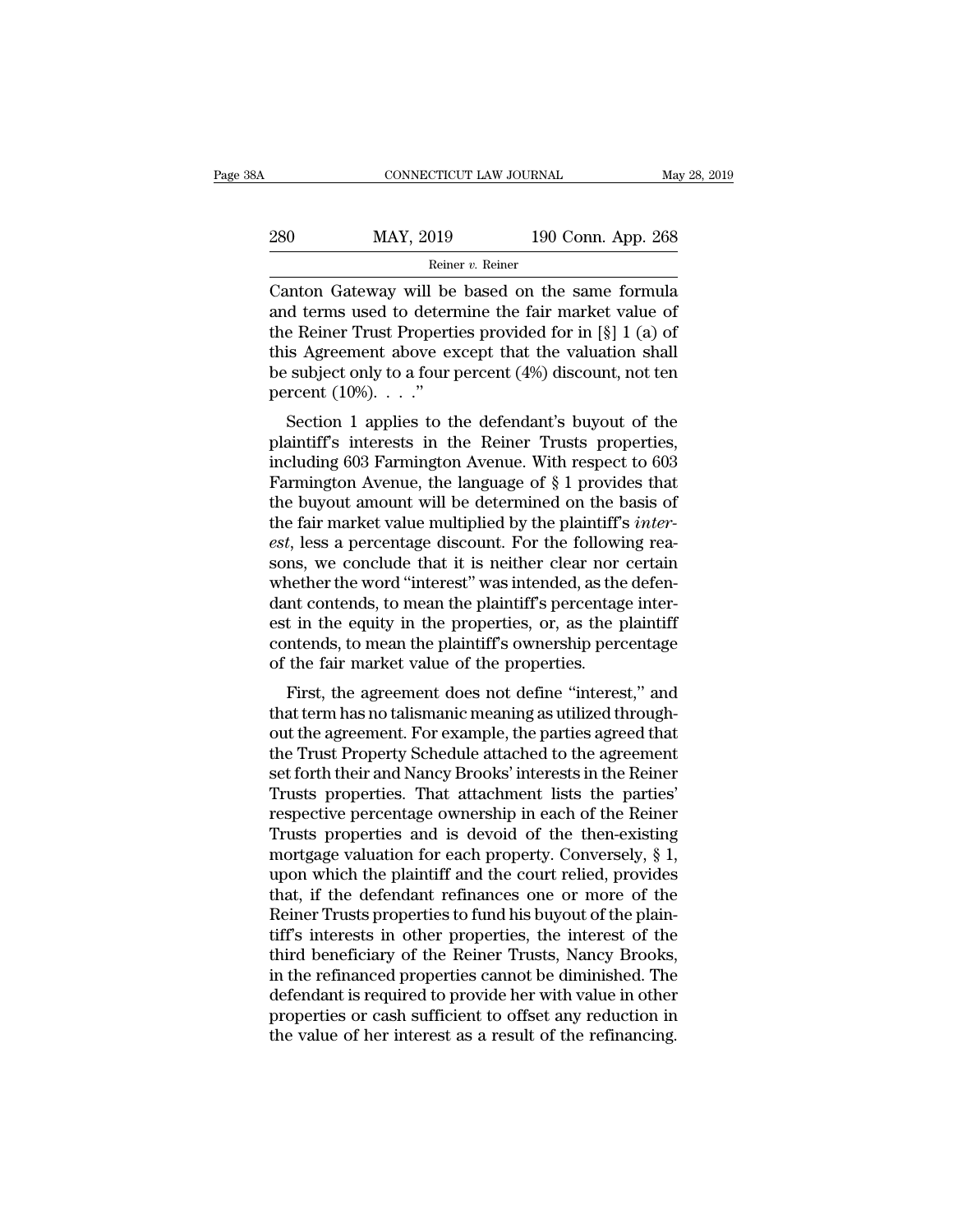| 2019               | CONNECTICUT LAW JOURNAL | Page 39A |
|--------------------|-------------------------|----------|
| 190 Conn. App. 268 | MAY, 2019               | 281      |
|                    | Reiner $v$ . Reiner     |          |

CONNECTICUT LAW JOURNAL Page 39A<br>
190 Conn. App. 268 MAY, 2019 281<br>
Reiner v. Reiner<br>
This language suggests that the parties agreed that a<br>
beneficiary's interest in a property is determined by<br>
taking into account any ou 190 Conn. App. 268 MAY, 2019 281<br>
Reiner v. Reiner<br>
This language suggests that the parties agreed that a<br>
beneficiary's interest in a property is determined by<br>
taking into account any outstanding debt associated<br>
with t 190 Conn. App. 268 MAY, 2019 281<br>
Reiner v. Reiner<br>
This language suggests that the parties agreed that a<br>
beneficiary's interest in a property is determined by<br>
taking into account any outstanding debt associated<br>
with t 190 Conn. App. 268 MAY, 2019 281<br>
Reiner v. Reiner<br>
This language suggests that the parties agreed that a<br>
beneficiary's interest in a property is determined by<br>
taking into account any outstanding debt associated<br>
with t This language suggests that the parties agreed that a<br>beneficiary's interest in a property is determined by<br>taking into account any outstanding debt associated<br>with the property. Accordingly, the inconsistent use of<br>the t Finis language suggests that the parties agreed that a beneficiary's interest in a property is determined by taking into account any outstanding debt associated with the property. Accordingly, the inconsistent use of the This language suggests<br>beneficiary's interest if<br>taking into account are<br>with the property. Accor<br>the term "interest" mak<br>was intended to include<br>on the properties.<br>Second, the common Second, the common meaning of the term "interest"<br>Second, the common meaning debt associated<br>th the property. Accordingly, the inconsistent use of<br>e term "interest" makes it unclear whether that term<br>as intended to include adding the account any outstanding developed usbecated<br>with the property. Accordingly, the inconsistent use of<br>the term "interest" makes it unclear whether that term<br>was intended to include or to exclude outstanding debt<br>o

which die property. Eccordingly, the mechanische disc of<br>the term "interest" makes it unclear whether that term<br>was intended to include or to exclude outstanding debt<br>on the properties.<br>Second, the common meaning of the t are communicated matter whence and communism<br>was intended to include or to exclude outstanding debt<br>on the properties.<br>Second, the common meaning of the term "interest"<br>provides no certainty. As applicable here, interest Second, the common meaning of the term "interest"<br>provides no certainty. As applicable here, interest is<br>defined as "[a] legal share in something; all or part of<br>a legal or equitable claim to or right in property . . . ." Second, the common meaning of the term "interest"<br>provides no certainty. As applicable here, interest is<br>defined as "[a] legal share in something; all or part of<br>a legal or equitable claim to or right in property  $\dots$ ."<br>B Second, the common meaning of the term "interest"<br>provides no certainty. As applicable here, interest is<br>defined as "[a] legal share in something; all or part of<br>a legal or equitable claim to or right in property . . . ." provides no certainty. As applicable here, interest is<br>defined as "[a] legal share in something; all or part of<br>a legal or equitable claim to or right in property . . . ."<br>Black's Law Dictionary (10th Ed. 2014); see Merri defined as "[a] legal share in something; all or part of<br>a legal or equitable claim to or right in property . . . ."<br>Black's Law Dictionary (10th Ed. 2014); see Merriam-<br>Webster's Collegiate Dictionary (11th Ed. 2003) (de a legal or equitable claim to or right in property . . . ."<br>Black's Law Dictionary (10th Ed. 2014); see Merriam-<br>Webster's Collegiate Dictionary (11th Ed. 2003) (defin-<br>ing "interest" to mean "right, title, or legal share Black's Law Dictionary (10th Ed. 2014); see Merriam-Webster's Collegiate Dictionary (11th Ed. 2003) (defining "interest" to mean "right, title, or legal share in something"). In real estate transactions, interest could be Webster's Collegiate Dictionary (11th Ed. 2003) (defining "interest" to mean "right, title, or legal share in something"). In real estate transactions, interest could be intended to mean, among other things, equitable or ing "interest" to mean "right, title, or legal share in<br>something"). In real estate transactions, interest could<br>be intended to mean, among other things, equitable or<br>legal ownership. See generally *Salce* v. *Wolczek*, 31 something"). In real estate transactions, interest could<br>be intended to mean, among other things, equitable or<br>legal ownership. See generally *Salce* v. *Wolczek*, 314<br>Conn. 675, 683–96, 104 A.3d 694 (2014) (determining<br>th be intended to mean, among other things, equitable or<br>
legal ownership. See generally *Salce* v. *Wolczek*, 314<br>
Conn. 675, 683–96, 104 A.3d 694 (2014) (determining<br>
that phrase "any ownership interest . . . is trans-<br>
fer legal ownership. See generally *Salce* v. *Wolczek*, 314<br>Conn. 675, 683–96, 104 A.3d 694 (2014) (determining<br>that phrase "any ownership interest . . . is trans-<br>ferred" encompassed transfers of both legal and equita-<br>ble i Conn. 675, 683–96, 104 A.3d 694 (2014) (determining<br>that phrase "any ownership interest  $\dots$  is trans-<br>ferred" encompassed transfers of both legal and equita-<br>ble interests). As the defendant properly emphasizes,<br>"Connect that phrase "any ownership interest  $\ldots$  is transferred" encompassed transfers of both legal and equita-<br>ble interests). As the defendant properly emphasizes,<br>"Connecticut follows the title theory of mortgages,<br>which pro ferred" encompassed transfers of both legal and equita-<br>ble interests). As the defendant properly emphasizes,<br>"Connecticut follows the title theory of mortgages,<br>which provides that on the execution of a mortgage on<br>real p ble interests). As the defendant properly emphasizes,<br>
"Connecticut follows the title theory of mortgages,<br>
which provides that on the execution of a mortgage on<br>
real property, the mortgagee holds legal title and the<br>
mor "Connecticut follows the title theory of mortgages,<br>which provides that on the execution of a mortgage on<br>real property, the mortgagee holds legal title and the<br>mortgagor holds equitable title to the property." (Inter-<br>na which provides that on the execution of a mortgage on<br>real property, the mortgagee holds legal title and the<br>mortgagor holds equitable title to the property." (Inter-<br>nal quotation marks omitted.) Mortgage Electronic Reg-<br> real property, the mortgagee holds legal title and the<br>mortgagor holds equitable title to the property." (Inter-<br>nal quotation marks omitted.) *Mortgage Electronic Reg-<br>istration Systems, Inc.* v. White, 278 Conn. 219, 231 mortgagor holds equitable title to the property." (Inter-<br>nal quotation marks omitted.) *Mortgage Electronic Reg-*<br>istration Systems, Inc. v. White, 278 Conn. 219, 231,<br>896 A.2d 797 (2006). Accordingly, because the plainti nal quotation marks omitted.) Mortgage Electronic Reg-<br>istration Systems, Inc. v. White, 278 Conn. 219, 231,<br>896 A.2d 797 (2006). Accordingly, because the plaintiff<br>did not have legal title to certain properties as they<br>we istration Systems, Inc. v. White, 278 Conn. 219, 231, 896 A.2d 797 (2006). Accordingly, because the plaintiff did not have legal title to certain properties as they were still encumbered by mortgages, it is a reasonable in 896 A.2d 797 (2006). Accordingly, because the plaintiff<br>did not have legal title to certain properties as they<br>were still encumbered by mortgages, it is a reasonable<br>interpretation that his interest was equitable, and the<br> did not have legal title to certain properties as they<br>were still encumbered by mortgages, it is a reasonable<br>interpretation that his interest was equitable, and the<br>buyout amount was limited to his share of the worth<br>of t were still encumbered by mortgages, it is a reasonable<br>interpretation that his interest was equitable, and the<br>buyout amount was limited to his share of the worth<br>of the properties after deducting the underlying debt<br>on th interpretation that his interest was equitable, and the buyout amount was limited to his share of the worth of the properties after deducting the underlying debt on the properties as secured by any mortgages. Furthermore,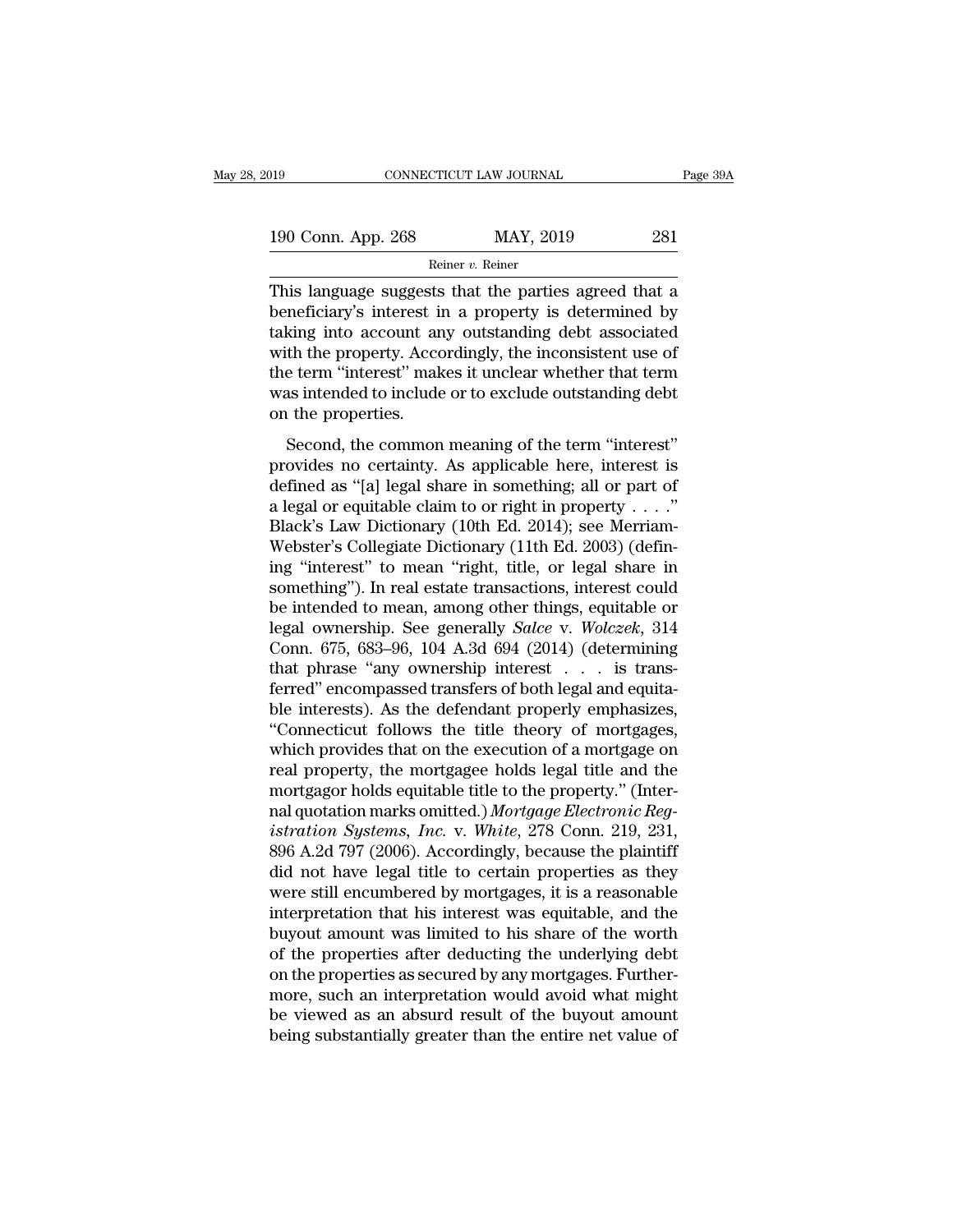| 0A  | CONNECTICUT LAW JOURNAL |                    | May 28, 2019 |
|-----|-------------------------|--------------------|--------------|
|     |                         |                    |              |
| 282 | MAY, 2019               | 190 Conn. App. 268 |              |
|     | Reiner v. Reiner        |                    |              |

CONNECTICUT LAW JOURNAL May 28, 2019<br>
282 MAY, 2019 190 Conn. App. 268<br>
Reiner v. Reiner<br>
the property. See footnote 9 of this opinion; see also<br>
Welch v. Stonybrook Gardens Cooperative, Inc., 158<br>
Conn. App. 185, 198, 99, *MAY*, 2019 190 Conn. App. 268<br> *Reiner v. Reiner*<br> *Reiner v. Reiner*<br> *Welch* v. *Stonybrook Gardens Cooperative, Inc.*, 158<br>
Conn. App. 185, 198–99, 118 A.3d 675 (recognizing principle that "Iwle will not construe a con 282 MAY, 2019 190 Conn. App. 268<br>
Reiner v. Reiner<br>
the property. See footnote 9 of this opinion; see also<br>
Welch v. Stonybrook Gardens Cooperative, Inc., 158<br>
Conn. App. 185, 198–99, 118 A.3d 675 (recognizing prin-<br>
cipl 282 MAY, 2019 190 Conn. App. 268<br>
Reiner v. Reiner<br>
the property. See footnote 9 of this opinion; see also<br>
Welch v. Stonybrook Gardens Cooperative, Inc., 158<br>
Conn. App. 185, 198–99, 118 A.3d 675 (recognizing prin-<br>
cipl For example and that it would lead to an absurd results and that "contractual documents are to be read as a<br>whole and hizarre results are to be read as a<br>whole and hizarre results are to be avoided" [internal<br>whole and hi Reiner v. Reiner<br>
the property. See footnote 9 of this opinion; see also<br>
Welch v. Stonybrook Gardens Cooperative, Inc., 158<br>
Conn. App. 185, 198–99, 118 A.3d 675 (recognizing prin-<br>
ciple that "[w]e will not construe a c the property. See footnote 9 of this opinion; see also<br>Welch v. Stonybrook Gardens Cooperative, Inc., 158<br>Conn. App. 185, 198–99, 118 A.3d 675 (recognizing prin-<br>ciple that "[w]e will not construe a contract's language<br>in Welch v. Stonybrook Gardens Cooperative, Inc., 158<br>Conn. App. 185, 198–99, 118 A.3d 675 (recognizing principle that "[w]e will not construe a contract's language<br>in such a way that it would lead to an absurd result"<br>and th Conn. App. 185, 198–99, 1<br>
ciple that "[w]e will not co<br>
in such a way that it wou<br>
and that "contractual do<br>
whole and bizarre results<br>
quotation marks omitted]<br>
122 A.3d 634 (2015).<br>
In contrast, as the plain ble that "[w]e will not construe a contract's language<br>such a way that it would lead to an absurd result"<br>d that "contractual documents are to be read as a<br>nole and bizarre results are to be avoided" [internal<br>otation mar in such a way that it would lead to an absurd result"<br>and that "contractual documents are to be read as a<br>whole and bizarre results are to be avoided" [internal<br>quotation marks omitted]), cert. denied, 318 Conn. 905,<br>122

and that "contractual documents are to be read as a<br>whole and bizarre results are to be avoided" [internal<br>quotation marks omitted]), cert. denied, 318 Conn. 905,<br>122 A.3d 634 (2015).<br>In contrast, as the plaintiff and the whole and bizarre results are to be avoided" [internal<br>quotation marks omitted]), cert. denied, 318 Conn. 905,<br>122 A.3d 634 (2015).<br>In contrast, as the plaintiff and the court recognize,<br>the agreement does not specify tha quotation marks omitted]), cert. denied, 318 Conn. 905,<br>122 A.3d 634 (2015).<br>In contrast, as the plaintiff and the court recognize,<br>the agreement does not specify that the plaintiff's inter-<br>est was equal to his equity, a 122 A.3d 634 (2015).<br>
In contrast, as the plaintiff and the court recognize,<br>
the agreement does not specify that the plaintiff's inter-<br>
est was equal to his equity, and  $\S$  1 does not make<br>
reference to mortgages.<sup>12</sup> O In contrast, as the plaintiff and the court recognize,<br>the agreement does not specify that the plaintiff's inter-<br>est was equal to his equity, and  $\S 1$  does not make<br>reference to mortgages.<sup>12</sup> On the basis of the forego the agreement does not specify that the plaintiff's inter-<br>est was equal to his equity, and § 1 does not make<br>reference to mortgages.<sup>12</sup> On the basis of the forego-<br>ing, we conclude that § 1 is subject to two reasonable<br> ing, we conclude that § 1 is subject to two reasonable<br>interpretations as it relates to the defendant's obliga-<br>tion to purchase the plaintiff's interest in the Reiner<br>Trusts properties, including 603 Farmington Avenue.<br>interpretations as it relates to the defendant's obliga-<br>tion to purchase the plaintiff's interest in the Reiner<br>Trusts properties, including 603 Farmington Avenue.<br> $\frac{12}{12}$ The plaintiff and the court also rely on the

Trusts properties, including 603 Farmington Avenue.<br>Trusts properties, including 603 Farmington Avenue.<br><sup>12</sup> The plaintiff and the court also rely on the references to mortgages in §§ 3, 9, and 10 of the agreement to conc these collateral references in changes from S. The references to mortgages in  $\frac{12}{3}$  The plaintiff and the court also rely on the references to mortgages in  $\S$  3, 9, and 10 of the agreement to conclude that the parti Trusts properties, including 603 Farmington Avenue.<br>
<sup>12</sup> The plaintiff and the court also rely on the references to mortgages in §§ 3, 9, and 10 of the agreement to conclude that the parties intentionally omitted conside <sup>12</sup> The plaintiff and the court also rely on the references to mortgages in §§ 3, 9, and 10 of the agreement to conclude that the parties intentionally omitted consideration of the mortgages from § 1. We are unpersuaded <sup>12</sup> The plaintiff and the court also rely on the references to mortgages in §§ 3, 9, and 10 of the agreement to conclude that the parties intentionally omitted consideration of the mortgages from § 1. We are unpersuaded §§ 3, 9, and 10 of the agreement to conclude that the parties intentionally omitted consideration of the mortgages from § 1. We are unpersuaded that these collateral references establish that § 1 is clear and unambiguous. § 3, the defendant agreed to buy out Connecticut LLC Trust's interest in another parcel of real property "by paying . . . the sum equal to (i) \$700,000 plus (ii) forty-nine [percent] (49%) of any principal pay down on the these collateral references establish that  $\S 1$  is clear and unambiguous. In  $\S 3$ , the defendant agreed to buy out Connecticut LLC Trust's interest in another parcel of real property "by paying . . . the sum equal to (i § 3, the defendant agreed to buy out Connecticut LLC Trust's interest in another parcel of real property "by paying . . . the sum equal to (i) \$700,000 plus (ii) forty-nine [percent] (49%) of any principal pay down on the another parcel of real property "by paying . . . the sum equal to (i) \$700,000 plus (ii) forty-nine [percent] (49%) of any principal pay down on the mortgage on" that property. This language sets forth a precise mathemati plus (ii) forty-nine [percent] (49%) of any principal pay down on the mortgage on" that property. This language sets forth a precise mathematical formula to produce a number "*equal to*" the buyout price for the property on" that property. This language sets forth a precise mathematical formula<br>to produce a number "*equal to*" the buyout price for the property at issue.<br>(Emphasis added.) By contrast,  $\S 1$  states that the buyout of the pl to produce a number "*equal to*" the buyout price for the property at issue.<br>(Emphasis added.) By contrast, § 1 states that the buyout of the plaintiff's interests in the Reiner Trusts properties "will be *based on*" the (Emphasis added.) By contrast, § 1 states that the buyout of the plaintiff's interests in the Reiner Trusts properties "will be *based on*" the fair market value of each of the properties. (Emphasis added.) "Based on" and interests in the Keiner Trusts properties "will be *based on"* the fair market<br>value of each of the properties. (Emphasis added.) "Based on" and "equal<br>to" may have been intended by the parties to have the same meaning, b value of each of the properties. (Emphasis added.) "Based on" and "equal to" may have been intended by the parties to have the same meaning, but that is not necessarily so. As the defendant points out in his brief, " base to" may have been intended by the parties to have the same meaning, but<br>that is not necessarily so. As the defendant points out in his brief, "based<br>on' typically notes that something is a first step and more will be done that is not necessarily so. As the defendant points out in his brief, "based<br>on' typically notes that something is a first step and more will be done in<br>addition. . . . [The] [d]efendant argues that this additional step w on' typically notes that something is a first step and more will be done in addition. . . . [The] [d]efendant argues that this additional step was calculating the equity in the properties to determine the value of the pla addition. . . . [The] [d]efendant argues that this additional step was calculating the equity in the properties to determine the value of the plaintiff's interest in them." We do not express a view as to which argument re lating the equity in the properties to determine the value of the plaintiff's<br>interest in them." We do not express a view as to which argument regarding<br>the impact of § 3 on the interpretation of § 1 is more reasonable. S interest in them." We do not express a view as to which argument regarding<br>the impact of § 3 on the interpretation of § 1 is more reasonable. See footnote<br>11 of this opinion. We simply note that the court's reliance on § the impact of § 3 on the interpretation of § 1 is more reasonable. See footnote 11 of this opinion. We simply note that the court's reliance on § 3 to support its conclusion that § 1 is clear and unambiguous was misplaced 11 of this opinion. We simply note that the court's reliance on § 3 to support its conclusion that § 1 is clear and unambiguous was misplaced. Further, we do not view §§ 9 and 10 as in anyway helpful to a determination of its conclusion that  $\S 1$  is clear and unambiguous was misplaced. Further, we do not view  $\S \$  9 and 10 as in anyway helpful to a determination of the meaning of  $\S 1$ . Sections 9 and 10 are not buyout provisions but, rat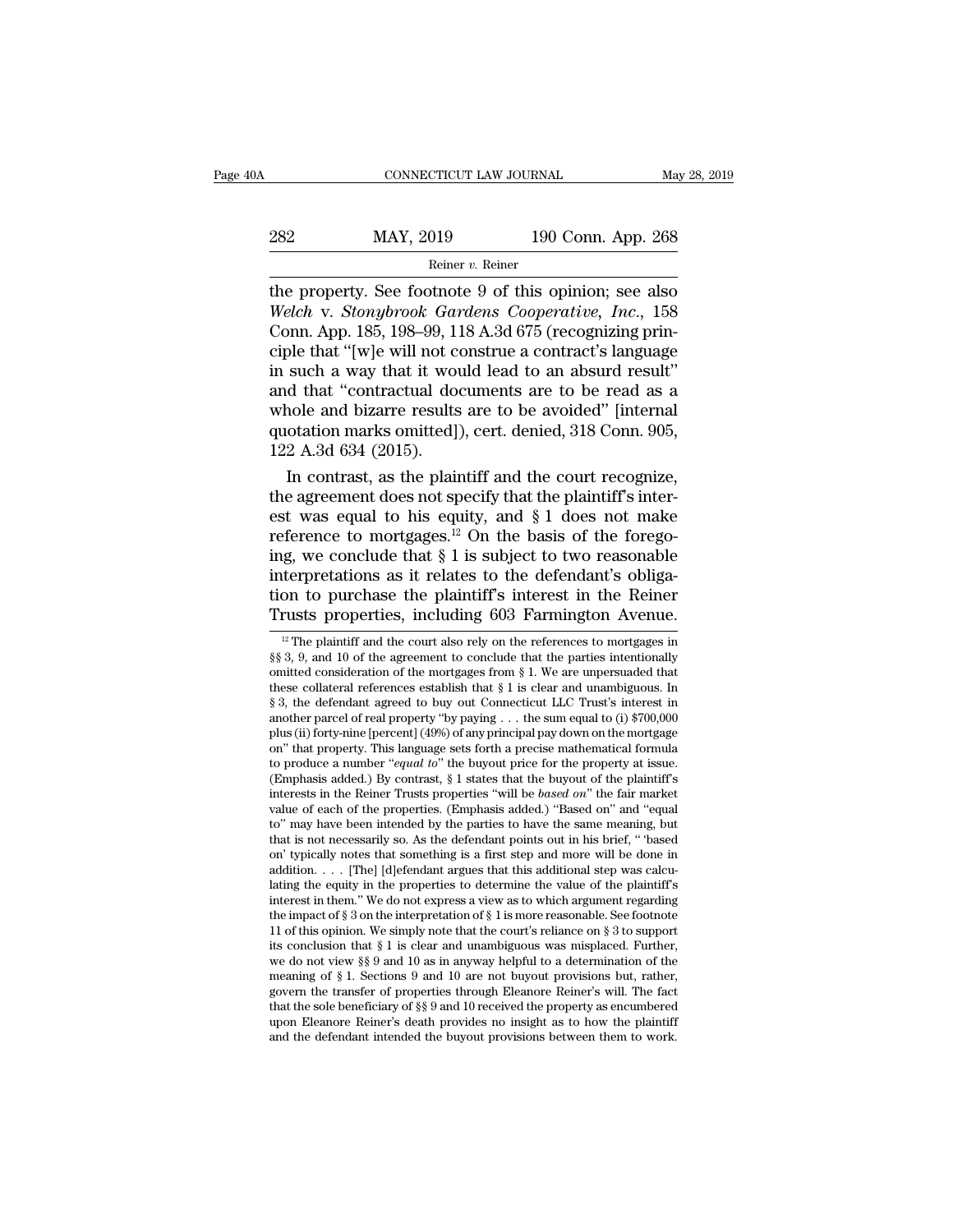| :019                                   | CONNECTICUT LAW JOURNAL                                  | Page 41A |
|----------------------------------------|----------------------------------------------------------|----------|
| 190 Conn. App. 268                     | MAY, 2019                                                | 283      |
|                                        | Reiner v. Reiner                                         |          |
| the language is clear and unambiguous. | We, therefore, disagree with the court's conclusion that |          |
|                                        | We reach the same conclusion as to the defendant's       |          |

 $\frac{0 \text{ Conn. App. 268}}{\text{Reiner } v. \text{ Reiner}}$ <br>
e, therefore, disagree with the court's conclusion that<br>
e language is clear and unambiguous.<br>
We reach the same conclusion as to the defendant's<br>
ligation under § 2 to purchase the plain 190 Conn. App. 268 MAY, 2019 283<br>
Reiner v. Reiner<br>
We, therefore, disagree with the court's conclusion that<br>
the language is clear and unambiguous.<br>
We reach the same conclusion as to the defendant's<br>
obligation under § Reiner v. Reiner<br>
We, therefore, disagree with the court's conclusion that<br>
the language is clear and unambiguous.<br>
We reach the same conclusion as to the defendant's<br>
obligation under  $\S 2$  to purchase the plaintiff's in we, therefore, disagree with the court's conclusion that<br>the language is clear and unambiguous.<br>We reach the same conclusion as to the defendant's<br>obligation under  $\S 2$  to purchase the plaintiff's interests<br>in 711 Farmin We, therefore, disagree with the court's conclusion that<br>the language is clear and unambiguous.<br>We reach the same conclusion as to the defendant's<br>obligation under  $\S 2$  to purchase the plaintiff's interests<br>in 711 Farmin the language is clear and unambiguous.<br>We reach the same conclusion as to the defendant's<br>obligation under  $\S 2$  to purchase the plaintiff's interests<br>in 711 Farmington and Canton Gateway. Section 2<br>applies to the defenda We reach the same conclusion as to the defendant's<br>obligation under § 2 to purchase the plaintiff's interests<br>in 711 Farmington and Canton Gateway. Section 2<br>applies to the defendant's buyout of the plaintiff's inter-<br>est (b) obligation under § 2 to purchase the plaintiff's interests<br>in 711 Farmington and Canton Gateway. Section 2<br>applies to the defendant's buyout of the plaintiff's inter-<br>ests in 711 Farmington and Canton Gateway. As note in 711 Farmington and Canton Gateway. Section 2<br>applies to the defendant's buyout of the plaintiff's inter-<br>ests in 711 Farmington and Canton Gateway. As noted<br>previously, § 2 (b) incorporates the formula for deter-<br>minin applies to the defendant's buyout of the plaintiff's inter-<br>ests in 711 Farmington and Canton Gateway. As noted<br>previously, § 2 (b) incorporates the formula for deter-<br>mining fair market value from § 1 (a). Nevertheless, referred in 711 Farmington and Canton Gateway. As noted<br>previously, § 2 (b) incorporates the formula for deter-<br>mining fair market value from § 1 (a). Nevertheless, § 2<br>(b), unlike § 1 (a), does not state that the purchas previously, § 2 (b) incorporates the formula for deter-<br>mining fair market value from § 1 (a). Nevertheless, § 2<br>(b), unlike § 1 (a), does not state that the purchase of<br>the plaintiff's interests in the two properties is processary,  $s = \infty$  interpretation  $\S 1$  (a). Nevertheless,  $\S 2$  (b), unlike  $\S 1$  (a), does not state that the purchase of the plaintiff's interests in the two properties is to be based on fair market value. Instead,  $\S$ . . . . The determination of the fair market value of (e), and if  $\sigma$  is the two properties is to be<br>the plaintiff's interests in the two properties is to be<br>based on fair market value. Instead,  $\S 2$  (b) merely pro-<br>vides, in relevant part, that "[the defendant] shall buy<br>

the plantatic market value. Instead, § 2 (b) merely provides, in relevant part, that "[the defendant] shall buy<br>out [the plaintiff's] interests in each [of] 711 Farmington<br>and Canton Gateway by paying cash to [the plainti vides, in relevant part, that "[the defendant] shall buy<br>out [the plaintiff's] interests in each [of] 711 Farmington<br>and Canton Gateway by paying cash to [the plaintiff]<br> $\ldots$ . The determination of the fair market value o for in [§] 1 (a) of this Agreement above . . . .'' Although and Canton Gateway by paying cash to [the plaintiff]<br>
..... The determination of the fair market value of<br>
711 Farmington and Canton Gateway will be based on<br>
the same formula and terms used to determine the fair<br>
market  $\ldots$ . The determination of the fair market value of<br>711 Farmington and Canton Gateway will be based on<br>the same formula and terms used to determine the fair<br>market value of the Reiner Trust Properties provided<br>for in [§] T11 Farmington and Canton Gateway will be based on<br>the same formula and terms used to determine the fair<br>market value of the Reiner Trust Properties provided<br>for in [§] 1 (a) of this Agreement above . . . ." Although<br>it c The same formula and terms used to determine the fair<br>the same formula and terms used to determine the fair<br>market value of the Reiner Trust Properties provided<br>for in [§] 1 (a) of this Agreement above . . . . " Although<br> are sense to state of the Reiner Trust Properties provided<br>for in [§] 1 (a) of this Agreement above . . . ." Although<br>it can be argued that the reference to fair market value<br>in § 2 (b) implies that it must be the basis f For in [§] 1 (a) of this Agreement above . . . ." Although<br>it can be argued that the reference to fair market value<br>in § 2 (b) implies that it must be the basis for valuing<br>the plaintiff's interests, the language is certa The extend that the reference to fair market value<br>in § 2 (b) implies that it must be the basis for valuing<br>the plaintiff's interests, the language is certainly not<br>clear and unambiguous. The language of § 2 (b) simply<br>do in § 2 (b) implies that it must be the basis for valuing<br>the plaintiff's interests, the language is certainly not<br>clear and unambiguous. The language of § 2 (b) simply<br>does not state how the price for the plaintiff's inte The plaintiff's interests, the language is certainly not<br>clear and unambiguous. The language of  $\S 2$  (b) simply<br>does not state how the price for the plaintiff's interests<br>in the two properties is to be determined. Furthe clear and unambiguous. The language of  $\S 2$  (b) simply<br>clear and unambiguous. The language of  $\S 2$  (b) simply<br>does not state how the price for the plaintiff's interests<br>in the two properties is to be determined. Further does not state how the price for the plaint<br>in the two properties is to be determined. It<br>to the extent that this language is underst<br>the buyout amount formula in § 1 (a), it do<br>the ambiguity in that section as to whether the two properties is to be determined. Furthermore,<br>the extent that this language is understood to adopt<br>e buyout amount formula in § 1 (a), it does not clarify<br>e ambiguity in that section as to whether the plaintiff's<br>t to the extent that this language is understood to adopt<br>the buyout amount formula in  $\S 1$  (a), it does not clarify<br>the ambiguity in that section as to whether the plaintiff's<br>interest is to be determined after considerat

the buyout amount formula in  $\S$  1 (a), it does not clarify<br>the ambiguity in that section as to whether the plaintiff's<br>interest is to be determined after consideration of the<br>debt associated with the properties.<br>In sum, the ambiguity in that section as to whether the plaintiff's<br>interest is to be determined after consideration of the<br>debt associated with the properties.<br>In sum, each party has set forth a reasonable inter-<br>pretation of the interest is to be determined after consideration of the<br>debt associated with the properties.<br>In sum, each party has set forth a reasonable inter-<br>pretation of the buyout provisions, with both inter-<br>pretations having bases debt associated with the properties.<br>In sum, each party has set forth a reasonable inter-<br>pretation of the buyout provisions, with both inter-<br>pretations having bases in the language used in the<br>agreement. We conclude, the In sum, each party has set forth a reasonable inter-<br>pretation of the buyout provisions, with both inter-<br>pretations having bases in the language used in the<br>agreement. We conclude, therefore, that the agreement<br>is ambiguo mentation of the buyout provisions, with both inter-<br>pretations having bases in the language used in the<br>agreement. We conclude, therefore, that the agreement<br>is ambiguous with respect to the method of calculation<br>of the b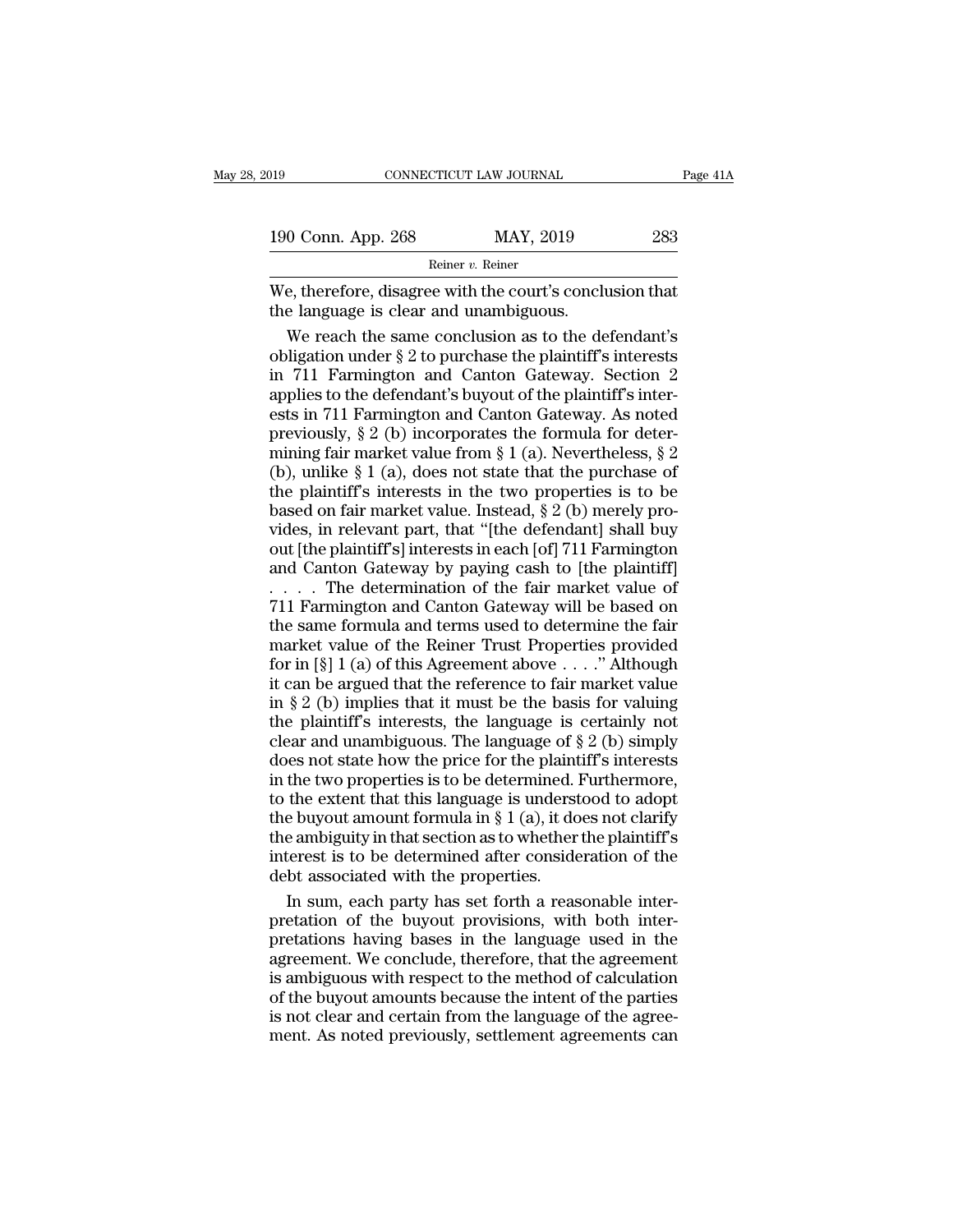| 2A  | CONNECTICUT LAW JOURNAL                                    |                    | May 28, 2019 |
|-----|------------------------------------------------------------|--------------------|--------------|
| 284 | MAY, 2019                                                  | 190 Conn. App. 284 |              |
|     | Rosenthal Law Firm, LLC v. Cohen                           |                    |              |
|     | be enforced summarily pursuant to <i>Audubon</i> only when |                    |              |

connecticut LAW JOURNAL May 28, 2019<br>
284 MAY, 2019 190 Conn. App. 284<br>
Rosenthal Law Firm, LLC v. Cohen<br>
be enforced summarily pursuant to *Audubon* only when<br>
they are clear and unambiguous. That is not the case<br>
here Co 284 MAY, 2019 190 Conn. App. 284<br>Rosenthal Law Firm, LLC  $v$ . Cohen<br>be enforced summarily pursuant to *Audubon* only when<br>they are clear and unambiguous. That is not the case<br>here. Consequently, although the court properl 284 MAY, 2019 190 Conn. App. 284<br>
Rosenthal Law Firm, LLC v. Cohen<br>
be enforced summarily pursuant to *Audubon* only when<br>
they are clear and unambiguous. That is not the case<br>
here. Consequently, although the court prope 284 MAY, 2019 190 Conn. App. 284<br>
Rosenthal Law Firm, LLC  $v$ . Cohen<br>
be enforced summarily pursuant to *Audubon* only when<br>
they are clear and unambiguous. That is not the case<br>
here. Consequently, although the court pro Rosenthal Law Firm, LLC v. Cohen<br>be enforced summarily pursuant to *Audubon* only when<br>they are clear and unambiguous. That is not the case<br>here. Consequently, although the court properly denied<br>the defendant's motion to Rosenthal Law Firm, LLC  $v$ . Cohen<br>be enforced summarily pursuant to *Audubon* only when<br>they are clear and unambiguous. That is not the case<br>here. Consequently, although the court properly denied<br>the defendant's motion t be enforced summarily pursuant to *Audubon* only when<br>they are clear and unambiguous. That is not the case<br>here. Consequently, although the court properly denied<br>the defendant's motion to enforce the agreement, it<br>incorrec they are clear and unambiguous. That is not the case<br>here. Consequently, although the court properly denied<br>the defendant's motion to enforce the agreement, it<br>incorrectly determined that the agreement is clear and<br>unambig here. Consequently, although the court properly denied<br>the defendant's motion to enforce the agreement, it<br>incorrectly determined that the agreement is clear and<br>unambiguous, and, thus, the court's declaration of the<br>meani the defendant's motion to enforce the agreement, it<br>incorrectly determined that the agreement is clear and<br>unambiguous, and, thus, the court's declaration of the<br>meaning of the contract has no legal effect. We affirm<br>the c correctly determined that the again<br>ambiguous, and, thus, the cour<br>eaning of the contract has no le<br>e court's denial of the defend<br>ernative ground that the buyc<br>reement at issue are not clear<br>The judgment is affirmed.<br>In t In this opinion the other judges concurred.<br>In this operative ground that the buyout provisions of reement at issue are not clear and unambiguous<br>The judgment is affirmed.<br>In this opinion the other judges concurred.

## reement at issue are not clear and unambiguous.<sup>13</sup><br>The judgment is affirmed.<br>In this opinion the other judges concurred.<br>ROSENTHAL LAW FIRM, LLC *v.* JAMES COHEN (AC 41028) firmed.<br>
other judges concu<br>
FIRM, LLC v. JAM<br>
(AC 41028)<br>
e, Elgo and Bear, Js. ROSENTHAL LAW FIRM, LLC  $v$ . JAMES COHEN<br>(AC 41028)<br>Lavine, Elgo and Bear, Js.

### *Syllabus*

The plaintiff law firm sought to recover damages from the defendant, its<br>former client, for breach of a retainer agreement for legal services in  $(AC 41028)$ <br>Lavine, Elgo and Bear, Js.<br>Syllabus<br>plaintiff law firm sought to recover damages from the defendant, its<br>former client, for breach of a retainer agreement for legal services in<br>connection with a fee dispute wi Lavine, Elgo and Bear, Js.<br>
Syllabus<br>
plaintiff law firm sought to recover damages from the defendant, its<br>
former client, for breach of a retainer agreement for legal services in<br>
connection with a fee dispute with the de syllabus<br>
syllabus<br>
plaintiff law firm sought to recover damages from the defendant, its<br>
former client, for breach of a retainer agreement for legal services in<br>
connection with a fee dispute with the defendant that had b  $Syllabus$ <br>plaintiff law firm sought to recover damages from the defendant, its<br>former client, for breach of a retainer agreement for legal services in<br>connection with a fee dispute with the defendant that had been resolved<br>i plaintiff law firm sought to recover damages from the defendant, its<br>former client, for breach of a retainer agreement for legal services in<br>connection with a fee dispute with the defendant that had been resolved<br>in the pl Former client, for breach of a retainer agreement for legal services in connection with a fee dispute with the defendant that had been resolved in the plaintiff's favor during arbitration proceedings. The plaintiff had fil connection with a fee dispute with the defendant that had been resolved<br>in the plaintiff's favor during arbitration proceedings. The plaintiff had<br>filed an application to confirm the arbitration award with the trial court, plantiff, represented the plaintiff throughout the arbitration in the plaintiff had filed an application to confirm the arbitration award with the trial court, which rendered judgment granting the application. Thereafter, filed an application to confirm the arbitration award with the trial court, which rendered judgment granting the application. Thereafter, this court affirmed the trial court's judgment, and our Supreme Court denied the def the matter and approach the contribution and the defendant and the defendant is period. Thereafter, this court<br>affirmed the trial court's judgment, and our Supreme Court denied the<br>defendant's petition for certification to micritrical services that it had rendered, had breached the partiest of the plaintiff, represented the plaintiff throughout the arbitration proceedings and in the trial and appellate courts. The plaintiff subsequently brou and the defendant's petition for certification to appeal. R, the sole member of the plaintiff, represented the plaintiff throughout the arbitration proceedings and in the trial and appellate courts. The plaintiff subsequen determinate beta plaintiff its appearance depend in the arbitration proceedings<br>and in the trial and appellate courts. The plaintiff subsequently brought<br>the present action, claiming that the defendant, by refusing to pay and in the trial and appellate courts. The plaintiff subsequently brought<br>the present action, claiming that the defendant, by refusing to pay for<br>the legal services that it had rendered, had breached the parties' retainer the present action, claiming that the defendant, by refusing to pay for<br>the legal services that it had rendered, had breached the parties' retainer<br>agreement, pursuant to which the parties had agreed that if the defendant<br>

the legal services that it had rendered, had breached the parties' retainer<br>agreement, pursuant to which the parties had agreed that if the defendant<br>failed to pay the plaintiff its agreed on fee or expenses, he would be<br> agreement, pursuant to which the parties had agreed that if the defendant<br>failed to pay the plaintiff its agreed on fee or expenses, he would be<br> $\frac{1}{3}$  Although we conclude that this aspect of the agreement cannot be<br>en <sup>13</sup> Although we conclude that this aspect of the agreement cannot be enforced pursuant to *Audubon*, this does not foreclose the parties' ability, if they are unable to reach an extrajudicial resolution of their dispute, enforced pursuant to *Audubon*, this does not foreclose the parties' ability, if they are unable to reach an extrajudicial resolution of their dispute, to seek other avenues of recovery on the basis of the agreement. See under *Audubon*'').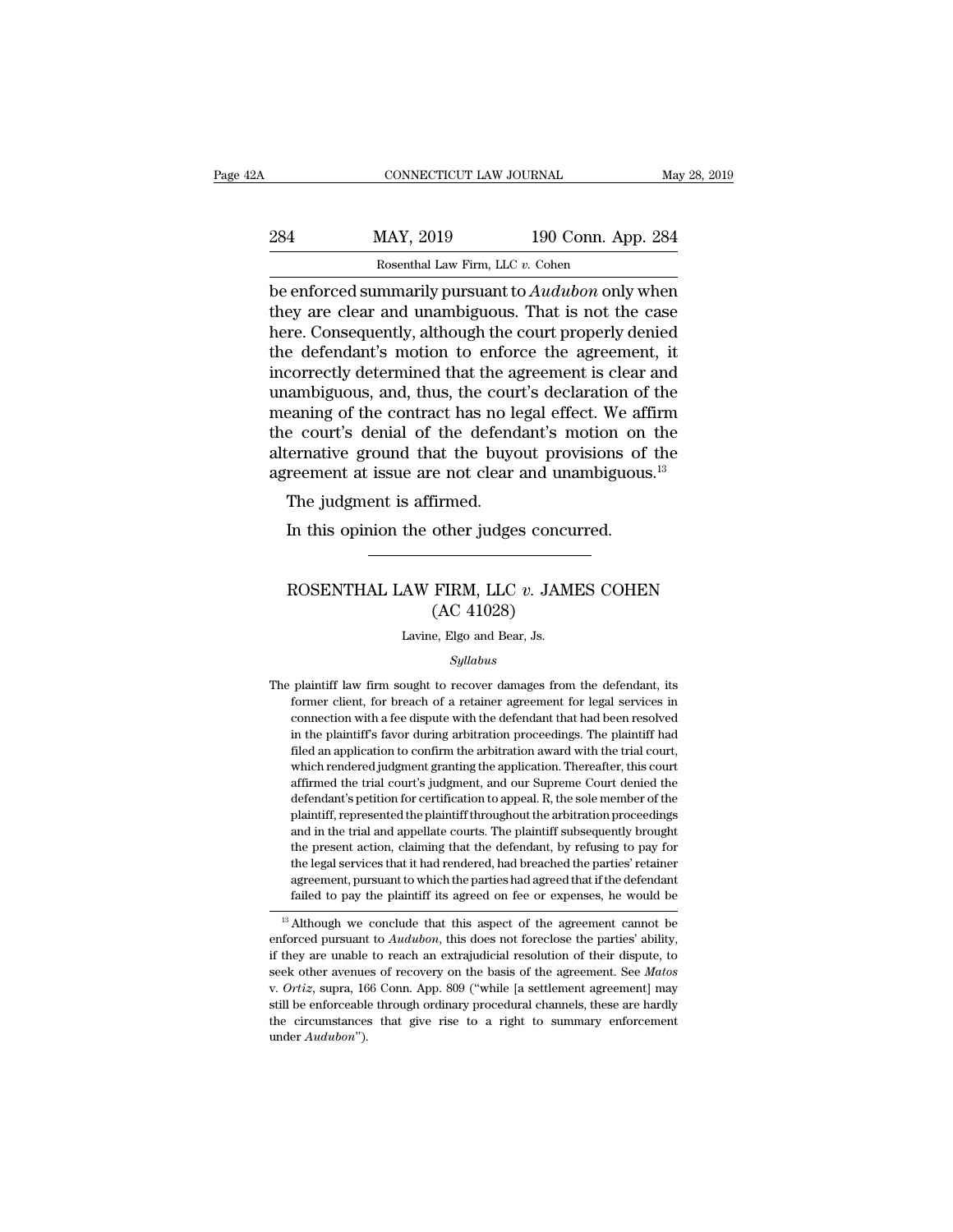# 190 CONNECTICUT LAW JOURNAL Page 43A<br>190 Conn. App. 284 MAY, 2019 285<br>Rosenthal Law Firm, LLC v. Cohen EXECTICUT LAW JOURNAL<br>
284 MAY, 2019<br>
Rosenthal Law Firm, LLC *v.* Cohen<br>
ts related to a collection action, including the p

**liable for all costs related to a collection action, including the plaintiff's**<br>attorney's fees and interest. The plaintiff claimed that it had incurred<br> $\frac{256}{1000}$  in less and interest. The plaintiff claimed that it attorney's fees and interest. The plaintiff claimed that it had incurred interest. The plaintiff claimed that it had incurred that it had incurred  $$59,600$  in legal fees in connection with R's representation of it in the 1999, 500 in Lepal fees in MAY, 2019<br>
59,600 in legal fees and interest. The plaintiff claimed that it had incurred<br>
59,600 in legal fees in connection with R's representation of it in the<br>
459,600 in legal fees in connect arbitration and Related to a collection action, including the plaintiff's<br>including for all costs related to a collection action, including the plaintiff's<br>attorney's fees and interest. The plaintiff claimed that it had in Rosenthal Law Firm, LLC  $v$ . Cohen<br>liable for all costs related to a collection action, including the plaintiff's<br>attorney's fees and interest. The plaintiff claimed that it had incurred<br> $$59,600$  in legal fees in connect liable for all costs related to a collection action, including the plaintiff's attorney's fees and interest. The plaintiff claimed that it had incurred \$59,600 in legal fees in connection with R's representation of it in t it<br>alto from all costs related to a collection action, including the plaintiff<br>attorney's fees and interest. The plaintiff claimed that it had incurred<br>\$59,600 in legal fees in connection with R's representation of it in t attorney s rees and interest. The plaintiff claimed that it had incurred<br>\$59,600 in legal fees in connection with R's representation of it in the<br>arbitration and related court proceedings. The trial court rendered judg-<br>me \$59,000 in legal rees in connection with K is representation of it in the arbitration and related court proceedings. The trial court rendered judgment in favor of the defendant, concluding that the plaintiff was not entitl arbitration and related court proceedings. The trial court rendered judgment in favor of the defendant, concluding that the plaintiff was not entitled to recover attorney's fees under the retainer agreement because it had ment in ravor of the detendant, concluding that the plaintiff was not entitled to recover attorney's fees under the retainer agreement because it had effectively represented itself throughout the subject proceedings. In r entitied to recover attorney's rees under the retainer agreement because<br>it had effectively represented itself throughout the subject proceedings.<br>In reaching its decision, the court relied on *Jones* v. *Ippoliti* (52 Co It had effectively represented itself in<br>roughout the subject proceedings. In reaching its decision, the court relied on *Jones v. Ippoliti* (52 Conn.<br>App. 199), in which this court extended to self-represented attorney<br>l In reaching its decision, the court relied on *Jones* v. *Ippoliti* (52 Conn. App. 199), in which this court extended to self-represented attorney litigants the rule adopted in *Lev* v. *Lev* (10 Conn. App. 570) barring s App. 199), in which this court extended to self-represented attorney<br>litigants the rule adopted in *Lev* v. *Lev* (10 Conn. App. 570) barring<br>self-represented litigants generally from recovering attorney's fees. On<br>appeal Ittigants the rule adopted in *Lev* v. *Lev* (10 Conn. App. 570) barring self-represented litigants generally from recovering attorney's fees. On appeal to this court, the plaintiff claimed that the trial court erred in co self-represented literative meanually from recovering attorney's rees. On appeal to this court, the plaintiff claimed that the trial court erred in concluding that the plaintiff, as a self-represented law firm, was preclud appeal to this court, the plaintiff, as a self-represented law firm, was pre-<br>cluded from recovering attorney's fees, which was based on its claim<br>that because the portion of *Jones* on which the court relied was dictum,<br>t concluding that the plaintiff, as a self-represented law firm, was pre-<br>cluded from recovering attorney's fees, which was based on its claim<br>that because the portion of *Jones* on which the court relied was dictum,<br>the co cluded from recovering attorney's fees, which was based on its claim<br>that because the portion of *Jones* on which the court relied was dictum,<br>the court improperly treated it as binding precedent. *Held* that the trial<br>cou that because the portion of *Jones* on which the court relied was dictum,<br>the court improperly treated it as binding precedent. Held that the trial<br>court did not err in determining that the law barring self-represented<br>no the court improperly treated it as binding precedent. *Held* that the trial<br>court did not err in determining that the law barring self-represented<br>nonattorney litigants from recovering statutory attorney's fees also pre-<br>c court dud not err in determining that the law barring self-represented<br>nonattorney litigants from recovering statutory attorney's fees also pre-<br>cludes a self-represented law firm from recovering contractual attorney's<br>fee nonattorney ittigants from recovering statutory attorney's fees also pre-<br>cludes a self-represented law firm from recovering contractual attorney's<br>fees; this court's conclusion in *Jones* that self-represented attorney li cludes a self-represented law firm from recovering contractual attorney's fees; this court's conclusion in *Jones* that self-represented attorney litigants cannot recover attorney's fees constituted an alternative holding decided it, and this conclusion in *Jones* that self-represented attorney lit-<br>gants cannot recover attorney's fees constituted an alternative holding<br>and not dictum, as that conclusion could not reasonably be characterize gants cannot recover attorney's tees constituted an atternative holding<br>and not dictum, as that conclusion could not reasonably be characterized<br>as a merely casual, passing comment made without analysis or due<br>consideratio and not dictum, as that conclusion could not reasonably be characterized<br>as a merely casual, passing comment made without analysis or due<br>consideration of conflicting authorities, and it was clear that this court<br>made a de as a merely casual, passing comment made without analysis or due<br>consideration of conflicting authorities, and it was clear that this court<br>made a deliberate decision to resolve the issue and that it undeniably<br>decided it consideration of conflicting authorities, and it was clear that this court made a deliberate decision to resolve the issue and that it undeniably decided it, and this court declined the plaintiff's request to overrule the decided it, and this court declined the plaintiff's request to overrule the portion of *Jones* at issue, which the plaintiff claimed was based on a misinterpretation of *Lev*, as this court was not at liberty to do so bec decided it, and this court declined the plaintiff sequest to overrule the<br>portion of *Jones* at issue, which the plaintiff claimed was based on a<br>misinterpretation of *Lev*, as this court was not at liberty to do so becaus

Argued January 2—officially released May 28, 2019<br>*Procedural History*<br>Action to recover damages for breach of contract, portant of bother and foreign the parameters are solved in the misinterpretation of Lev, as this court cannot overrule the precedent established by a previous panel's holding.<br>Argued January 2—officially released May 28, 2 it is axiomatic that one panel of this court cannot overrule the precedent<br>established by a previous panel's holding.<br>Argued January 2—officially released May 28, 2019<br>*Procedural History*<br>Action to recover damages for bre established by a previous panel's holding.<br> *Shapiron Argued January 2*—officially released May 28, 2019<br> *Procedural History*<br> **Action to recover damages for breach of contract,**<br>
and for other relief, brought to the Supe Argued January 2—officially released May 28, 2019<br> *Procedural History*<br>
Action to recover damages for breach of contract,<br>
and for other relief, brought to the Superior Court in<br>
the judicial district of Hartford and trie Action to recover damages for breach of con<br>and for other relief, brought to the Superior Cou<br>the judicial district of Hartford and tried to the of<br>*Shapiro*, *J*.; judgment for the defendant, from v<br>the plaintiff appealed *d* for other relief, brought to the Superior Court in<br>e judicial district of Hartford and tried to the court,<br>*apiro*, *J*.; judgment for the defendant, from which<br>e plaintiff appealed to this court. *Affirmed*.<br>*Edward R* 

(defendant). Edward Rosenthal, with whom, on the brief, was<br>
inicl J. Klau, for the appellant (plaintiff).<br>
James D. Cohen, self-represented, the appellee<br>
efendant).<br>
Opinion<br>
BEAR, J. This action between the plaintiff, Rosenthal<br>
w F Law Firm, LLC, and its former client, the defendant<br>Law Firm, LLC, and its former client, the defendant,<br>Law Firm, LLC, and its former client, the defendant,

*Opinion*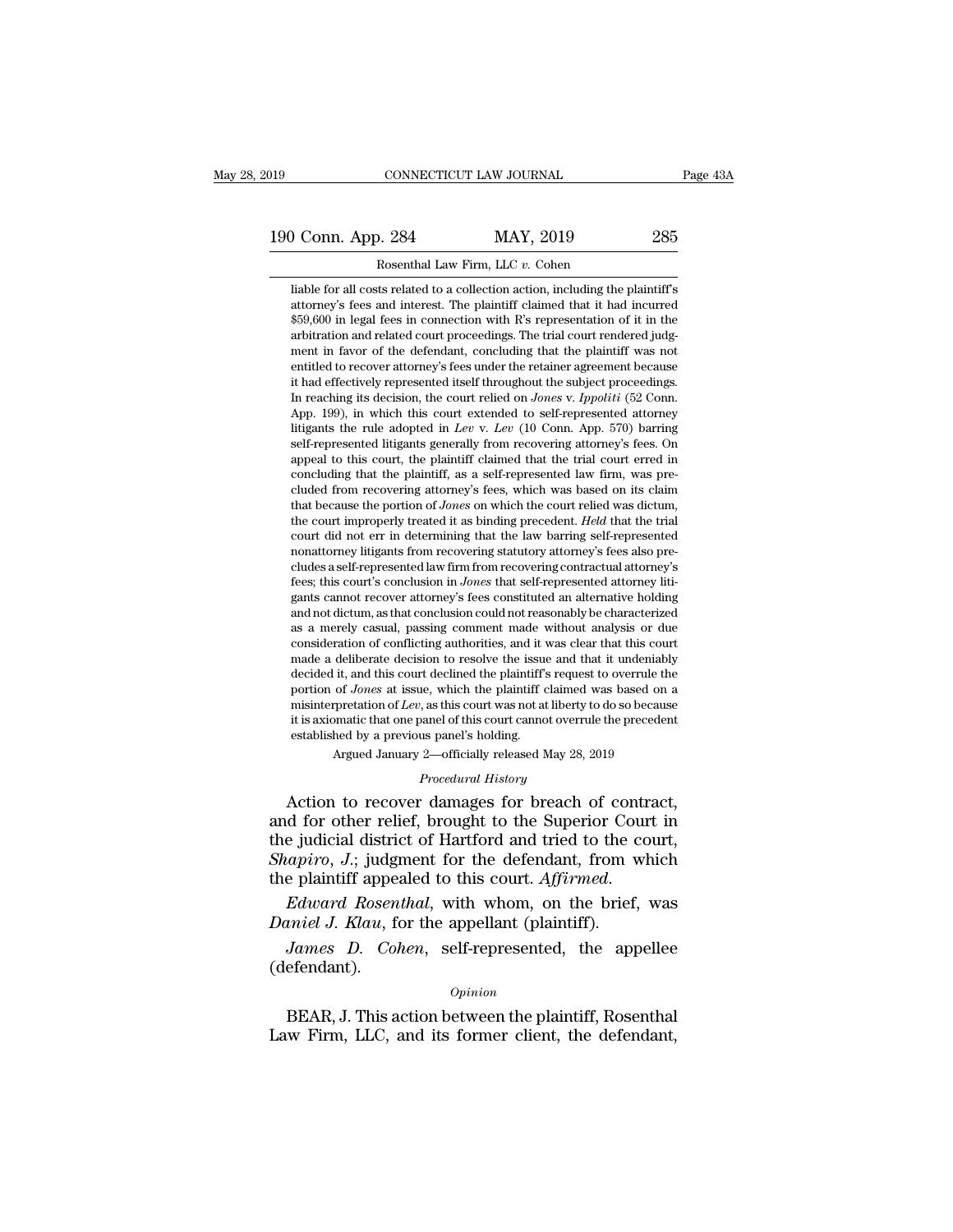| 4Α  | CONNECTICUT LAW JOURNAL                                |                    | May 28, 2019 |
|-----|--------------------------------------------------------|--------------------|--------------|
| 286 | MAY, 2019                                              | 190 Conn. App. 284 |              |
|     | Rosenthal Law Firm, LLC v. Cohen                       |                    |              |
|     | James Cohen, arises out of a fee dispute that had been |                    |              |

CONNECTICUT LAW JOURNAL May 28, 2019<br>
286 MAY, 2019 190 Conn. App. 284<br>
Rosenthal Law Firm, LLC v. Cohen<br>
James Cohen, arises out of a fee dispute that had been<br>
resolved in the plaintiff's favor during a prior arbitration 286 MAY, 2019 190 Conn. App. 284<br>Rosenthal Law Firm, LLC v. Cohen<br>James Cohen, arises out of a fee dispute that had been<br>resolved in the plaintiff's favor during a prior arbitration<br>proceeding. Following the confirmation o 286 MAY, 2019 190 Conn. App. 284<br>
Rosenthal Law Firm, LLC v. Cohen<br>
James Cohen, arises out of a fee dispute that had been<br>
resolved in the plaintiff's favor during a prior arbitration<br>
proceeding. Following the confirmat 286 MAY, 2019 190 Conn. App. 284<br>
Rosenthal Law Firm, LLC  $v$ . Cohen<br>
James Cohen, arises out of a fee dispute that had been<br>
resolved in the plaintiff's favor during a prior arbitration<br>
proceeding. Following the confirm Rosenthal Law Firm, LLC v. Cohen<br>James Cohen, arises out of a fee dispute that had been<br>resolved in the plaintiff's favor during a prior arbitration<br>proceeding. Following the confirmation of the arbitra-<br>tion award, the pl Expecting Law Firm, LLC  $v$ . Cohen<br>James Cohen, arises out of a fee dispute that had been<br>resolved in the plaintiff's favor during a prior arbitration<br>proceeding. Following the confirmation of the arbitra-<br>tion award, the James Cohen, arises out of a fee dispute that had been<br>resolved in the plaintiff's favor during a prior arbitration<br>proceeding. Following the confirmation of the arbitra-<br>tion award, the plaintiff commenced the present act resolved in the plaintiff's favor during a prior arbitration<br>proceeding. Following the confirmation of the arbitra-<br>tion award, the plaintiff commenced the present action<br>seeking attorney's fees, pursuant to a contract bet proceeding. Following the confirmation of the arbitration award, the plaintiff commenced the present action<br>seeking attorney's fees, pursuant to a contract between<br>it and the defendant, for its prosecution of the fee dis-<br> tion award, the plaintiff commenced the present action<br>seeking attorney's fees, pursuant to a contract between<br>it and the defendant, for its prosecution of the fee dis-<br>pute. After a trial to the court, the trial court ren seeking attorney's fees, pursuant to a contract between<br>it and the defendant, for its prosecution of the fee dis-<br>pute. After a trial to the court, the trial court rendered<br>judgment in the defendant's favor, from which the it and the defendant, for its prosecution of the fee dis-<br>pute. After a trial to the court, the trial court rendered<br>judgment in the defendant's favor, from which the plain-<br>tiff now appeals. The plaintiff claims on appeal pute. After a trial to the court, the trial court rendered<br>judgment in the defendant's favor, from which the plain-<br>tiff now appeals. The plaintiff claims on appeal that<br>the court erred in concluding that it was not entitl judgment in the defendant's favor, from which the putiff now appeals. The plaintiff claims on appeal<br>the court erred in concluding that it was not en<br>to attorney's fees because it had represented i<br>through its sole member, I now appeals. The plaintiff claims on appeal that<br>e court erred in concluding that it was not entitled<br>attorney's fees because it had represented itself,<br>rough its sole member, in the arbitration and award<br>nfirmation proc the court erred in concluding that it was not entitled<br>to attorney's fees because it had represented itself,<br>through its sole member, in the arbitration and award<br>confirmation proceedings. We disagree and, accord-<br>ingly, a

to attorney's rees because it nad represented itself,<br>through its sole member, in the arbitration and award<br>confirmation proceedings. We disagree and, accord-<br>ingly, affirm the judgment of the trial court.<br>The following fa through its sole member, in the arbitration and award<br>confirmation proceedings. We disagree and, accord-<br>ingly, affirm the judgment of the trial court.<br>The following facts and procedural history are rele-<br>vant to our resol contirmation proceedings. We disagree and, accordingly, affirm the judgment of the trial court.<br>The following facts and procedural history are relevant to our resolution of the plaintiff's claim. On December 1, 2011, the p ingly, affirm the judgment of the trial court.<br>
The following facts and procedural history are rele-<br>
vant to our resolution of the plaintiff's claim. On Decem-<br>
ber 1, 2011, the parties entered into an agreement for<br>
lega The following facts and procedural history are relevant to our resolution of the plaintiff's claim. On December 1, 2011, the parties entered into an agreement for legal services (retainer agreement) whereby they agreed, in vant to our resolution of the plaintiff's claim. On December 1, 2011, the parties entered into an agreement for legal services (retainer agreement) whereby they agreed, in paragraph 12, that in the event the defendant fai ber 1, 2011, the parties entered into an agreement for<br>legal services (retainer agreement) whereby they<br>agreed, in paragraph 12, that in the event the defendant<br>failed to pay the plaintiff its agreed on fee or expenses,<br>he legal services (retainer agreement) whereby they<br>agreed, in paragraph 12, that in the event the defendant<br>failed to pay the plaintiff its agreed on fee or expenses,<br>he would be liable for "all costs related to a collection agreed, in paragraph 12, that in the event the defendant<br>failed to pay the plaintiff its agreed on fee or expenses,<br>he would be liable for "all costs related to a collection<br>action including [the plaintiff's] attorney's f failed to pay the plaintiff its agreed on fee or expenses,<br>he would be liable for "all costs related to a collection<br>action including [the plaintiff's] attorney's fees and<br>interest at the annual rate of ten percent  $\dots$ ." he would be liable for "all costs related to a collection<br>action including [the plaintiff's] attorney's fees and<br>interest at the annual rate of ten percent  $\dots$ . " On<br>March 3, 2014, the plaintiff petitioned the legal fee action including [the plaintiff's] attorney's fees and<br>interest at the annual rate of ten percent  $\ldots$ ." On<br>March 3, 2014, the plaintiff petitioned the legal fee reso-<br>lution board of the Connecticut Bar Association (boa interest at the annual rate of ten percent  $\ldots$  ." On<br>March 3, 2014, the plaintiff petitioned the legal fee reso-<br>lution board of the Connecticut Bar Association (board)<br>to resolve a fee dispute that had arisen between t March 3, 2014, the plaintiff petitioned the legal fee resolution board of the Connecticut Bar Association (board) to resolve a fee dispute that had arisen between the parties. On December 24, 2014, a panel of three arbitr lution board of the Connecticut Bar Association (board)<br>to resolve a fee dispute that had arisen between the<br>parties. On December 24, 2014, a panel of three arbitra-<br>tors found that the plaintiff was owed \$109,683 in fees<br> to resolve a fee dispute that had arisen between the<br>parties. On December 24, 2014, a panel of three arbitra-<br>tors found that the plaintiff was owed \$109,683 in fees<br>for its representation of the defendant. The plaintiff<br>s parties. On December 24, 2014, a panel of three arbitrators found that the plaintiff was owed \$109,683 in fees<br>for its representation of the defendant. The plaintiff<br>subsequently filed an application to confirm the arbitra tors found that the plaintiff was owed \$109,683 in fees<br>for its representation of the defendant. The plaintiff<br>subsequently filed an application to confirm the arbitra-<br>tion award in the Superior Court, which the court,<br>*S* for its representation of the defendant. The plaintiff<br>subsequently filed an application to confirm the arbitra-<br>tion award in the Superior Court, which the court,<br>*Scholl*, *J*., granted on March 17, 2015. The defendant<br> subsequently filed an application to confirm the arbitration award in the Superior Court, which the court, *Scholl*, *J*., granted on March 17, 2015. The defendant appealed to this court, which affirmed the trial court's j tion award in the Superior Court, which the court,<br>*Scholl, J.*, granted on March 17, 2015. The defendant<br>appealed to this court, which affirmed the trial court's<br>judgment confirming the arbitration award, and our<br>Supreme Scholl, J., granted on March 17, 2015. The defendant appealed to this court, which affirmed the trial court's judgment confirming the arbitration award, and our Supreme Court denied the defendant's petition for certificati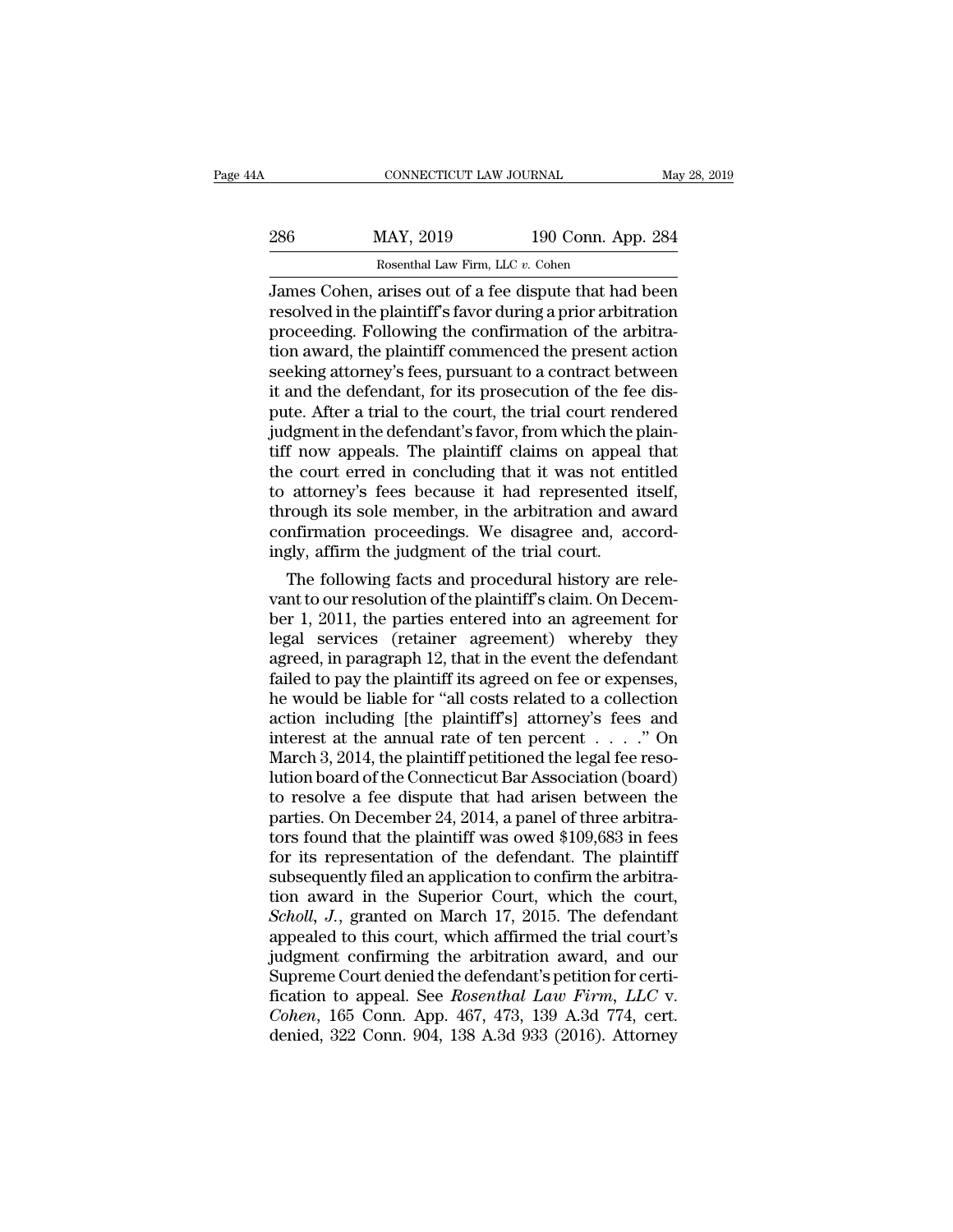| 2019               | CONNECTICUT LAW JOURNAL                           | Page 45A |
|--------------------|---------------------------------------------------|----------|
| 190 Conn. App. 284 | MAY, 2019                                         | 287      |
|                    | Rosenthal Law Firm, LLC v. Cohen                  |          |
|                    | Edward Rosenthal the sole member of the plaintiff |          |

Equals to the plaintiff connection of the plaintiff,<br>  $\frac{190 \text{ Conn. App. 284}}{\text{Rosenthal Law Firm, LLC } v. \text{ Cohen}}$ <br>
Edward Rosenthal, the sole member of the plaintiff,<br>
represented the plaintiff throughout the proceedings<br>
before the board and 190 Conn. App. 284 MAY, 2019 287<br>Rosenthal Law Firm, LLC v. Cohen<br>Edward Rosenthal, the sole member of the plaintiff,<br>represented the plaintiff throughout the proceedings<br>before the board and in the trial and appellate cou 190 Conn. App. 284 MAY, 2019 287<br>
Rosenthal Law Firm, LLC v. Cohen<br>
Edward Rosenthal, the sole member of the plaintiff,<br>
represented the plaintiff throughout the proceedings<br>
before the board and in the trial and appellat  $\frac{0 \text{ Conn. App. 284}}{\text{Rosenthal Law Firm, LLC } v. \text{ Cohen}}$ <br>
Novard Rosenthal, the sole member of the plaintiff,<br>
presented the plaintiff throughout the proceedings<br>
fore the board and in the trial and appellate courts.<br>
On April 1, 2016, the

Rosenthal Law Firm, LLC  $v$ . Cohen<br>Edward Rosenthal, the sole member of the plaintiff,<br>represented the plaintiff throughout the proceedings<br>before the board and in the trial and appellate courts.<br>On April 1, 2016, the pla Edward Rosenthal, the sole member of the plaintiff,<br>represented the plaintiff throughout the proceedings<br>before the board and in the trial and appellate courts.<br>On April 1, 2016, the plaintiff commenced the present<br>action Edward Rosenthal, the sole member of the plaintiff,<br>represented the plaintiff throughout the proceedings<br>before the board and in the trial and appellate courts.<br>On April 1, 2016, the plaintiff commenced the present<br>action represented the plaintiff throughout the proceedings<br>before the board and in the trial and appellate courts.<br>On April 1, 2016, the plaintiff commenced the present<br>action alleging, inter alia, that the defendant breached<br>th before the board and in the trial and appellate courts.<br>
On April 1, 2016, the plaintiff commenced the present<br>
action alleging, inter alia, that the defendant breached<br>
the retainer agreement by failing and refusing to pa On April 1, 2016, the plaintiff commenced the present<br>action alleging, inter alia, that the defendant breached<br>the retainer agreement by failing and refusing to pay<br>for the legal services it had rendered and that, as a<br>res action alleging, inter alia, that the defendant breached<br>the retainer agreement by failing and refusing to pay<br>for the legal services it had rendered and that, as a<br>result, it suffered damages in the form of "considerable<br> the retainer agreement by failing and refusing to pay<br>for the legal services it had rendered and that, as a<br>result, it suffered damages in the form of "considerable<br>time [spent] in collecting its fees from the defendant"<br>i for the legal services it had rendered and that, as a<br>result, it suffered damages in the form of "considerable<br>time [spent] in collecting its fees from the defendant"<br>in arbitration and the related court proceedings. As<br>cl result, it suffered damages in the form of "considerable<br>time [spent] in collecting its fees from the defendant"<br>in arbitration and the related court proceedings. As<br>clarified in its trial brief, the plaintiff sought to re time [spent] in collecting its fees from the defendant"<br>
in arbitration and the related court proceedings. As<br>
clarified in its trial brief, the plaintiff sought to recover<br>
the attorney's fees and interest prescribed by p in arbitration and the related court proceedings. As<br>clarified in its trial brief, the plaintiff sought to recover<br>the attorney's fees and interest prescribed by paragraph<br>12 of the retainer agreement. More specifically, t clarified in its trial brief, the plain<br>the attorney's fees and interest pre<br>12 of the retainer agreement. M<br>plaintiff claimed that it had incu<br>fees" in connection with the arl<br>court proceedings, which reflect<br>Rosenthal on e attorney's fees and interest prescribed by paragraph<br>of the retainer agreement. More specifically, the<br>aintiff claimed that it had incurred \$59,600 in "legal<br>es" in connection with the arbitration and related<br>urt proceed 12 of the retainer agreement. More specifically, the plaintiff claimed that it had incurred \$59,600 in "legal fees" in connection with the arbitration and related court proceedings, which reflected the time spent by Rosent

plaintiff claimed that it had incurred \$59,600 in "legal<br>fees" in connection with the arbitration and related<br>court proceedings, which reflected the time spent by<br>Rosenthal on these matters.<br>On October 18, 2017, following fees" in connection with the arbitration and related<br>court proceedings, which reflected the time spent by<br>Rosenthal on these matters.<br>On October 18, 2017, following a trial to the court,<br>the trial court, *Shapiro*, *J*., i court proceedings, which reflected the time spent by<br>Rosenthal on these matters.<br>On October 18, 2017, following a trial to the court,<br>the trial court, *Shapiro*, *J*., issued a memorandum of<br>decision in which it concluded Rosenthal on these matters.<br>
On October 18, 2017, following a trial to the court,<br>
the trial court, *Shapiro*, *J*., issued a memorandum of<br>
decision in which it concluded that the plaintiff was<br>
not entitled to recover at On October 18, 2017, following a trial to the court,<br>the trial court, *Shapiro*, *J*., issued a memorandum of<br>decision in which it concluded that the plaintiff was<br>not entitled to recover attorney's fees under paragraph<br>1 the trial court, *Shapiro*, *J*., issued a memorandum of decision in which it concluded that the plaintiff was not entitled to recover attorney's fees under paragraph 12 of the retainer agreement because it had effectivel decision in which it concluded that the plaintiff was<br>not entitled to recover attorney's fees under paragraph<br>12 of the retainer agreement because it had effectively<br>represented itself throughout the proceedings at issue,<br> not entitled to recover attorney's fees under paragraph<br>12 of the retainer agreement because it had effectively<br>represented itself throughout the proceedings at issue,<br>and "[t]he law of this state is that pro se litigants 12 of the retainer agreement because it had effectively<br>represented itself throughout the proceedings at issue,<br>and "[t]he law of this state is that pro se litigants are not<br>entitled to attorney's fees." (Internal quotati represented itself throughout the proceedings at issue,<br>and "[t]he law of this state is that pro se litigants are not<br>entitled to attorney's fees." (Internal quotation marks<br>omitted.) In so concluding, the trial court reli and "[t]he law of this state is that pro se litigants are not<br>entitled to attorney's fees." (Internal quotation marks<br>omitted.) In so concluding, the trial court relied on<br>Jones v. Ippoliti, 52 Conn. App. 199, 212, 727 A.2 entitled to attorney's fees." (Internal quotation marks<br>omitted.) In so concluding, the trial court relied on<br>Jones v. Ippoliti, 52 Conn. App. 199, 212, 727 A.2d 713<br>(1999), in which this court extended the rule adopted<br>in omitted.) In so concluding, the trial court relied on<br>*Jones* v. *Ippoliti*, 52 Conn. App. 199, 212, 727 A.2d 713<br>(1999), in which this court extended the rule adopted<br>in *Lev* v. *Lev*, 10 Conn. App. 570, 575, 524 A.2d 67 Jones v. Ippoliti, 52 Conn. App. 199, 212, 727 A.2d 713<br>(1999), in which this court extended the rule adopted<br>in Lev v. Lev, 10 Conn. App. 570, 575, 524 A.2d 674<br>(1987)—barring self-represented litigants generally<br>from rec followed. Lev v. Lev, 10 Conn. App. 570, 575, 524 A.2d 674<br>987)—barring self-represented litigants generally<br>om recovering attorney's fees—to self-represented<br>torney litigants. Accordingly, the trial court rendered<br>dgment in favor o (1987)—barring self-represented litigants generally<br>from recovering attorney's fees—to self-represented<br>*attorney* litigants. Accordingly, the trial court rendered<br>judgment in favor of the defendant. This appeal<br>followed.

from recovering attorney's fees—to self-represented<br>attorney litigants. Accordingly, the trial court rendered<br>judgment in favor of the defendant. This appeal<br>followed.<br>The plaintiff's sole claim on appeal is that the trial attorney litigants. Accordingly, the trial court rendered<br>judgment in favor of the defendant. This appeal<br>followed.<br>The plaintiff's sole claim on appeal is that the trial<br>court erred in determining that the law barring sel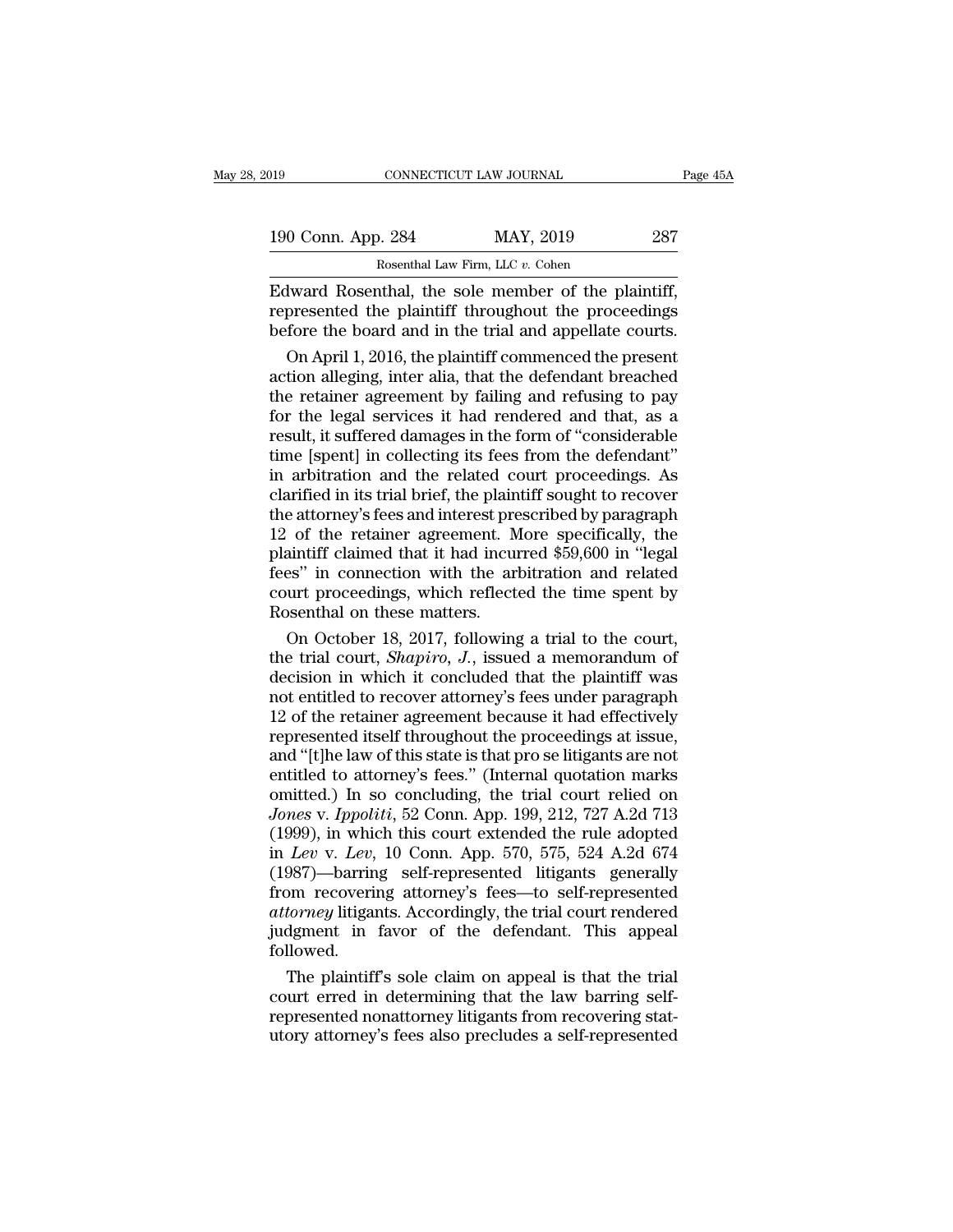| 46A | CONNECTICUT LAW JOURNAL          |                    | May 28, 2019 |
|-----|----------------------------------|--------------------|--------------|
| 288 | MAY, 2019                        | 190 Conn. App. 284 |              |
|     | Rosenthal Law Firm, LLC v. Cohen |                    |              |

MAY, 2019 190 Conn. App. 284<br>
Rosenthal Law Firm, LLC v. Cohen<br>
Law firm from recovering contractual attorney's fees.<br>
The plaintiff argues that the portion of *Jones* relied on<br>
by the trial court is mere dictum. The plai 288 MAY, 2019 190 Conn. App. 284<br>
Rosenthal Law Firm, LLC v. Cohen<br>
law firm from recovering contractual attorney's fees.<br>
The plaintiff argues that the portion of *Jones* relied on<br>
by the trial court is mere dictum. The 288 MAY, 2019 190 Conn. App. 284<br>
Rosenthal Law Firm, LLC v. Cohen<br>
law firm from recovering contractual attorney's fees.<br>
The plaintiff argues that the portion of *Jones* relied on<br>
by the trial court is mere dictum. The *Bosenthal Law Firm, LLC v. Cohen*<br>*Jaw firm from recovering contractual attorney's fees.*<br>The plaintiff argues that the portion of *Jones* relied on<br>by the trial court is mere dictum. The plaintiff alterna-<br>tively argues Rosenthal Law Firm, LLC v. Cohen<br>
law firm from recovering contractual attorney's fees.<br>
The plaintiff argues that the portion of *Jones* relied on<br>
by the trial court is mere dictum. The plaintiff alterna-<br>
tively argues law firm from recovering contractual attorney's fees.<br>The plaintiff argues that the portion of *Jones* relied on<br>by the trial court is mere dictum. The plaintiff alterna-<br>tively argues that we should overrule this portion The plaintiff argues that the portion of *Jones* relied on<br>by the trial court is mere dictum. The plaintiff alterna-<br>tively argues that we should overrule this portion of<br>*Jones* because it is based on a "serious misinter The trial court is mere dictum. The plaintiff atternated<br>rely argues that we should overrule this portion of<br>*nes* because it is based on a "serious misinterpreta-<br>m" of *Lev*.<sup>1</sup> We disagree that the statement in *Jones* divery argues that we should overrule this portion of<br>*Jones* because it is based on a "serious misinterpreta-<br>tion" of *Lev*.<sup>1</sup> We disagree that the statement in *Jones*<br>concerning self-represented attorney litigants is

bones because it is based on a serious misinterpreta-<br>tion" of Lev.<sup>1</sup> We disagree that the statement in *Jones*<br>concerning self-represented attorney litigants is dictum<br>and decline the plaintiff's invitation to revisit t tion of *Lev*. We disagree that the statement in *Jones*<br>concerning self-represented attorney litigants is dictum<br>and decline the plaintiff's invitation to revisit the issue.<br>Preliminarily, we note that, because the plaint concerning sen-represented attorney litigants is dictum<br>and decline the plaintiff's invitation to revisit the issue.<br>Preliminarily, we note that, because the plaintiff's<br>appeal concerns the trial court's interpretation and and decline the plaintiff's myltation to revisit the issue.<br>
Preliminarily, we note that, because the plaintiff's<br>
appeal concerns the trial court's interpretation and<br>
application of the law to the undisputed facts of thi Preliminarily, we note that, because the plaintiff's<br>appeal concerns the trial court's interpretation and<br>application of the law to the undisputed facts of this<br>case, our standard of review is plenary. See *Thompson*<br>v. Or appeal concerns the trial court's interpretation and<br>application of the law to the undisputed facts of this<br>case, our standard of review is plenary. See *Thompson*<br>v. *Orcutt*, 257 Conn. 301, 308–309, 777 A.2d 670 (2001);<br> case, our standard of review is plenary. See *Inompson*<br>v. Orcutt, 257 Conn. 301, 308–309, 777 A.2d 670 (2001);<br>*Steroco, Inc. v. Szymanski*, 166 Conn. App. 75, 87, 140<br>A.3d 1014 (2016). We now turn to an examination of<br>t

v. *Orcutt*, 257 Conn. 301, 308–309, 777 A.2d 670 (2001);<br>*Steroco, Inc. v. Szymanski*, 166 Conn. App. 75, 87, 140<br>A.3d 1014 (2016). We now turn to an examination of<br>this court's decision in *Jones*.<br>*Jones* involved an ac Steroco, *Inc.* v. *Szymanski*, 100 Conn. App. 75, 87, 140<br>A.3d 1014 (2016). We now turn to an examination of<br>this court's decision in *Jones*.<br>*Jones* involved an action by the partners of a law<br>firm against former client A.3d 1014 (2016). We now turn to an examination of<br>this court's decision in *Jones*.<br>*Jones* involved an action by the partners of a law<br>firm against former clients to collect unpaid fees for<br>services previously rendered. *Jones* involved an action by the partners of a law<br>firm against former clients to collect unpaid fees for<br>services previously rendered. *Jones v. Ippoliti*, supra,<br>52 Conn. App. 200 n.2, 203. The plaintiffs alleged, inter Jones involved an action by the partners of a law<br>firm against former clients to collect unpaid fees for<br>services previously rendered. Jones v. Ippoliti, supra,<br>52 Conn. App. 200 n.2, 203. The plaintiffs alleged, inter<br>ali firm against former clients to collect unpaid fees for<br>services previously rendered. Jones v. Ippoliti, supra,<br>52 Conn. App. 200 n.2, 203. The plaintiffs alleged, inter<br>alia, failure to pay a promissory note, and they sou services previously rendered. *Jones* v. *Ippoliti*, supra, 52 Conn. App. 200 n.2, 203. The plaintiffs alleged, inter alia, failure to pay a promissory note, and they sought attorney's fees for the prosecution of the colle 52 Conn. App. 200 n.2, 203. The plaintiffs alleged, inter alia, failure to pay a promissory note, and they sought attorney's fees for the prosecution of the collection action pursuant to a provision in the note that provi alia, failure to pay a promissory note, and they sought<br>attorney's fees for the prosecution of the collection<br>action pursuant to a provision in the note that provided<br>for "any costs and expenses, including reasonable<br>atto In the plantiff also appears to argue that it is entitled to attorney's fees incurred in the collection of [the pote] or in any litigation or controversy arising from or ponnected with [the note]." (Internal quotation mar attorney's . . . fees incurred in the collection of [the note] or in any litigation or controversy arising from or connected with [the note]." (Internal quotation marks  $\frac{1}{1}$  The plaintiff also appears to argue that i

note] or in any litigation or controversy arising from or<br>connected with [the note]." (Internal quotation marks<br><sup>1</sup>The plaintiff also appears to argue that it is entitled to attorney's fees<br>under the plain language of para statement in its appearance of example in its appearance of the note of the note of the plaintiff also appears to argue that it is entitled to attorney's fees under the plaint larguage of paragraph 12 of the retainer agree The plaintiff also appears to argue that it is entitled to attorney's fees<br>
ander the plaintiff also appears to argue that it is entitled to attorney's fees<br>
under the plaintiff's discussion of this issue, however, is limi <sup>1</sup> The plaintiff also appears to argue that it is entitled to attorney's fees under the plain language of paragraph 12 of the retainer agreement. The plaintiff's discussion of this issue, however, is limited to a single Figure the plain language of paragraph 12 of the retainer agreement. The plaintiff's discussion of this issue, however, is limited to a single conclusory statement in its appellate brief without any citation to authority. plaintiff's discussion of this issue, however, is limited to a single conclusory statement in its appellate brief without any citation to authority. Accordingly, to the extent the plaintiff claims that the contract languag plaintiff's discussion of this issue, however, is limited to a single conclusory statement in its appellate brief without any citation to authority. Accordingly, to the extent the plaintiff claims that the contract langua to the extent the plaintiff claims that the contract language is dispositive of this appeal, we conclude that such claim is inadequately briefed and, therefore, decline to review it. See *Estate of Rock v. University of C* of this appeal, we conclude that such claim is inadequately briefed and, therefore, decline to review it. See *Estate of Rock v. University of Connecticut*, 323 Conn. 26, 33, 144 A.3d 420 (2016) ("Claims are inadequately therefore, decline to review it. See *Estate of Rock v. University of Connecticat*, 323 Conn. 26, 33, 144 A.3d 420 (2016) ("Claims are inadequately briefed when they are merely mentioned and not briefed beyond a bare asse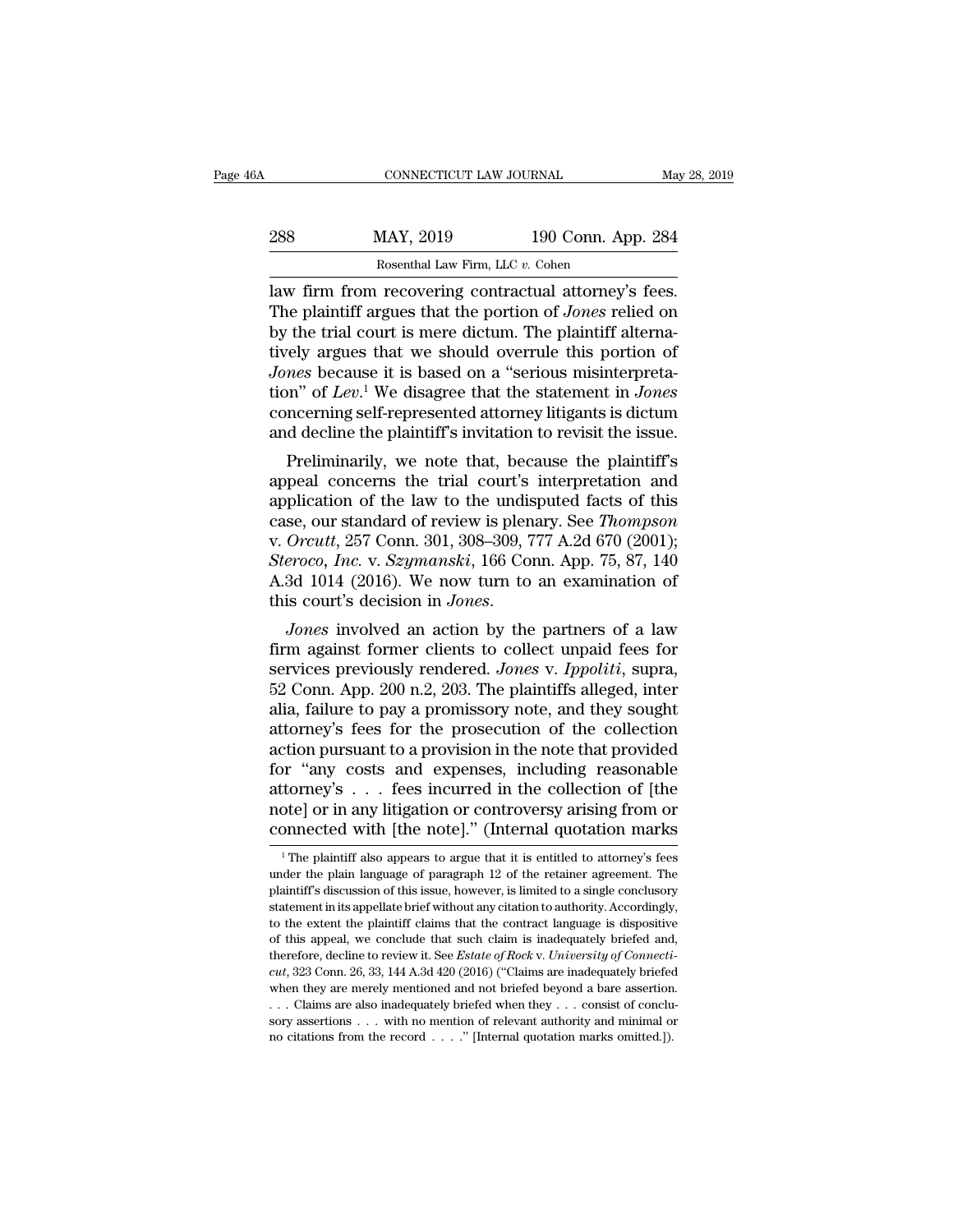| )19                | CONNECTICUT LAW JOURNAL                                       | Page 47A |
|--------------------|---------------------------------------------------------------|----------|
| 190 Conn. App. 284 | MAY, 2019                                                     | 289      |
|                    | Rosenthal Law Firm, LLC v. Cohen                              |          |
|                    | omitted ) Id $-202$ n 5 $-203$ The trial court rendered inde- |          |

CONNECTICUT LAW JOURNAL<br>
190 Conn. App. 284 MAY, 2019 289<br>
Rosenthal Law Firm, LLC v. Cohen<br>
0 conitted.) Id., 202 n.5, 203. The trial court rendered judg-<br>
ment in favor of the plaintiffs on their complaint and<br>
awarded t 190 Conn. App. 284 MAY, 2019 289<br>Rosenthal Law Firm, LLC v. Cohen<br>
comitted.) Id., 202 n.5, 203. The trial court rendered judg-<br>
ment in favor of the plaintiffs on their complaint and<br>
awarded them attorney's fees pursuant 190 Conn. App. 284 MAY, 2019 289<br>
Rosenthal Law Firm, LLC v. Cohen<br>
omitted.) Id., 202 n.5, 203. The trial court rendered judg-<br>
ment in favor of the plaintiffs on their complaint and<br>
awarded them attorney's fees pursuan 190 Conn. App. 284 MAY, 2019 289<br>
Rosenthal Law Firm, LLC  $v$ . Cohen<br>
omitted.) Id., 202 n.5, 203. The trial court rendered judg-<br>
ment in favor of the plaintiffs on their complaint and<br>
awarded them attorney's fees pursu Rosenthal Law Firm, LLC v. Cohen<br>
omitted.) Id., 202 n.5, 203. The trial court rendered judg-<br>
ment in favor of the plaintiffs on their complaint and<br>
awarded them attorney's fees pursuant to the promis-<br>
sory note for th Rosenthal Law Firm, LLC v. Cohen<br>
omitted.) Id., 202 n.5, 203. The trial court rendered judg-<br>
ment in favor of the plaintiffs on their complaint and<br>
awarded them attorney's fees pursuant to the promis-<br>
sory note for th omitted.) Id., 202 n.5, 203. The trial court rendered judgment in favor of the plaintiffs on their complaint and<br>awarded them attorney's fees pursuant to the promissory note for the services of their trial counsel, who<br>had ment in favor of the plaintiffs on their complaint and<br>awarded them attorney's fees pursuant to the promis-<br>sory note for the services of their trial counsel, who<br>had been retained by the plaintiffs. Id., 203 and n.7, 208. awarded them attorney's fees pursuant to the promissory note for the services of their trial counsel, who had been retained by the plaintiffs. Id., 203 and n.7, 208. The court, however, denied their claim for attorney's fe sory note for the services of t<br>had been retained by the plainti<br>The court, however, denied th<br>fees based on the services ren<br>and paralegals employed by th<br>assisting their trial counsel in<br>collection action. Id., 208.<br>On a d been retained by the plaintiffs. Id., 203 and n.7, 208.<br>
He court, however, denied their claim for attorney's<br>
es based on the services rendered by the attorneys<br>
d paralegals employed by the plaintiffs' law firm in<br>
sis The court, however, denied their claim for attorney's<br>fees based on the services rendered by the attorneys<br>and paralegals employed by the plaintiffs' law firm in<br>assisting their trial counsel in the prosecution of the<br>coll

fees based on the services rendered by the attorneys<br>and paralegals employed by the plaintiffs' law firm in<br>assisting their trial counsel in the prosecution of the<br>collection action. Id., 208.<br>On appeal, the plaintiffs in and paralegals employed by the plaintiffs' law firm in<br>assisting their trial counsel in the prosecution of the<br>collection action. Id., 208.<br>On appeal, the plaintiffs in *Jones* claimed that they<br>were entitled "to recover ' assisting their trial counsel in the prosecution of the collection action. Id., 208.<br>
On appeal, the plaintiffs in *Jones* claimed that they were entitled "to recover 'in-house' counsel fees for the services they performe collection action. Id., 208.<br>
On appeal, the plaintiffs in *Jones* claimed that they<br>
were entitled "to recover 'in-house' counsel fees for the<br>
services they performed to assist their trial counsel."<br>
Id. In support of th On appeal, the plaintiffs in *Jones* claimed that they<br>were entitled "to recover 'in-house' counsel fees for the<br>services they performed to assist their trial counsel."<br>Id. In support of this claim, "[t]he plaintiffs urge were entitled "to recover 'in-house' counsel fees for the<br>services they performed to assist their trial counsel."<br>Id. In support of this claim, "[t]he plaintiffs urge[d] [this<br>court] to adopt what they claim[ed] to be a tr services they performed to assist their trial counsel.''<br>Id. In support of this claim, "[t]he plaintiffs urge[d] [this<br>court] to adopt what they claim[ed] to be a trend in<br>other jurisdictions to award reasonable attorney's Id. In support of this claim, "[t]he plaintiffs urge[d] [this court] to adopt what they claim[ed] to be a trend in other jurisdictions to award reasonable attorney's fees for both outside counsel, as well as in-house couns court] to adopt what they claim[ed] to be a trend in<br>other jurisdictions to award reasonable attorney's fees<br>for both outside counsel, as well as in-house counsel,<br>who participate in the prosecution of a claim in which<br>att other jurisdictions to award reasonable attorney's fees<br>for both outside counsel, as well as in-house counsel,<br>who participate in the prosecution of a claim in which<br>attorney's fees can be awarded." (Footnote omitted.) Id. for both outside counsel, as well as in-house counsel,<br>who participate in the prosecution of a claim in which<br>attorney's fees can be awarded." (Footnote omitted.) Id.<br>According to the plaintiffs, "an award to the successfu who participate in the prosecution of a<br>attorney's fees can be awarded." (Footno<br>According to the plaintiffs, "an award to<br>litigant of reasonable attorney's fees fo<br>[the plaintiffs' law firm] provided [wa<br>because the time torney's fees can be awarded." (Footnote omitted.) Id.<br>cording to the plaintiffs, "an award to the successful<br>igant of reasonable attorney's fees for the services<br>ne plaintiffs' law firm] provided [was] appropriate<br>cause t According to the plaintiffs, "an award to the successful<br>litigant of reasonable attorney's fees for the services<br>[the plaintiffs' law firm] provided [was] appropriate<br>because the time devoted to this case was time not<br>ava

Ittigant of reasonable attorney's fees for the services<br>[the plaintiffs' law firm] provided [was] appropriate<br>because the time devoted to this case was time not<br>available for other work." Id., 210.<br>Citing a number of out-o [the plaintiffs' law firm] provided [was] appropriate<br>because the time devoted to this case was time not<br>available for other work." Id., 210.<br>Citing a number of out-of-state cases in which courts<br>denied an award of attorn because the time devoted to this case was time not<br>available for other work." Id., 210.<br>Citing a number of out-of-state cases in which courts<br>denied an award of attorney's fees to attorney litigants<br>appearing on their own available for other work." Id., 210.<br>
Citing a number of out-of-state cases in which courts<br>
denied an award of attorney's fees to attorney litigants<br>
appearing on their own behalf,<sup>2</sup> the defendants coun-<br>
tered that, "if Citing a number of out-of-state cases in which courts<br>denied an award of attorney's fees to attorney litigants<br>appearing on their own behalf,<sup>2</sup> the defendants coun-<br>tered that, "if plaintiff-attorneys representing them-<br> denied an award of attorney's fees to attorney litigants<br>appearing on their own behalf,<sup>2</sup> the defendants coun-<br>tered that, "if plaintiff-attorneys representing them-<br>selves are not entitled to an award of attorney's fees, appearing on their own behalf,<sup>2</sup> the defendants countered that, "if plaintiff-attorneys representing themselves are not entitled to an award of attorney's fees, then, a fortiori, plaintiff-attorneys who merely assist thei tered that, "if plaintiff-attorneys representing them-<br>selves are not entitled to an award of attorney's fees,<br>then, a fortiori, plaintiff-attorneys who merely assist<br>their trial counsel, for whose services they have<br>rece ecived an award of attorney's fees, are not entitled<br>
2 an award of attorney's fees, are not entitled<br>
2 an award of attorney's fees for their own services." Id.<br>
2 See *Connor* v. *Cal-Az Properties, Inc.*, 137 Ariz. 53, received an award of attorney's fees, are not entitled<br>to an award of attorney's fees for their own services." Id.<br>The court deemed this distinction to be significant. Id.<br><sup>2</sup> See Connor v. Cal-Az Properties, Inc., 137 Ari

to an award of attorney's fees for their own services." Id.<br>The court deemed this distinction to be significant. Id.<br><sup>2</sup> See Connor v. Cal-Az Properties, Inc., 137 Ariz. 53, 55–56, 668 P.2d 896<br>(App. 1983); *O'Connell v. Z*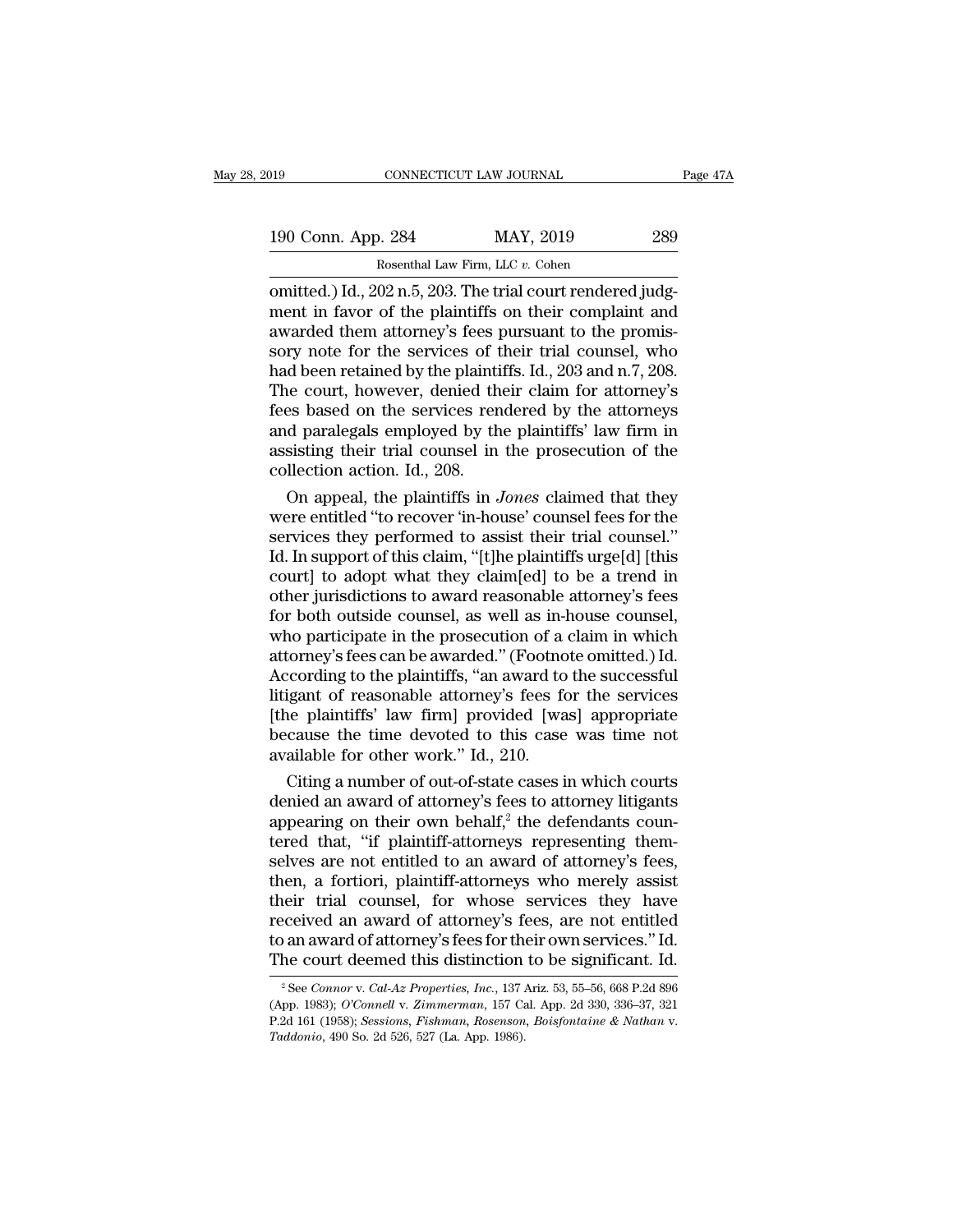| ЗA  | CONNECTICUT LAW JOURNAL                                         |                    | May 28, 2019 |
|-----|-----------------------------------------------------------------|--------------------|--------------|
| 290 | MAY, 2019                                                       | 190 Conn. App. 284 |              |
|     | Rosenthal Law Firm, LLC v. Cohen                                |                    |              |
|     | The court in <i>Jones</i> began its analysis of the plaintiffs' |                    |              |

CONNECTICUT LAW JOURNAL<br>
O MAY, 2019 190 Conn. App. 284<br>
Rosenthal Law Firm, LLC v. Cohen<br>
The court in *Jones* began its analysis of the plaintiffs'<br>
aim by first considering "whether [the plaintiffs' law<br>
ml and in-house MAY, 2019 190 Conn. App. 284<br>
Rosenthal Law Firm, LLC v. Cohen<br>
The court in *Jones* began its analysis of the plaintiffs'<br>
claim by first considering "whether [the plaintiffs' law<br>
firm] and in-house counsel [were] synony  $\frac{\text{MAY, 2019}}{\text{Rosenthal Law Firm, LLC } v. \text{ Cohen}}$ <br>The court in *Jones* began its analysis of the plaintiffs'<br>claim by first considering "whether [the plaintiffs' law<br>firm] and in-house counsel [were] synonymous.'' Id. The<br>court determi 290 MAY, 2019 190 Conn. App. 284<br>
Rosenthal Law Firm, LLC  $v$ . Cohen<br>
The court in *Jones* began its analysis of the plaintiffs'<br>
claim by first considering "whether [the plaintiffs' law<br>
firm] and in-house counsel [were] For Colut. App. 264<br>
Rosenthal Law Firm, LLC v. Cohen<br>
The court in *Jones* began its analysis of the plaintiffs'<br>
claim by first considering "whether [the plaintiffs' law<br>
firm] and in-house counsel [were] synonymous." I Rosenthal Law Firm, LLC v. Cohen<br>
The court in *Jones* began its analysis of the plaintiffs'<br>
claim by first considering "whether [the plaintiffs' law<br>
firm] and in-house counsel [were] synonymous." Id. The<br>
court determi The court in *Jones* began its analysis of the plaintiffs'<br>claim by first considering "whether [the plaintiffs' law<br>firm] and in-house counsel [were] synonymous." Id. The<br>court determined that, "[b]y definition, the plaint claim by first considering "whether [the plaintiffs' law<br>firm] and in-house counsel [were] synonymous." Id. The<br>court determined that, "[b]y definition, the plaintiffs<br>[were] not in-house counsel because they [were] not<br>em Firm] and in-house counsel [were] synonymous." Id. The<br>court determined that, "[b]y definition, the plaintiffs<br>[were] not in-house counsel because they [were] not<br>employees of a business whose function is to advise<br>the bus Fourt determined that, "[b]y definition, the plaintiffs<br>[were] not in-house counsel because they [were] not<br>employees of a business whose function is to advise<br>the business on day-to-day matters." Id., 211. The court<br>there [were] not in-house counsel because they [were] not<br>employees of a business whose function is to advise<br>the business on day-to-day matters." Id., 211. The court<br>therefore concluded that "the cases cited by the plain-<br>tiff employees of a business whose function is to advise<br>the business on day-to-day matters." Id., 211. The court<br>therefore concluded that "the cases cited by the plain-<br>tiffs in support of their claim that the trial court sho the business on day-to-day matters." Id., 211. The court<br>therefore concluded that "the cases cited by the plain-<br>tiffs in support of their claim that the trial court should<br>have awarded them attorney's fees for the servic therefore concluded that "the cases cited by the plaintiffs in support of their claim that the trial court should have awarded them attorney's fees for the services performed by [the plaintiffs' law firm were] factually d fs in support of their claim that the trial court should<br>we awarded them attorney's fees for the services per-<br>rmed by [the plaintiffs' law firm were] factually distin-<br>ishable in that attorney's fees in those cases [had<br> have awarded them attorney's fees for the services performed by [the plaintiffs' law firm were] factually distinguishable in that attorney's fees in those cases [had been] awarded for the work done by in-house counsel in

formed by [the plaintiffs' law firm were] factually distinguishable in that attorney's fees in those cases [had been] awarded for the work done by in-house counsel<br>in businesses such as insurance companies."  $\text{Id.}^3$ <br>Th guishable in that attorney's fees in those cases [had been] awarded for the work done by in-house counsel<br>in businesses such as insurance companies." Id.<sup>3</sup><br>The court next considered "whether [the plaintiffs'<br>law firm had] been] awarded for the work done by in-house counsel<br>in businesses such as insurance companies." Id.<sup>3</sup><br>The court next considered "whether [the plaintiffs"<br>law firm had] functioned as an attorney in [the collec-<br>tion actio in businesses such as insurance companies." Id.<sup>3</sup><br>The court next considered "whether [the plaintiffs"<br>law firm had] functioned as an attorney in [the collec-<br>tion action]."<sup>4</sup> Id. "To begin with, [the court] note[d]<br>that The court next considered "whether [the plaintiffs'<br>law firm had] functioned as an attorney in [the collec-<br>tion action]."<sup>4</sup> Id. "To begin with, [the court] note[d]<br>that [the plaintiffs' law firm had] not enter[ed] an<br>ap Law firm had] functioned as an attorney in [the collection action]."<sup>4</sup> Id. "To begin with, [the court] note[d] that [the plaintiffs' law firm had] not enter[ed] an appearance on behalf of the plaintiffs" and that, accord minimum action]."<sup>4</sup> Id. "To begin with, [the court] note[d] that [the plaintiffs' law firm had] not enter[ed] an appearance on behalf of the plaintiffs" and that, accordingly, "it did not represent them in this action." that [the plaintiffs' law firm had] not enter[ed] an appearance on behalf of the plaintiffs" and that, accordingly, "it did not represent them in this action." Id., 211–12; see Practice Book § 3-7 (a) ("[e]xcept by leave appearance on behalf of the plaintiffs" and that, accordingly, "it did not represent them in this action." Id., 211–12; see Practice Book § 3-7 (a) ("[e]xcept by leave of the judicial authority, no attorney shall be permi f the judicial authority, no attorney shall be per-<br>itted to appear in court or to be heard on behalf<br>f a party until the attorney's appearance has been<br>ntered"). The court further determined that "[e]ven if<br> $\frac{3}{10}$  Th charge that in a planetarisation of the service of the services of a party until the attorney's appearance has been<br>entered"). The court further determined that "[e]ven if<br> $\frac{1}{3}$  The court left for another day the issu

mutted to appear in court or to be neard on behalf<br>of a party until the attorney's appearance has been<br>entered"). The court further determined that "[e]ven if<br> $\frac{1}{3}$  The court left for another day the issue of whether, of a party until the attorney's appearance has been<br>entered"). The court further determined that "[e]ven if<br> $\frac{1}{3}$  The court left for another day the issue of whether, in the appropriate<br>circumstances, a plaintiff may b The court function of the plant of the plant of the planned via the propriate<br>
The court entirely the issue of whether, in the appropriate<br>
circumstances, a plaintiff may be entitled to attorney's fees for the services<br>
t

<sup>&</sup>lt;sup>3</sup> The court left for another day the issue of whether, in the appropriate circumstances, a plaintiff may be entitled to attorney's fees for the services that in-house counsel provides to outside counsel during the cours be entitled to attorney's fees for the services<br>that in-house counsel provides to outside counsel during the course of<br>litigation. *Jones* v. *Ippoliti*, supra, 52 Conn. App. 211 n.17.<br><sup>4</sup> It would appear at first blush t that in-house counsel provides to outside counsel during the course of litigation. *Jones v. Ippoliti*, supra, 52 Conn. App. 211 n.17.<br>
<sup>4</sup> It would appear at first blush that the court's determination in *Jones* that the Itigation. *Jones v. Ippoliti*, supra, 52 Conn. App. 211 n.17.<br>
<sup>4</sup> It would appear at first blush that the court's determination in *Jones*<br>
that the plaintiffs did not constitute "in-house counsel" entirely disposed<br>
of <sup>4</sup> It would appear at first blush that the court's determination in *Jones*<br><sup>4</sup> It would appear at first blush that the court's determination in *Jones*<br>that the plaintiffs did not constitute "in-house counsel" entirely that the plaintiffs' did not constitute "in-house counsel" entirely disposed of the plaintiffs' claim on appeal. A review of the plaintiffs' principal appellate brief, however, reveals that they had argued more generally t number of the plaintiffs' claim on appeal. A review of the plaintiffs' principal appellate brief, however, reveals that they had argued more generally that they should have been awarded attorney's fees for the reasonable brief, however, reveals that they had argued more generally that they should<br>have been awarded attorney's fees for the reasonable value of their time<br>because "[t]here is no meaningful distinction between the time spent by may have been awarded attorney's fees for the reasonable value of their time<br>have been awarded attorney's fees for the reasonable value of their time<br>because "[t]here is no meaningful distinction between the time spent by<br> because "(there is no meaningful distinction between the time spent by<br>[outside counsel] and the time spent by attorneys and paralegals at [the<br>plaintiffs' law firm]." In support of this argument, the plaintiffs cited to a *Coutside counsel]* and the time spent by attorneys and paralegals at [the plaintiffs' law firm]." In support of this argument, the plaintiffs cited to a number of decisions from other jurisdictions holding that self-repre plaintiffs' law firm]." In support of this argument, the plaintiffs cited to a number of decisions from other jurisdictions holding that self-represented attorney litigants and law firm litigants represented by their own a number of decisions from other jurisdictions holding that self-represented attorney litigants and law firm litigants represented by their own attorneys may recover attorney's fees. See, e.g., *Winer v. Jonal Corp.*, 169 M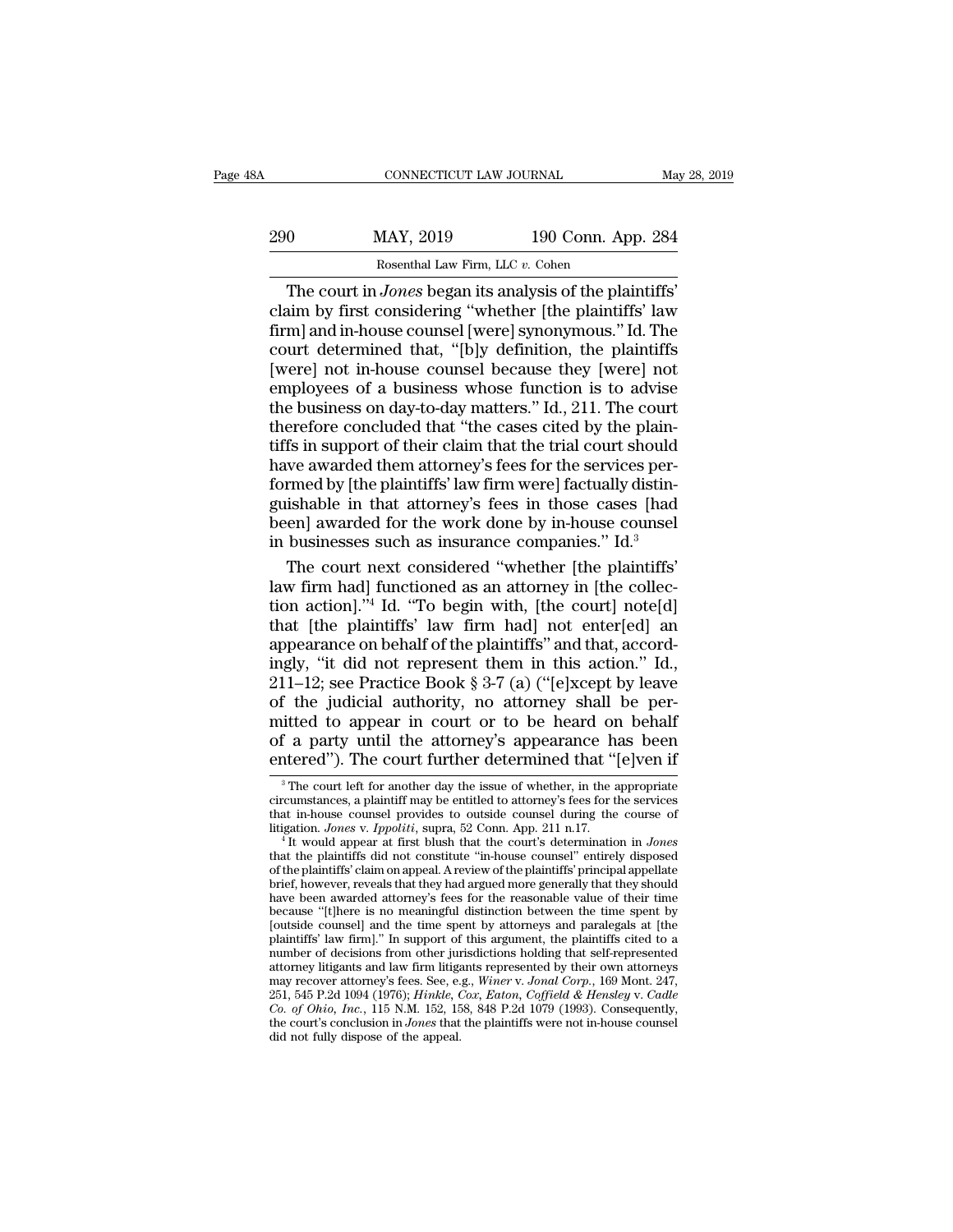| )19                | CONNECTICUT LAW JOURNAL                                                                                                | Page 49A |
|--------------------|------------------------------------------------------------------------------------------------------------------------|----------|
| 190 Conn. App. 284 | MAY, 2019                                                                                                              | 291      |
|                    | Rosenthal Law Firm, LLC v. Cohen                                                                                       |          |
|                    | $\left[$ it) were to conclude otherwise $\left  \cdot \right\rangle$ that $\left  \cdot \right\rangle$ the plaintiffs' |          |

Equals 190 Conn. App. 284 MAY, 2019 291<br>
Rosenthal Law Firm, LLC v. Cohen<br>
[it] were to conclude otherwise, i.e., that [the plaintiffs'<br>
law firm had] represented the plaintiffs, such representation would have been of a pr 190 Conn. App. 284 MAY, 2019 291<br>
Rosenthal Law Firm, LLC v. Cohen<br>
[it] were to conclude otherwise, i.e., that [the plaintiffs'<br>
law firm had] represented the plaintiffs, such represen-<br>
tation would have been of a pro se 190 Conn. App. 284 MAY, 2019 291<br>
Rosenthal Law Firm, LLC v. Cohen<br>
[it] were to conclude otherwise, i.e., that [the plaintiffs'<br>
law firm had] represented the plaintiffs, such represen-<br>
tation would have been of a pro s 190 Conn. App. 284 MAY, 2019 291<br>
Rosenthal Law Firm, LLC v. Cohen<br>
[it] were to conclude otherwise, i.e., that [the plaintiffs'<br>
law firm had] represented the plaintiffs, such represen-<br>
tation would have been of a pro s Rosenthal Law Firm, LLC v. Cohen<br> **attack** Cohen<br> **attack** Conclude otherwise, i.e., that [the plaintiffs'<br>
law firm had] represented the plaintiffs, such represen-<br>
tation would have been of a pro se nature. The law of<br>
t Rosenthal Law Firm, LLC v. Cohen<br>
[it] were to conclude otherwise, i.e., that [the plaintiffs'<br>
law firm had] represented the plaintiffs, such represen-<br>
tation would have been of a pro se nature. The law of<br>
this state is [it] were to conclude otherwise, i.e., that [the plaintiffs'<br>law firm had] represented the plaintiffs, such represen-<br>tation would have been of a pro se nature. The law of<br>this state is that pro se litigants are not entitl law firm had] represented the plaintiffs, such representation would have been of a pro se nature. The law of this state is that pro se litigants are not entitled to attorney's fees." Jones v. Ippoliti, supra, 52 Conn. 212, tation would have been of a pro se nature. The law of<br>this state is that pro se litigants are not entitled to<br>attorney's fees." Jones v. Ippoliti, supra, 52 Conn. 212,<br>citing Lev v. Lev, supra, 10 Conn. App. 575. The court this state is that pro se litigants are not entit attorney's fees." Jones v. Ippoliti, supra, 52 Conciting Lev v. Lev, supra, 10 Conn. App. 575. The therefore held that "the plaintiffs [had] not [beer the the the services torney's fees." *Jones* v. *Ippoliti*, supra, 52 Conn. 212,<br>ing *Lev* v. *Lev*, supra, 10 Conn. App. 575. The court<br>erefore held that "the plaintiffs [had] not [been] enti-<br>d to attorney's fees for the services provided by citing *Lev* v. *Lev*, supra, 10 Conn. App. 575. The court<br>therefore held that "the plaintiffs [had] not [been] enti-<br>tled to attorney's fees for the services provided by [the<br>plaintiffs' law firm] and the trial court [had

therefore held that "the plaintiffs [had] not [been] enti-<br>tled to attorney's fees for the services provided by [the<br>plaintiffs' law firm] and the trial court [had] properly<br>denied the plaintiffs' request for them." Id.<br>Th tled to attorney's fees for the services provided by [the plaintiffs' law firm] and the trial court [had] properly denied the plaintiffs' request for them." Id.<br>The plaintiff in the present case appears to contend that, be plaintiffs' law firm] and the trial court [had] properly<br>denied the plaintiffs' request for them." Id.<br>The plaintiff in the present case appears to contend<br>that, because the court in *Jones* determined that the<br>plaintiffs denied the plaintiffs' request for them." Id.<br>The plaintiff in the present case appears to contend<br>that, because the court in *Jones* determined that the<br>plaintiffs had not been represented by their law firm,<br>it was unnec The plaintiff in the present case appears to contend<br>that, because the court in *Jones* determined that the<br>plaintiffs had not been represented by their law firm,<br>it was unnecessary for the court to consider whether<br>the pr that, because the court in *Jones* determined that the plaintiffs had not been represented by their law firm, it was unnecessary for the court to consider whether the pro se nature of such representation would have preclud plaintiffs had not been represented by their law firm,<br>it was unnecessary for the court to consider whether<br>the pro se nature of such representation would have<br>precluded an award of attorney's fees pursuant to the<br>general Frammer has not<br>it was unnecessar<br>the pro se nature<br>precluded an awa<br>general rule adopt<br>that this portion of<br>therefore, erred if<br>we disagree.<br>"[D]ictum is an Equal to the presentation would have ecluded an award of attorney's fees pursuant to the neral rule adopted in *Lev*. Thus, the plaintiff argues at this portion of *Jones* is dictum, and the trial court, erefore, erred in precluded an award of attorney's fees pursuant to the general rule adopted in *Lev*. Thus, the plaintiff argues that this portion of *Jones* is dictum, and the trial court, therefore, erred in treating it as binding preced

general rule adopted in *Lev*. Thus, the plaintiff argues<br>that this portion of *Jones* is dictum, and the trial court,<br>therefore, erred in treating it as binding precedent.<br>We disagree.<br>"[D]ictum is an observation or remar that this portion of *Jones* is dictum, and the trial court,<br>therefore, erred in treating it as binding precedent.<br>We disagree.<br>"[D]ictum is an observation or remark made by a<br>judge in pronouncing an opinion upon a cause, therefore, erred in treating it as binding precedent.<br>We disagree.<br>"[D]ictum is an observation or remark made by a<br>judge in pronouncing an opinion upon a cause, concern-<br>ing some rule, principle, or application of law, or We disagree.<br>
"[D]ictum is an observation or remark made by a<br>
judge in pronouncing an opinion upon a cause, concern-<br>
ing some rule, principle, or application of law, or the<br>
solution of a question suggested by the case "[D]ictum is an observation or remark made by a<br>judge in pronouncing an opinion upon a cause, concerning<br>some rule, principle, or application of law, or the<br>solution of a question suggested by the case at bar, but<br>not nec for  $\frac{1}{2}$  from the set of the content of the case, concerning some rule, principle, or application of law, or the solution of a question suggested by the case at bar, but not necessarily involved in the case or essent ing some rule, principle, or application of law, or the<br>solution of a question suggested by the case at bar, but<br>not necessarily involved in the case or essential to its<br>determination  $\dots$ . Statements and comments in an<br>o solution of a question suggested by the case at bar, but<br>solution of a question suggested by the case at bar, but<br>not necessarily involved in the case or essential to its<br>determination concerning some rule of law or legal *U.S. Bank, N.A.* v. *Morawska*, 165 Conn. App. 421, 427 a.4, 139 A.3d 747 (2016). The overwhelming weight of authority however recognizes a distinction between authority however recognizes a distinction between not increase and comments in an opinion concerning some rule of law or legal proposition not necessarily involved nor essential to determination of the case  $\dots$  are obiter dicta, and lack the force of an adjudication." ( autominates a divertise and set of law or legal proposition not necessarily involved nor essential to determination of the case . . . are obiter dicta, and lack the force of an adjudication." (Internal quotation marks omit dion not necessarily involved nor essential to determina-<br>tion not necessarily involved nor essential to determina-<br>tion of the case  $\ldots$  are obiter dicta, and lack the force<br>of an adjudication." (Internal quotation mark tion of the case  $\ldots$  are obiter dicta, and lack the force<br>of an adjudication." (Internal quotation marks omitted.)<br>U.S. Bank, N.A. v. Morawska, 165 Conn. App. 421, 427<br>n.4, 139 A.3d 747 (2016). The overwhelming weight o tion of the case  $\ldots$  are obiter dicta, and lack the force of an adjudication." (Internal quotation marks omitted.) U.S. Bank, N.A. v. Morawska, 165 Conn. App. 421, 427 n.4, 139 A.3d 747 (2016). The overwhelming weight o U.S. Bank, N.A. v. Morawska, 165 Conn. App. 421, 427 n.4, 139 A.3d 747 (2016). The overwhelming weight of authority, however, recognizes a distinction between dicta and alternative holdings in an opinion. As the United St ruling on neither is obiter light but each include the publisher and alternative holdings in an opinion. As the United States Supreme Court has explained, "where there are two grounds, upon either of which an appellate cou Figure 2.1 The consideration of anti-<br>authority, however, recognizes a distinction between<br>dicta and alternative holdings in an opinion. As the<br>United States Supreme Court has explained, "where<br>there are two grounds, upon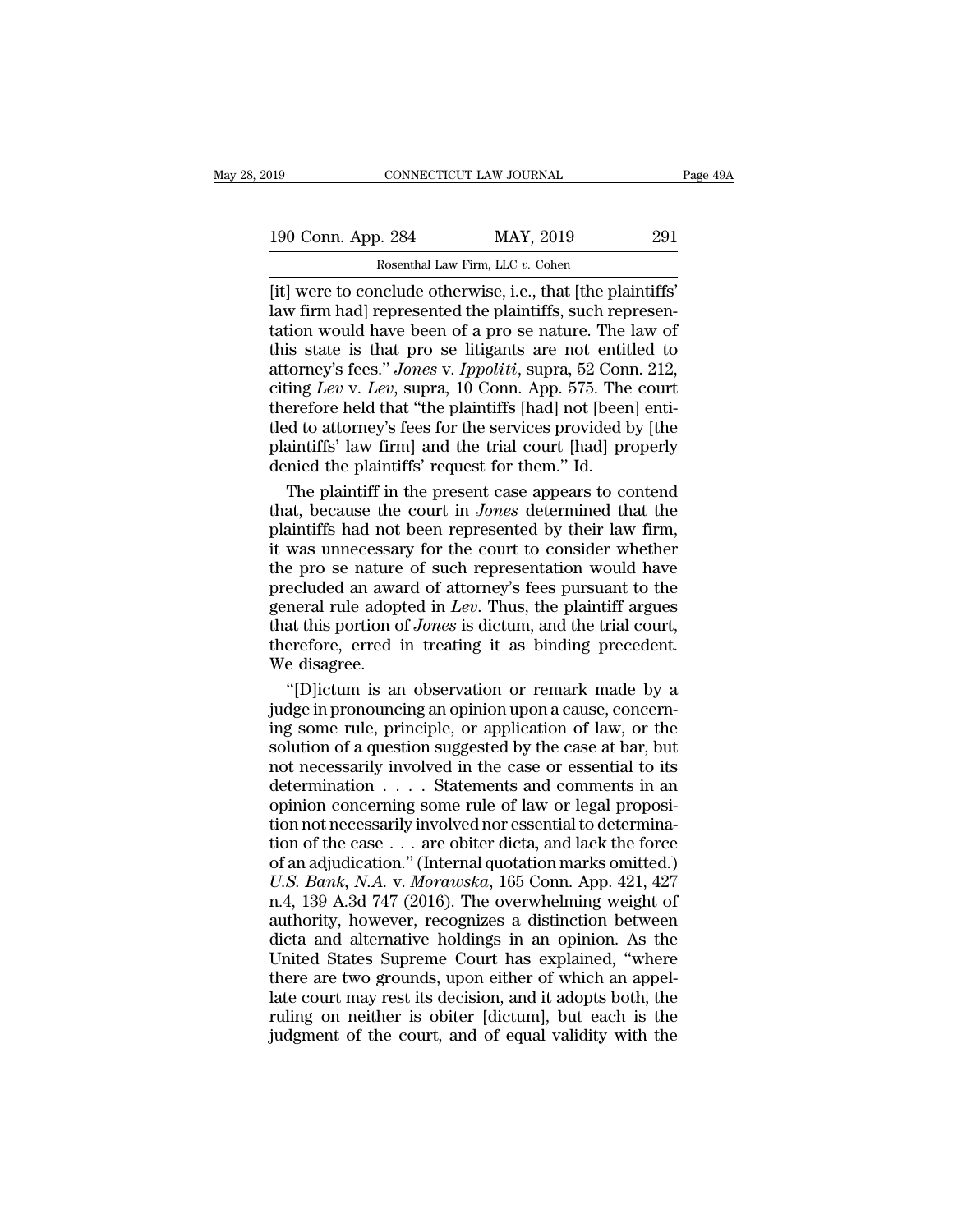| A       | CONNECTICUT LAW JOURNAL                          |                    | May 28, 2019 |
|---------|--------------------------------------------------|--------------------|--------------|
| 292     | MAY, 2019                                        | 190 Conn. App. 284 |              |
|         | Rosenthal Law Firm, LLC v. Cohen                 |                    |              |
| other." | (Internal quotation marks omitted) <i>United</i> |                    |              |

CONNECTICUT LAW JOURNAL<br>
292 MAY, 2019 190 Conn. App. 284<br>
<sup>Rosenthal</sup> Law Firm, LLC v. Cohen<br>
other." (Internal quotation marks omitted.) *United*<br> *States* v. *Title Ins. & Trust Co.*, 265 U.S. 472, 486, 44<br>
S. Ct. 691, **States v. Title Ins. & Trust Co.**, 2619<br> **States** v. *Title Ins. & Trust Co.*, 265 U.S. 472, 486, 44<br>
States v. *Title Ins. & Trust Co.*, 265 U.S. 472, 486, 44<br>
S. Ct. 621, 68 L. Ed. 1110 (1924).<sup>5</sup> Cf. *Electrical Contra* MAY, 2019 190 Conn. App. 284<br>
Rosenthal Law Firm, LLC v. Cohen<br>
other." (Internal quotation marks omitted.) *United*<br>
States v. Title Ins. & Trust Co., 265 U.S. 472, 486, 44<br>
S. Ct. 621, 68 L. Ed. 1110 (1924).<sup>5</sup> Cf. *Elec tors, Inc. Harry, 2019 190 Conn. App. 284*<br> *Rosenthal Law Firm, LLC v. Cohen*<br> *other."* (Internal quotation marks omitted.) *United*<br> *States v. Title Ins. & Trust Co.*, 265 U.S. 472, 486, 44<br> *S. Ct. 621, 68 L. Ed.* Example 1988 a.g. The control of the plaintiffs' complete that the plaintiffs' complete that the plaintiffs' complete that the plaintiffs' complete the plaintiffs' complete the plaintiffs' complete the plaintiffs' complet Rosenthal Law Firm, LLC v. Cohen<br>
other." (Internal quotation marks omitted.) United<br>
States v. Title Ins. & Trust Co., 265 U.S. 472, 486, 44<br>
S. Ct. 621, 68 L. Ed. 1110 (1924).<sup>5</sup> Cf. Electrical Contrac-<br>
tors, Inc. v. D other." (Internal quotation marks omitted.) *United*<br>States v. Title Ins. & Trust Co., 265 U.S. 472, 486, 44<br>S. Ct. 621, 68 L. Ed. 1110 (1924).<sup>5</sup> Cf. *Electrical Contrac-*<br>tors, Inc. v. Dept. of Education, 303 Conn. 402, States v. Title Ins. & Trust Co., 265 U.S. 472, 486, 44<br>S. Ct. 621, 68 L. Ed. 1110 (1924).<sup>5</sup> Cf. *Electrical Contrac-*<br>tors, Inc. v. Dept. of Education, 303 Conn. 402, 420–21,<br>35 A.3d 188 (2012) ("Once it becomes clear t S. Ct. 621, 68 L. Ed. 1110 (1924).<sup>5</sup> Cf. *Electrical Contractors, Inc.* v. *Dept. of Education*, 303 Conn. 402, 420–21, 35 A.3d 188 (2012) ("Once it becomes clear that the trial court lacked subject matter jurisdiction t tors, Inc. v. Dept. of Education, 303 Conn. 402, 420–21,<br>35 A.3d 188 (2012) ("Once it becomes clear that the<br>trial court lacked subject matter jurisdiction to hear<br>the plaintiffs' complaint, any further discussion of the<br> 35 A.3d 188 (2012) ("Once it becomes clear tha<br>trial court lacked subject matter jurisdiction to<br>the plaintiffs' complaint, any further discussion o<br>merits is pure dict[um]. . . . When the trial court<br>cluded . . . that su alternative holding, and the case, is does not render it dictum. On this neighbours are since the case, is does not render it dictum. On this point, we find  $\frac{1}{2}$  and  $\frac{1}{2}$  and  $\frac{1}{2}$  and  $\frac{1}{2}$  and  $\frac{1}{2}$ increases to the disposition of the merits is pure dict[um]. . . . When the trial court concluded . . . that subject matter jurisdiction was missing, the remainder of its [ruling was] merely advisory . . . . " [Internal q

then is a pute declearly. Then the that court concluded . . . that subject matter jurisdiction was miss-<br>ing, the remainder of its [ruling was] merely advisory<br>. . . . " [Internal quotation marks omitted.]).<br>Although an a the Utah Suppreme Court's opinion in *State v. P. The Fernander of its [ruling was] merely advisory*<br>  $\ldots$  " [Internal quotation marks omitted.]).<br>
Although an alternative holding, by its very nature,<br>
is not strictly ne Although an alternative holding, by its very nature,<br>is not strictly necessary to the disposition of the case,<br>this does not render it dictum. On this point, we find<br>the Utah Supreme Court's opinion in *State* v. *Roberts* Although an alternative holding, by its very nature,<br>is not strictly necessary to the disposition of the case,<br>this does not render it dictum. On this point, we find<br>the Utah Supreme Court's opinion in *State* v. *Robertso* is not strictly necessary to the disposition of the case,<br>this does not render it dictum. On this point, we find<br>the Utah Supreme Court's opinion in *State* v. *Robertson*,<br>438 P.3d. 491 (Utah 2017), persuasive. "When we 38 P.3d. 491 (Utah 2017), persuasive. "When we say<br>nat a holding is binding only when it is necessary, we<br>o not mean that the holding must be the singular basis<br>pr our ultimate decision. Courts often confront cases<br> $\frac{5}{2$ that a holding is binding only when it is necessary, we<br>do not mean that the holding must be the singular basis<br>for our ultimate decision. Courts often confront cases<br> $\frac{1}{6}$ <br> $\frac{5}{6}$  See, e.g., *Boogaard v. National H* 

do not mean that the holding must be the singular basis<br>for our ultimate decision. Courts often confront cases<br>for our ultimate decision. Courts often confront cases<br> $\frac{1}{\sqrt{2}}$ <br> $\frac{1}{\sqrt{2}}$   $\frac{1}{\sqrt{2}}$   $\frac{1}{\sqrt{2}}$   $\frac$ do not mean that the holding must be the singular basis<br>for our ultimate decision. Courts often confront cases<br> $\frac{1}{6}$  See, e.g., *Boogaard v. National Hockey League*, 891 F.3d 289, 295 (7th<br>Cir. 2008) ("[i]t is blackle for our ultimate decision. Courts often confront cases<br>
<sup>5</sup> See, e.g., *Boogaard v. National Hockey League*, 891 F.3d 289, 295 (7th<br>
Cir. 2008) ("[i]t is blackletter law that where a decision rests on two or<br>
more grounds, **Labor Relations Board, 769 F.3d 254, 263 n.4 (4th Cir. 2014)** (2017 F.3d 289, 295 (7th Cir. 2008) ("ilt is blackletter law that where a decision rests on two or more grounds, none can be relegated to the category of obite <sup>5</sup> See, e.g., *Boogaard v. National Hockey League*, 891 F.3d 289, 295 (7th Cir. 2008) ("[i]t is blackletter law that where a decision rests on two or more grounds, none can be relegated to the category of obiter dictum" [ See, e.g., *Boogaard v. National Hockey League*, 891 F.3d 289, 295 (7th 2008) ("i]it is blackletter law that where a decision rests on two or more grounds, none can be relegated to the category of obiter dictum" [internal Cir. 2008) ("[1]t is blackletter law that where a decision rests on two or<br>more grounds, none can be relegated to the category of obiter dictum"<br>[internal quotation marks omitted]), cert. denied, U.S. (139 S. Ct.<br>601, 202 more grounds, none can be relegated to the category of obiter dictum<br>
[internal quotation marks omitted]), cert. denied,<br>
601, 202 L. Ed. 2d 430 (2018); *Gestamp South Carolina*, *L.L.C.* v. *National*<br> *Labor Relations Bo* [internal quotation marks omitted]), cert. denied, U.S. (139 S. Ct. 1601, 202 L. Ed. 2d 430 (2018); *Gestamp South Carolina, L.L.C.* v. *National*<br>*Labor Relations Board*, 769 F.3d 254, 263 n.4 (4th Cir. 2014) ("alternativ 601, 202 L. Ed. 2d 430 (2018); *Gestamp South Carotina, L.L.C. v. National Labor Relations Board*, 769 F.3d 254, 263 n.4 (4th Cir. 2014) ("alternative one dicta"); *Pyett v. Pennsylvania Building Co.*, 498 F.3d 88, 93 (2d Labor Retations Board, 769 F.3d 254, 263 n.4 (4th Cir. 2014) ("alternative holdings are not dicta"); *Pyett v. Pennsylvania Building Co.*, 498 F.3d 88, 6l 2d Cir. 2007) ("[a] n alternative conclusion in an earlier case th noldings are not dicta'); *Pyett* v. *Pennsylvania Buidaing* Co., 498 F.3d 88, 93 (2d Cir. 2007) ("[a] alternative conclusion in an earlier case is to the conclusion in an earlier case is not dicta; it is an entirely appro 93 (2d Cir. 2007) ("[a]n atternative conclusion in an earlier case that is<br>directly relevant to a later case is not dicita; it is an entirely appropriate<br>basis for a holding in the later case"), rev'd on other grounds, 55 directly relevant to a later case is not dicta; it is an entirely appropriate<br>basis for a holding in the later case"), rev'd on other grounds, 556 U.S. 247,<br>129 S. Ct. 1456, 173 L. Ed. 2d 398 (2009); *Sturdivant* v. *State* basis for a holding in the later case"), rev d on other grounds, 556 U.S. 247, 129 S. Ct. 1456, 173 L. Ed. 28 398 (2009); *Sturdivant v. State*, 84 So. 3d 1053, and 2000 (F4 ruling in a case fully considered and decided b 129 S. Ct. 1456, 173 L. Ed. 2d 398 (2009); *Sturdwant v. State*, 84 So. 3d 1053, 1060 (Fla. App. 2010) ("A ruling in a case fully considered and decided by a<br>account of one conclusion reached upon one question, to conside 1060 (Fla. App. 2010) ("A ruling in a case fully considered and decided by<br>an appellate court is not dictum merely because it was not necessary, on<br>account of one conclusion reached upon one question, to consider another<br> an appellate court is not dictum merely because it was not necessary, on<br>account of one conclusion reached upon one question, to consider another<br>or more questions properly arising in a case under the pleadings and proof<br>m account of one conclusion reached upon one question, to consider another<br>question the decision of which would have controlled the judgment. Two<br>or more questions properly arising in a case under the pleadings and proof<br>ma question the decision of which would have controlled the judgment. Two<br>or more questions properly arising in a case under the pleadings and proof<br>may be determined, even though either one would dispose of the entire<br>case u or more questions properly arising in a case under the pleadings and proof<br>may be determined, even though either one would dispose of the entire<br>case upon its merits, and neither holding is a dictum, so long as it is prope may be determined, even though either one would dispose of the entire<br>case upon its merits, and neither holding is a dictum, so long as it is properly<br>raised, considered, and eletermined." [Internal quotation marks omitte case upon its merits, and neither holding is a dictum, so long as it is properly<br>raised, considered, and determined." [Internal quotation marks omitted.]);<br>QOS Networks Ltd. v. Warburg, Pincus & Co., 294 Ga. App. 528, 532– raised, considered, and determined." [Internal quotation marks omitted.]);<br> $QOS Network Ltd. v. Warburg, Pincus & Co., 294 Ga. App. 528, 532–33, 639. E.2d 536 (2008) ("A ruling is not dictum merely because the disposition of the case is or might have been made on some other ground. Where a case presents two or more points, any one of which is sufficient to determine the ultimate issue, but the court actually decides all such points, the case is an authoritative precedent as to every point decided, and none of such points can be regarded as having merely the status of a dictum$ QUS Networks Ltd. v. Warn<br>669 S.E.2d 536 (2008) ("A rul<br>669 S.E.2d 536 (2008) ("A rul<br>case presents two or more p<br>the ultimate issue, but the e<br>is an authoritative preceder<br>points can be regarded as h<br>quotation marks omit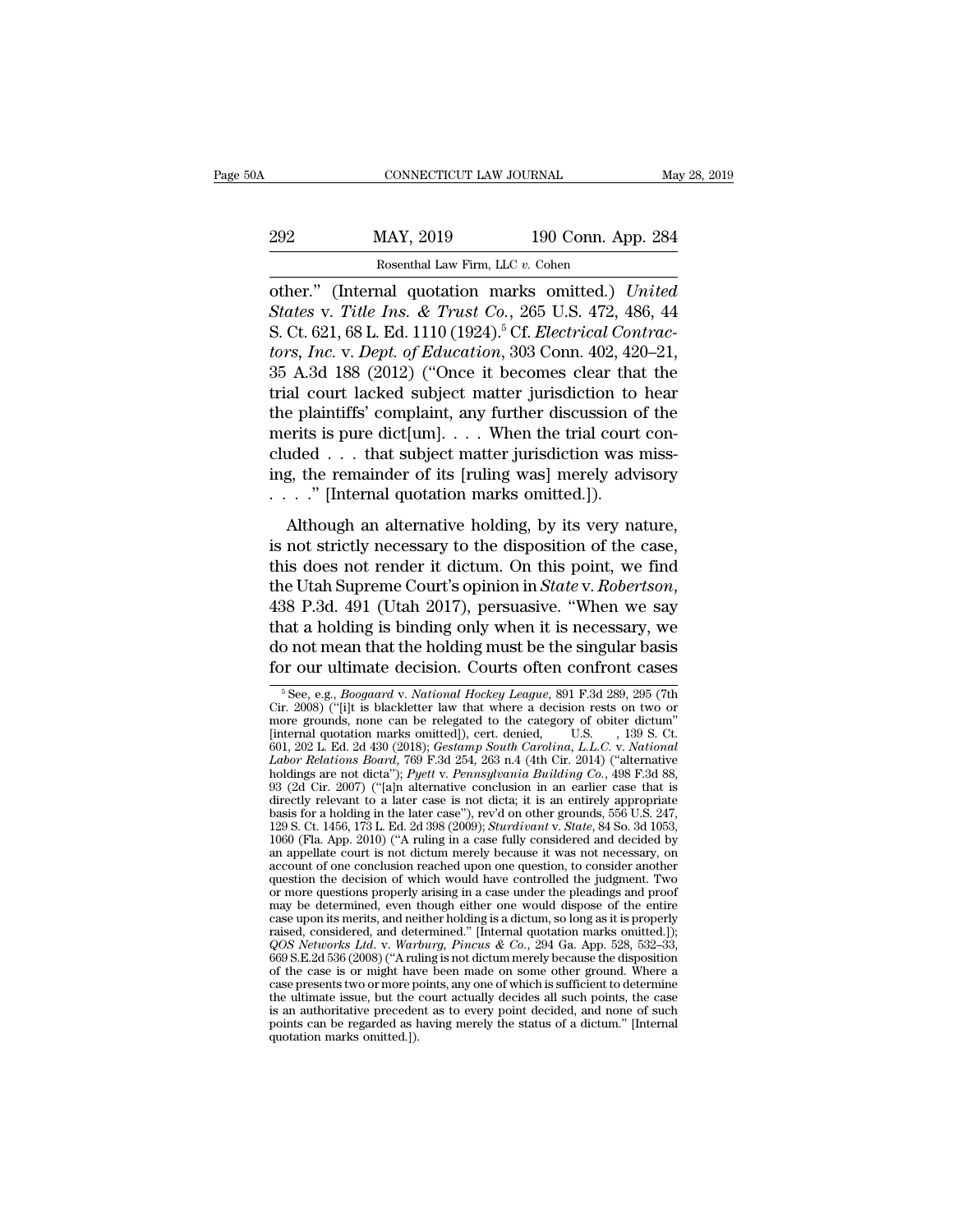| )19                | CONNECTICUT LAW JOURNAL          |                                                       | Page 51A |
|--------------------|----------------------------------|-------------------------------------------------------|----------|
|                    |                                  |                                                       |          |
| 190 Conn. App. 284 |                                  | MAY, 2019                                             | 293      |
|                    | Rosenthal Law Firm, LLC v. Cohen |                                                       |          |
|                    |                                  | raising multinle issues that could be disnositive vet |          |

raising multiple issues that could be dispositive, yet<br>
raising multiple issues that could be dispositive, yet<br>
they find it appropriate to resolve several, in order to<br>
avoid renetition of errors on remand or provide guid 190 Conn. App. 284 MAY, 2019 293<br>
Rosenthal Law Firm, LLC v. Cohen<br>
Traising multiple issues that could be dispositive, yet<br>
they find it appropriate to resolve several, in order to<br>
avoid repetition of errors on remand or 190 Conn. App. 284 MAY, 2019 293<br>
Rosenthal Law Firm, LLC v. Cohen<br>
raising multiple issues that could be dispositive, yet<br>
they find it appropriate to resolve several, in order to<br>
avoid repetition of errors on remand or 190 Conn. App. 284 MAY, 2019 293<br>
Rosenthal Law Firm, LLC  $v$ . Cohen<br>
Traising multiple issues that could be dispositive, yet<br>
they find it appropriate to resolve several, in order to<br>
avoid repetition of errors on remand For Coluit. App. 204 Rosenthal Law Firm, LLC  $v$ . Cohen<br>
raising multiple issues that could be dispositive, yet<br>
they find it appropriate to resolve several, in order to<br>
avoid repetition of errors on remand or provide gu Rosenthal Law Firm, LLC  $v$ . Cohen<br>
raising multiple issues that could be dispositive, yet<br>
they find it appropriate to resolve several, in order to<br>
avoid repetition of errors on remand or provide guid-<br>
ance for future raising multiple issues that could be dispositive, yet<br>they find it appropriate to resolve several, in order to<br>avoid repetition of errors on remand or provide guid-<br>ance for future cases. Or, [courts] will occasionally fi they find it appropriate to resolve several, in order to<br>avoid repetition of errors on remand or provide guid-<br>ance for future cases. Or, [courts] will occasionally find<br>it appropriate to offer alternative rationales for t avoid repetition of errors on remand or provide guidance for future cases. Or, [courts] will occasionally find<br>it appropriate to offer alternative rationales for the<br>results they reach. Were we to require that a holding<br>mu ance for future cases. Or, [courts] will occasionally find<br>it appropriate to offer alternative rationales for the<br>results they reach. Were we to require that a holding<br>must be necessary in some strict, logical sense before it appropriate to offer alternative rationales for the results they reach. Were we to require that a holding must be necessary in some strict, logical sense before it becomes binding precedent, then every time we articulat results they reach. Were we to require that a holding<br>must be necessary in some strict, logical sense before<br>it becomes binding precedent, then every time we artic-<br>ulated alternative bases for a decision we would convert<br> Figure 1.1 The interaction we would convert<br>it becomes binding precedent, then every time we artic-<br>ulated alternative bases for a decision we would convert<br>our opinion into dicta, for none of the alternative bases<br>are st it becomes bi<br>it becomes bi<br>ulated alterna<br>our opinion in<br>are strictly n<br>mecessary me<br>the issue, nc<br>"Of course" ated alternative bases for a decision we would convert<br>
in opinion into dicta, for none of the alternative bases<br>
e strictly necessary for the outcome. . . . . Instead,<br>
cessary means only that the court undeniably decided our opinion into dicta, for none of the alternative bases<br>are strictly necessary for the outcome. . . . Instead,<br>necessary means only that the court undeniably decided<br>the issue, not that it was unavoidable for it [to] do<br>

are strictly necessary for the outcome. . . . Instead, necessary means only that the court undeniably decided<br>the issue, not that it was unavoidable for it [to] do<br>so. . . .<br>"Of course, not every statement of law in every mecessary means only that the court undeniably decided<br>the issue, not that it was unavoidable for it [to] do<br>so....<br>"Of course, not every statement of law in every opin-<br>ion is binding .... Where it is clear that a statem the issue, not that it was unavoidable for it [to] do<br>so. . . .<br>"Of course, not every statement of law in every opin-<br>ion is binding . . . . Where it is clear that a statement<br>is made casually and without analysis, where so. . . .<br>
"Of course, not every statement of law in every opinion is binding . . . . Where it is clear that a statement<br>
is made casually and without analysis, where the statement is uttered in passing without due consid "Of course, not every statement of law in every opin-<br>ion is binding . . . . Where it is clear that a statement<br>is made casually and without analysis, where the state-<br>ment is uttered in passing without due consideration<br> ion is binding . . . . Where it is clear that a statement<br>is made casually and without analysis, where the state-<br>ment is uttered in passing without due consideration<br>of the alternatives, or where it is merely a prelude t that a majority of the local since a state-<br>is made casually and without analysis, where the state-<br>ment is uttered in passing without due consideration<br>of the alternatives, or where it is merely a prelude to<br>another legal is made castain, and matrical analysis, micro-trie state<br>ment is uttered in passing without due consideration<br>of the alternatives, or where it is merely a prelude to<br>another legal issue that commands the [court's] full<br>att ate decision to resolve the issue that commands the [court's] full attention, it may be appropriate to re-visit the issue in a later case. . . . Where, on the other hand, it is clear that a majority of the [court] has foc another legal issue that commands the [court's] full<br>attention, it may be appropriate to re-visit the issue in<br>a later case.... Where, on the other hand, it is clear<br>that a majority of the [court] has focused on the legal mattention, it may be appropriate to re-visit the issue in<br>a later case. . . . Where, on the other hand, it is clear<br>that a majority of the [court] has focused on the legal<br>issue presented by the case before it and made a *Johnson*, 256 F.3d 895, 914–16 (9th Cir. 2001).<br>We now the other hand, it is clear that a majority of the [court] has focused on the le issue presented by the case before it and made a delibate decision to resolve the iss at a majority of the [court] has focused on the legal<br>sue presented by the case before it and made a deliber-<br>e decision to resolve the issue, that ruling becomes<br>e law . . . . " (Footnotes omitted; internal quotation<br>ark issue presented by the case before it and made a deliber-<br>ate decision to resolve the issue, that ruling becomes<br>the law . . . ." (Footnotes omitted; internal quotation<br>marks omitted.) Id., 502–503, quoting *United States* 

ate decision to resolve the issue, that ruling becomes<br>the law  $\ldots$ ." (Footnotes omitted; internal quotation<br>marks omitted.) Id., 502–503, quoting *United States* v.<br>*Johnson*, 256 F.3d 895, 914–16 (9th Cir. 2001).<br>We no the law  $\ldots$  ." (Footnotes omitted; internal quotation marks omitted.) Id., 502–503, quoting *United States v.*<br> *Johnson*, 256 F.3d 895, 914–16 (9th Cir. 2001).<br>
We now turn to the statement at issue in the present case marks omitted.) Id., 502–503, quoting *United States v.*<br>
Johnson, 256 F.3d 895, 914–16 (9th Cir. 2001).<br>
We now turn to the statement at issue in the present<br>
case. In Jones, both parties had raised and discussed<br>
in thei Johnson, 256 F.3d 895, 914–16 (9th Cir. 2001).<br>We now turn to the statement at issue in the present<br>case. In Jones, both parties had raised and discussed<br>in their appellate briefs the question of whether self-<br>represented We now turn to the statement at issue in the present case. In *Jones*, both parties had raised and discussed in their appellate briefs the question of whether self-<br>represented attorneys may recover attorney's fees for th case. In *Jones*, both parties had raised and discussed<br>in their appellate briefs the question of whether self-<br>represented attorneys may recover attorney's fees for<br>the time spent litigating their own causes and had<br>dire Exact In solve, soon parties had clusted of whether self-<br>represented attorneys may recover attorney's fees for<br>the time spent litigating their own causes and had<br>directed the court's attention to the conflicting authori-<br> represented attorneys may recover attorney's fees for<br>represented attorneys may recover attorney's fees for<br>the time spent litigating their own causes and had<br>directed the court's attention to the conflicting authori-<br>ties From the time spent litigating their own causes and had directed the court's attention to the conflicting authorities on the subject. See footnotes 2 and 4 of this opinion. The court intentionally took up and analyzed the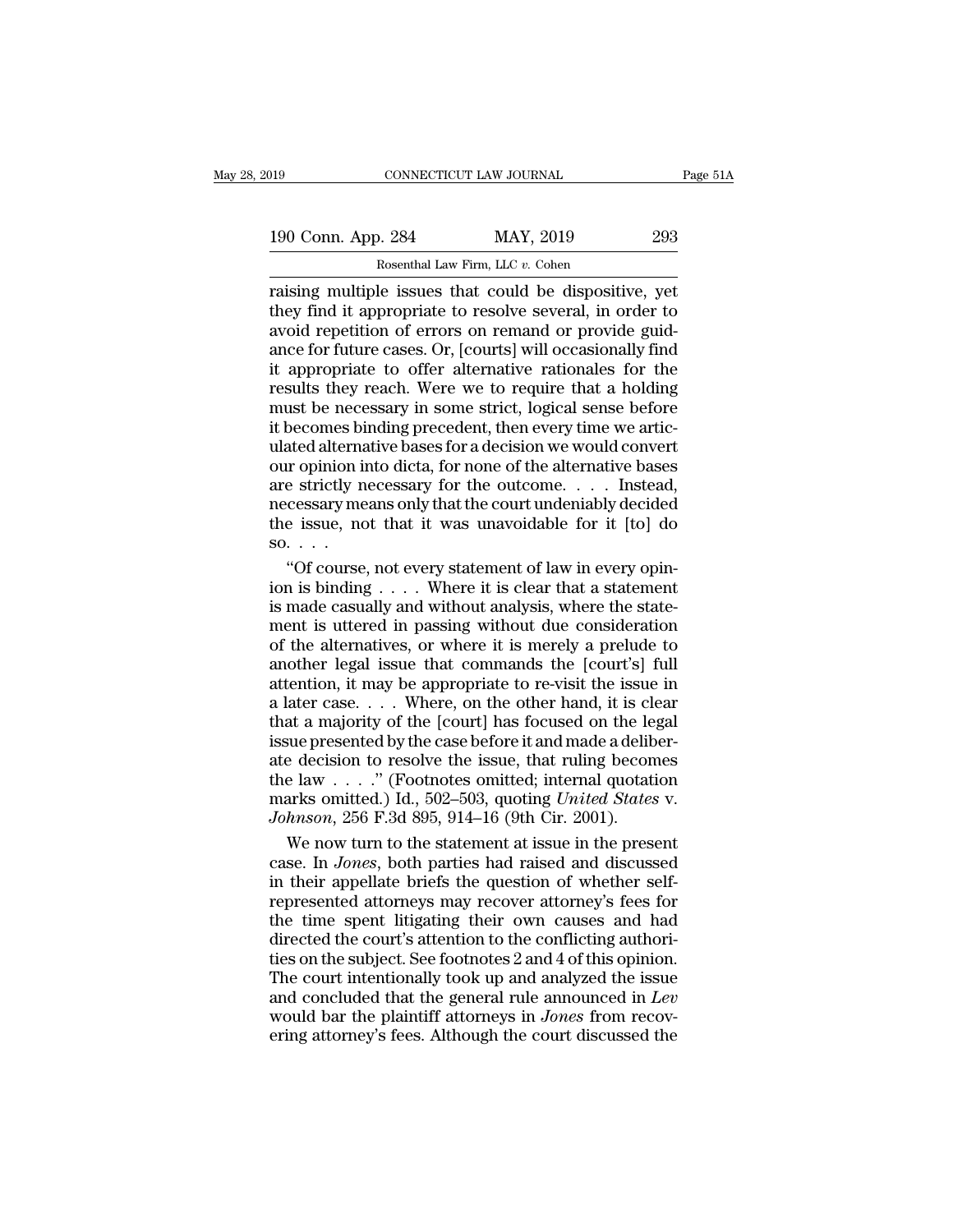| May 28, 2019 |
|--------------|
|              |
|              |
|              |

CONNECTICUT LAW JOURNAL May 28, 2019<br>
294 MAY, 2019 190 Conn. App. 284<br>
Rosenthal Law Firm, LLC v. Cohen<br>
issue only briefly, there is nothing in its opinion or the<br>
record to suggest that its conclusion was less carefully MAY, 2019 190 Conn. App. 284<br>
Rosenthal Law Firm, LLC v. Cohen<br>
issue only briefly, there is nothing in its opinion or the<br>
record to suggest that its conclusion was less carefully<br>
reasoned than it might otherwise have be 294 MAY, 2019 190 Conn. App. 284<br>Rosenthal Law Firm, LLC v. Cohen<br>issue only briefly, there is nothing in its opinion or the<br>record to suggest that its conclusion was less carefully<br>reasoned than it might otherwise have b MAY, 2019 190 Conn. App. 284<br>
Rosenthal Law Firm, LLC v. Cohen<br>
issue only briefly, there is nothing in its opinion or the<br>
record to suggest that its conclusion was less carefully<br>
reasoned than it might otherwise have be Example 130 Comment made as a merely casual, passing comment is clear that its conclusion was less carefully<br>reasoned than it might otherwise have been. In sum,<br>the court's conclusion cannot reasonably be character-<br>ized Rosenthal Law Firm, LLC v. Cohen<br>
issue only briefly, there is nothing in its opinion or the<br>
record to suggest that its conclusion was less carefully<br>
reasoned than it might otherwise have been. In sum,<br>
the court's concl issue only briefly, there is nothing in its opinion or the record to suggest that its conclusion was less carefully reasoned than it might otherwise have been. In sum, the court's conclusion cannot reasonably be characteri record to suggest that its conclusion was less carefully<br>reasoned than it might otherwise have been. In sum,<br>the court's conclusion cannot reasonably be character-<br>ized as a merely casual, passing comment made without<br>anal Freed at a staggest and to otherwise have been. In sum,<br>reasoned than it might otherwise have been. In sum,<br>the court's conclusion cannot reasonably be character-<br>ized as a merely casual, passing comment made without<br>analy sented attach cluster and reasonably be characterized as a merely casual, passing comment made without analysis or due consideration of conflicting authorities.<br>It is clear that the court made a deliberate decision to reso alternative counts constant and state of the state is deniable discussion in the analysis or due consideration of conflicting authoritically is clear that the court made a deliberate decision resolve this issue and that it alysis or due consideration of conflicting authorities.<br>
is clear that the court made a deliberate decision to<br>
solve this issue and that it undeniably decided it.<br>
cordingly, the court's conclusion that self-repre-<br>
inted It is clear that the court made a deliberate decision to<br>resolve this issue and that it undeniably decided it.<br>Accordingly, the court's conclusion that self-repre-<br>sented attorney litigants cannot recover attorney's fees<br>c

resolve this issue and that it undeniably decided it.<br>Accordingly, the court's conclusion that self-repre-<br>sented attorney litigants cannot recover attorney's fees<br>constitutes an alternative holding, not dictum.<br>We, there Accordingly, the court's conclusion that self-represented attorney litigants cannot recover attorney's fees constitutes an alternative holding, not dictum.<br>We, therefore, disagree with the plaintiff that the trial court i sented attorney litigants cannot recover attorney's fees<br>constitutes an alternative holding, not dictum.<br>We, therefore, disagree with the plaintiff that the trial<br>court in the present case improperly treated this portion<br> constitutes an alternative holding, not dictum.<br>We, therefore, disagree with the plaintiff that the trial<br>court in the present case improperly treated this portion<br>of *Jones* as binding precedent. Furthermore, although<br>the We, therefore, disagree with the plaintiff that the trial<br>court in the present case improperly treated this portion<br>of *Jones* as binding precedent. Furthermore, although<br>the plaintiff requests, in the alternative, that t court in the present case improperly treated this portion<br>of *Jones* as binding precedent. Furthermore, although<br>the plaintiff requests, in the alternative, that this panel<br>revisit such precedent, we are not at liberty to of *Jones* as binding precedent. Furthermore, although<br>the plaintiff requests, in the alternative, that this panel<br>revisit such precedent, we are not at liberty to do so.<sup>6</sup><br>See *In re Zoey H*., 183 Conn. App. 327, 340 n. the plaintiff requests, in the alternative, that this panel<br>revisit such precedent, we are not at liberty to do so.<sup>6</sup><br>See *In re Zoey H.*, 183 Conn. App. 327, 340 n.5, 192<br>A.3d 522 ("[I]t is axiomatic that one panel of t revisit such precedent, we are not at liberty to do so.<sup>6</sup><br>See *In re Zoey H.*, 183 Conn. App. 327, 340 n.5, 192<br>A.3d 522 ("[I]t is axiomatic that one panel of this court<br>cannot overrule the precedent established by a pre Example *In re Zoey H.*, 183 Conn. App. 327, 340 n.5, 192<br>A.3d 522 ("[I]t is axiomatic that one panel of this court<br>cannot overrule the precedent established by a previous<br>panel's holding.... This court often has stated t A.3d 522 ("[I]t is axiomatic that one panel of this court<br>cannot overrule the precedent established by a previous<br>panel's holding.... This court often has stated that<br>this court's policy dictates that one panel should not cannot overrule the precedent established by a previ<br>panel's holding.... This court often has stated this court's policy dictates that one panel should i<br>on its own, reverse the ruling of a previous panel.<br>reversal may be nel's holding. . . . This court often has stated that<br>is court's policy dictates that one panel should not,<br>its own, reverse the ruling of a previous panel. The<br>versal may be accomplished only if the appeal is heard<br>banc. this court's policy dictates that one panel should not,<br>on its own, reverse the ruling of a previous panel. The<br>reversal may be accomplished only if the appeal is heard<br>en banc." [Internal quotation marks omitted.]), cert.

on its own, reverse the ruling of a previous panel. The<br>reversal may be accomplished only if the appeal is heard<br>en banc." [Internal quotation marks omitted.]), cert.<br>denied, 330 Conn. 906, 192 A.3d 426 (2018).<sup>7</sup><br>The plai reversal may be accomplished only if the appeal is heard<br>en banc." [Internal quotation marks omitted.]), cert.<br>denied, 330 Conn. 906, 192 A.3d 426 (2018).<sup>7</sup><br>The plaintiff does not otherwise challenge the appli-<br>cation of en banc." [Internal quotation marks omitted.]), cert.<br>denied, 330 Conn. 906, 192 A.3d 426 (2018).<sup>7</sup><br>The plaintiff does not otherwise challenge the appli-<br>cation of *Jones* to the present case, and, therefore,<br>we need not denied, 330 Conn. 906, 192 A.3d 426 (2018).<sup>7</sup><br>The plaintiff does not otherwise challenge the application of *Jones* to the present case, and, therefore,<br>we need not address the propriety of the trial court's<br>characterizat The plaintiff does not otherwise challenge the application of *Jones* to the present case, and, therefore, we need not address the propriety of the trial court's characterization of the plaintiff law firm—a legal entity di cation of *Jones* to the present case, and, therefore,<br>we need not address the propriety of the trial court's<br>characterization of the plaintiff law firm—a legal entity<br>distinct from Rosenthal—as a self-represented party.<br> istinct from Rosenthal—as a self-represented party.<br>Ideed, when asked during oral argument before this<br>burt whether the plaintiff's status as a limited liability<br>pmpany affects the analysis of the issue raised in this<br><sup>6</sup>T Indeed, when asked during oral argument before this<br>court whether the plaintiff's status as a limited liability<br>company affects the analysis of the issue raised in this<br> $\frac{1}{\pi}$  The plaintiff also appears to contend tha

Indeed, when asked during oral argument before this<br>court whether the plaintiff's status as a limited liability<br>company affects the analysis of the issue raised in this<br> $\frac{1}{\sqrt{2}}$ <br> $\frac{1}{\sqrt{2}}$  The plaintiff also appears court whether the plaintiff's status as a limited liability<br>company affects the analysis of the issue raised in this<br> $\frac{1}{6}$  The plaintiff also appears to contend that *Jones* is inapplicable to the<br>present case because court whence the plant of souchs as a miniced masting<br>
company affects the analysis of the issue raised in this<br>  $\sqrt[6]{\frac{1}{100}}$   $\sqrt[6]{\frac{1}{100}}$   $\sqrt[6]{\frac{1}{100}}$   $\sqrt[6]{\frac{1}{100}}$   $\sqrt[6]{\frac{1}{100}}$  for contractual,<br>
rathe **COMPANY AITECTS The analysis of the ISSUE raised in this**<br>  $\frac{1}{6}$  The plaintiff also appears to contend that *Jones* is inapplicable to the<br>
present case because the present case involves a claim for contractual,<br>
pri <sup>6</sup> The plaintiff also appears to contend that *Jones* is inapplicable to the present case because the present case involves a claim for contractual, rather than statutory, attorney's fees. In addition to being inadequate